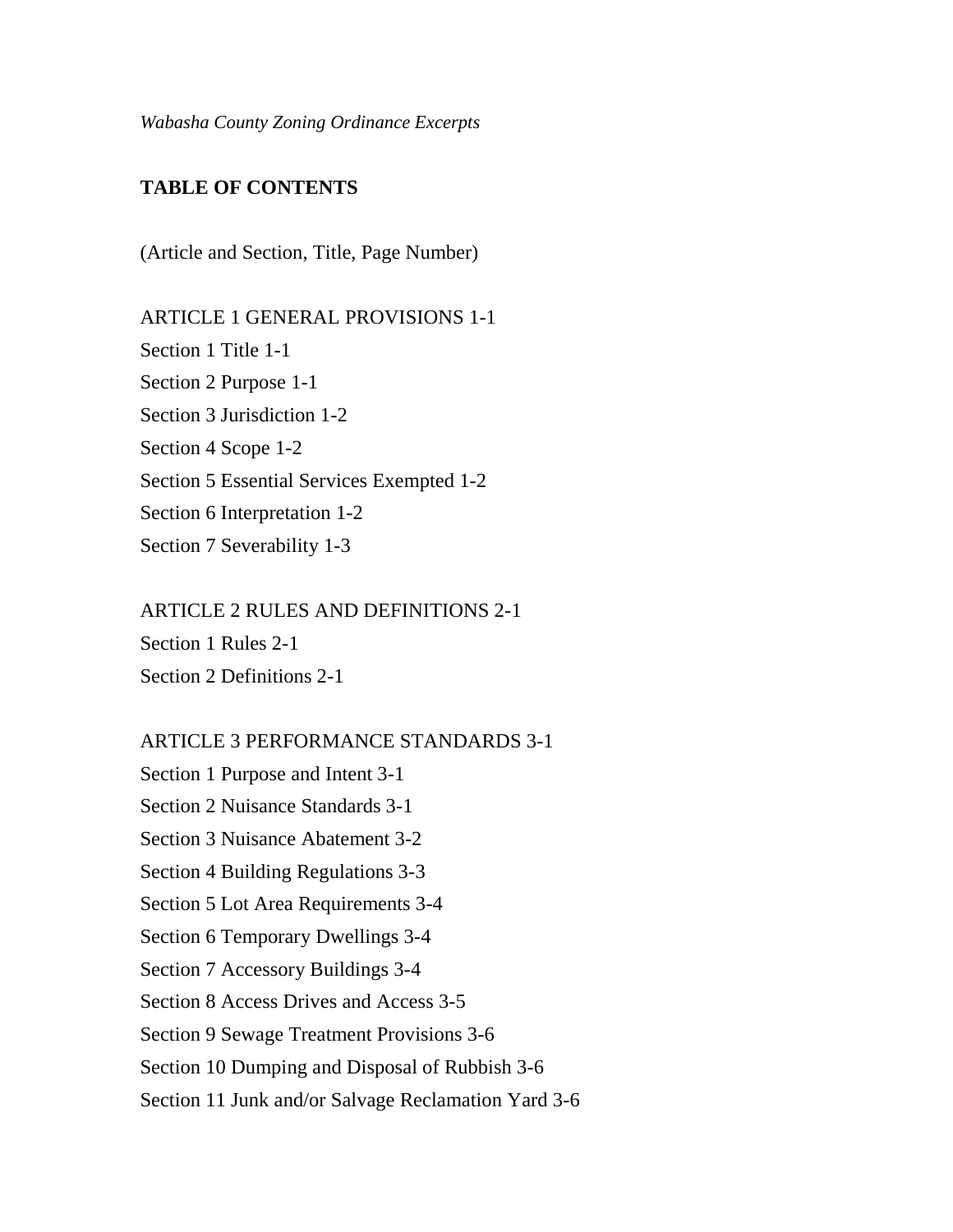Section 12 Environmental Hazard Abatement 3-8 Section 13 Commercial Recreational Facilities, Indoor/Outdoor 3-9 Section 14 Communication Towers & Wind Generators 3-10 Section 14A Communication Towers 3-10 Section 14B Wind Generators 3-14 Section 15 Adult Uses 3-18 Section 16 Off-Street Loading and Unloading Requirements 3-21 Section 17 Off-Street Parking Requirements 3-22 Section 18 Advertising Devices 3-23 Section 19 Additional Requirements, Exceptions, Modifications 3-26ii

ARTICLE 4 BLUFFLAND AREA PROTECTION 4-1

Section 1 Intent and Purpose 4-1 Section 2 Scope 4-1 Section 3 General Regulations 4-1

### ARTICLE 5 CONFINED FEEDLOT REGULATIONS 5-1

Section 1 Intent 5-1 Section 2 Adoption by Reference of State Regulations 5-1 Section 3 Exempt From Regulation 5-1 Section 4 Application Procedure 5-1 Section 5 Required Setbacks for New Feedlots 5-2 Section 6 Required Setbacks for New Residences from Existing Feedlots 5-3

ARTICLE 6 EXCAVATION OF MINERAL MATERIALS 6-1 Section 1 Purpose 6-1 Section 2 Definition 6-1 Section 3 Permit Required 6-1 Section 4 Application 6-2 Section 5 Performance Standards 6-3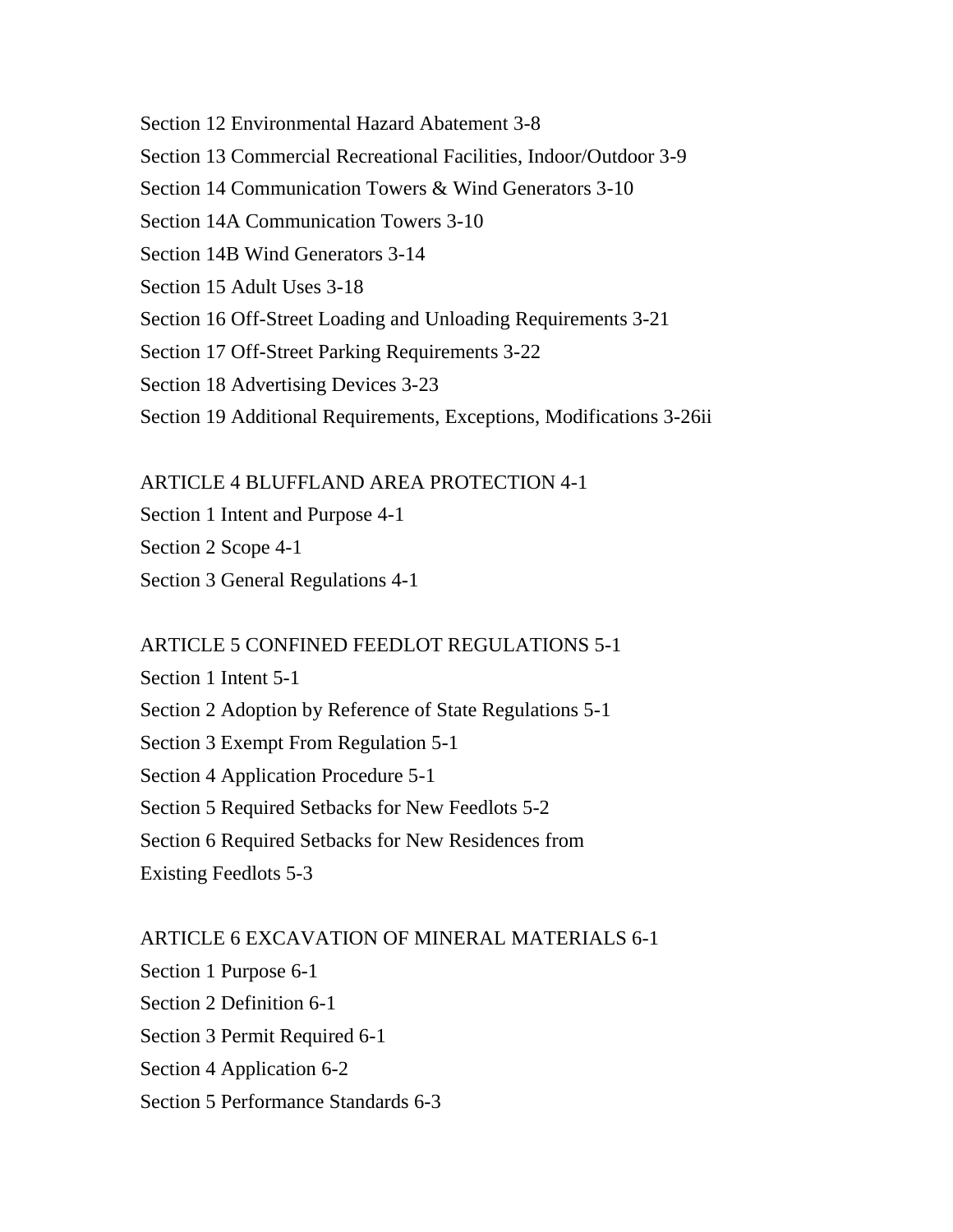Section 6 Reclamation 6-5 Section 7 Financial Guarantees, Fees & Inspections 6-7

ARTICLE 7 ESSENTIAL SERVICES 7-1 Section 1 Purpose and Intent 7-1 Section 2 Scope of Regulations 7-1 Section 3 Exempt From Regulations 7-1 Section 4 Essential Service Facilities Procedure 7-1

ARTICLE 8 ZONING DISTRICTS/DISTRICT PROVISIONS 8-1 Section 1 Zoning Districts 8-1 Section 2 Zoning Map 8-1 Section 3 District Boundaries 8-1 Section 4 Zoning Boundary Interpretation 8-2 Section 5 Permitted Uses 8-2 Section 6 Uses Not Provided for in Zoning District 8-2iii

#### ARTICLE 9 A-1, AGRICULTURAL PROTECTION DISTRICT 9-1

Section 1 Purpose 9-1 Section 2 Permitted Uses 9-1 Section 3 Conditional Uses 9-2 Section 4 General District Regulations 9-4 Section 5 Farm Density Entitlements 9-8 Section 6 Conditional Use – 2 or more Residential Lots 9-9 Section 7 Non-Conforming Residences 9-10

ARTICLE 10 A-2, AGRICULTURE/URBAN FRINGE DISTRICT 10-1 Section 1 Purpose 10-1 Section 2 Permitted Uses 10-1 Section 3 Conditional Uses 10-2 Section 4 General District Regulations 10-4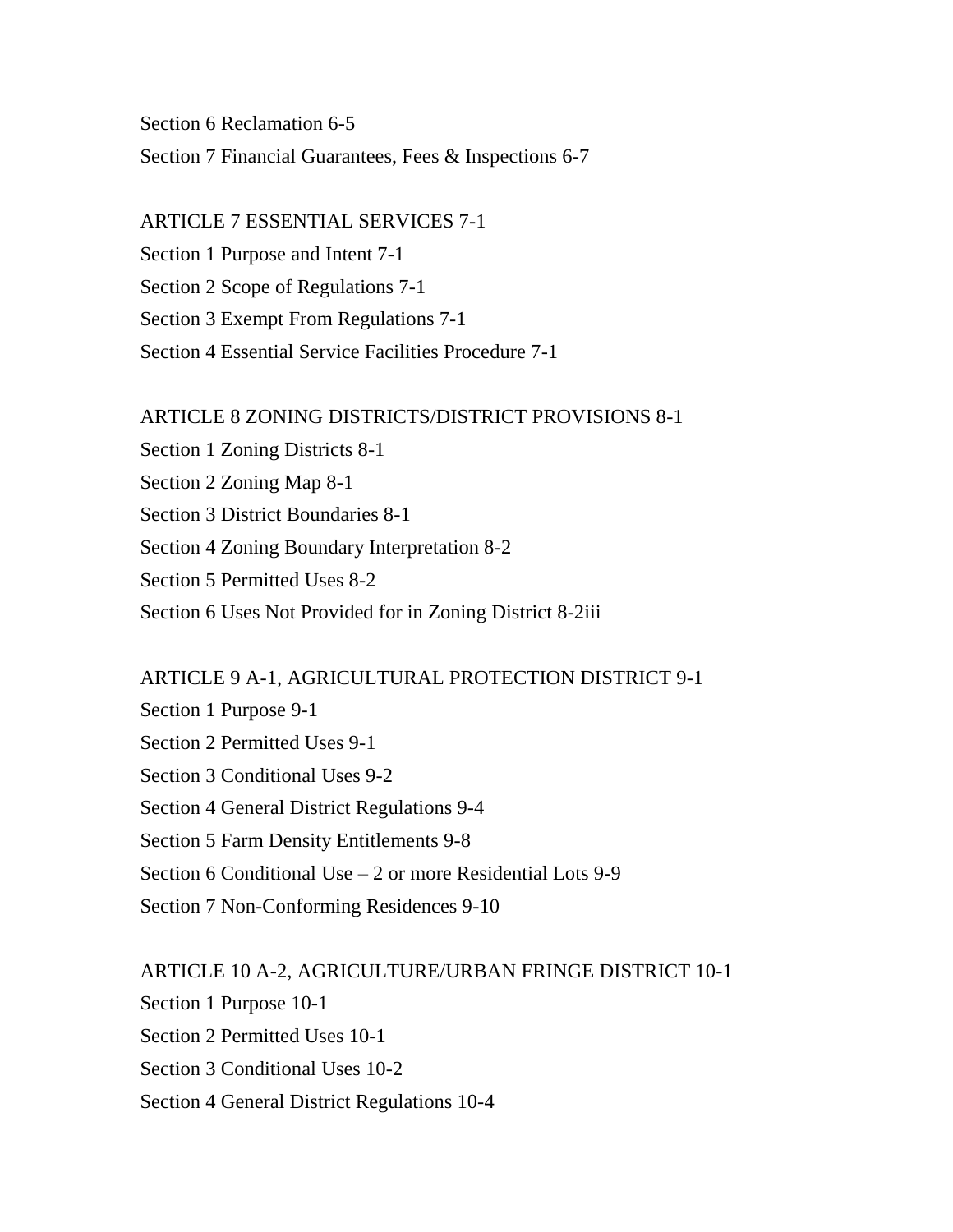Section 5 Orderly Redevelopment 10-8 Section 6 Farm Density Entitlements 10-8 Section 7 Conditional Use – Cluster Developments 10-9 Section 8 Joint Review By Affected Public Entities 10-10 Section 9 Non-Conforming Residences 10-11

ARTICLE 11 A-3, AGRICULTURE/LOW-DENSITY DISTRICT 11-1 Section 1 Purpose 11-1 Section 2 Permitted Uses 11-1 Section 3 Conditional Uses 11-2 Section 4 General District Regulations 11-4 Section 5 Minimum Criteria And Findings For Rezoning Land To A-3 District 11-8 Section 6 Farm Density Entitlements 11-9

Section 7 Conditional Use – Cluster Developments 11-10

Section 8 Non-Conforming Residences 11-11

ARTICLE 12 R-1, RURAL RESIDENTIAL 12-1

Section 1 Purpose 12-1 Section 2 Permitted Uses 12-1 Section 3 Conditional Uses 12-1 Section 4 Minimum Criteria And Findings For Rezoning Land To R-1 District 12-2 Section 5. General District Regulations 12-3 Section 6. Non-Conforming Residences 12-5iv

ARTICLE 13 SHORELAND REGULATIONS 13-1 Section 1 Purpose 13-1 Section 2 Statutory Authorization 13-1 Section 3 Policy 13-1 Section 4 Definitions 13-2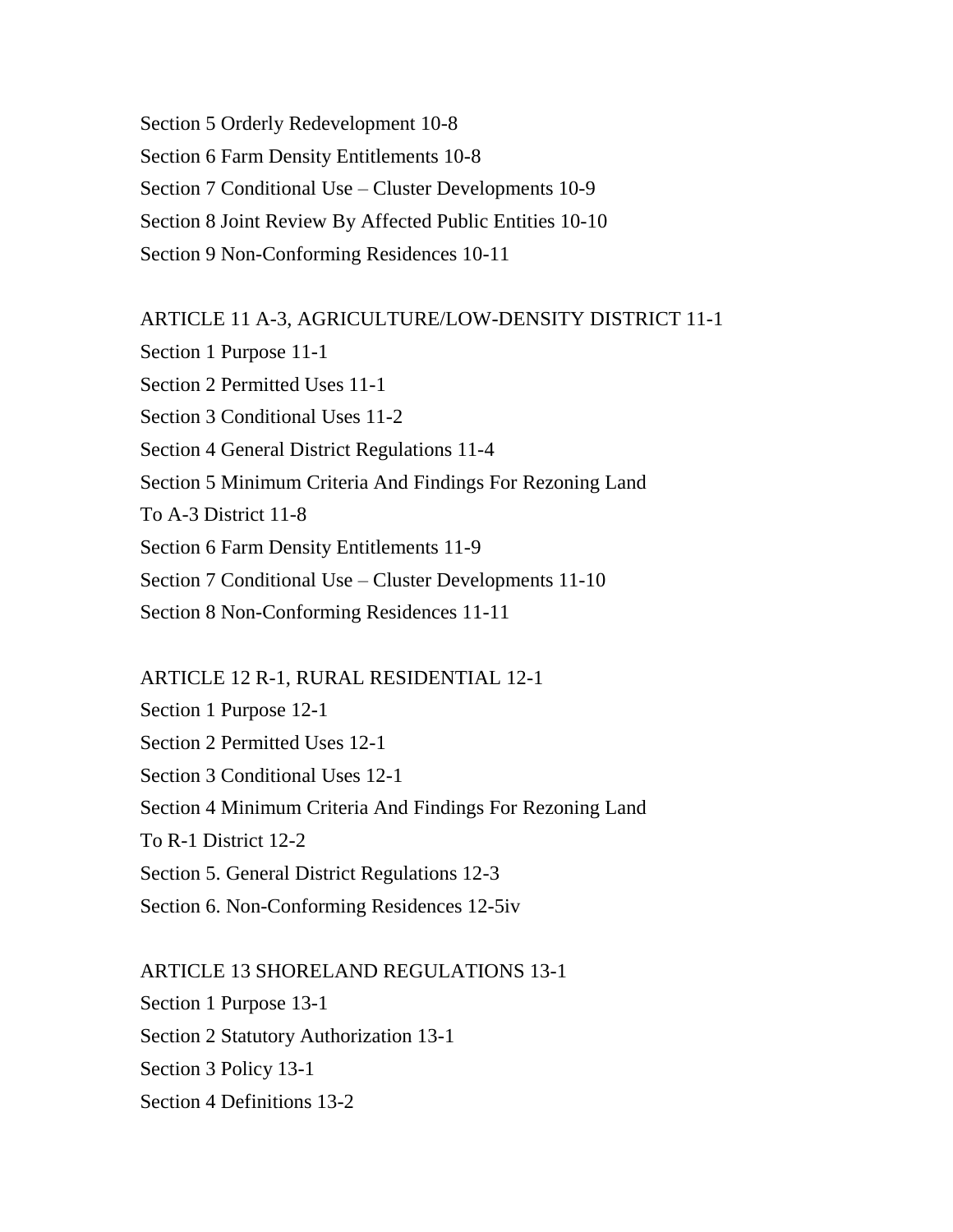Section 5 Shoreland Districts 13-3 Section 6 District Applications 13-3 Section 7 Shoreland Classification System and Land Use Districts 13-4 Section 8 Zoning Provisions 13-5 Section 9 Shoreland Alterations 13-12 Section 10 Other Provisions for Various Uses 13-17 Section 11 Conditional Uses 13-19 Section 12 Variances 13-20 Section 13 Nonconformities 13-21 Section 14 Water Supply and Sewage Treatment 13-23 Section 15 Subdivision/Plating Provisions 13-23 Section 16 Planned Unit Developments (PUDs) 13-25 Section 17 Notification to the Department of Natural Resources 13-32

### ARTICLE 14 FLOODPLAIN MANAGEMENT REGULATIONS 14-1

- Section 1 Statutory Authorization, Findings of Fact and Purpose 14-1
- Section 2 General Provisions 14-2
- Section 3 Establishment of Zoning District 14-3
- Section 4 Floodway Area (FW) 14-4
- Section 5 Flood Fringe Area (FF) 14-8
- Section 6 General Floodplain Area 14-13
- Section 7 West Newton Special Use District 14-15
- Section 8 Subdivisions 14-16
- Section 9 Public Utilities, Railroads, Roads and Bridges 14-17
- Section 10 Manufactured Homes, Manufactures Home Parks
- and Placement of Travel Trailers and Travel Vehicles 14-18
- Section 11 Administration 14-20
- Section 12 Amendments 14-22
- ARTICLE 15 RIGHT TO FARM 15-1
- Section 1 Intent and Purpose 15-1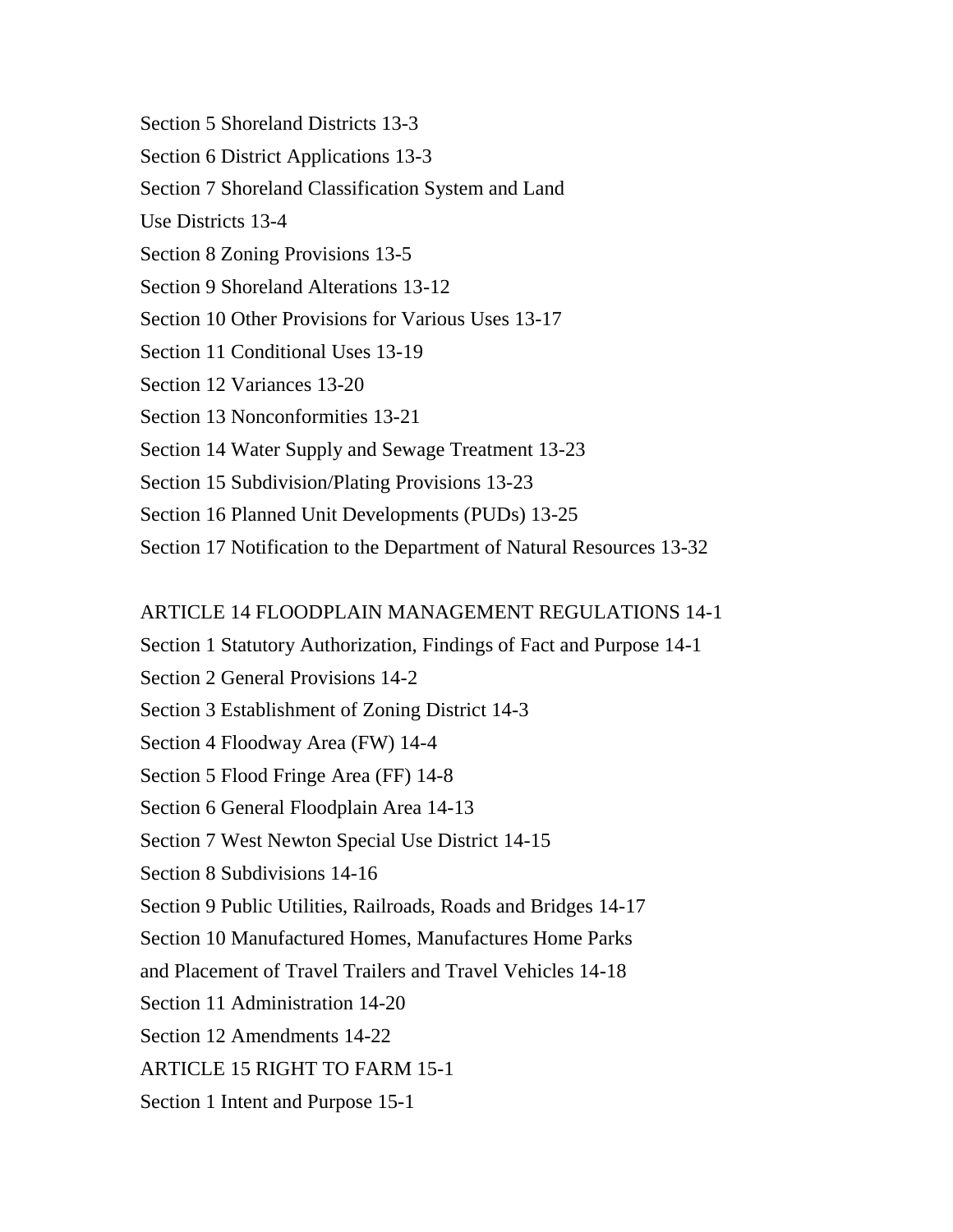Section 2 Definitions 15-1 Section 3 Agricultural Operation Not a Nuisance 15-2v

## ARTICLE 16 FUNCTIONS OF THE ZONING ADMINISTRATOR, PLANNING COMMISSION AND BOARD OF ADJUSTMENT 16-1 Section 1 Enforcement 16-1 Section 2 Duties and Powers of the Office of Zoning Adm. 16-1 Section 3 Permit Required 16-2 Section 4 Planning Commission 16-3 Section 5 Board of Adjustment 16-5

#### ARTICLE 17 ZONING AMENDMENTS/REZONINGS 17-1

Section 1 Zoning Amendments 17-1 Section 2 Application 17-1 Section 3 Procedure 17-2 Section 4 Action and Authorization 17-3 Section 5 Recording 17-4 Section 6 Effective Date 17-4

#### ARTICLE 18 CONDITIONAL USES 18-1

Section 9 Revocation 18-8

Section 1 Conditional Uses 18-1 Section 2 Application 18-1 Section 3 Notification and Public Hearing 18-2 Section 4 Approval, Disapproval or Modification 18-2 Section 5 Findings 18-2 Section 6 Conditional Use Permits Within Floodplains and Shoreland Areas 18-3 Section 7 Compliance 18-7 Section 8 Review 18-8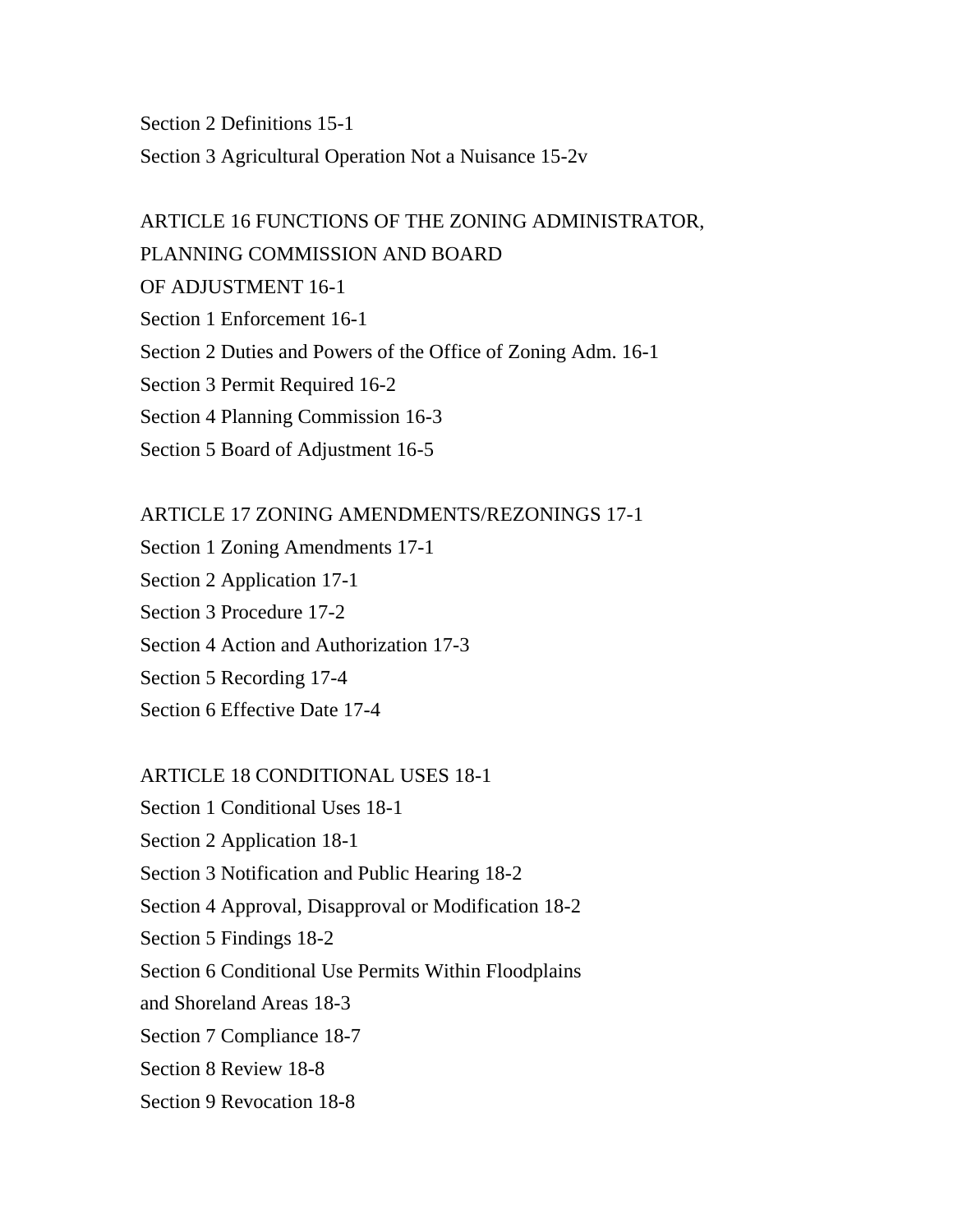Section 10 Discontinuance 18-8 Section 11 Recording 18-8 Section 12 Reapplication 18-8

ARTICLE 19 VARIANCES 19-1 Section 1 Variances 19-1 Section 2 Procedure 19-1 Section 3 Findings 19-3 Section 4 Variances Within Shoreland and Floodplain Districts 19-3 Section 5 Recording 19-4

ARTICLE 20 NON-CONFORMING USES 20-1 Section 1 Non-Conforming Structures and Uses 20-1 Section 2 Floodplain Structural Alterations 20-2 Section 3 Nonconforming Sewage Treatment Systems 20-2

ARTICLE 21 VIOLATIONS AND PENALTIES 21-1 Section 1 Criminal Violations and Penalties 21-1 Section 2 Violations in a Floodplain District 21-1

ARTICLE 22 FEES 22-1 Section 1 Required Fees 22-1 Section 2 Exemptions 22-1

…

ARTICLE 23 VALIDITY 23-1 Section 1 Validity/Severability 23-1 Section 2 Adoption 23-1 Section 3 Repeal of Previous Ordinance 23-1 Section 4 Date of Effect 23-1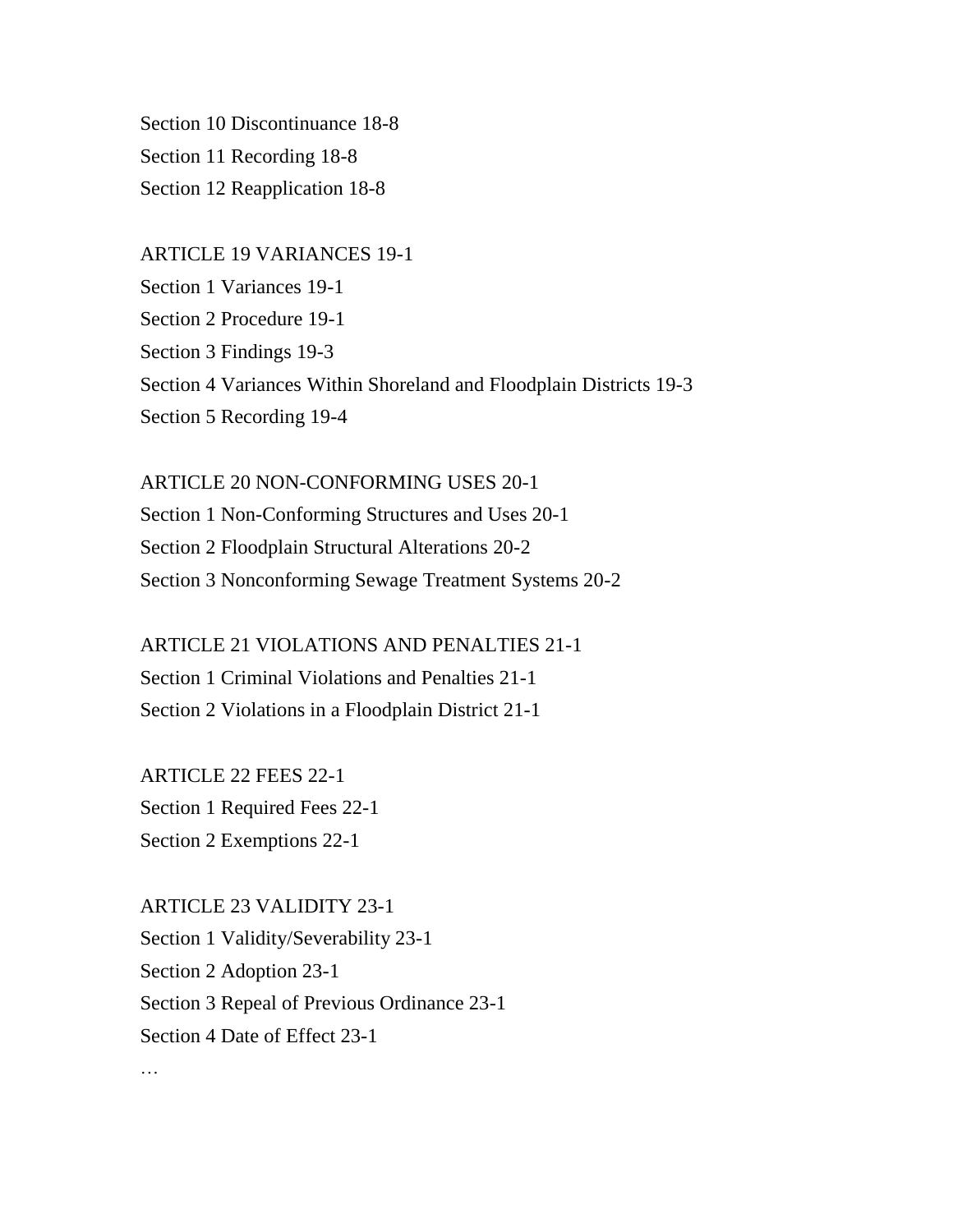# **ARTICLE 2 RULES AND DEFINITIONS**

## **SECTION 1. RULES**

For purposes of this Ordinance, certain terms or words used herein shall be interpreted as follows:

Subd. 1 The word "person" includes a firm, association, organization, partnership, trust, company or corporation as well as an individual.

Subd. 2 The word "shall" is mandatory, and not discretionary; the word "may" is permissive.

Subd. 3 Words used in the present tense shall include the future; words used in the singular shall include the plural, and the plural the singular.

Subd. 4 The words "used for" shall include the phrases "arranged for," "designed for," "intended for," "maintained for," and "occupied for."

Subd. 5 All stated and measured distances shall be taken to the nearest integral foot. If a fraction is one-half (1/2) foot or less, the integral foot next below shall be taken.

Subd. 6 Words not specifically defined herein shall have the meaning as found in Webster's Collegiate Edition Dictionary.

## **SECTION 2. DEFINITIONS**

For the purposes of this Ordinance, certain words and terms are defined as follows:

Subd. 1 **ACCESSORY STRUCTURE.** A subordinate building or structure on the same lot, detached from the principal structure and occupied by or devoted exclusively to an accessory use, which is incidental to the principal use.

Subd. 2 **ACCESSORY USE.** A use on the same lot with, and of a nature which is clearly incidental and subordinate to, the principal use.

Subd. 3 **ADVERTISING DEVICE.** Any billboard, sign, notice, poster, display or other device in view of the general public which directs attention to a product, place, activity, person, institution or business.

Subd. 4 **AGRICULTURAL LAND.** Land that was planted with annually seeded crops, was in a crop rotation seeding of pasture grasses or legumes, or was set aside to receive price support or other payments under United States Code, Title 7, Sections 1421 to 1469, six of the last ten years.

Subd. 5 **AGRICULTURAL OPERATION.** A facility consisting of real or personal property used for the production of crops including fruit and vegetable production, tree farming, livestock, poultry, dairy products, or poultry products,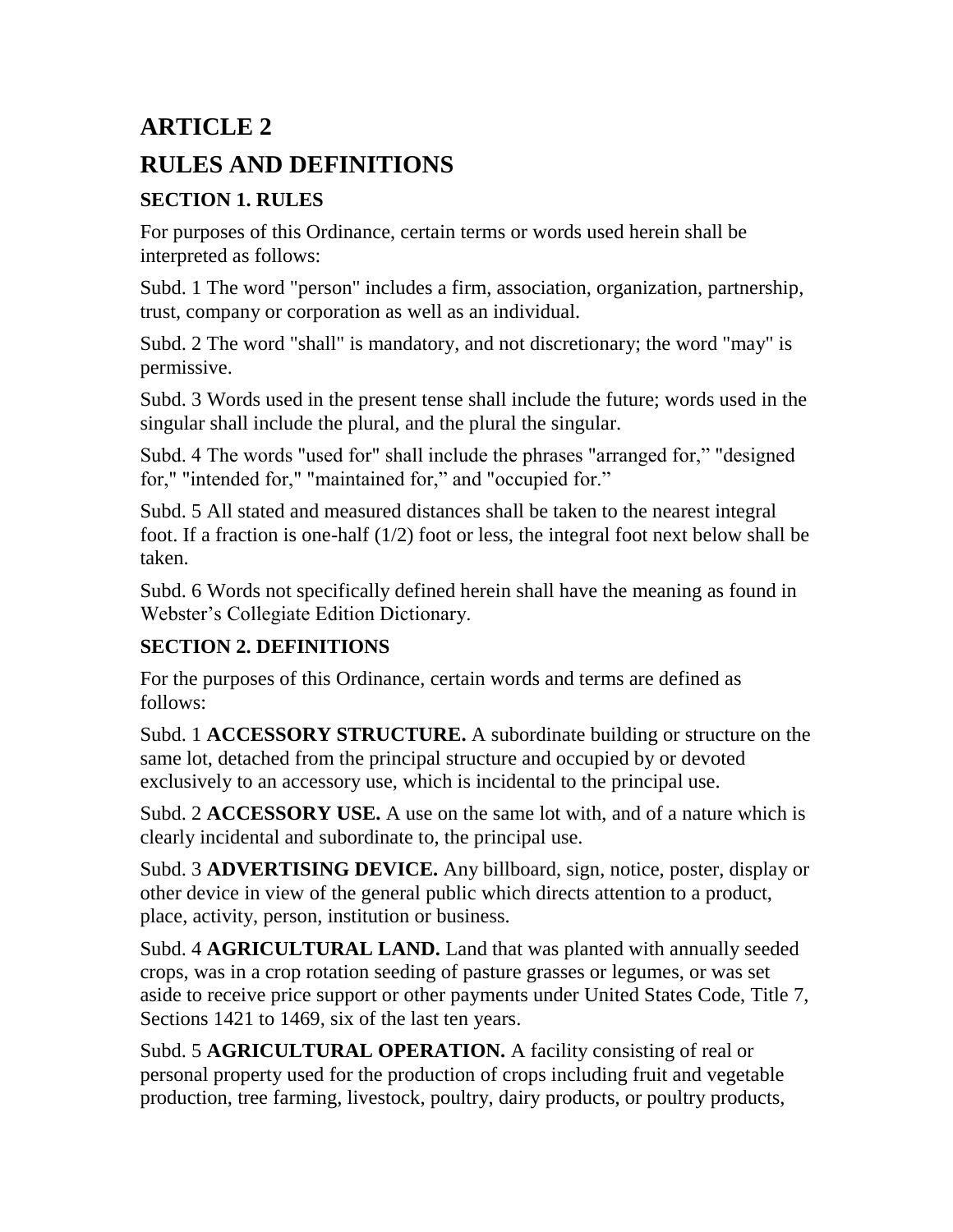but not a facility primarily engaged in processing agricultural products. Agricultural operation shall also include certain farm activities and uses as follows: chemical and fertilizer spraying, farm machinery noise, extended hours of operation, manure collection, disposal, spreading or storing, open storage of machinery, feedlots, odors produced from farm animals, crops or products used in farming.

Subd. 6 **AGRICULTURAL USE.** The use of land for agricultural purposes, including but not limited to farming, dairying, pasturage agricultural, forestry, horticulture, viticulture, and animal and poultry husbandry and the necessary accessory uses for packing, treating and storing the produce; provided, however, that the operation of any such accessory uses shall be secondary to that of the normal agricultural activities.

Subd. 7 **ALLEY.** A public right-of-way, other than a street, providing an additional means abutting property.

Subd. 8 **ALTERATION.** Any change, addition or modification in construction or occupancy of an existing structure.

Subd. 9 **ANIMAL FEEDLOT.** A lot or building or combination of lots and buildings intended for the confined feeding, breeding, raising, or holding of animals and specifically designed as a confinement area in which manure may accumulate, or where the concentration of animals is such that a vegetative cover cannot be maintained within the enclosure. For purposes of this Ordinance, open lots used for the feeding and rearing of poultry (poultry ranges) shall be considered to be animal feedlots. Pastures shall not be considered animal feedlots under this Ordinance.

Subd. 10 **ANIMAL FEEDLOT, NEW.** An animal feedlot constructed and operated at a site where no animal feedlot existed previously or where a preexisting animal feedlot has been abandoned or unused for a period of five years or more.

Subd. 11 **ANIMAL MANURE.** Poultry, livestock, or other animal excreta or a mixture of excreta with feed, bedding, precipitation or other materials.

Subd. 12 **ANIMAL UNIT.** A unit of measure used to compare differences in the production of animal manures that employs as a standard the amount of manure produced on a regular basis by a slaughter steer or heifer, as listed in accordance with Minnesota Rules 7020.0300 Subp. 5.

Subd. 13 **ANTENNA.** Equipment used for transmitting or receiving telecommunication, television, or radio signals, which is located on the exterior of, or attached to any tower, building or structure, but not including "satellite dish antennas".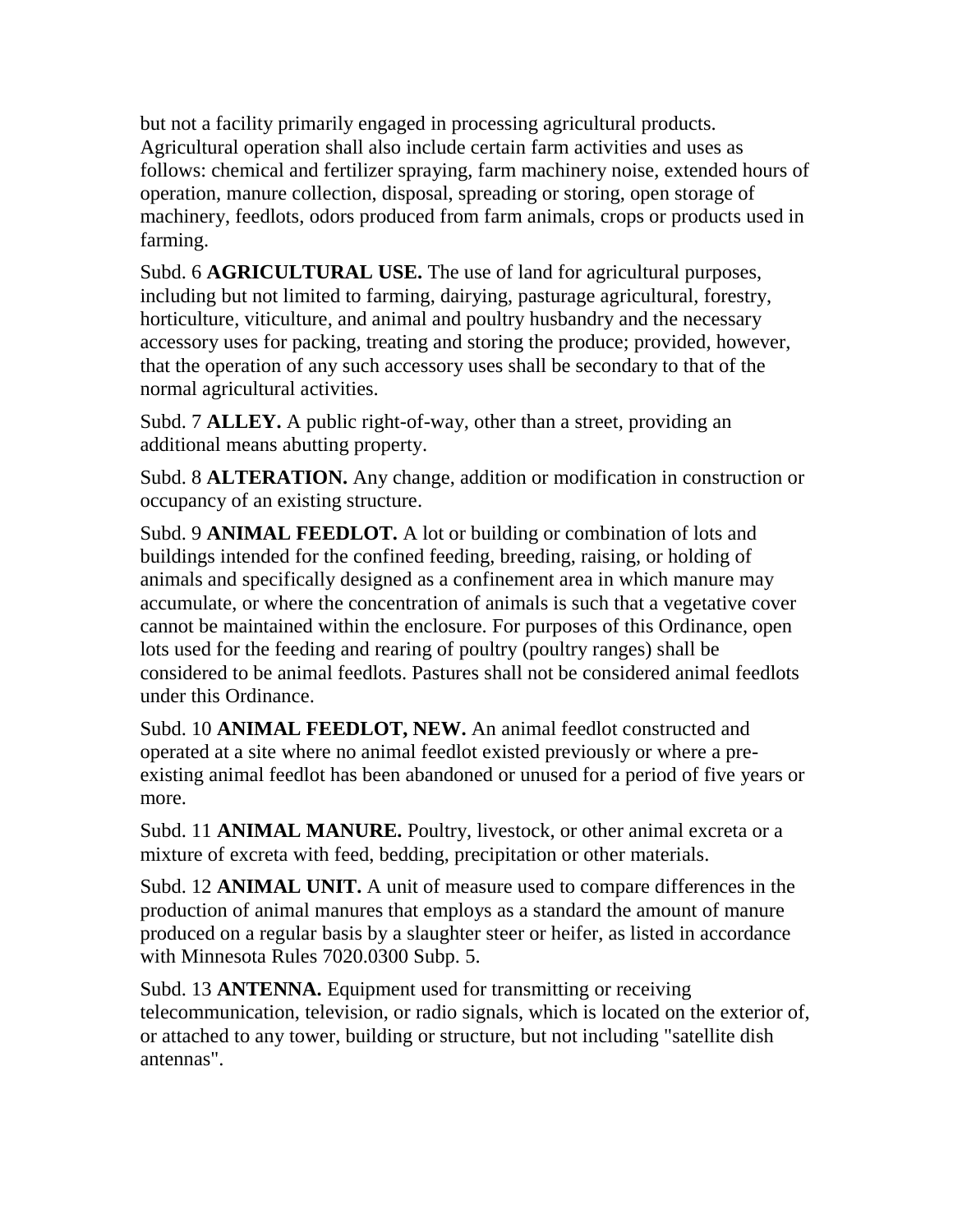Subd. 14 **ANTENNA-COMMERCIAL.** Any pole, spire or structure, or any combination, to which an antenna is, or could be attached, or which is designed for an antenna to be attached, and all supporting lines, cables, wires and braces erected for the commercial use of information.

Subd. 15 **ANTENNA-PRIVATE.** Any antenna erected for the non-commercial use of information.

Subd. 16 **BASEMENT.** Any area of a structure, including crawl spaces, having its floor or base subgrade (below ground level), on all four sides, regardless of the depth of excavation below ground level.

Subd. 17 **BEDROCK.** A general term for the rock, usually solid, that underlies soil or other unconsolidated superficial material.

Subd. 18 **BLUFF.** A natural topographic feature such as a hill, cliff, or embankment having the following characteristics:

A. The slope rises at least twenty-five (25) feet above the toe of the bluff; and

B. The grade of the slope from the toe of the bluff to a point twenty-five (25) feet or more above the toe of the bluff averages thirty (30) percent or greater;

C. An area with an average slope of less than eighteen (18) percent over a horizontal distance of fifty (50) feet shall not be considered part of the bluff.

Subd. 19 **BLUFF IMPACT ZONE.** A bluff and land located within 30 feet from the top and toe of a bluff.

Subd. 20 **BLUFFLAND AREAS.** Any land formation in Wabasha County where the geomorphic features of the land conform to the definition of "Bluff" as found in this section.

Subd. 21 **BOARD OF ADJUSTMENT.** A quasi-judicial body, created pursuant to Minnesota State Statute §394.27, whose responsibility is to hear appeals from decisions of any order, requirement, decision or determination of any administrative official and to consider requests for variances permissible under the terms of this Ordinance.

Subd. 22 **BOATHOUSE.** A structure designed and used solely for the storage of boats or boating equipment.

Subd. 23 **BUILDING.** Any structure, either temporary or permanent, having a roof, and used or built for the shelter or enclosure of any person, animal, chattel, or property of any kind.

Subd. 24 **BUILDING, PRINCIPAL.** A building or structure in which is conducted the main or principal use of the lot on which said building or structure is situated.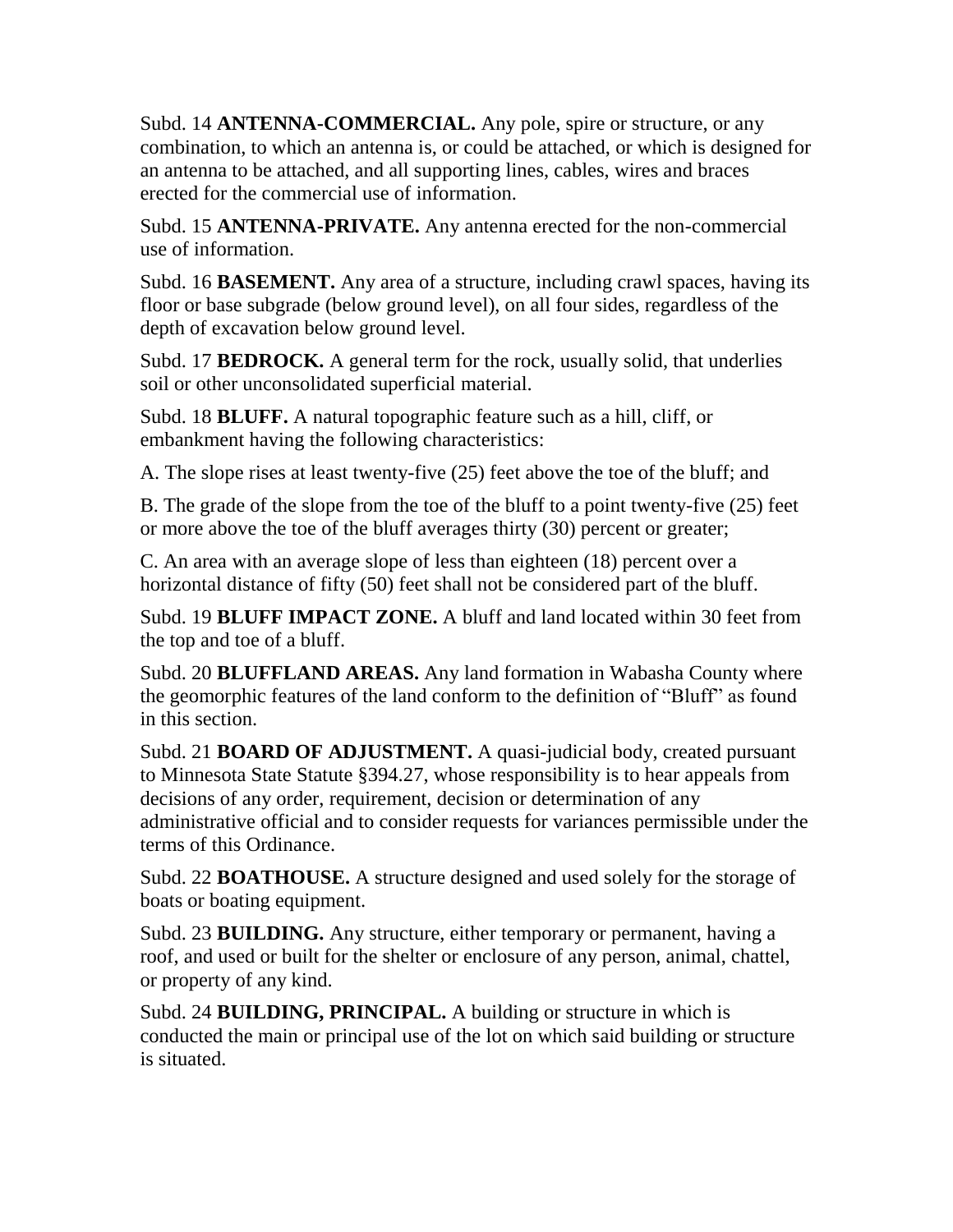Subd. 25 **BUILDING HEIGHT.** The vertical distance measured from the ground level adjoining the building to the highest point of the roof surface if a flat roof, to the deck line of mansard roofs, and to the average height between eaves and ridge of gable, hip and gambrel roofs.

Subd. 26 **BUILDING LINE.** A line parallel to a lot line or the ordinary high water level at the required setback beyond which a structure may not extend.

Subd. 27 **BUILDING SETBACK.** The minimum horizontal distance between a building and the lot line.

Subd. 28 **CABIN.** A dwelling that may be exempt from the requirement for enclosed bathrooms and complete kitchen facilities.

Subd. 29 **CARPORT.** A structure permanently attached to a dwelling having a roof supported by columns, but not otherwise enclosed.

Subd. 30 **CHILD DAY CARE FACILITY.** The provision of child day care provided in family day care homes, group day care homes, child day care centers, nursery schools, day nurseries, head start and extended school age care programs in or out of the child's home.

Subd. 31 **CHILDREN'S CAMP.** A parcel or parcels of land with permanent buildings, tents or other structures together with appurtenances thereon, established or maintained as living quarter where food and lodging or the facilities thereof are provided for ten or more people, operated continuously for a period of five days or more each year for educational, recreational or vacation purposes, and the use of the camp is offered to minors free of charge or for payment of a fee. This definition does not include cabin and trailer camps, fishing and hunting camps, resorts, penal and correctional camps, industrial and construction camps, nor does it include homes operated for care or treatment of children and for the operation of which a license is required under the provisions of Minnesota Statutes Chapter 257.

Subd. 32 **CLEARCUTTING.** An area in which all of the trees have been or will be felled, bucked and skidded in one operation and/or the indiscriminate removal of trees, shrubs, and undergrowth with the intention of preparing real property for development purposes.

Subd. 33 **CLUSTER DEVELOPMENT.** A pattern of subdivision development that places housing units into compact groupings while providing a preserved area of agricultural land for agricultural uses or a network of commonly owned or dedicated open space.

Subd. 34 **COMMERCIAL USE.** The principal use of land or buildings for the sale, lease, rental, or trade of products, goods, and services.

Subd. 35 **COMMUNICATION TOWER.** Any pole, spire, structure, or combination thereof, including supporting lines, cables, wires, braces and masts,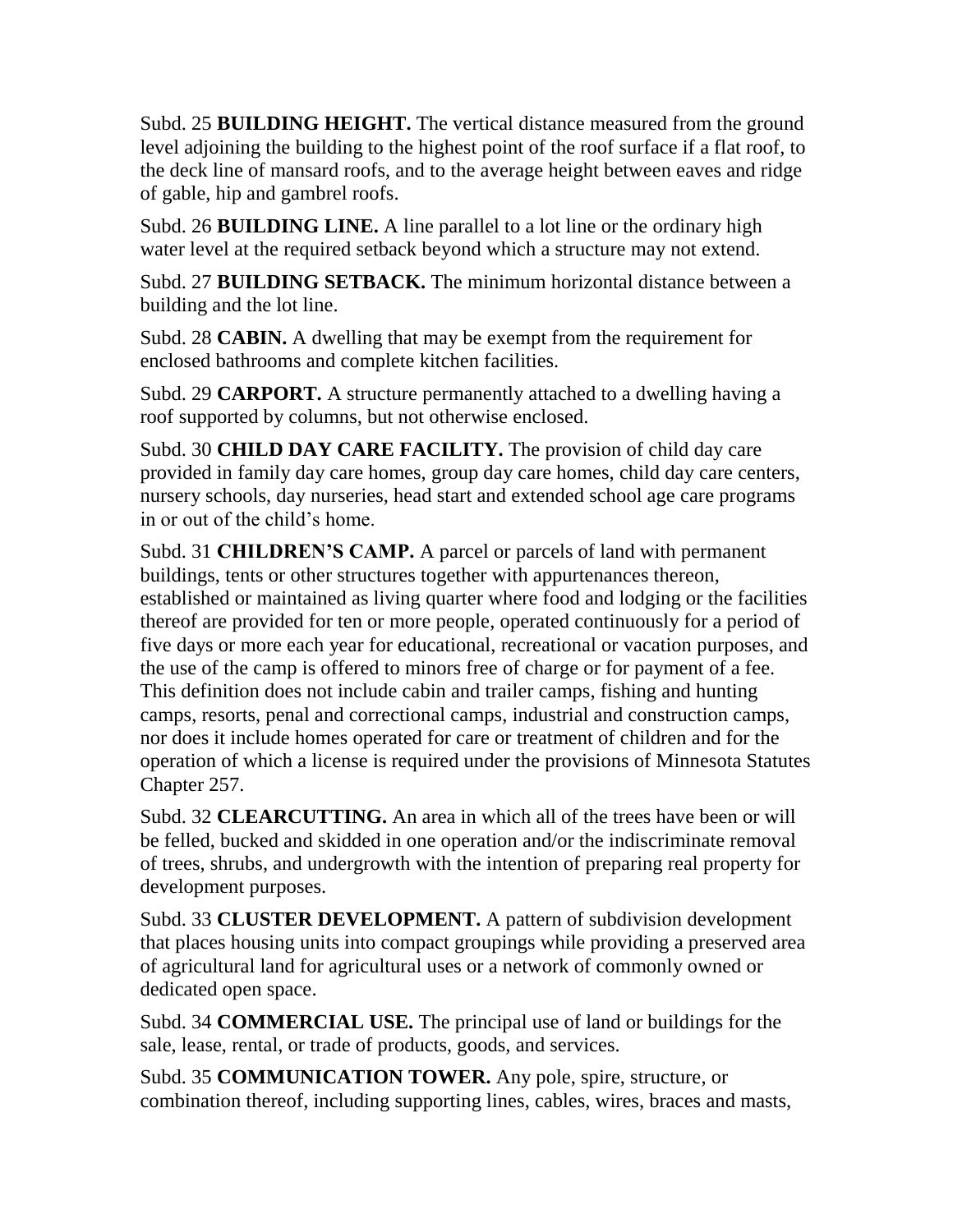intended primarily for the purpose of mounting an antenna, meteorological device, or similar apparatus, 35 feet or greater in height, above grade.

Subd. 36 **COMMUNITY BUILDING.** Any structure intended for use as educational, recreational, social, service or governmental purposes by the general public.

Subd. 37 **CONDITIONAL USE.** A specific type of structure or land use listed in the official control that may be allowed but only after an in-depth review procedure and with appropriate conditions or restrictions as provided in the official controls or building codes, and upon a finding that: 1) certain conditions as detailed in the Zoning Ordinance exist, and 2) the structure and/or land use conform to the Comprehensive Land Use Plan, if one exists, and 3) the structure and/or land use is compatible with the existing neighborhood.

Subd. 38 **CONTIGUOUS PARCEL.** Two or more parcels of land that share a touching edge, property line or boundary. Parcels that are owned by the same individual(s) and located on opposite sides of a road are only considered contiguous when ownership is to the center of the road.

Subd. 39 **COUNTY BOARD.** Includes the County Commissioners, the Board of County Commissioners, or any other word or words meaning the Wabasha County Board of Commissioners.

Subd. 40 **CROPLAND.** Land that could be used primarily for the production of adapted, cultivated, close growing crops and trees for harvest, as determined by the Department of Environmental Services.

Subd. 41 **DAY CARE.** The care of a child in a residence outside the child's own home for gain or otherwise, on a regular basis, for any part of a 24 hour day.

Subd. 42 **DAY CARE, FAMILY.** The day care for no more than ten children at one time of which no more than six are under school age, the total number of which includes all children of any caregiver when the children are present in the residence.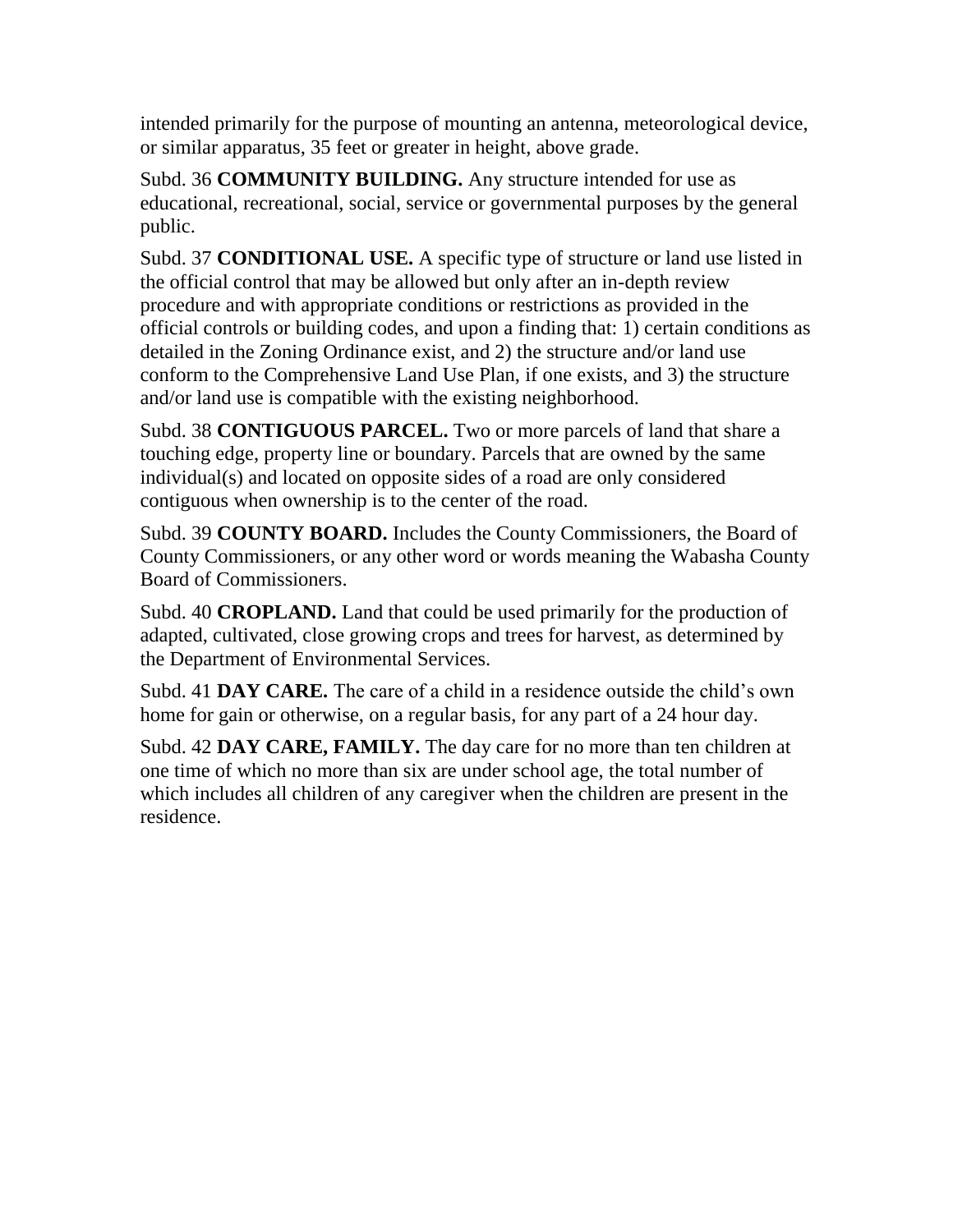Subd. 43 **DAY CARE, GROUP FAMILY.** The day care for no more than 14 children at any one time, the total number of which includes all children of any caregiver when the children are present in the residence.

Subd. 44 **DECK.** A horizontal, unenclosed platform with or without attached railings, seats, trellises, or other features, attached or functionally related to a principal use or site and at any point extending more than three (3) feet above ground.

Subd. 45 **DEVELOPMENT.** Any man-made change to improved or unimproved real estate, including buildings or other structures, mining, dredging, filling, grading, paving, excavation, or drilling.

Subd. 46 **DREDGING.** A method for deepening streams, swamps, or coastal waters by removing solids from the bottom.

Subd. 47 **DWELLING.** A structure that is arranged, designed or used as living quarters for one (1) family only. Enclosed bathrooms and complete kitchen facilities shall be included for each dwelling. A manufactured home with the above accommodations located in areas approved for manufactured homes shall be considered a dwelling unit. A camper trailer, camper bus, or tent shall not be considered dwelling units. Garage space, whether in an attached or detached garage, shall not be deemed a part of a dwelling.

A. Dwelling, Farm. A dwelling located on a farm, which the residents of said dwelling either operates or is employed in agricultural activities thereon.

B. Dwelling, Non-Farm. A dwelling located on a parcel of land contiguous to or surrounded by farmland which is under separate ownership and which the resident of said dwelling neither operates nor is employed in agricultural activities thereon.

C. Dwelling, Single Family. A dwelling occupied by only one (1) family, and so designed and arranged as to provide cooking and kitchen accommodations and sanitary facilities for one (1) family only, together with such domestic help as may be necessary to service and maintain the premises and their occupants.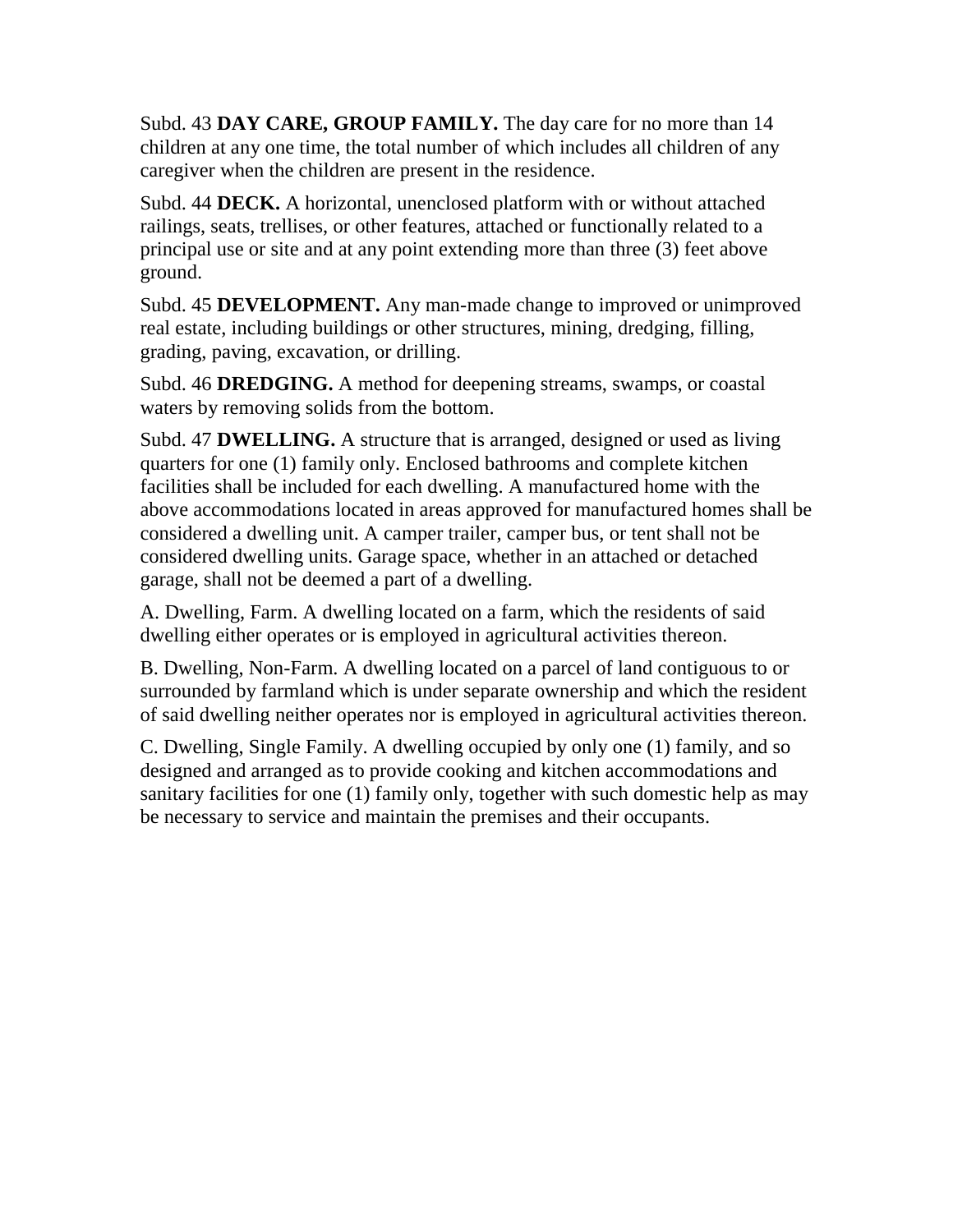D. Dwelling, Two-Family or Duplex. A dwelling structure on a single lot, having two units attached by common walls and each unit equipped with separate sleeping, cooking, eating, living and sanitation facilities.

E. Dwelling, Multiple Family. A building used or intended to be used as a dwelling by three (3) or more families.

Subd. 48 **EQUAL DEGREE OF ENCROACHMENT.** A method of determining the location of floodway boundaries so that floodplain lands on both sides of a stream are capable of conveying a proportionate share of flood flows.

Subd. 49 **ESSENTIAL SERVICES.** These uses include poles, towers, telephone booths, wires, cables, conduits, vaults, pipes, mains, pipelines, laterals, stations, substations or other associated or similar transmitting, distributing or regulating facilities of a public utility.

Subd. 50 **EXTRACTIVE USE.** The use of land for surface or sub-subsurface removal of sand, gravel, rock, industrial minerals, other non-metallic minerals and peat not regulated under Minnesota Statutes, Sections 93.44 to 93.51.

Subd. 51 **FAMILY.** A family is any number of persons living together in a room or rooms comprising of single housekeeping unit and related by blood, marriage, adoption, or any unrelated person who resides therein as though a member of the family including the domestic employees thereof. Any group of persons not so related but inhabiting a single house, shall for the purpose of this Ordinance, be considered to constitute one family for each five (5) persons, exclusive of domestic employees, contained in each such group.

Subd. 52 **FARM.** A parcel of land containing at least forty (40) acres (or quarter quarter section), or 2 or more abutting parcels under the same ownership having an area of at least forty (40) acres (or quarter quarter section), with a minimum of at least twenty (20) acres cropland. Smaller acreage may qualify as a farm if the principal use of the property is for agricultural production. A tree farm would qualify if registered with the State of Minnesota and has forty (40) acres of tree coverage. This definition shall not automatically be applied to any other code or ordinance. This definition as applies to this Zoning Ordinance shall be used only to determine if a property qualifies for a second farm dwelling.

Subd. 53 **FARMYARD.** The area of a farm immediately around the farm residence where accessory buildings are located and are being used exclusively for agricultural operations. The Zoning Administrator shall determine the area of the farmyard. In doing so, the Zoning Administrator shall take into consideration the layout of structures, development of the land, and topographical features of the land.

Subd. 54 **FLOOD.** A temporary increase in the flow or stage of a stream or in the stage of a wetland or lake that results in the inundation of normally dry areas.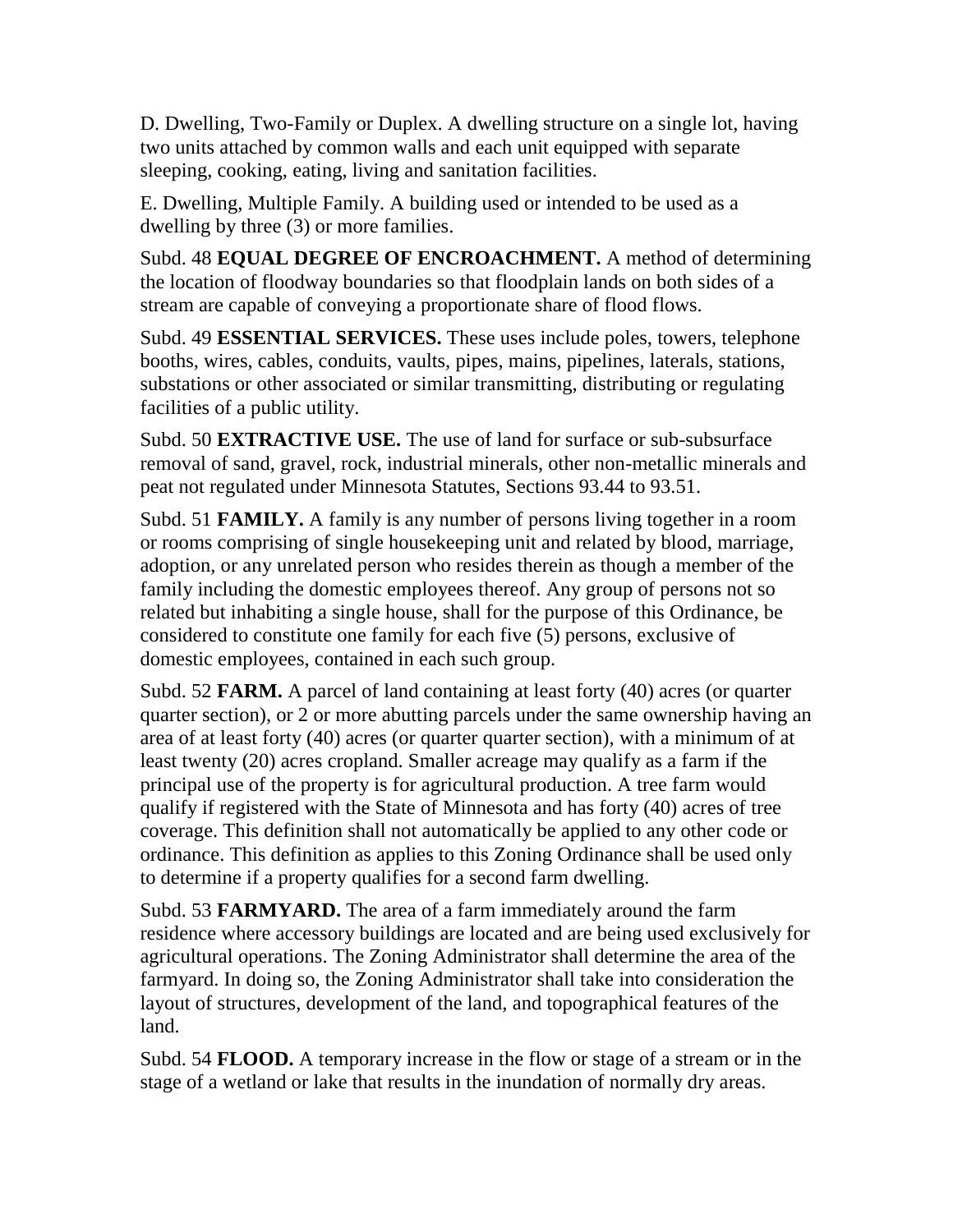Subd. 55 **FLOOD FREQUENCY.** The frequency for which it is expected that a specific flood stage or discharge may be equaled or exceeded.

Subd. 56 **FLOOD FRINGE.** That portion of the floodplain outside of the floodway. Flood Fringe is synonymous with the term "Floodway Fringe" used in the Flood Insurance Study for Wabasha County.

Subd. 57 **FLOODPLAIN.** The beds proper and the areas adjoining a wetland, lake or watercourse that have been or hereafter may be covered by the regional flood.

Subd. 58 **FLOOD-PROOFING.** The combination of structural provisions, changes, or adjustments to properties and structures subject to flooding, primarily for the reduction or elimination of flood damages.

Subd. 59 **FLOODWAY.** The bed of a wetland or lake and the channel of the watercourse and those portions of the adjoining floodplain that are reasonably required to carry or store the regional flood discharge.

Subd. 60 **FLOOR AREA, GROUND.** The area within the exterior walls of the main building or structure as measured from the outside walls at the ground floor level, not including garages, or enclosed or unenclosed porches and not including attached utility or accessory rooms having three or more exterior sides.

Subd. 61 **FOREST LAND CONVERSION.** The clear cutting of forested lands to prepare for a new land use other than reestablishment of a subsequent forest stand.

Subd. 62 **FORESTRY.** The use and management, including logging, of a forest, woodland or plantation and related research and educational activities.

Subd. 63 **GARAGE, PRIVATE.** An accessory building or portion of a main building designed or used for the storage of motor driven vehicles boats and similar vehicles owned and used by the occupants of the building to which it is accessory.

Subd. 64 **GASOLINE SERVICE STATION.** A building or structure designed or used for the retail sale or supply of fuels, lubricants, air, water and other operating commodities for motor vehicles, and including the customary space and facilities for the installation of such commodities on or in such vehicles, but not including special facilities for the painting, repair, or similar servicing thereof.

Subd. 65 **GUEST COTTAGE.** A structure used as a dwelling unit that may contain sleeping spaces and kitchen and bathroom facilities in addition to those provided in the primary dwelling unit on a lot.

Subd. 66 **HARDSHIP.** As defined in Minnesota Statutes, Chapter 394.27, Subd. 7.

Subd. 67 **HOME OCCUPATION.** Any occupation, activity or profession carried out for financial gain engaged in by a resident of a home, which is clearly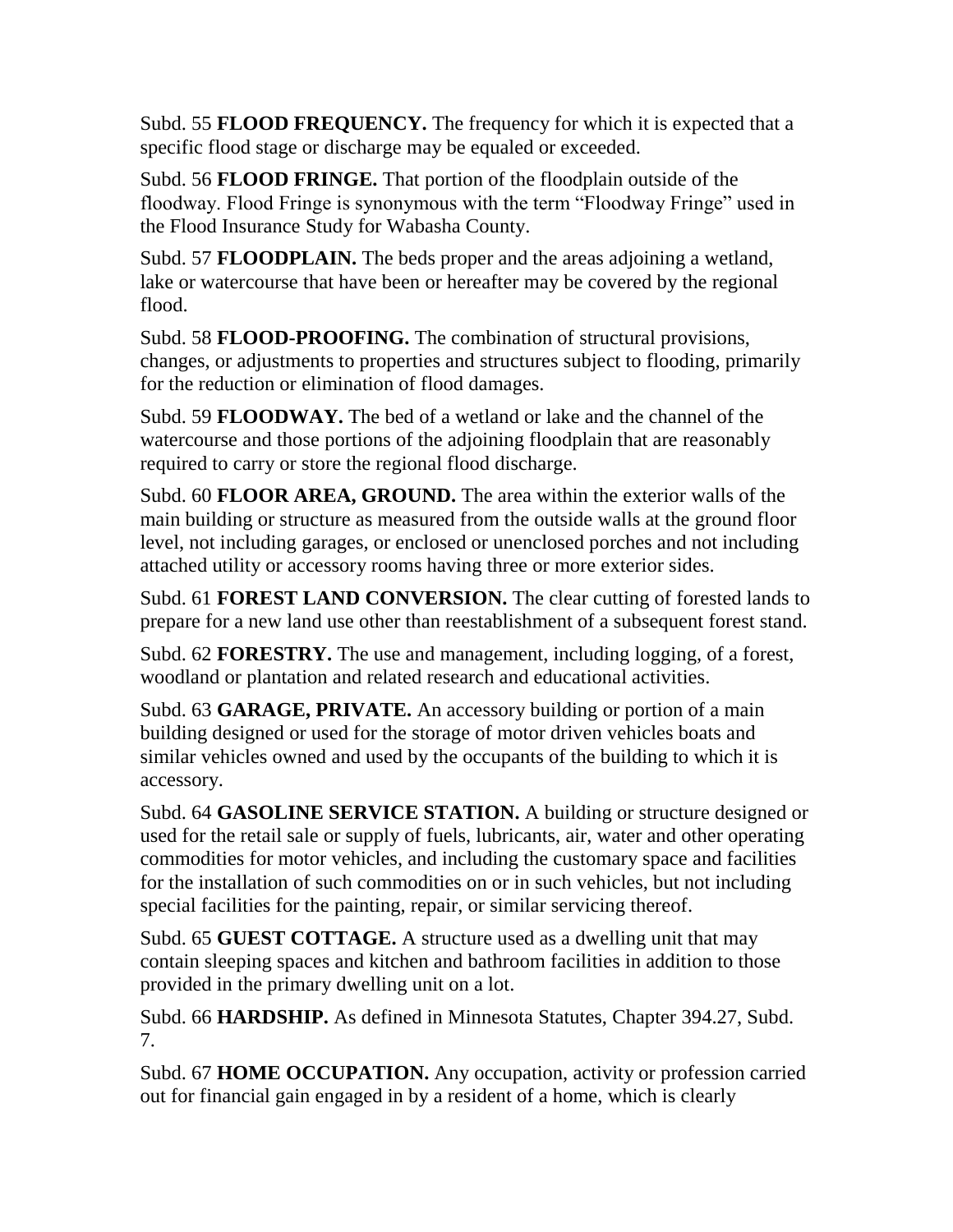secondary to the principal use of the premises and retains the exterior character normally associated with a residential dwelling unit.

Subd. 68 **HOTEL OR MOTEL.** Any building or structure or enclosure, or any part thereof, kept, used as, maintained as, or advertised as, or held out to the pubic to be an enclosure for sleeping accommodations are furnished to the public and furnishing accommodations for period of less than one week.

Subd. 69 **HYDRIC SOILS.** Soils that are saturated, flooded, or ponded long enough during the growing season to develop anaerobic conditions in the upper part.

Subd. 70 **HYDROPHYTIC VEGETATION.** Macrophytic plant life growing in water, soil or on a substrate that is at least periodically deficient in oxygen as a result of excessive water content.

Subd. 71 **INDUSTRIAL USE.** The use of land or buildings for the production, manufacture, warehousing, storage, or transfer of goods, products, commodities, or other wholesale items.

Subd. 72 **INTENSIVE VEGETATION CLEARING.** The complete removal of trees or shrubs in a contiguous patch, strip, row, or block.

Subd. 73 **JUNK/SALVAGE YARD.** A place maintained for keeping or storing, or piling in commercial quantities, whether temporarily, irregularly, or continually; buying or selling at retail or wholesale any old, used, or second-hand material of any kind, including used motor vehicles, machinery of any kind, and/or parts thereof, cloth, rugs, clothing, paper, rubbish, bottles, rubber, iron, or other metals, or articles which from its worn condition render it practically useless for the purpose for which it was made and which is commonly classed as junk. This shall include a lot or yard for the keeping of three (3) or more inoperable motor vehicles or the remains thereof for the purpose of dismantling, sale of parts, sale as scrap, storage or abandonment.

Subd. 74 **KENNEL.** Animal: Any place where four (4) or more of any type of domestic or exotic pets over four (4) months of age are for profit boarded, bred, or offered for sale.

Subd. 75 **LIVESTOCK.** Any beef or dairy cattle, swine, sheep, poultry, horses, ponies, deer, elk, emus, ostrich or other exotic animal, or other domesticated farm animal.

Subd. 76 **LODGING ESTABLISHMENT.** A hotel, motel, lodging house, boarding house, resort or similar facility where sleeping facilities are offered to the public.

Subd. 77 **LODGING HOUSE.** Any building or structure or any part thereof, kept, used, maintained as, advertised as, or held out to be a place where sleeping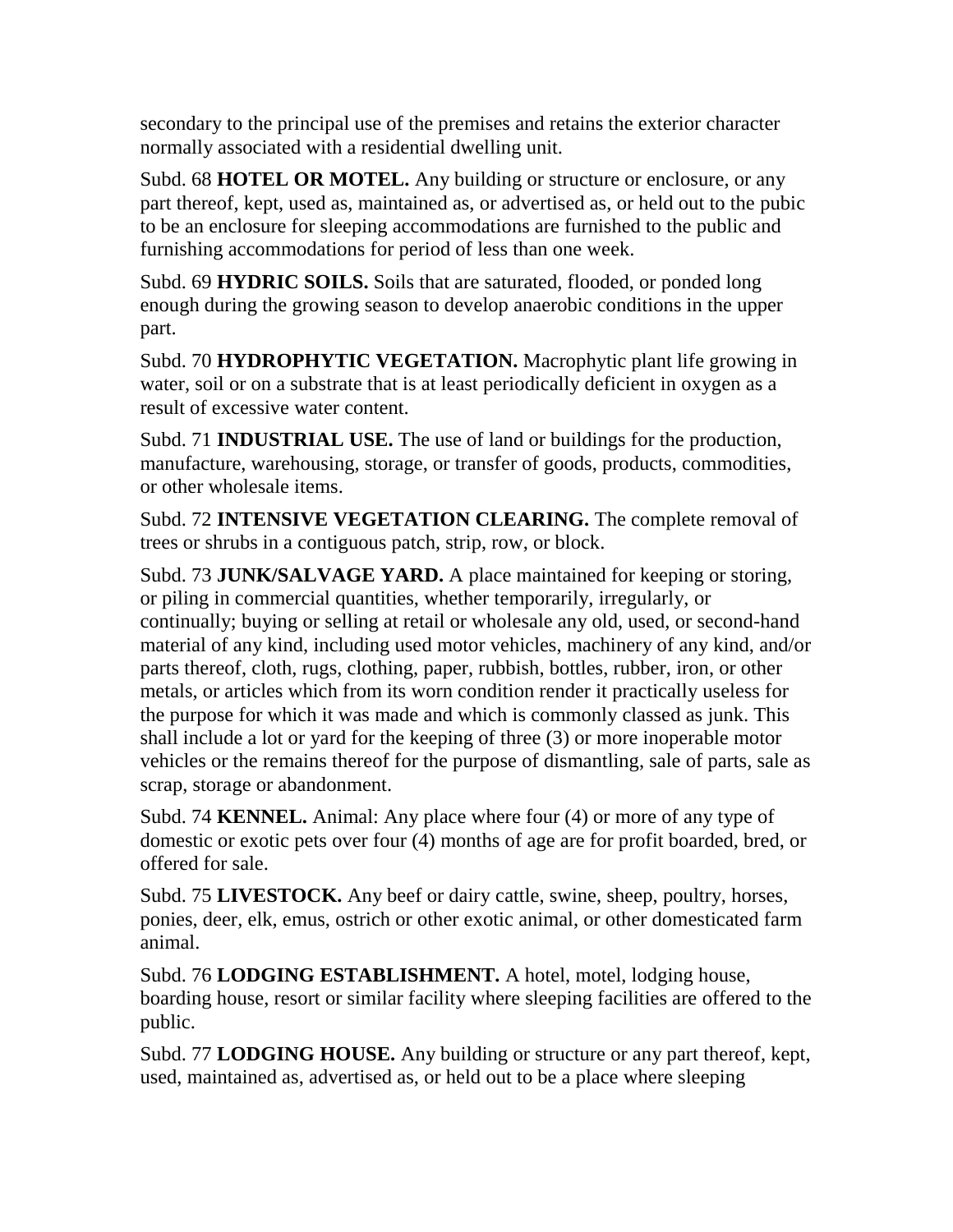accommodations are furnished to the public as regular roomers, for periods of one week or more, and have five or more beds to let to the public.

Subd. 78 **LOGGING OPERATION.** Operations associated with felling and moving trees and logs from the stump to the point of delivery, such as, but not limited to, marking dangerous trees and trees/logs to be cut to length, felling, limbing, bucking, debarking, chipping, yarding, loading, unloading, storing, and transporting machines, equipment and personnel to, from and between logging sites.

Subd. 79 **LOT.** A parcel of land legally subdivided by plat, metes and bounds, registered land survey, auditor's plat, or other accepted means and separated from other parcels or portions by said description for the purpose of sale, lease, or operation.

Subd. 80 **LOT, CORNER.** A lot located at the intersection of two streets, having two adjacent sides abutting streets; the interior angles of the intersection does not exceed one hundred thirty-five (135) degrees.

Subd. 81 **LOT AREA.** The total horizontal area within the lot lines of the lot.

Subd. 82 **LOT AREA, BUILDABLE.** That portion of the lot remaining after the deletion of any floodplain, road rights-of-way, building setbacks, wetlands or slopes of eighteen (18) or greater; conversely, a lot capable of meeting the requirements of this Ordinance including the provision of adequate area for the installation and maintenance of required on-site sewer and water facilities.

Subd. 83 **LOT COVERAGE.** The part or percentage of the lot occupied by buildings or structures, including accessory buildings or structures and other nonporous surface, such as driveways and parking areas.

Subd. 84 **LOT DEPTH.** The average horizontal distance between the front and rear lot lines.

Subd. 85 **LOT FRONTAGE.** The lot line separating the lot from the road rightof-way.

Subd. 86 **LOT LINES.** The lines bounding a lot as defined in this Ordinance.

Subd. 87 **LOT OF RECORD.** Any lot which is one unit of a plat heretofore duly approved and filed, or a Registered Land Survey that has been recorded in the office of the County Recorder for Wabasha County, Minnesota prior to the effective date of this Ordinance.

Subd. 88 **LOT WIDTH.** The distance between side lot lines measured at the required front seback line.

Subd. 89 **MANUFACTURED HOME.** A structure, transportable in one or more sections, which in the traveling mode, is eight body feet or 2-13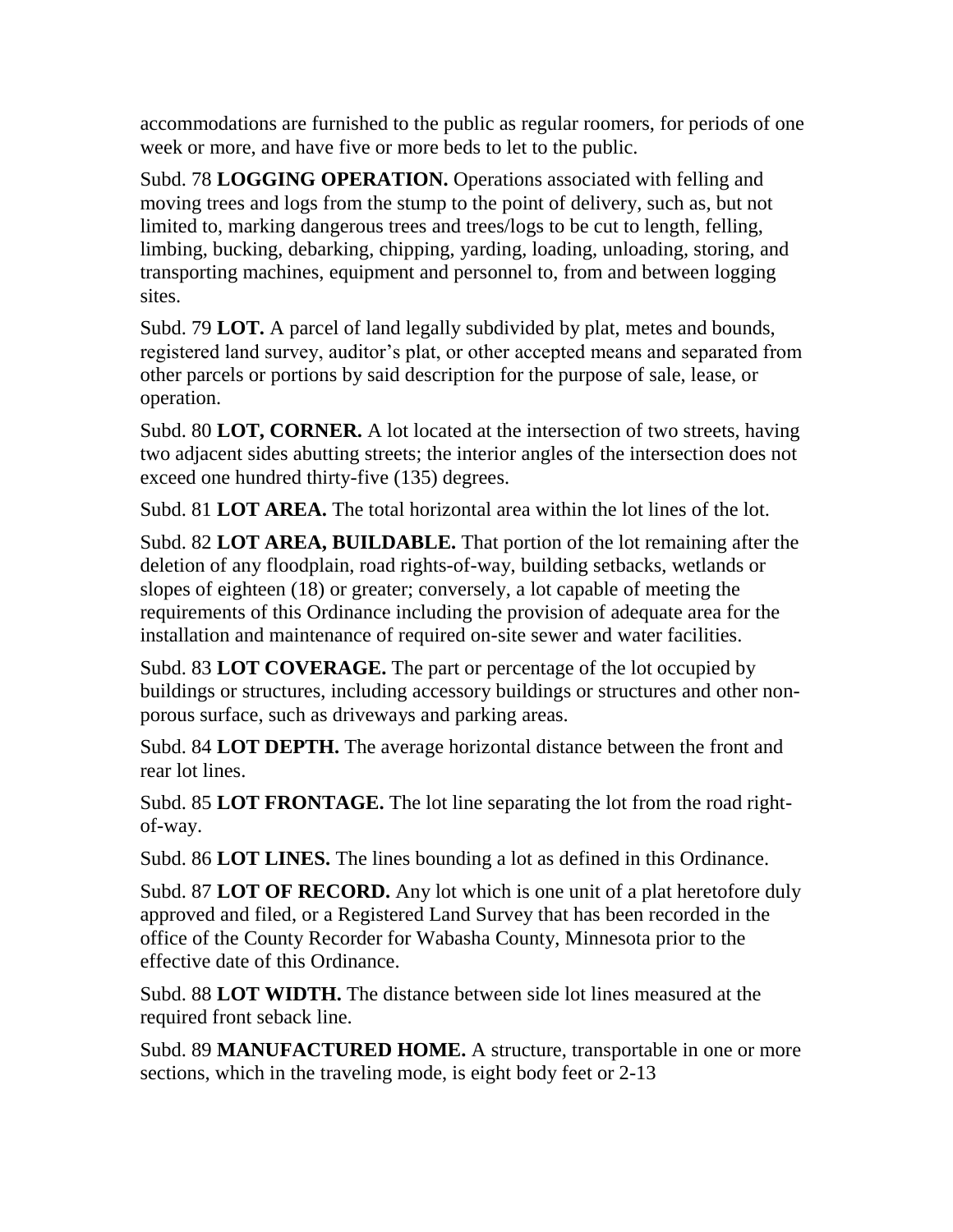more in width or 40 body feet or more in length, or, when erected on site, is 320 or more square feet, and which is built on a permanent chassis and designed to be used as a dwelling with or without a permanent foundation when connected to the required utilities, and includes the plumbing, heating, air conditioning, and electrical systems contained therein; except that the term includes any structure which meets all the requirements and with respect to which the manufacturer voluntarily files a certification required by the secretary and complies with the standards established under the Building Code.

Subd. 90 **MANUFACTURED HOME PARK.** Any site, lot, field, or tract of land upon which two or more occupied manufactured homes are located, either free of charge or for compensation, and includes any building, structure, tent, vehicle or enclosure used or intended for use as part of the equipment of the manufactured home park.

Subd. 91 **MINI-WAREHOUSE.** Also referred to as a self-service storage facility. A structure containing separate, individual, and private storage spaces of varying sizes leased or rented on individual leases for varying periods of time.

Subd. 92 **MINING/EXCAVATION OPERATION.** The removal of stone, sand and gravel, coal, salt, iron, copper, nickel, petroleum or other material from the land for commercial, industrial, or governmental purposes.

Subd. 93 **MOTOR VEHICLE.** Every vehicle that is self-propelled and every vehicle that is propelled by electric power obtained from overhead trolley wires. Motor vehicle does not include a vehicle moved solely by human power.

Subd. 94 **MOTOR VEHICLE, ABANDONED.** Motor vehicles, defined in subd. 93 of this Section, which meet the definition of abandoned vehicle under Minn. Stat. §168B.011.

Subd. 95 **MOTOR VEHICLE, JUNK**. A motor vehicle as defined in Subd. 93 of this Section which is not able to operate due to mechanical, other functional problems, which does not have affixed thereto a valid current motor vehicle license if of a type requiring a license to operate on the public highways, which is three years old or older, which is extensively damaged, and which has an approximate fair market value equal only to the approximate value of the scrap in it.

Subd. 96 **NONCONFORMITY.** Any legal use, structure or parcel of land already in existence, recorded, or authorized before the adoption of official controls or amendments thereto that would not have been permitted to become established under the terms of the official controls as now written, if the official controls had been in effect prior to the date it was established, recorded or authorized.

Subd. 97 **NON-CONFORMING LOT OF RECORD.** Any legal lot of record that at the time it was recorded fully complied with all applicable laws and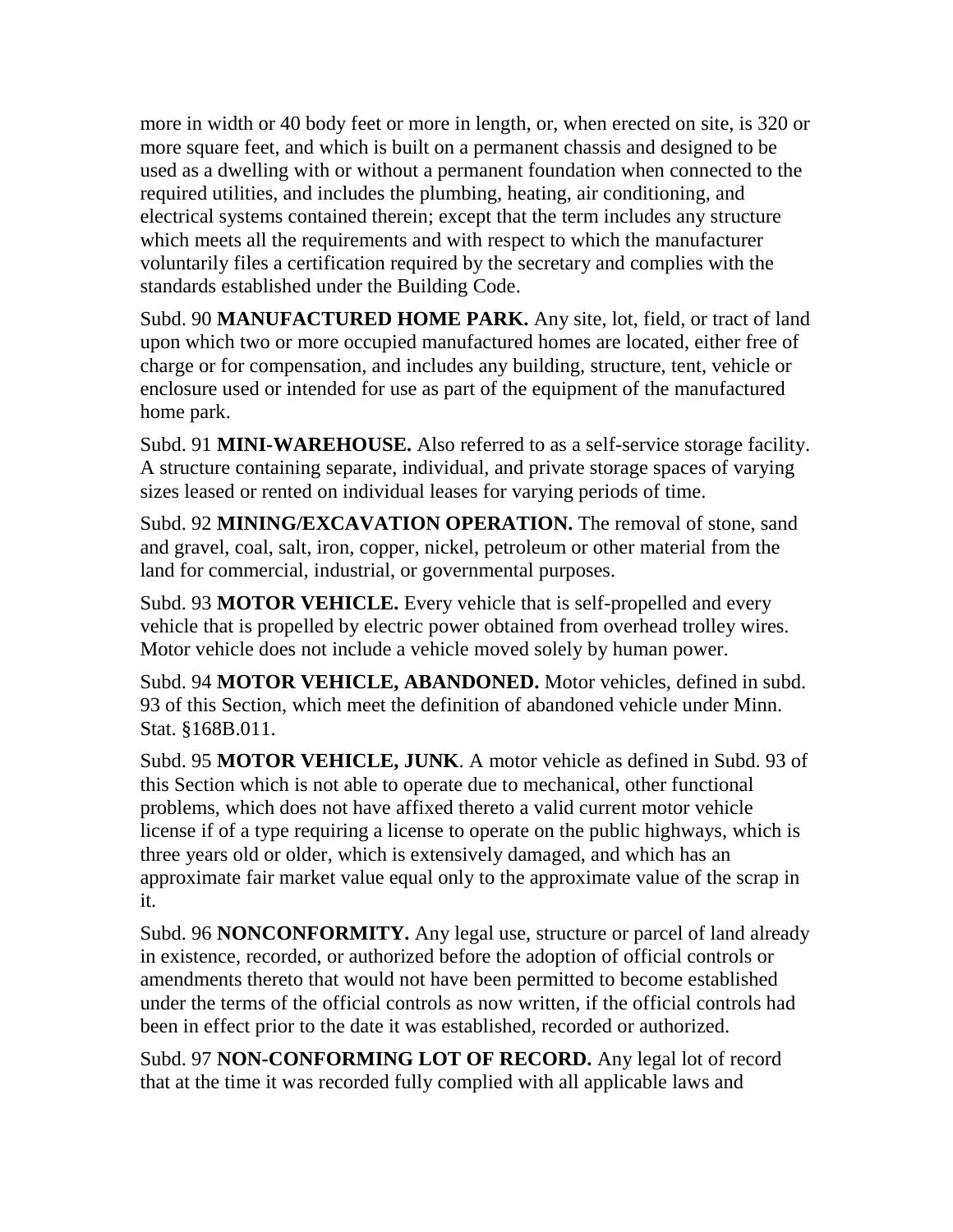ordinances but which does not fully comply with the lot requirements of this Zoning Ordinance concerning minimum area or minimum lot width.

Subd. 98 **NON-CONFORMING STRUCTURE.** A structure the size, dimensions or location of which was lawful prior to the adoption of this Zoning Ordinance, but which fails, by reason of such adoption, or subsequent revisions or amendment, to conform to the present requirements of the zoning district.

Subd. 99 **NON-CONFORMING USE.** A use or activity which was lawful prior to the adoption of this Zoning Ordinance but which fails, by reason of such adoption, or subsequent revisions or amendment, to conform to the present requirements of the zoning district.

Subd. 100 **OBSTRUCTION.** Any dam, wall, wharf, embankment, levee, dike, pile, abutment, projection, excavation, channel, modification, culvert, building, wire, fence, stockpile, refuse, fill, structure or other matter in, along, across, or projecting into any channel, watercourse, or regulatory floodplain which may impede, retard or change the direction of the flow of water, either in itself or by catching or collecting debris carried by such water.

Subd. 101 **ORDINARY HIGH WATER LEVEL.** The boundary of public waters and wetlands and shall be an elevation delineating the highest water level which has been maintained for a sufficient period of time to leave evidence upon the landscape, commonly that point where the natural vegetation changes from predominantly aquatic to predominantly y terrestrial. For watercourses, the ordinary high water level is the elevation of the top of the bank of the channel. For reservoirs and flowages, the ordinary high water level is the operating elevation of the normal summer pool.

Subd. 102 **OWNER.** Any individual, firm, association, syndicate, partnership, corporation, trust or any other legal entity having a proprietary interest in the land.

Subd. 103 **PLAIN.** Land having an average slope of less than eighteen (18) percent over a distance of fifty (50) feet or more.

Subd. 104 **PLANNING COMMISSION.** The Wabasha County Planning Commission.

Subd. 105 **PRINCIPAL USE OR STRUCTURE**. All uses or structures that are not accessory uses or structures.

Subd. 106 **PUBLIC WATERS.** All waters as defined in Minnesota Statutes, Section 645.44, Subdivision 8a.

Subd. 107 **REACH.** A hydraulic engineering term to describe a longitudinal segment of a stream or river influenced by a natural or man-made obstruction. In an urban area, the segment of a stream or river between two consecutive bridge crossings would most typically constitute a Reach.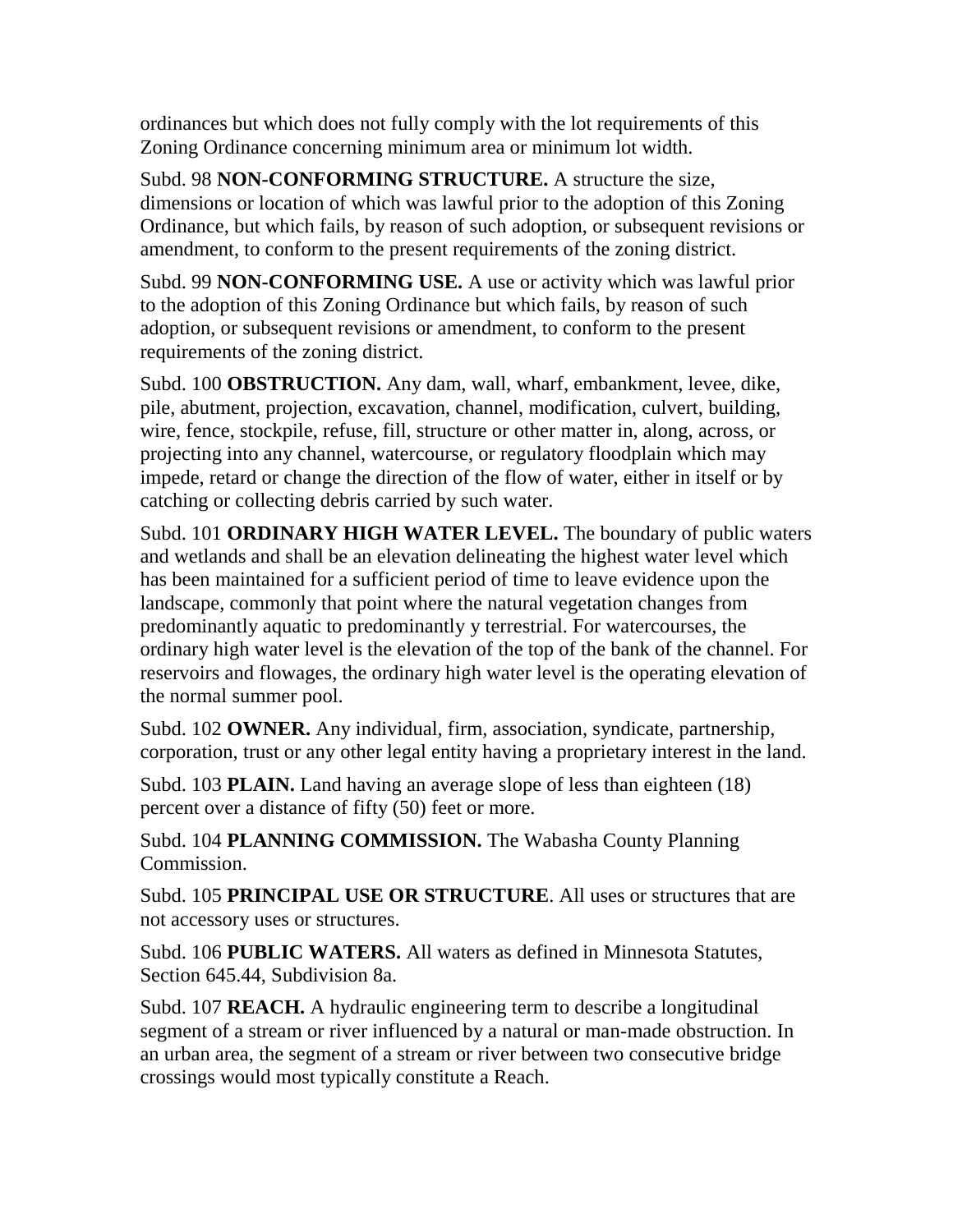Subd. 108 **RECREATIONAL CAMPING AREA.** Any area, whether privately or publicly owned, used on a daily, nightly, weekly, or longer basis for the accommodation of five or more tents or recreational camping vehicles free of charge or for compensation. "Recreational camping area" excludes children's camps, industrial camps, migrant labor camps, as defined in Minnesota Statutes and state commissioner of health rules, United States forest service camps, state forest service camps, state wildlife management areas or state owned public access areas which are restricted in use to picnicking and boat landing.

Subd. 109 **RECREATIONAL CAMPING VEHICLE.** When used in this Ordinance includes the following:

A. Any vehicular, portable structure built on a chassis, designed to be used as a temporary dwelling for travel, recreational, and vacation uses;

B. Any structure designed to be mounted on a truck chassis for use as a temporary dwelling for travel, recreation, and vacation;

C. Any portable, temporary dwelling to be used for travel, recreation and vacation, constructed as an integral part of a self-propelled vehicle; and

D. Any folding structure mounted on wheels and designed for travel, recreation, and vacation use.

Subd. 110 **REGIONAL FLOOD.** A flood which is representative of large floods known to have occurred generally in Minnesota and reasonably characteristic of what can be expected to occur on an average frequency in the magnitude of the 100 years recurrence interval. Regional flood is synonymous with the term "base flood" used in the Flood Insurance Study.

Subd. 111 **REGULATORY FLOOD PROTECTION ELEVATION.** An elevation no lower than one (1) foot above the elevation of the regional flood plus any increase in flood elevation caused by encroachments on the floodplain that result from designation of floodway.

Subd. 112 **RESORT.** Any building, structure, or enclosure, or any part thereof, located on, or on property neighboring any lake, stream or skiing or hunting area for purposes of providing convenient access thereto, kept, used, maintained, or advertised as, or held out to the public to be an enclosure where sleeping accommodations are furnished to the public, and primarily to those seeking recreation, for periods of one day, one week, or longer, and having for rent five or more cottages, rooms, or enclosures.

Subd. 113 **RIGHT-OF-WAY.** A strip of land acquired by purchase dedication, prescription or condemnation and intended to be occupied or occupied by a road, crosswalk, railroad, electric transmission lines, oil or gas pipeline, utility lines and other similar uses.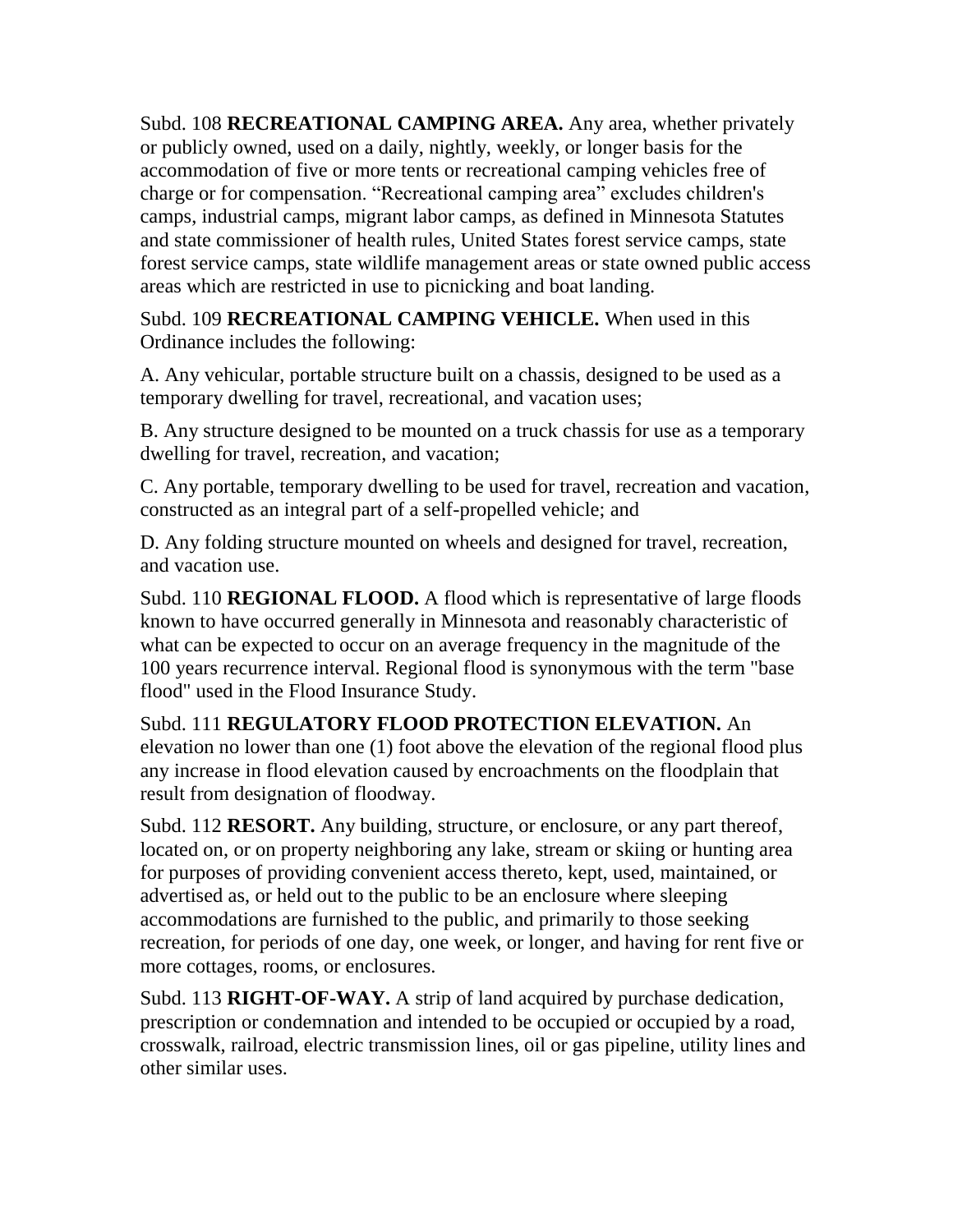Subd. 114 **RIGHT-OF-WAY LINES.** The lines that form the boundaries of a right-of-way.

Subd. 115 **SANITARY LANDFILL.** A disposal site employing methods of disposing of solid wastes in a manner that minimizes environmental hazards by spreading, compacting to the smallest practical volume and applying cover material over all exposed wastes at the end of each operating day.

Subd. 116 **SEASONAL LABOR CAMP.** Temporary facilities provided by the employer on his own land for the housing of workers who for seasonal purposes are employed in the planting, harvesting, or processing of crops.

Subd. 117 **SELECTIVE CUTTING.** The removal of single scattered trees, provided a continuous tree cover is maintained within the structure setback areas.

Subd. 118 **SEMIPUBLIC USE.** The use of land by a private, nonprofit organization to provide a public service that is ordinarily open to some persons outside the regular constituency of the organization.

Subd. 119 **SENSITIVE RESOURCE MANAGEMENT.** The preservation and management of areas unsuitable for development in their natural state due to constraints such as shallow soils over groundwater or bedrock, highly erosive or expansive soils, steep slopes, susceptibility to flooding, or occurrence of flora or fauna in need of special protection.

Subd. 120 **SETBACK.** The minimum horizontal distance between a structure or sewage treatment system, or other facility and the ordinary high water level, sewage treatment system, top of a bluff, road, highway, property line or other items as stated throughout this Ordinance.

Subd. 121 **SEWAGE TREATMENT SYSTEM.** A septic tank and soil absorption system or other individual or cluster type sewage treatment system as described and regulated in the Wabasha County Individual Sewage Treatment Ordinance.

Subd. 122 **SEWER SYSTEM.** Pipelines or conduits, pumping stations, and force main, and all other construction, devices, appliances, or appurtenances used for conducting sewage or industrial waste or other wastes to a point of ultimate disposal.

Subd. 123 **SHORELAND.** Land located within the following distances from public waters: One thousand (1,000) feet from the ordinary high water level of a lake, pond, the Mississippi River and its backwaters, or flowage, and three hundred (300) feet from a river or stream or the landward extent of a floodplain designated by Ordinance on a river or stream, whichever is greater. The limits of shorelands may be reduced whenever the waters involved are bounded by natural topographic divides which may extend landward from the waters for lesser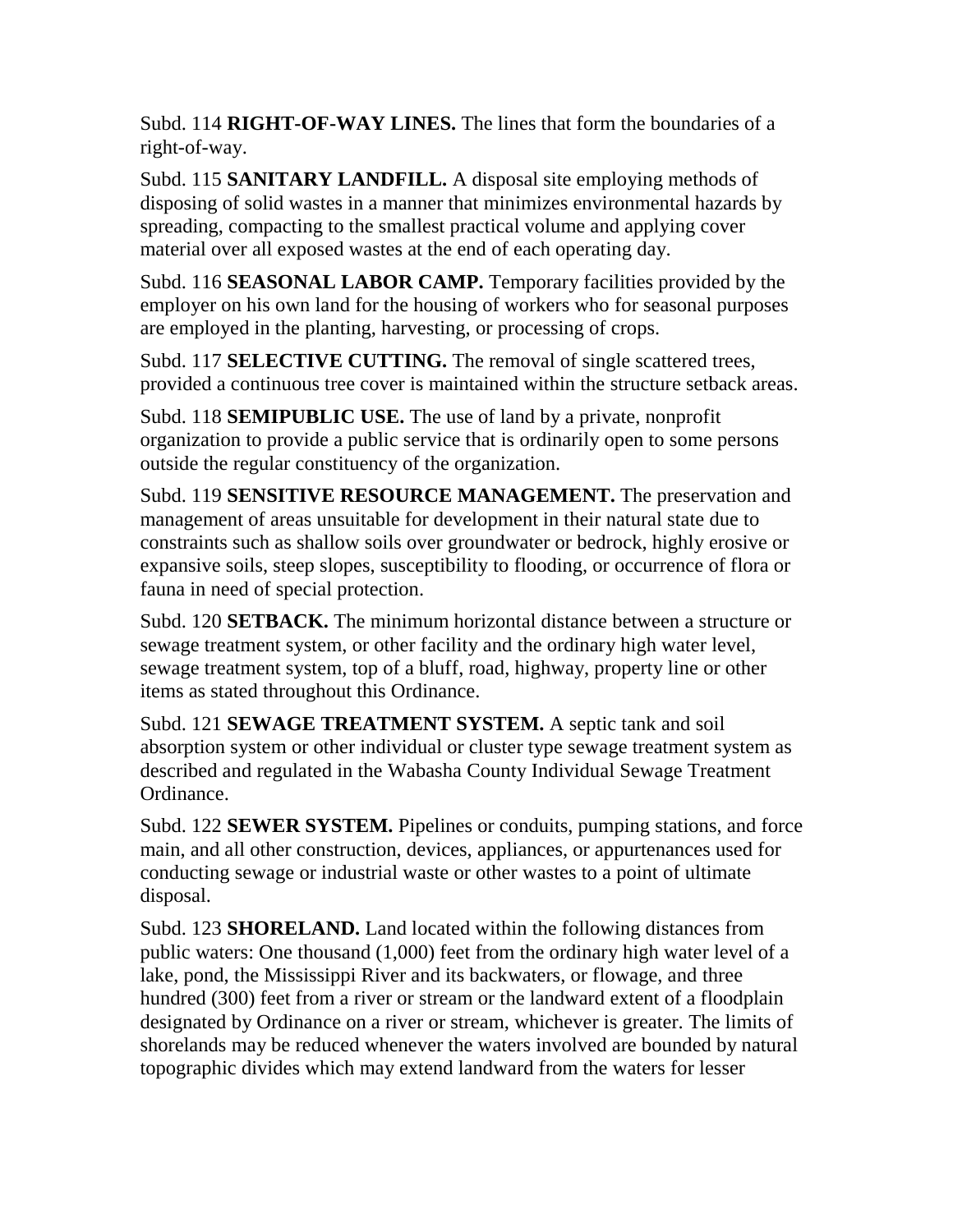distances and when approved by the Commissioner of the Department of Natural Resources.

Subd. 124 **SHORE IMPACT ZONE.** Land located between the ordinary high water level of a public water and a line parallel to it at a setback of fifty (50) percent of the structure setback.

Subd. 125 **SIGN.** The use of any words, numerals, pictures, figures, devices, or trademarks by which any information is made known, such as are used to show an individual, firm, profession, or business, and are visible to the general public.

Subd. 126 **SIGNIFICANT HISTORIC SITE.** Any archaeological site, standing structure, or other property that meets the criteria for eligibility to the National Register of Historic Places or is listed in the State Register of Historic Sites, or is determined to be an unplatted cemetery that falls under the provisions of Minnesota Statutes, Section 307.08. A historic site meets these criteria if it is presently listed on either register or if it is determined to meet the qualifications for listing after review by the Minnesota State Archaeologist or the Director of the Minnesota Historical Society. All unplatted cemeteries are automatically considered to be significant historic sites.

Subd. 127 **SINK HOLE.** A depression in the earth's surface caused by dissolving of underlying limestone, salt, or gypsum. Drainage is provided through underground channels that may be enlarged by the collapse of a cavern roof.

Subd. 128 **STEEP SLOPE.** Land where agricultural activity or development is either not recommended or described as poorly suited due to slope steepness and the site's soil characteristics, as mapped and described in available County soil surveys or other technical reports, unless appropriate design and construction techniques and farming practices are used in accordance with the provisions of this Ordinance. Where specific information is not available, steep slopes are lands having average slopes over eighteen (18) percent, as measured over horizontal distances of fifty (50) feet or more, that are not bluffs.

Subd. 129 **STREET.** Any right-of-way that affords primary means of access by pedestrians and vehicles to abutting properties.

Subd. 130 **STRUCTURE.** Anything constructed or erected on the ground, or attached to the ground or on-site utilities, including, but not limited to, buildings, factories, sheds, detached garages, cabins, manufactured homes, travel trailers/vehicles not meeting any exemption criteria specified in this Ordinance, and other similar items*.* Fences under 6 feet tall are excluded from this definition.

Subd. 131 **STRUCTURAL ALTERATION.** Any changes in the supporting members of a building such as bearing walls, columns, beams or girders or any substantial change in the roof and exterior walls.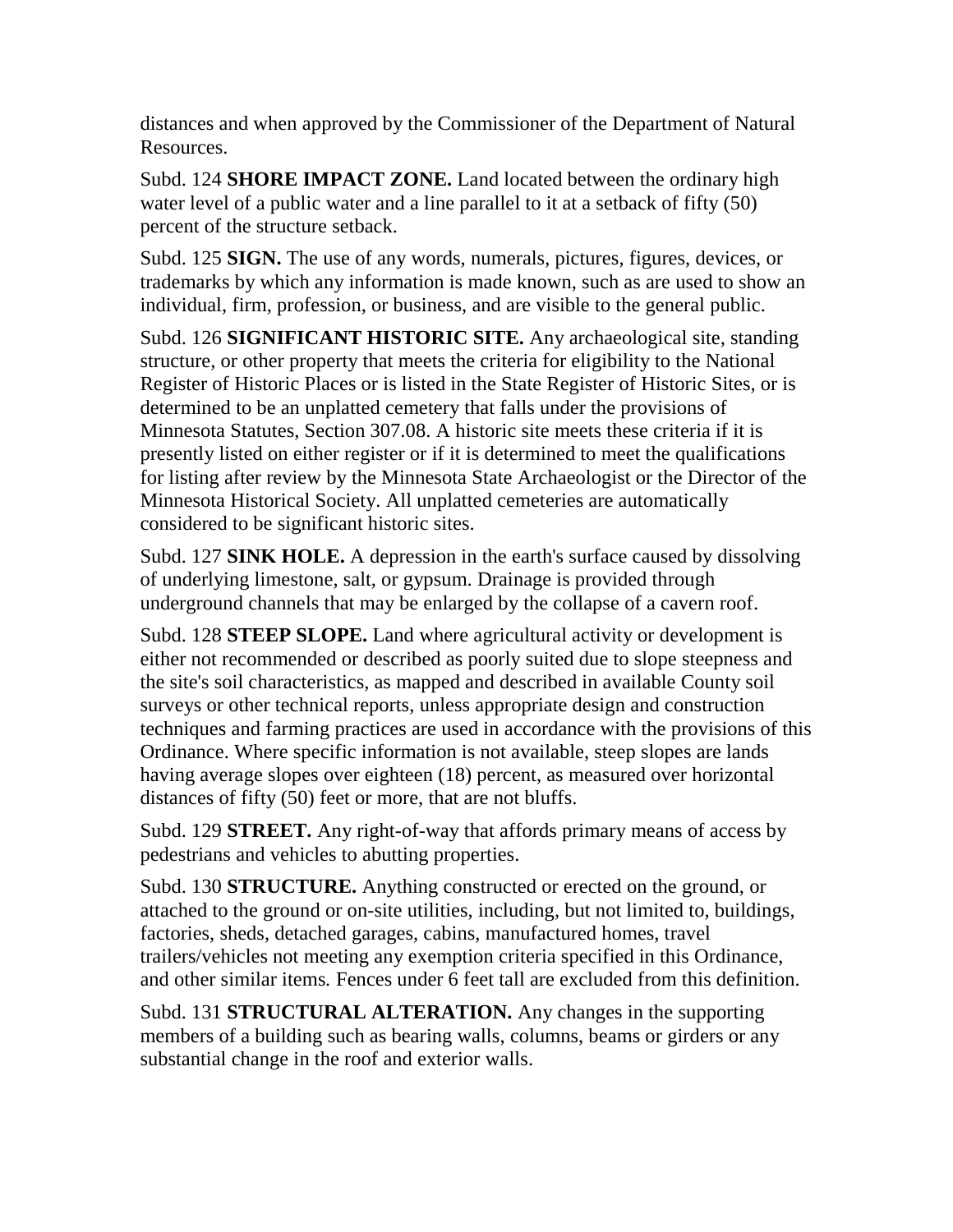Subd. 132 **SUBDIVISION.** Land that is divided into two or more lots for the purpose of sale, rent, lease, or development including planned unit developments.

Subd. 133 **SURFACE WATER ORIENTED COMMERCIAL USE.** The use of land for commercial purposes, where access to and use of a surface water feature is an integral part of the normal conductance of business. Marinas, resorts, and restaurants with transient docking facilities are examples of such use.

Subd. 134 **TIMBER.** Standing trees that because of their size, quality and number are marketable.

Subd. 135 **TIMBER HARVESTING.** The removal of timber from a woodland for commercial purposes including, but not limited to, paper or wood products.

Subd. 136 **TOE OF THE BLUFF.** The point on a bluff where there is, as visually observed, a clearly identifiable break in the slope, from gentler to steeper slope above  $\langle$  (218% to  $>$ 18%). If no break in the slope is apparent, the toe of the bluff shall be determined to be the lower end of the lowest fifty (50) foot segment, measured on the ground, with an average slope exceeding eighteen (18) percent.

Subd. 137 **TOP OF THE BLUFF.** The point on a bluff where there is, as visually observed, a clearly identifiable break in the slope, from steeper to gentler slope above ( $>18\%$  to  $<18\%$ ). If no break in the slope is apparent, the top of the bluff shall be determined to be the upper end of the highest fifty (50) foot segment, measured from the ground, with an average slope exceeding eighteen (18) percent slope.

Subd. 138 **USE.** The purpose for which land or buildings thereon are designed, arranged or intended to be occupied or used, or for which they are occupied or maintained.

Subd. 139 **VARIANCE.** A modification of a specific permitted development standard required in an official control, including this Ordinance, to allow an alternative development standard not stated as acceptable in the official control, but only as applied to a particular property for the purpose of alleviating a hardship, or unique circumstances as defined and elaborated upon in Minn. Stat. § 394.27.

Subd. 140 **VISUALLY INCONSPICUOUS.** Difficult to be seen and not readily noticeable from any point on the river or valley during the time when the leaves are on the deciduous trees.

## Subd. 141 **WATER-ORIENTED ACCESSORY STRUCTURE OR**

**FACILITY.** A small, above ground building or other improvement, except stairways, fences, docks, and retaining walls, which, because of the relationship of its use to a surface water feature, placement needs to be located closer to public waters than the normal structure setback. Examples of such structures and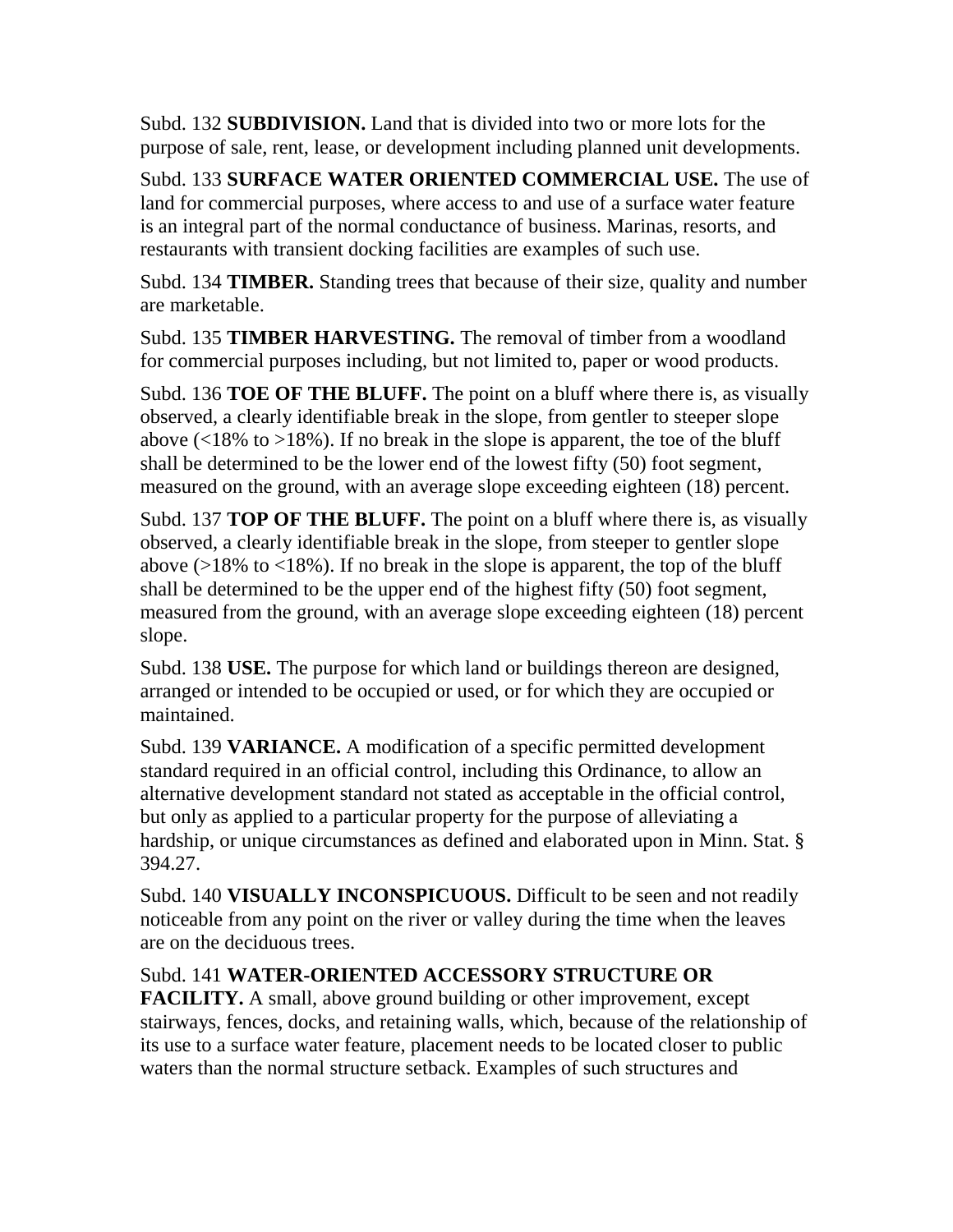facilities include boathouses, gazebos, screen houses, fish houses, pump houses, and detached decks.

Subd. 142 **WATERSHED MANAGEMENT OR FLOOD CONTROL STRUCTURE.** A dam, flood wall, wing dam, dike, diversion channel, or an artificially deepened or widened stream channel following the same or approximately the same course as the natural channel, or any other structure for altering or regulating the natural flow condition of a river or stream. The term "watershed management or flood control structure" does not include pilings, retaining walls, gabion baskets, rock riprap, or other facilities intended primarily to prevent erosion and which must be authorized by permit from the Commissioner of Natural Resources.

Subd. 143 **WETLAND.** Lands transitional between terrestrial and aquatic systems where the water table is usually at or near the surface or the land is covered by shallow water. For purposes of this definition, wetlands shall have hydric soils, predominantly hydric vegetation, and display wetland hydrology.

Subd. 144 **WETLAND ON AGRICULTURAL LAND.** Wetland where greater than fifty (50) percent of its basin is located on agricultural land.

Subd. 145 **WOODED OR WOODLAND.** An area of at least one acre in size with a stand of trees that has a canopy cover, as shown on the most recent aerial photographs, of at least fifty (50) percent, having a minimum width of at least one hundred (100) feet.

Subd. 146 **WOODY VEGETATION.** Includes trees that are not timber.

Subd. 147 **YARD.** An open space at the grade line between a building and the adjoining lot lines, unoccupied and unobstructed from the ground upward. Yard measurements shall be the minimum horizontal distance between a lot line and the nearest line of the principal building.

A. Yard, Front. A yard extending across the full width of the lot between the front line and the nearest line of the principal building.

B. Yard, Rear. A yard extending across the full width of the lot between the rear lot line and the nearest line of the principal building.

C. Yard, Side. A yard extending from the front yard to the rear yard between the side lot line and the nearest line of the principal building.

Subd. 148 **ZONING ADMINISTRATOR.** The person(s) employed by the Board of County Commissioners to carry out the provisions of this Ordinance, or that person's designee.

Subd. 149 **ZONING DISTRICT.** The sections of the County for which the regulations governing the height, area, and use of buildings, and/or use of premises are the same as delineated by this Ordinance.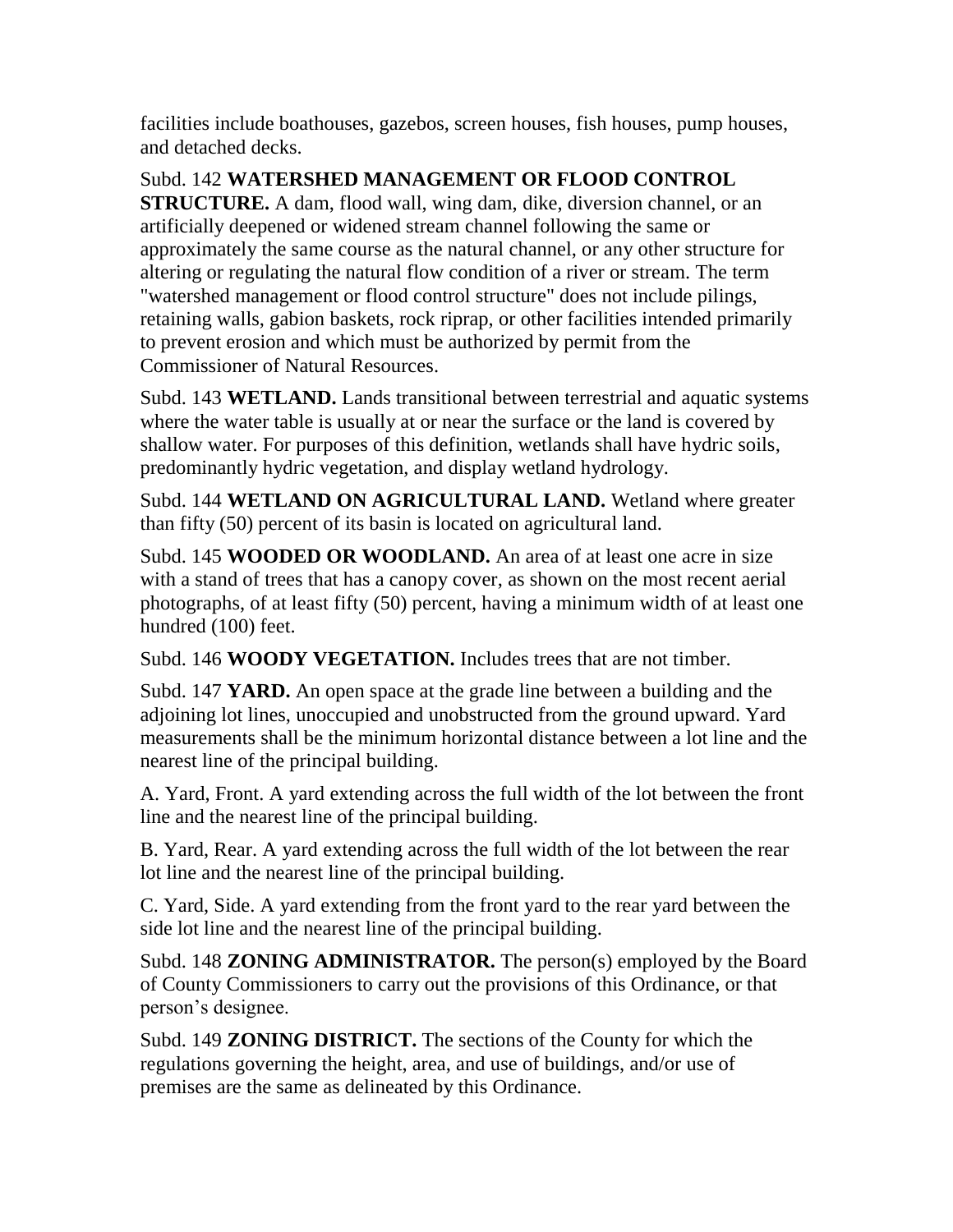Subd. 150 **ZONING MAP.** The areas comprising those zoning districts and boundaries of said districts as shown upon the map attached hereto and made a part of this Ordinance, being designated as County of Wabasha Official Zoning Map, with all proper notations, references, and other information shown thereon.

# **ARTICLE 3 PERFORMANCE STANDARDS SECTION 1. PURPOSE AND INTENT**

The performance standards established in this Article are designed to encourage a high standard of development by providing assurance that neighboring land uses will be compatible. The performance standards are also designed to prevent and eliminate those conditions that cause blight. Those standards shall include protection of significant or unique natural features whose loss could diminish the scenic, ecological or economic benefits to the County. All future development in all districts shall be required to meet these standards. The standards shall also apply to existing development where so stated.

Before any building permit or use permit is approved, the Department of Environmental Services shall determine whether the proposed use will conform to the performance standards. The developer or landowners shall supply data necessary to demonstrate such conformance. Such data may include description of equipment to be used, hours of operation, method of refuse disposal and type and location of exterior storage.

## **SECTION 2. NUISANCE STANDARDS**

Subd. 1 Noise. Any use established shall be so operated that no undue noise resulting from said use is perceptible beyond the boundaries of the property on which the use is located. This standard shall not apply to incidental traffic, parking, loading, construction, farming or maintenance operations.

Subd. 2 Vibration. Any use creating periodic earth-shaking vibration shall be prohibited if undue vibrations are perceptible beyond the boundaries of the property on which the use is located. The standard shall not apply to vibrations created during the process of construction.

Subd. 3 Glare. In all districts, any lighting used for exterior illumination shall be arranged as to deflect light away from any adjoining property or from public roads.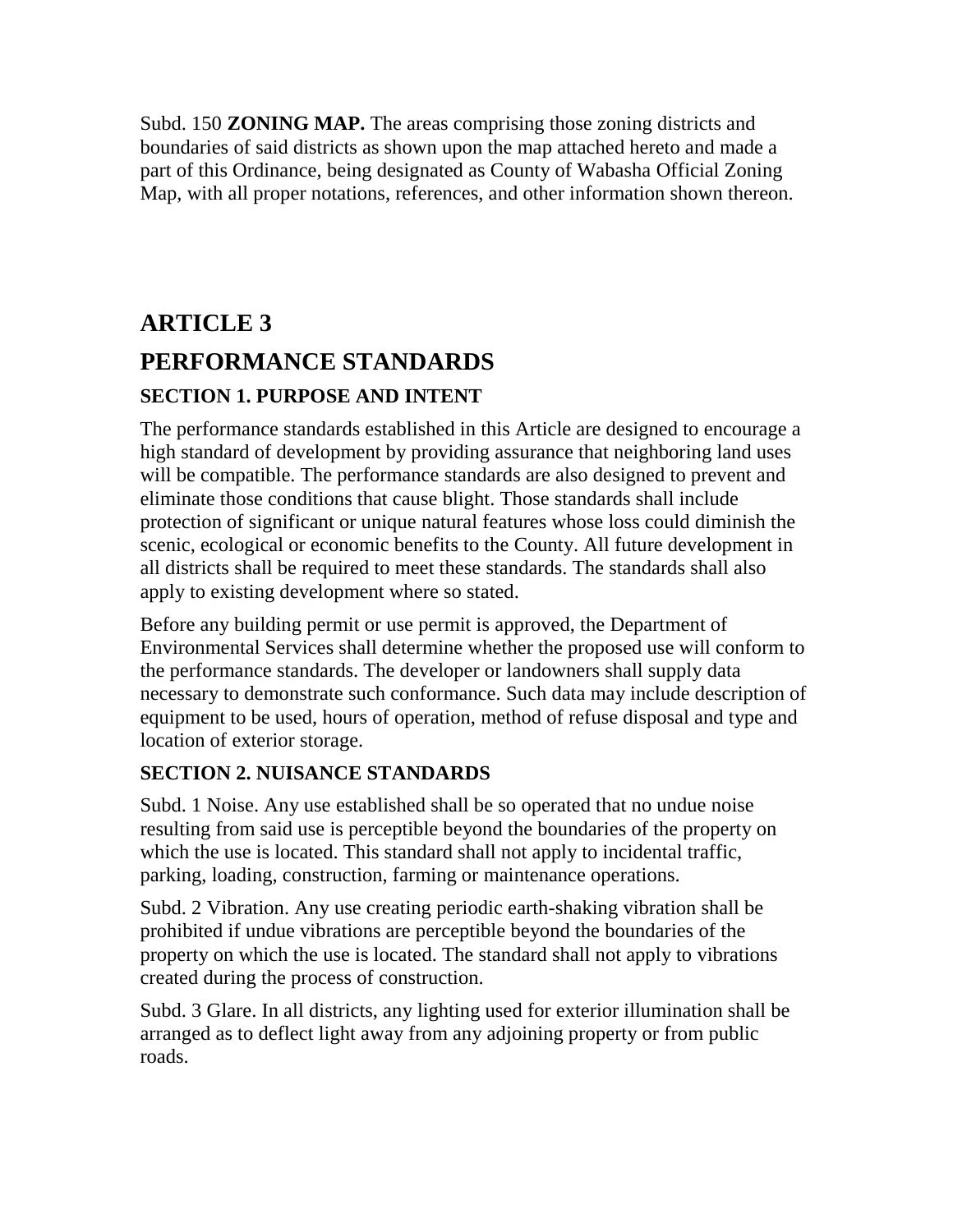Subd. 4 Heat. Any use producing intense heat shall be performed with the necessary shielding to prevent such heat from being detectable at the lot line of the site on which the use is located.

Subd. 5 Smoke and Particulate Matter. Any use established, enlarged or remodeled after the effective date of this Ordinance shall be so operated as to limit the adverse effect of smoke or particulate matter on adjacent properties.

Subd. 6 Toxic or Noxious Matter. All uses shall be operated so as not to discharge toxic, or noxious matter in such concentration as to be detrimental to the use and enjoyment of adjacent property. Discharge means movement of toxic or noxious matter across the surface of the ground, or through volatilization into the atmosphere, or percolation through the subsoil, to nearby property beyond the boundaries of the lot wherein such use is located.

Subd. 7 Exterior Storage. In residential districts, all lots shall be maintained and kept in a reasonably clean and neat condition. This requirement shall include the removal of dead trees and brush; the removal of inoperable machines, appliances, fixtures, and equipment so damaged, deteriorated or obsolete as to have no substantial value and which constitute junk; the removal of lumber piles and building materials not being used in actual construction on the premises.

Subd. 8 Automobiles. In Agricultural or Residential Districts, no person shall place, park, permit to remain, store or leave upon any premises, except in a completely enclosed building, any motor vehicle which does not have affixed to it a valid current motor vehicle license, or parts or pieces from it, when such motor vehicle or parts or pieces are in a rusted, wrecked, partially dismantled or junked condition or in an unoperative or abandoned condition; and the owner of such motor vehicle or parts or pieces, and the owner and occupant of premises upon which located shall be obligated to remove them to a licensed junk yard or other authorized place of deposit or storage. The term "motor vehicle" as used in this section does not apply to farm equipment.

## **SECTION 3. NUISANCE ABATEMENT**

Subd. 1 Notice of Violation; Procedure. Whenever the Zoning Administrator determines that a nuisance exists under one of the standards defined in Section 2 of this Article, he shall serve notice of the nuisance upon the owner or occupant of the Property. The notice shall be sent by certified mail to the property address, and shall identify the nuisance and order it to be terminated. The notice shall specify the steps to be taken to terminate the nuisance and the time, not to exceed 30 days, within which the nuisance must be terminated.

Subd. 2 Penalties for Non-Abatement; Procedure. If the nuisance is not abated within the time specified, the Zoning Administrator shall report that fact to the County Board. The Board, after 10 days written notice to the owner or occupant, and an opportunity for a hearing, may provide for the abatement by the County, in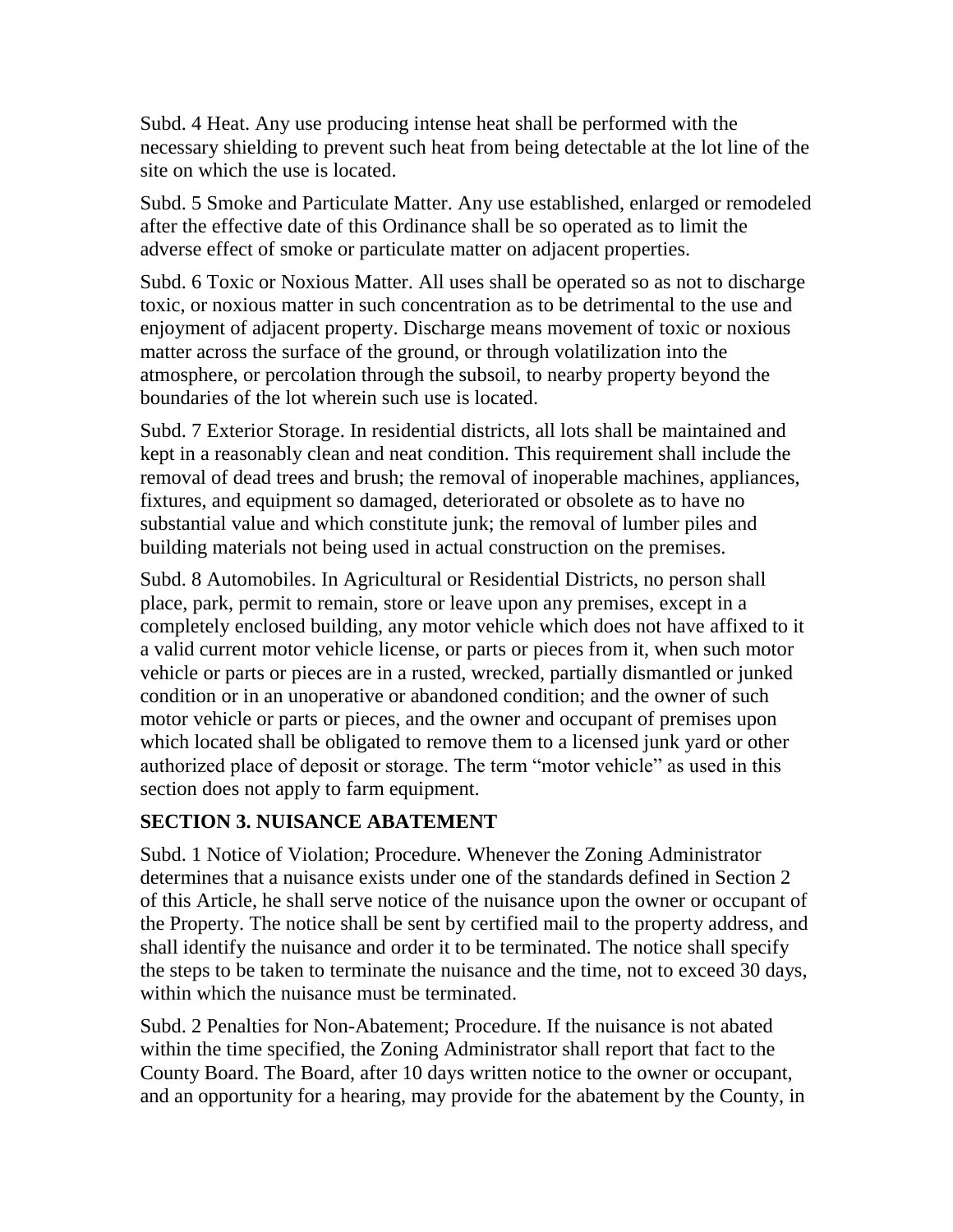which case all costs of abatement, including administrative and legal costs, may be assessed to the Property. Alternatively, the County Board may seek an order of the court directing the abatement of the nuisance.

Subd. 3 Review By Other Agencies. In determining compliance with the performance standards of this article, the Zoning Administrator may refer any matter to such governmental agencies or other entities as deemed necessary to obtain their review and comments as to such compliance.

Subd. 4 Immediate Threats to Public Health or Safety. Notwithstanding subdivision two above, if the nuisance poses an immediate threat to the health or safety of the public, the County may abate the nuisance without hearing, and the charges shall be assessable to the Property in the same manner described in subdivision two.

## **SECTION 4. BUILDING REGULATIONS**

Subd. 1 No building or structure shall be erected, converted, enlarged, reconstructed or structurally altered without complying with the provisions of this Ordinance.

Subd. 2 No building or structure shall exceed the height or bulk herein established for the district in which the building is located.

Subd. 3 Building Permits shall be required and issued by the County in accordance with its adoption of the Minnesota State Building Code.

Subd. 4 All Manufactured Homes and structures used for dwelling or sleeping purposes shall be of a size not less than 480 square feet with the shortest side of the structure not less than 16 feet in width. The manufactured homes and structures shall have permanent, approved foundations.

## **SECTION 12. ENVIRONMENTAL HAZARD ABATEMENT**

Subd. 1 Environmental hazards are a threat to the health, safety and general welfare of the public. 3-9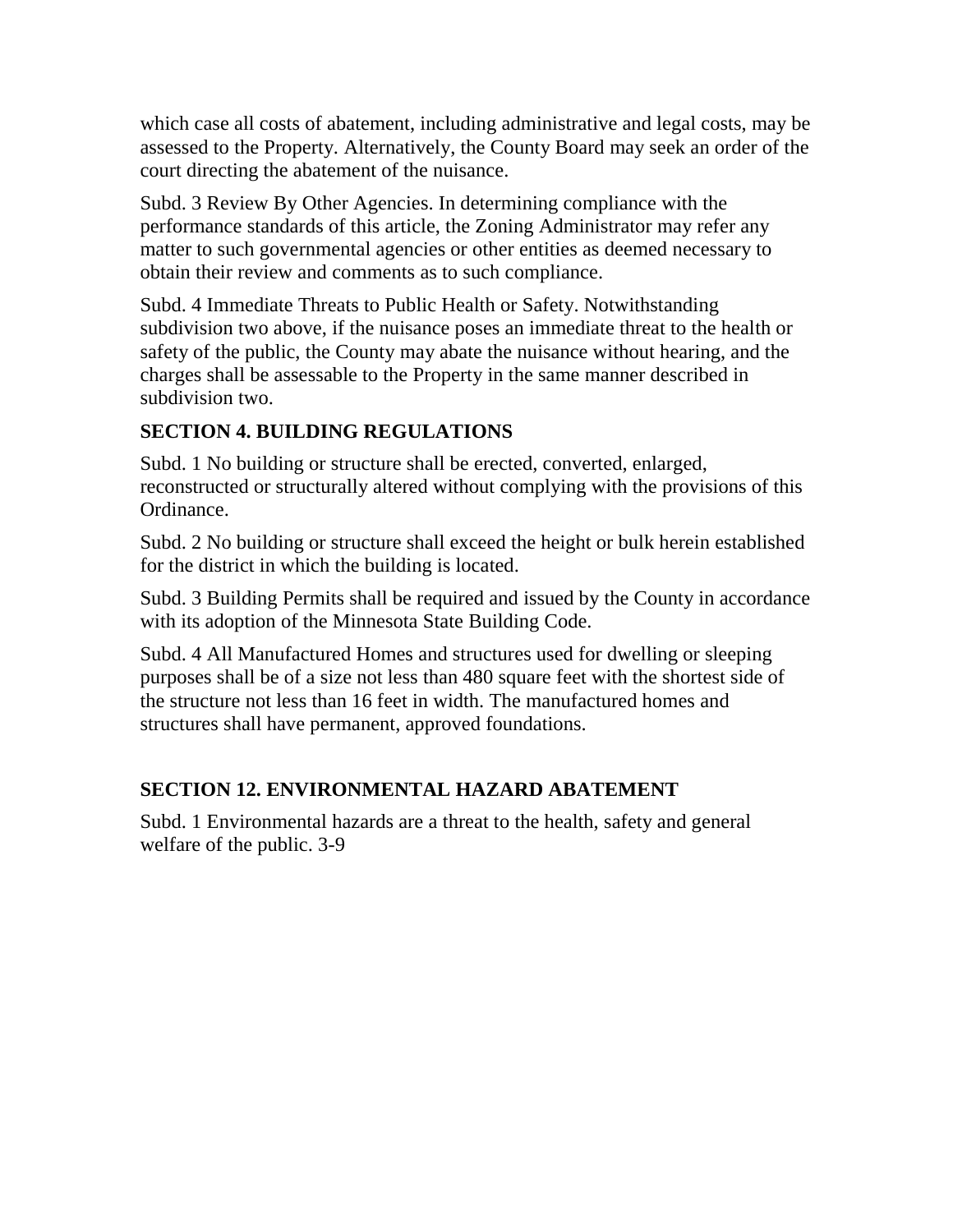Subd. 2 Development permits, variances and final plats shall not be approved until all known environmental hazards situated on the subject property have been abated in a manner prescribed by law. Environmental hazards include, but not limited to, the following:

A. Unused or improperly sealed wells, cisterns, pits, tanks, and similar hazards.

B. Unapproved sites where manmade articles are stored, abandoned or discarded.

C. Improperly discarded appliances.

D. Inoperative or unlicensed motor vehicles, combustion engines and parts.

E Any man-made product that is hazardous to life forms, or that has a hazardous by-product.

F. Abandoned, dilapidated, or burned out structures.

G. Other uses similar to those listed above.

## **ARTICLE 4**

## **BLUFFLAND AREA PROTECTION**

## **SECTION 1. INTENT AND PURPOSE**

Wabasha County recognizes the historic, environmental and economic values of the bluffs that line the rivers, creeks, and valleys of the County. These standards set out to protect and preserve the sensitive physical features of the bluffland areas by regulating development, preventing erosion and maintaining vegetative cover on the slopes and tops of the bluffs.

## **SECTION 2. SCOPE**

These standards shall regulate the setback of structures, sanitary waste treatment facilities and row crops from bluff impact zones to protect the existing and/or natural scenic values, significant historic sites, vegetation, soils, water and bedrock from disruption by man-made structures or facilities. These standards will also regulate alterations of the natural vegetation and topography.

## **SECTION 3. GENERAL REGULATIONS**

Subd. 1 New structures and accessory facilities (except stairways, lifts and landings) shall not be placed within bluff impact zones.

Subd. 2 Notwithstanding subdivision one, a pre-existing structure located within a bluff impact zone may be reconstructed, if damaged by fire, weather or other force of nature or act of God, provided the damage is less than 50% of the fair market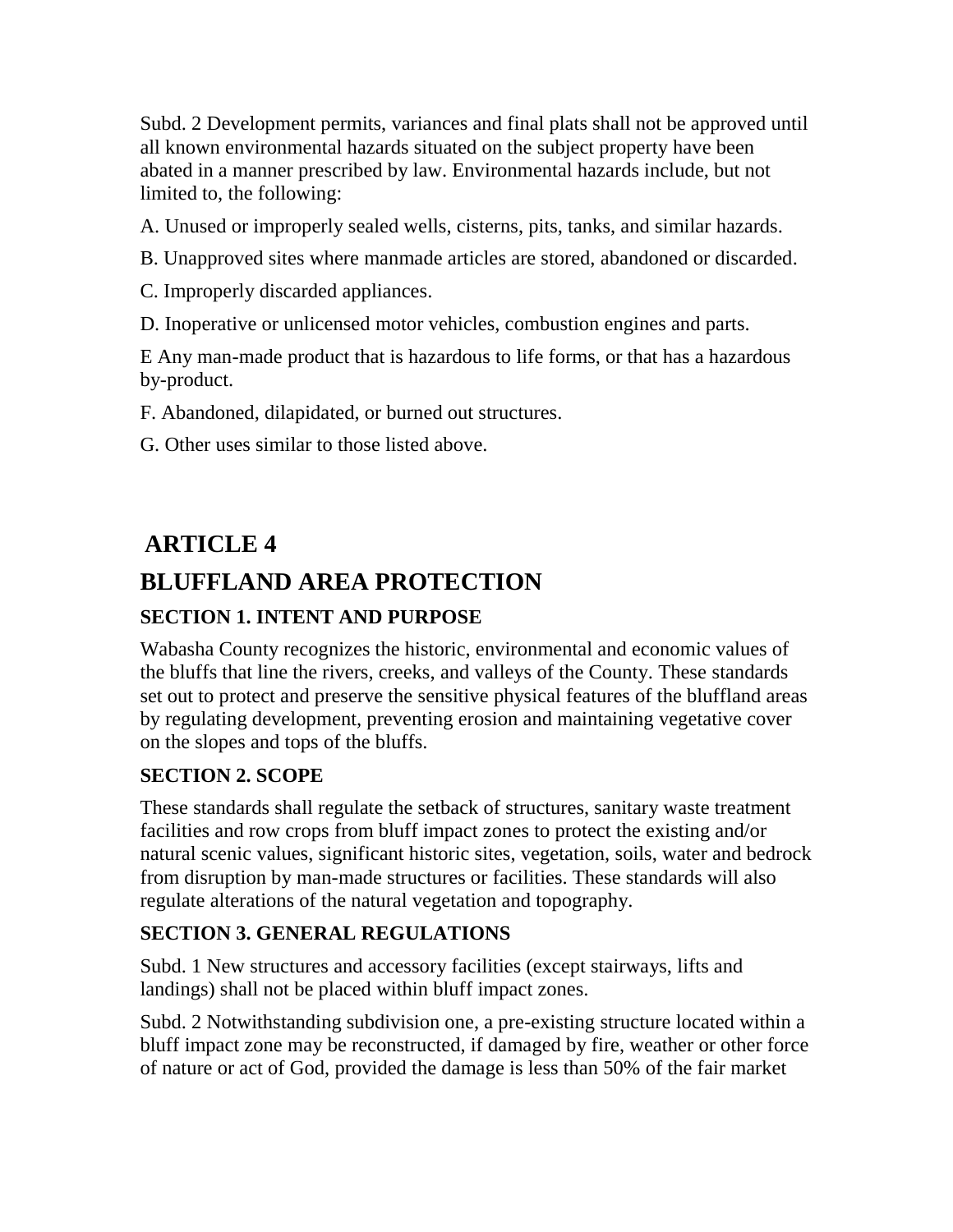value of the damaged structure. And conforms to Section 4 (type II review process) of this article.

Subd. 3 Setback from the top and toe of bluff to any structure in any district shall be no less than thirty (30) feet.

Subd. 4 No person shall begin a new mining or quarrying activity within three hundred (300) feet of the toe or top of a bluff without a conditional use permit.

Subd. 5 No towers, with the exception of emergency towers, shall be located within one-quarter (1/4) mile of the bluff impact zone.

Subd. 6 Stairways and lifts may be allowed to achieve access up and down bluffs and steep slopes to shore areas or plains. All stairways and lifts on bluffs and in shoreland areas shall be visually inconspicuous, and meet the following design requirements:

A. Stairways and lifts shall not exceed four (4) feet in width on residential lots. Wider stairways may be used for commercial properties, public open space recreational properties, and planned unit developments.

B. Landings for stairways and lifts on residential lots shall not exceed thirty-two (32) square feet in area. Landings larger than thirty-two (32) square feet may be used for commercial properties, public open space recreational properties, and planned unit developments.

C. Canopies or roofs are not allowed on stairways, lifts, or landings.

D. Stairways, lifts, and landings may be either constructed above the ground on posts or pilings, or placed into the ground, provided they are designed and built in a manner that ensures control of soil erosion.

E. Stairways, lifts, and landings shall be located in the most visually inconspicuous portions of lots, as viewed from the surface of the public water and lower areas assuming Summer, leaf-on conditions, whenever practical.

F. Facilities such as ramps, lifts, or mobility paths for physically handicapped persons are also allowed for achieving access to shore and lower areas, provided that the dimensional and performance standards of sub-items A-E are complied with in addition to the requirements of Minnesota Regulations, Chapter 1340.

Subd. 7 No grading, excavating or filling within the bluff impact zones, except for approved erosion control measures. Erosion control projects within the bluff impact zone shall comply with A. and B. below:

A. Altered areas shall be stabilized to acceptable erosion control standards consistent with the field office technical guides of the Wabasha Soil and Water Conservation District and the USDA, Natural Resources Conservation Service.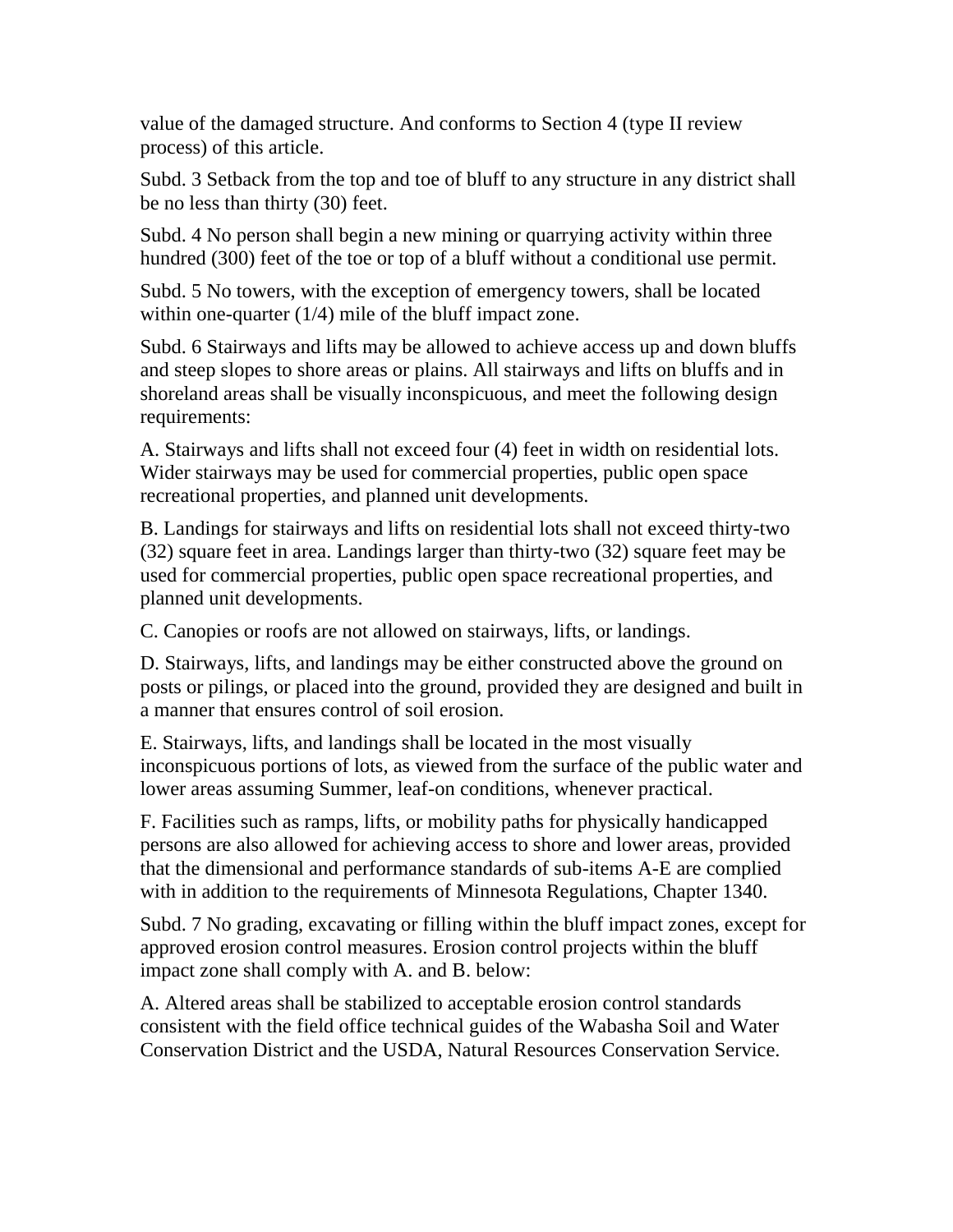B. Plans to place fill or excavated materials in bluff impact zones shall be prepared by a qualified professional for continued slope stability, and approved by the Department of Environmental Services. All costs to be born by the applicant.

Subd. 8 The top or toe of bluffs shall be certified by a registered land surveyor or Zoning Administrator.

Subd. 9 Vegetation Alterations. Vegetation alterations shall be subject to the standards found in Article 13 of the Wabasha County Zoning Ordinance.

## **SECTION 4. TTPE II REVIEW PROCESS**

Subd. 1

Applications for requiring a Type II Review Process shall be made to the Zoning Administrator. In order to be considered a complete application, the applicable fee shall be paid and the completed application shall be accompanied by a site plan showing such information as is necessary to show compliance with this Ordinance, including but not limited to:

A. Legal description of the property.

B. Site plan showing parcel, building dimensions and distance from

property lines, road right of ways, streams, lakes, rivers.

C. Location of all buildings and their square footage.

D. Driveways, access roads, parking, sidewalks (as applicable) and utilities.

E. Landscaping and screening plans.

F. Drainage plan.

G. Sanitary sewer and water plan with estimated use per day, septic compliance, well compliance and 2nd septic site location

H. Soil type.

I. The applicant shall have coordinated with County employees to obtain all necessary township, county, state and federal permits and shall provide such other information as necessary and reasonable to adequately review the requests.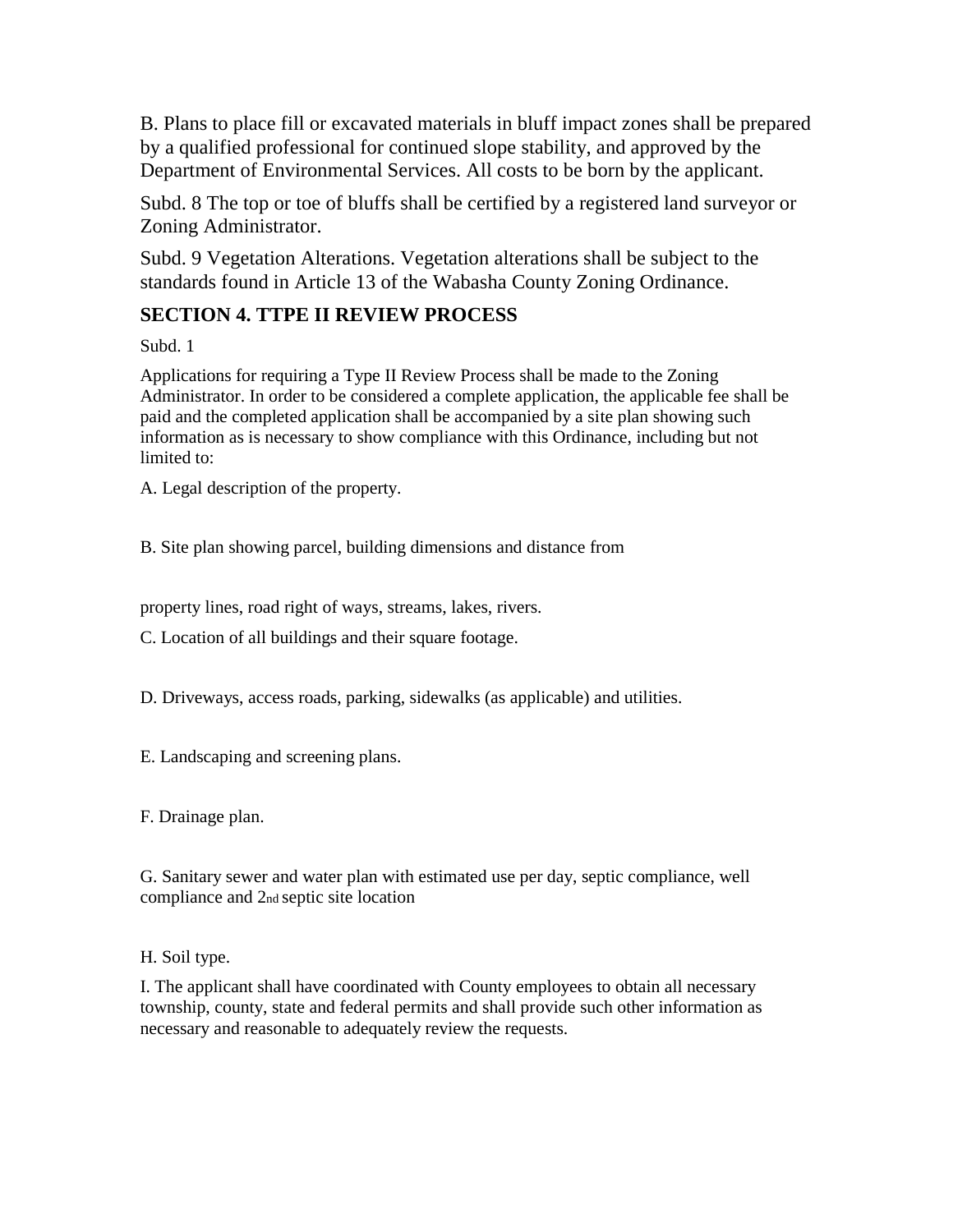J. Evaluation report and recommendations from a certified, licensed geo-technical engineer or qualified geotechnical engineer assessing the property and proposed expansion plan identifying the following:

The site plan/evaluation will include at a minimum the following:

1) Slopes in classes of 0-14.9%, 15-24.9% and greater than 25% based on two foot (2') contour within 100 feet of any site disturbance.

2) Location of all water bodies including but not limited to streams, lakes and wetlands within 1000 ft

3) Existing natural and topographic features.

4) Location of all proposed and existing buildings and driveway features.

5) Location of all existing vegetation including meadow, forest and scrub lands broken down by those areas of vegetation which will be removed as well as vegetation to be preserved; specifications for revegetation shall also be included.

6) Specific methods which will be utilized to control soil erosion and sedimentation, soil loss and excessive storm water runoff both during and after construction.

7) A statement and description of the stability of the soils on site and the appropriateness of the construction method proposed.

8) Hydrology, drainage and flooding analysis to include a statement on the effect of the proposed development upon water bodies or wetlands in the vicinity of the project.

9) A statement describing the underlying geology attesting to the stability of the site.

10) Calculations of the area of proposed disturbance of each slope class on each proposed lot as well as within any proposed road right-of-way.

11)Grading plan for the construction site and all access routes.

12) Testing for fissures in the rock formations in reference to potential ground water contamination.

#### Subd. 2. NOTIFICATION AND PUBLIC HEARING

A. Upon receipt in proper form of the application and other required material, and the applicable fee, the Zoning Administrator shall review the application for completeness. Upon determining that the application is complete, the Zoning Administrator shall forward the entire application and supporting documents to the Planning Commission. Where necessary, the Zoning Administrator shall make comments and recommendations regarding the application.

B. The Planning Commission shall hold at least one (1) public hearing in a location to be prescribed by the Planning Commission. Such public hearing may be continued as allowed by law and additional hearings may be held.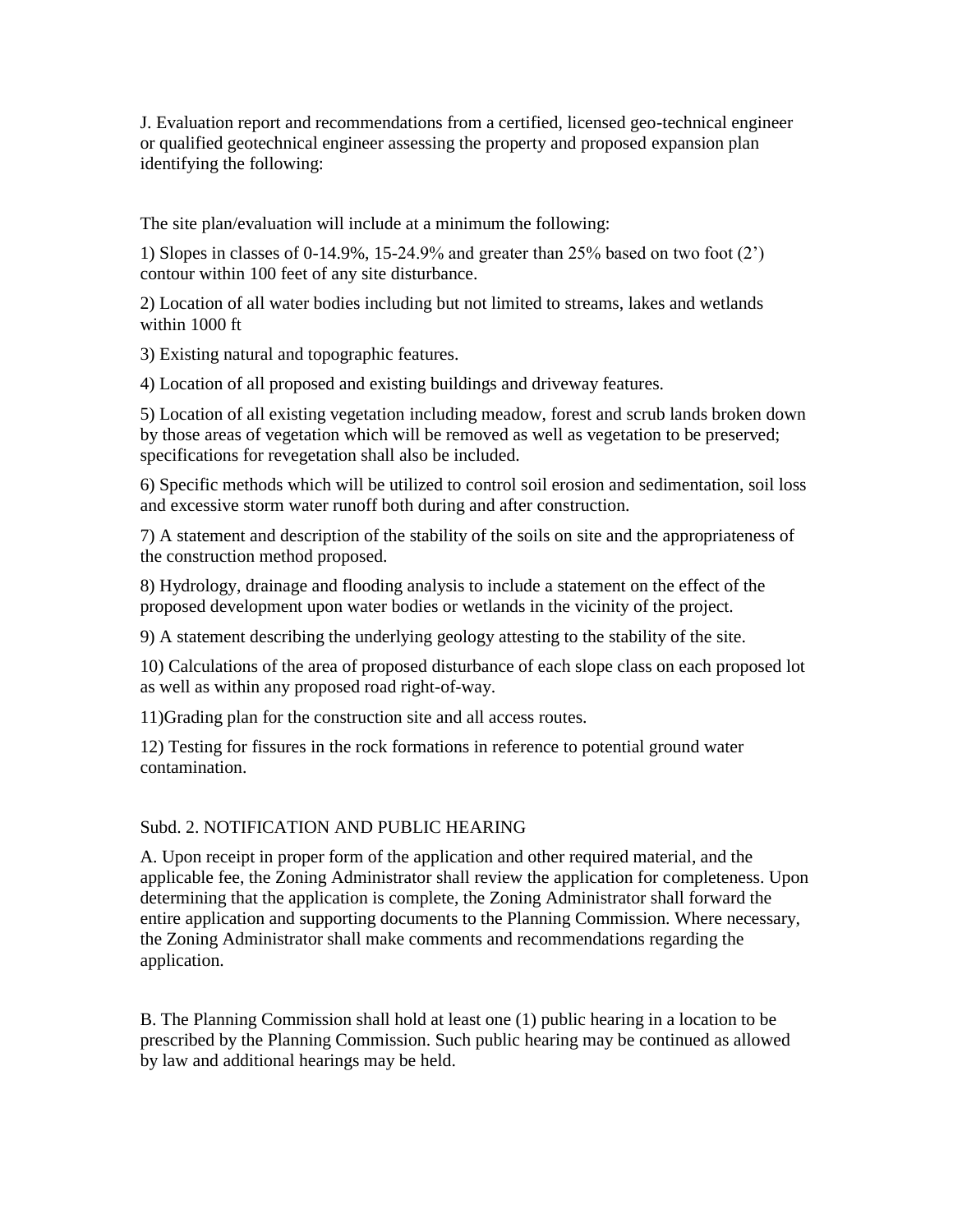C. Notice of the time, place and purpose of any public hearing shall be given by publication in a newspaper of general circulation in the town, municipality or other area concerned and in the official newspaper of the County at least ten (10) days before the hearing.

D. Written notice of the meeting will be sent to all property owners of record within onequarter (1/4) mile of the affected property or to the ten (10) properties nearest to the affected property, whichever would provide notice to the greatest number of owners. Written notice shall also be given to the affected Board of Town Supervisors and the Council of any municipality within two miles of the affected property.

#### Subd. 3. APPROVAL, APPROVAL WITH CONDITIONS OR DENIAL

The County Planning Commission shall make its decision upon field review and public hearing process and forward its recommendations to the Board of County Commissioners. In reporting its recommendations to the Board of County Commissioners, the County Planning Commission shall report its findings and all facts in connection with the application, and may suggest conditions and guarantees deemed necessary for the protection of the public interest. Upon receipt of the report of the Planning Commission, the Board of County Commissioners shall make a decision upon the application. (60-day rule applies)

#### Subd. 4. FINDINGS

In considering a request for a variance requiring a Type II Review Process, the Planning Commission shall apply the following standards:

A. Whether the proposed replacement/expansion will contribute to the hillside character in a positive manner protecting the natural environment, ecosystems integrity and biodiversity that would protect wildlife and environmentally sensitive areas and special natural features of the site such as landforms, rock outcropping, mature trees and vegetation, drainage courses, hilltops and ridgelines.

B. Whether the proposed replacement/expansion will implement methods for collection, conveyance, control and treatment of storm water, mitigate potential impacts on and downstream watercourse systems.

C. Whether the proposed replacement/expansion provides safe access for residents, visitors and emergency service providers as to avoid unstable or hazardous portions of the site and protect lives and property from hazardous conditions such as landslides, erosion etc.

D. Whether the proposed replacement/expansion addresses the geological conditions of the site prior to any construction to ensure that the most appropriate methods and materials are used to develop the site, in reference to building location, adequate utilities, access roads, drainage, soil erosion control measures and other necessary facilities that are being provided in accordance with the law and ordinances.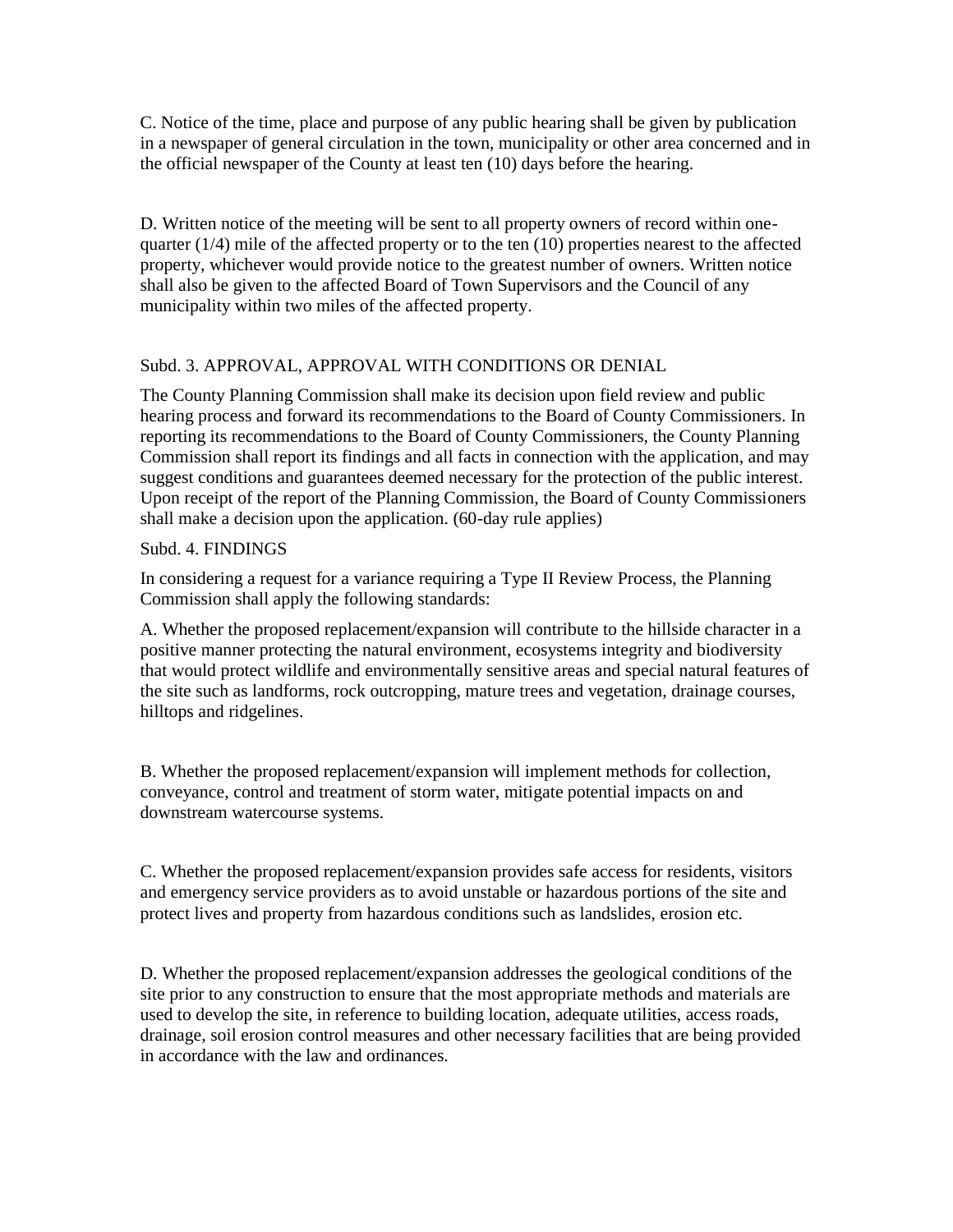E. Whether other factors bearing on the public health, safety and welfare would dictate either denial or grant approval of the proposed replacement/expansion.

# **CHAPTER 6 NONMETALLIC MINING AND PROCESSING**

#### **6.01 Definitions**

The following terms shall have the meanings indicated in this chapter.

(1) Nonmetallic mining. Operations or activities for the extraction from the earth of mineral aggregates and nonmetallic minerals, and related operations or activities, including but not limited to excavation, grading, or dredging if the purpose of those operations or activities is the extraction of mineral aggregates and nonmetallic minerals and related processes, including but not limited to stockpiling, crushing, screening, scalping, dewatering, and blending.

(2) Nonmetallic mineral. A product, commodity or material consisting principally of naturally occurring, organic or inorganic, nonmetallic, nonrenewable material. Nonmetallic minerals include, but are not limited to, stone, sand, gravel, asbestos, beryl, diamond, clay, coal, feldspar, peat, talc and topsoil.

(3) Nonmetallic mineral processing. Any combination of crushing, grinding, mixing, loading, transferring, stockpiling, or washing of a nonmetallic mineral at a stand alone facility or as part of a facility which may include but not be limited to the following: lime plant, hot mix asphalt plant, portland cement plant, washing facility, screening facility, rail loading facility or any other facility that processes nonmetallic minerals.

(4) Nonmetallic Mining Site, Project Site, or Site. The location where a nonmetallic mining operation is proposed or conducted including all surface areas from which minerals are removed, related storage and processing areas, areas where nonmetallic mining refuse is deposited and areas disturbed by the nonmetallic mining operation and by activities including, but not limited to, the construction or improvement of roads or haulage ways.

#### **6.02 Exemptions**

(1) Excavations or grading by a person solely for domestic use at their residence or farm.

(2) Excavation or grading conducted for highway construction purposes within the highway or railroad right-of-way, excavation or grading done for highway safety.2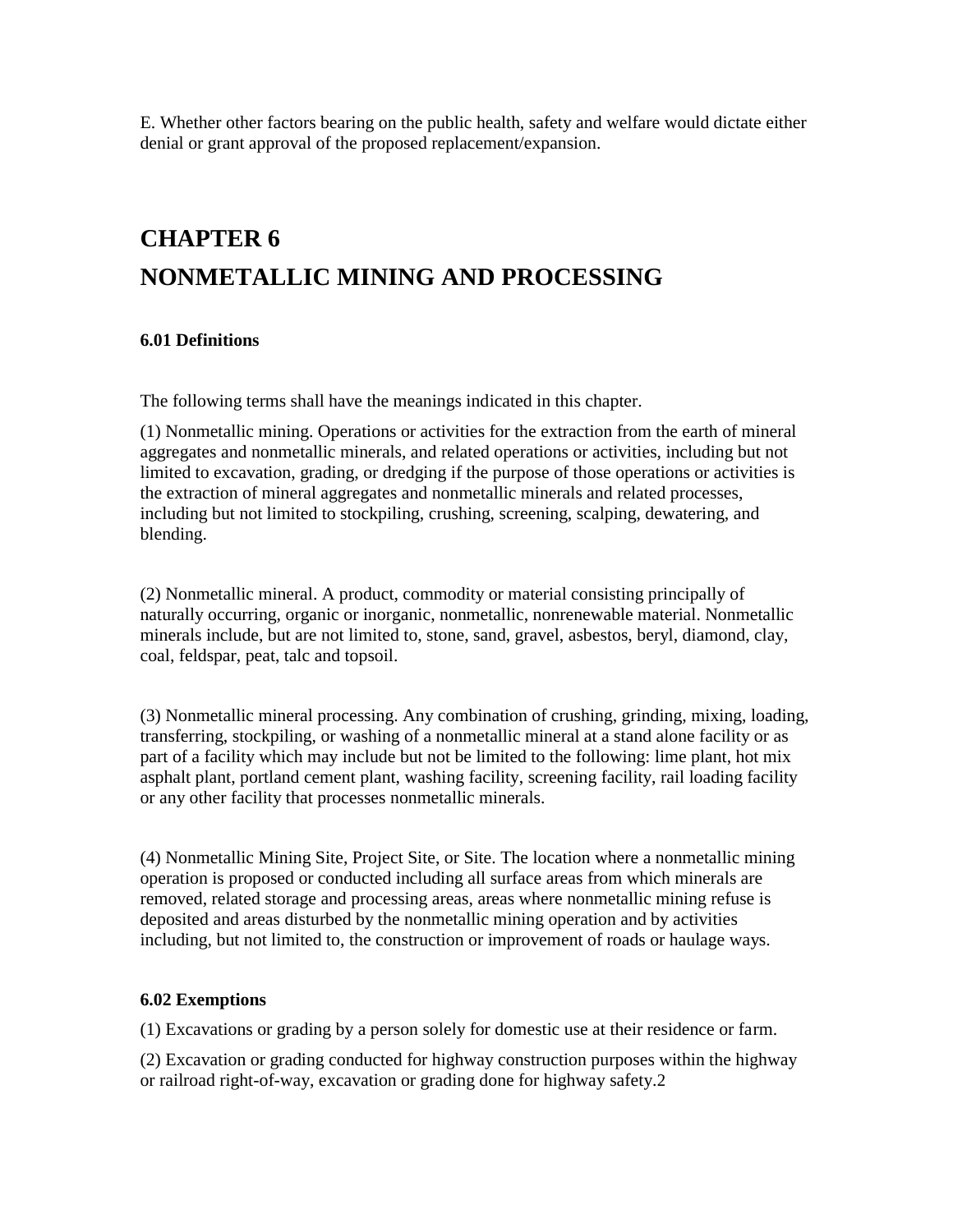(3) Preparing a construction site for a project which has been issued a building or zoning permit and/or is consistent with applicable zoning ordinances or restoring land following a flood or natural disaster.

(5) Excavations for building construction purposes on the construction site for a project which has been issued a building and/or zoning permit.

(6) Any activities conducted at a solid or hazardous waste disposal site required to prepare, operate or close a solid waste disposal facility.

(7) Temporary (<120 consecutive days) hot-mix asphalt plants and temporary (<120 consecutive days) concrete ready-mix batch plants.

**6.03 Permits.** No new nonmetallic mine and/or processing facility, the expansion of a previously permitted nonmetallic mine and/or processing facility, or the expansion of a nonconforming nonmetallic mine and/or processing facility shall commence prior to obtaining a conditional use permit as per this chapter.

(1) Application. Each application shall be judged on its own merits. Wabasha County reserves the right to deny any application to engage in non-metallic mining or processing. An application for a conditional use permit to operate a nonmetallic mine or processing facility shall include the information as follows:

(a) The name and address of the operator and landowner.

(b) Legal description of the parcel(s) upon which the nonmetallic mine or processing facility is to be located and the total acreage.

(c) An operational plan which describes the material to be mined or processed (include list of chemicals used in any processing), mode of operation, the types of activities that will occur at the site, estimated amount of material to be mined or processed, blasting cycles, estimated duration of the operation including phases, hours of operation and other pertinent information to explain the request in detail.

(d) A water usage plan which shall include the estimated amount of groundwater used on a daily basis.

(e) A plan that includes fencing, screening, and/or sloping necessary to minimize noise, dust, erosion, and other adverse effects of the activity.

(f) A reclamation plan that adheres to the provisions of chapter 24 and has prior approval by the Wabasha County Board of Commissioners. (An application for a nonmetallic mine will not be considered complete until the reclamation plan has first been approved by the Wabasha County Board of Commissioners.)

 $(g)$  A map of the existing conditions that includes a topography map with contour lines at ten (10) foot intervals, drainage features, structures within 1500 feet, and all wells within 1500 feet.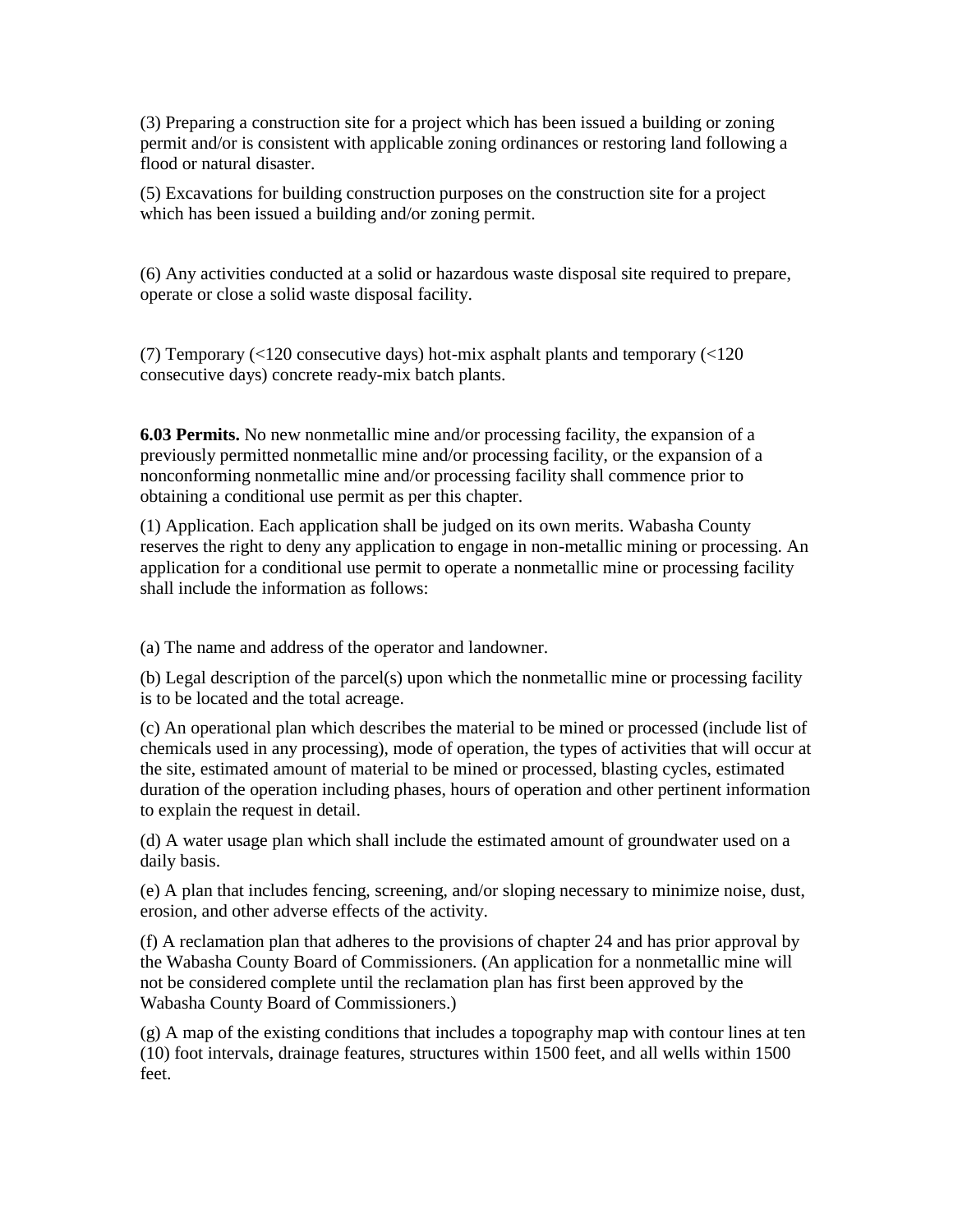(h) A map of the proposed operation that includes structures to be erected, locations to be excavated, stockpiles of overburden and aggregate, erosion control structures, and a permanent site reference point.

(i) The owner/applicant shall submit an analysis prepared by an engineer licensed in the State of Minnesota for the existing geological conditions both in the extraction area and the subterranean extraction area and the impacts of the mining operation, including the applicability of the reclamation plan, on area hydrology, springs, or karst formations. The County reserves the right to have this information reviewed by any geologist or hydrologist, an employee of the Soil and Water Conservation District, or employee of the USDA Natural Resources Conservation Service, or any professional at the discretion of the County.

(j) A Transportation Impact Study that adheres to the provisions of section 6.08 and has been reviewed by Wabasha County and determined to be complete and adequate. The Study shall be performed at the expense of the applicant. A nonmetallic mine or processing facilities may be exempt from a Transportation Impact Study if one or more of the following criteria applies.

1. The mine or processing facility is a temporary use (< 120 total calendar days) to be used for construction projects in Wabasha County or an adjacent County.

2. The mine or processing facility generates less than 30 heavy vehicle trips per day and will not cause a cumulative impact of more than 30 heavy vehicle trips per day on any public road from similar operations.

3. The aggregate from the nonmetallic mine will be primarily for road projects or for the agriculture industry in Wabasha County or an adjacent County.

(k) An Environmental Assessment Worksheet (EAW) completed by the applicant. An Environmental Impact Statement may be required in lieu of an EAW when initiated by the Planning Commission or County Board as a discretionary authority.

(l) Proof of a current MNG49 Permit issued by the Minnesota Pollution Control Agency (MPCA) or a copy of the complete MNG49 Permit application submitted to MPCA (if required).

(m)In addition to the information to be submitted as outlined above, underground resource extraction facilities shall also include the following:

1. A description of the stability of lands overlaying the underground workings.

2. Locations of adits, ventilation shafts, and other surface openings.

3. Detailed description of water handling procedures, including dewatering and processing water.

4. Detailed description of the fate and transport of groundwater into and out of the mine workings.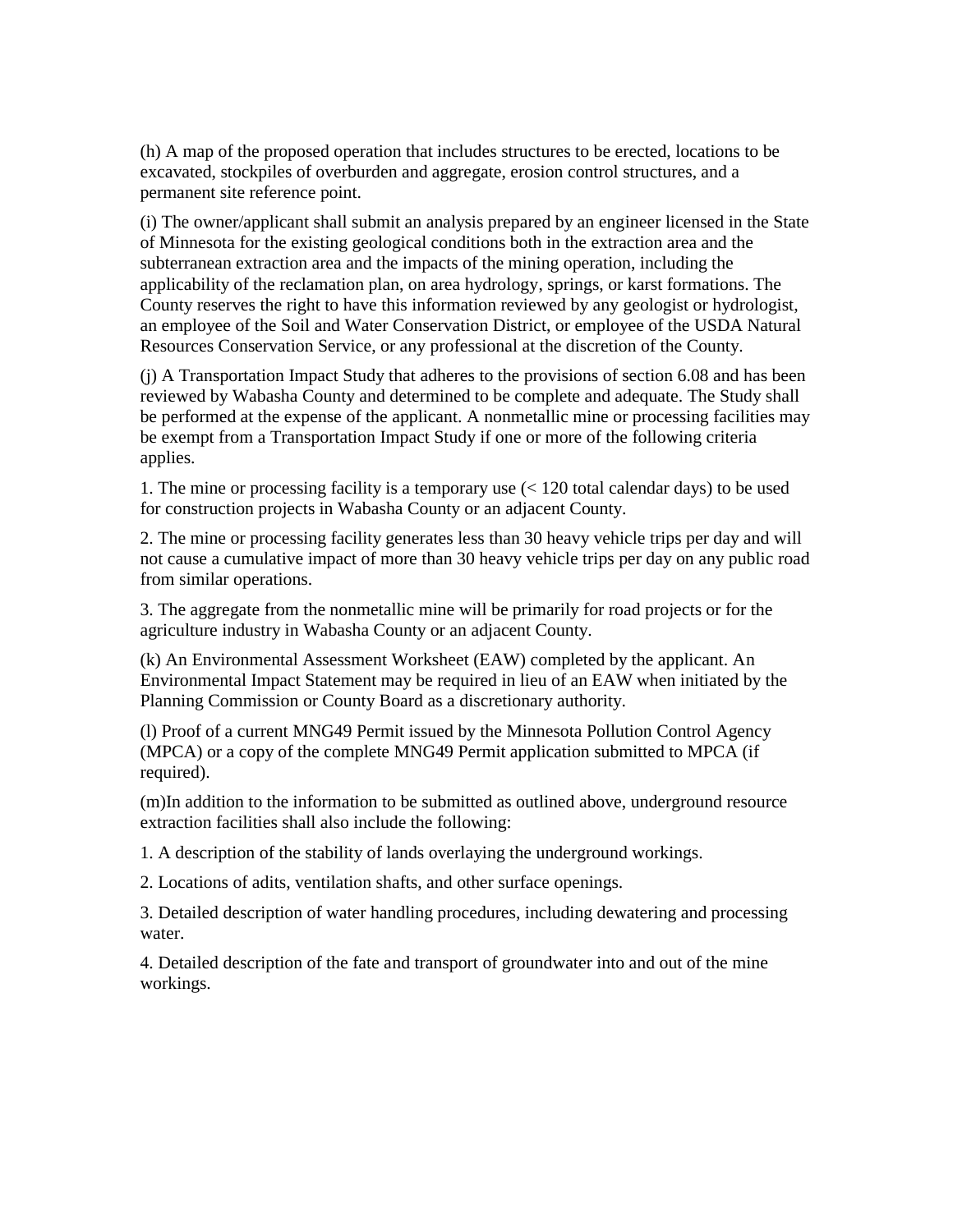#### **6.04 Performance standards**

The County Board and/or Planning Commission reserves the right to review site specific details and impose additional restrictions or conditions to the issuance of a Conditional Use Permit as it deems necessary to protect the health, safety and general welfare of the public. All conditions of the Conditional Use Permit and all performance standards apply to all heirs, successors, and assigns and shall run with the land until such time as the CUP is modified, amended, or terminated. Conditions may include, but are not limited to, performance characteristics, enhanced setbacks, and matters relating to appearance in order to mitigate potential nuisances and land use conflicts. Minimum performance standards are as follows:

(1) No stockpiles, excavation activity, or mining activity shall occur within fifty (50) linear feet of neighboring property boundaries unless the adjacent parcel is under common ownership with the mine landowner and the land is within the permitted mine boundary.

(2) No excavation activity or mining activity shall occur within one hundred (100) linear feet of any public road right-of-way unless the local road authority consents to a lesser setback. Stockpiles may be located within this area, but shall be at least fifty (50) linear feet from the right-of-way.

(3) Each nonmetallic mine and/or processing site (regardless of size declared on a CUP application) shall be limited to a total of fifty acres for the use of nonmetallic mining and/or nonmetallic mineral processing at any given point in time. To adhere to this requirement and to allow for the continuation of mining at a site, reclamation of land altered by mining or processing shall first be conducted so as not to exceed this threshold.

(4) Stockpiles of overburden shall have a vegetative cover established on them so as to prevent sediment from leaving the site and being deposited onto neighboring property.

(5) Mineral washing that utilizes chemical additives shall have all sediment ponds/basins constructed according to plans designed by a MN Licensed Professional Engineer and shall be lined with an impervious liner or shall be constructed of concrete. Sediment from a settling pond/basin shall be disposed of in a manner approved by the Minnesota Pollution Control Agency.

(6) Nonmetallic mines located within three hundred (300) feet of two (2) or more residential structures shall have safety fencing at least four (4) feet high at the top of any slope greater than 100% with a vertical rise equal to or greater than thirty (30) feet present for more than two weeks.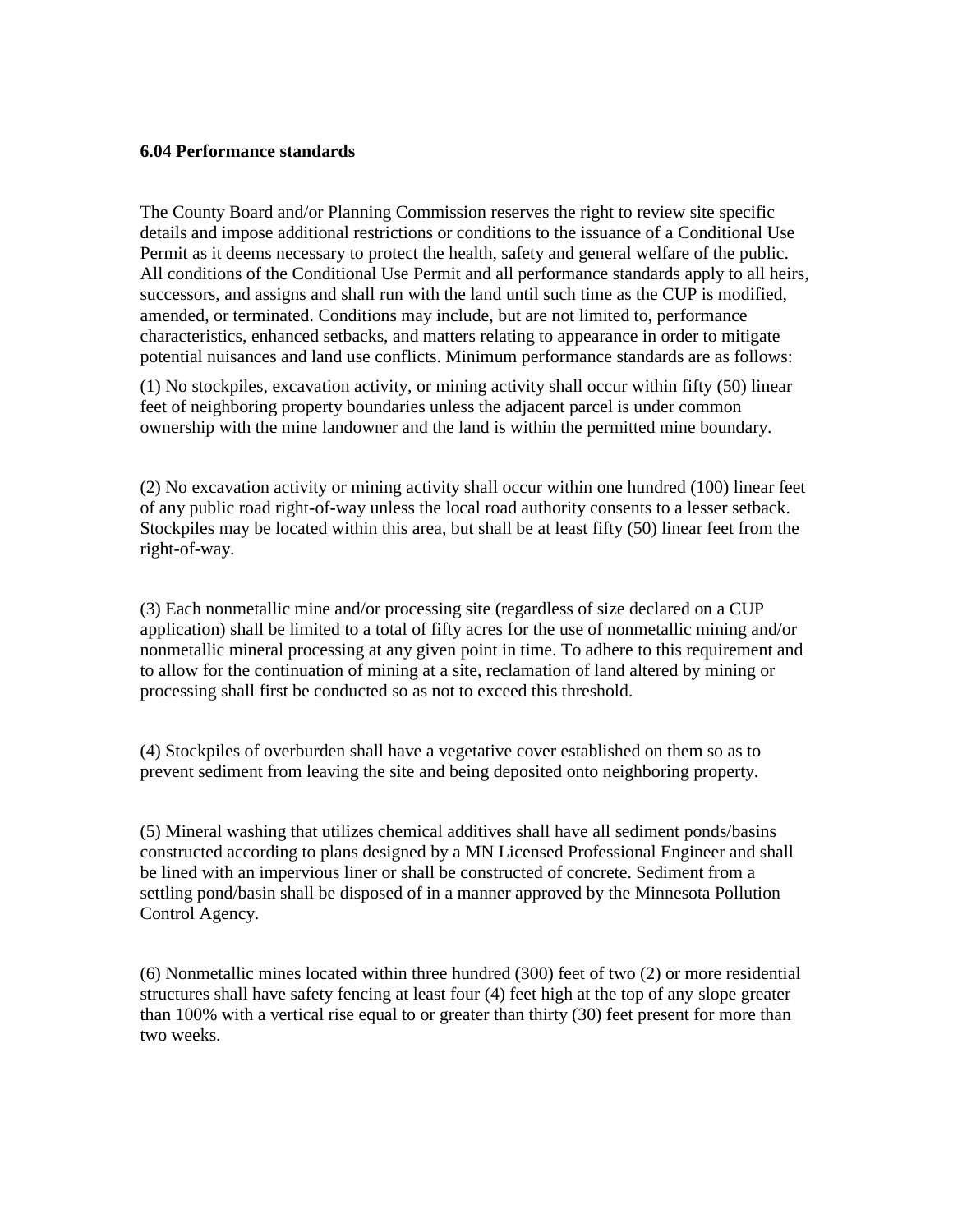(7) Notification must be provided to the Wabasha County Zoning Department, the Wabasha County Sheriff's Department, and all residents within one thousand (1000) feet of the mine at least twenty-four (24) hours in advance of any blasting.

(8) Nonmetallic mining and processing must at all times remain at least fifteen (15) feet above the established groundwater table of the surrounding area (elevation of groundwater table to be verified by the DNR Area Hydrologist).

(9) Lighting at any nonmetallic mine or processing facility shall utilize downlight fixtures.

(10) A minimum of two air samples shall be collected and analyzed by an independent licensed environmental consultant at the expense of the owner/operator to screen for airborne silica at the edge of the property prior to starting a mine or processing facility. Air samples shall also be taken by an independent licensed environmental consultant at the expense of the landowner at an interval determined by the Wabasha County Planning Commission or County Board and submitted within 30 calendar days to the Wabasha County Planning and Zoning Department. Sampling shall be conducted during a period of normal operation at a location and time established by the Zoning Administrator in accordance to the schedule adopted by the Planning Commission or County Board. Air quality shall adhere to MPCA standards for air quality.

(11) The owner/applicant of any nonmetallic mine or processing facility shall enter into a road use agreement with Wabasha County for costs of any road impact identified by the Wabasha County Engineer or identified in the Transportation Impact Study. The road use agreement shall be drafted by the applicant, but will require approval as to its format and terms from the Wabasha County Engineer and Attorney's Office. The County reserves the right to deny permits for mining sites having inadequate infrastructure, as determined by the County, to support anticipated traffic characteristics of the proposed operation unless the road use agreements accommodates infrastructure improvements supporting the intended use.

(12) Nonmetallic mines and/or processing facilities shall adhere to a setback of 1500 feet as measured from the property line of the parcel(s) on which the site has been designated to any existing residential dwelling or well, however, a lesser setback is allowed if a consent letter signed by the owner of a well or residential dwelling located within this setback is submitted with the application for a Conditional Use Permit. In no way shall the setback be reduced to be less than 300 feet unless the dwelling or well is under the same ownership as the mine or processing facility.

(13) A monitoring well located hydrogeologically down gradient of any wet processing facility shall be installed at the expense of the owner/operator and prior to the start of operation. Water quality samples shall be collected and analyzed by an independent licensed environmental consultant at the expense of the landowner prior to the start of operation and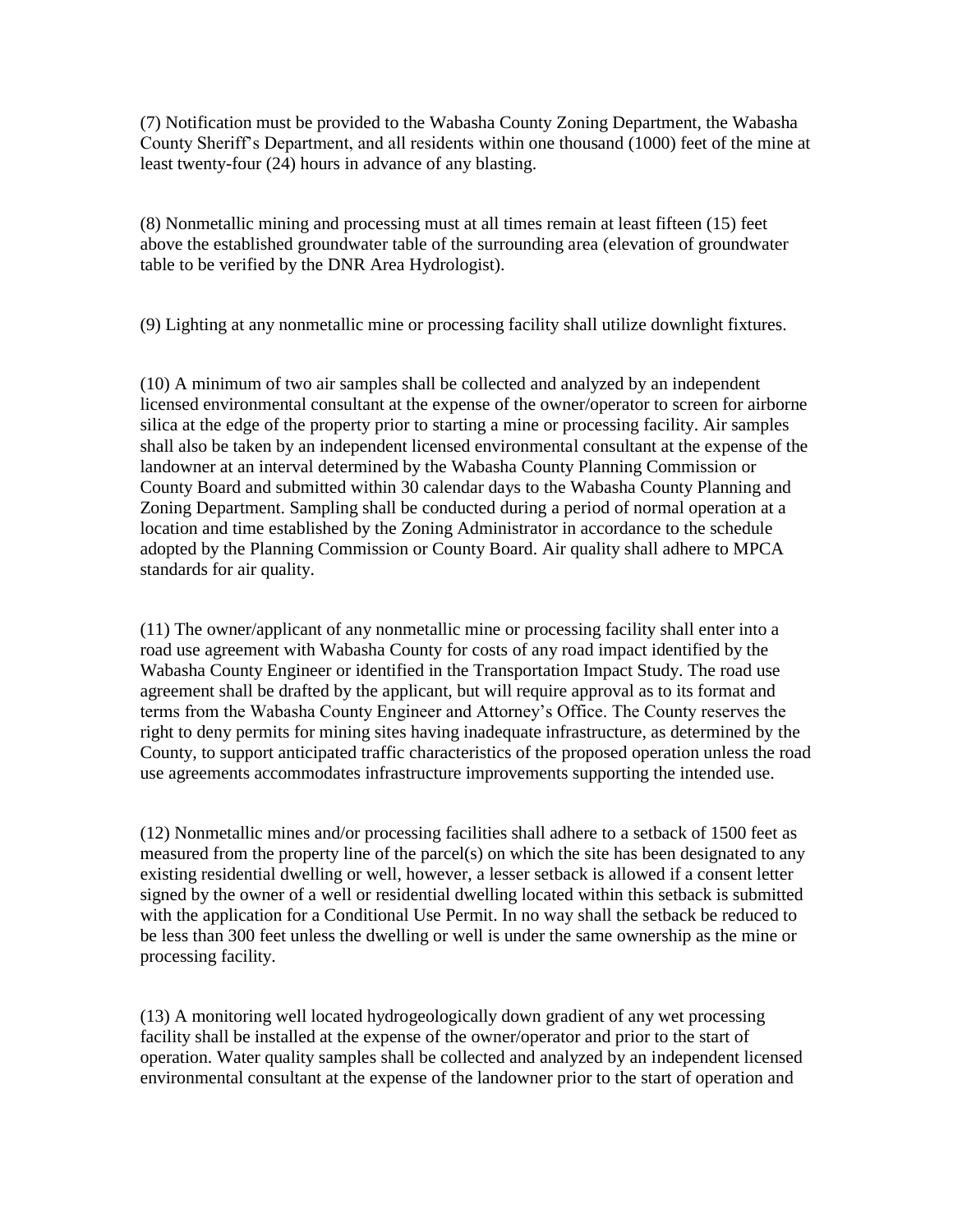on an annual basis. Water samples shall screen for contaminants identified for regulation in the federal Safe Water Drinking Act.

(14) Nonmetallic mines and/or processing facilities shall not be located on a bluff (defined in the Zoning Ordinance) or within 300 feet of the toe or top of a bluff.

(15) Underground resource extraction shall adhere also to the following:

(a) No resource extraction activities shall occur within a 1500 ft. horizontal radius of any residential or farm well.

(b) Designs for mining under public roads shall require approval of the road authority.

(c) Mining or tunneling must maintain a 200 ft. vertical extension setback from permanent surface structures.

(16) Any other standard the County Board of Commissioners or the County Planning Commission deem appropriate.

#### **6.05 Reclamation**

All nonmetallic mines that obtain a permit as required under section 6.03 shall reclaim the mine as per the reclamation plan as required under chapter 24 once all mining activity on the property has ceased.

#### **6.06 Transportation Impact Study**

(1) The applicant of a nonmetallic mine or nonmetallic mineral processing facility that is required to complete a Transportation Impact Study, as per this chapter, shall be responsible for all costs of an independent study for the proposed operation. The applicant shall be responsible for obtaining the services of a qualified professional traffic engineer licensed in the State of Minnesota to prepare the Transportation Impact Study.

(2) Wabasha County will review the Transportation Impact Study and has the sole authority to determine the completeness and adequacy of any Transportation Impact Study. The County reserves the right to hire any qualified professional as part of an independent review for any or all of the Transportation Impact Study. All costs associated with any independent review shall be the responsibility of the applicant.

(3) The Transportation Impact Study shall identify the proposed operation's impacts on the transportation system and the potential improvements necessary to mitigate level of service, operational impacts, structural impacts, safety impacts, or any other impacts of the proposed operation. Potential improvements shall be identified as location/road specific and shall include an estimated cost for each potential improvement.

(4) The Transportation Impact Study shall be comprehensive and encompass all existing and proposed accesses, all intersections, and all public roads within a geographic range of significant impact as determined by the Wabasha County Engineer for the proposed nonmetallic mineral mine or processing facility. The Transportation Impact Study shall include, but not be limited to, the information as follows: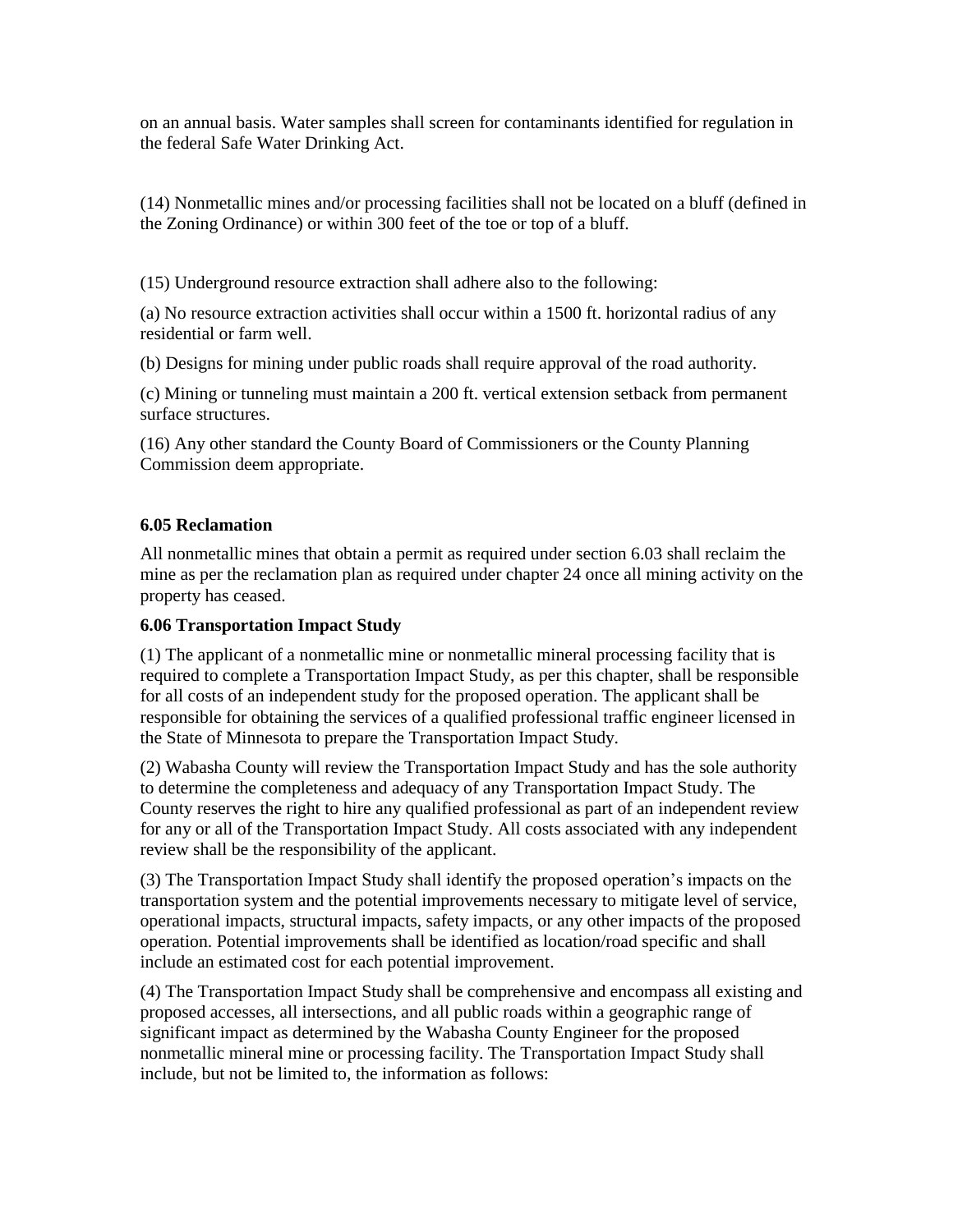(a) Preparer's name and all contributing persons and their qualifications.

(b) Project description.

(c) Identification on a detailed road map the desired haul route.

(d) Map of all access points.

(e) Existing traffic and road conditions including road structure and condition information; bridge structure and condition information; geometry, features and traffic control on routes; ADTs and (if requested) vehicle classification distribution; operational conditions of intersections; peak hours, turning movements and levels of service; gap or que length information (when requested).

(f) Projected traffic without proposed mining or processing facility which includes future projected ADTs, peak hour movements and level of service; existing and known proposed traffic generators affecting impacts; gap or que length information (if requested); and map of adjacent land uses and accesses (if requested).

(g) Proposed mining operation traffic which includes traffic generation at peak hours and other operating times; figures showing traffic movements and volumes on route(s); assumptions, calculations and other information used in analysis.

(h) Figures showing ADTs and HCADTs, peak hour movements, level of service, and (where requested) gap or que lengths for present and future conditions with proposed mining; access review for adequacy; and identification of level of service, operational, structural and safety impacts.

(i) All costs expected to be incurred to maintain safe and desirable roadway surface conditions attributable to the proposed mining operations including but not limited to surface repair, street cleaning/sweeping, and shoulder repair shall be paid for by the applicant.

(j) Summary of all impacts and potential improvements including estimated costs for all potential improvements (including estimated costs of right of way and engineering) itemized by improvement.

(k) All costs associated with any recommendations or requirements of the Traffic Impact Study shall be paid for by the applicant.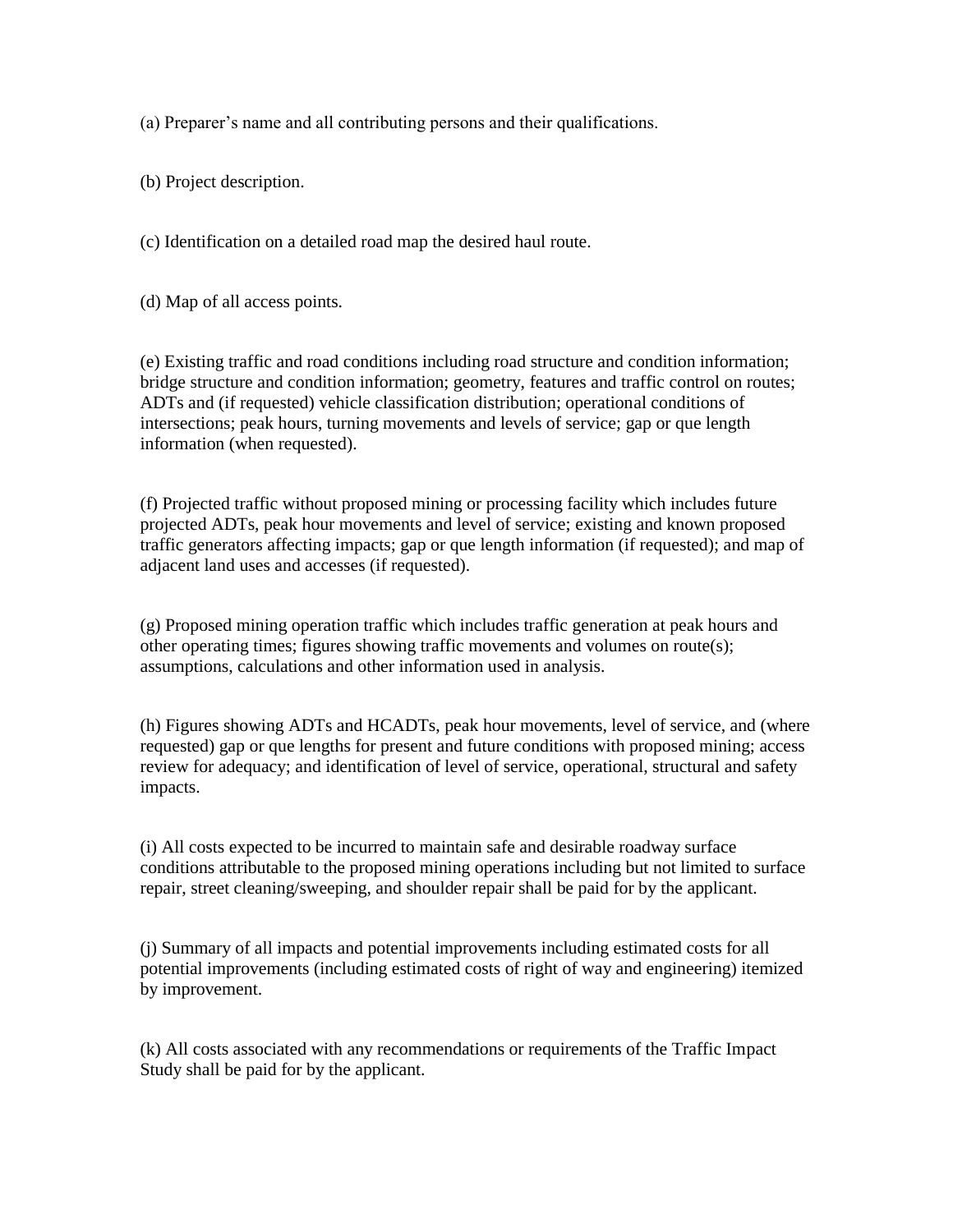#### **6.07 Indemnification.**

The Operator of any nonmetallic mine shall hold the County, its officers, employees, and agents harmless against all claims by third parties for damages or costs arising out of, resulting from, or related to mineral extraction, processing, property damage, and reclamation on the subject property or incurred in the development of the subject property. The Operator shall indemnify the County for all costs, damages, or expenses incurred by the County arising from such claims, including attorney's fees.

## **ARTICLE 8**

# **ZONING DISTRICTS AND DISTRICT PROVISIONS**

### **SECTION 1. ZONING DISTRICTS**

The zoning districts shall apply as designated on the Zoning Map and defined within this Ordinance and applicable state or federal regulations. Three types of zoning districts are utilized. All lands under jurisdiction of this Ordinance shall be designated as lying within one, and only one, primary zoning district. In addition, one or more overlay districts may apply.

#### *PRIMARY DISTRICTS*

A-1, Agricultural Protection

A-2, Agriculture/Urban Fringe

A-3, Agriculture/Low-Density Residential

R-1, Rural Residential District

*OVERLAY DISTRICTS* 

FP, Floodplain

S, Shoreland

### **SECTION 2. ZONING MAP**

The location and boundaries of the districts established by this Ordinance are set forth on the zoning maps which are hereby incorporated as a part of this Ordinance. It shall be the responsibility of the Zoning Administrator to maintain and update the maps and amendments.

### **SECTION 3. DISTRICT BOUNDARIES**

The boundaries of zoning districts, as shown on the County of Wabasha Official Zoning Map accompanying and made a part of this Ordinance, unless otherwise shown, are the centerline of streets, alleys or the subdividing or boundary lines of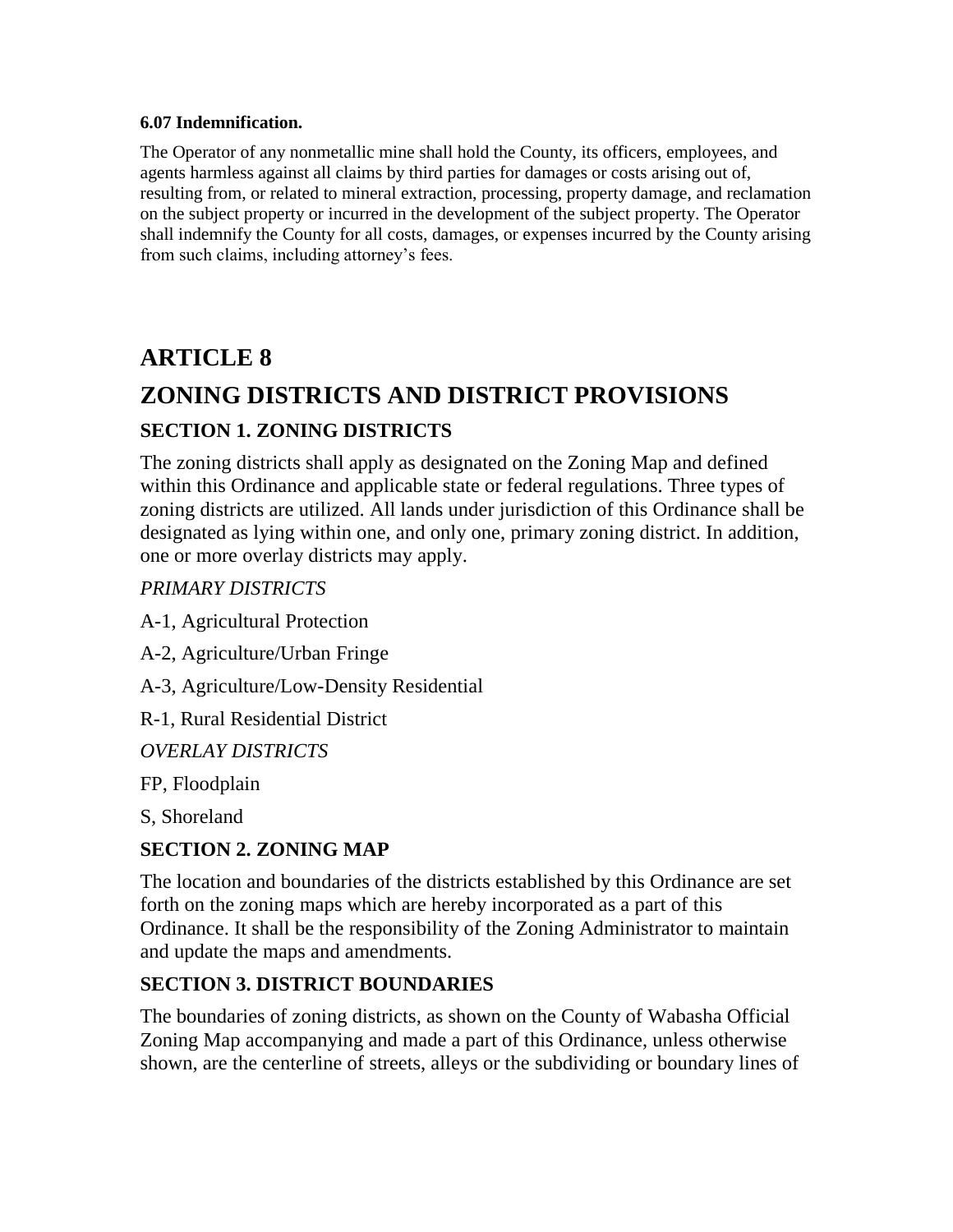recorded plats or the extension thereof, railroad rights-of-way lines, and the corporate limits of cities within Wabasha County.

### **SECTION 4. ZONING BOUNDARY INTERPRETATION**

Appeals from the Commissioners or any administrative officer's determination of the exact location of district boundary lines shall be heard by the Board of Adjustment.

Where interpretation is needed as to the exact location of the boundaries of the Floodplain, FP District, as for example where there appears to be a conflict between a mapped boundary and actual field conditions, the Board of Adjustment shall make the necessary interpretation based on a recommendation from the DNR Area Hydrologist, elevations of the regional (100 year) flood profile and other available technical data.

### **SECTION 5. PERMITTED USES**

No structures, or land shall be used for any purpose except a Permitted Use unless one or more of the following exceptions applies:

Subd. 1 A Conditional Use Permit is issued in accordance with the provisions of this Ordinance.

Subd. 2 A Conditional Use Permit is issued by a Township under the authority granted it in Minnesota Statutes Section 462.3595. A certified copy of the permit must be recorded or registered in the office of the county recorder. The conditional use permit shall include the legal description of the property to which the conditional use applies.

Subd. 3 The structure is a non-conforming structure or the use is a non-conforming use as defined in this ordinance.

Subd. 4 Normal maintenance of a non-conforming structure or use is permitted, including necessary non-structural repairs and incidental alterations which do not extend or intensify the non-conforming use.

### **SECTION 6. USES NOT PROVIDED FOR IN ZONING DISTRICT**

Whenever, in any zoning district, a use is neither specifically permitted nor denied, the use shall be considered prohibited. In such case, the Board or the Planning Commission, on their own initiative or upon request of a property owner, may conduct a study to determine if the use is acceptable and, if so, what zoning8- 3

district would be most appropriate and the determination as to conditions and standards relating to development of the use. The County Board or Planning Commission, upon receipt of the study, shall, if appropriate, initiate an amendment to the Zoning Ordinance to provide for the particular use under consideration or hall find that the use is not compatible for development within the County.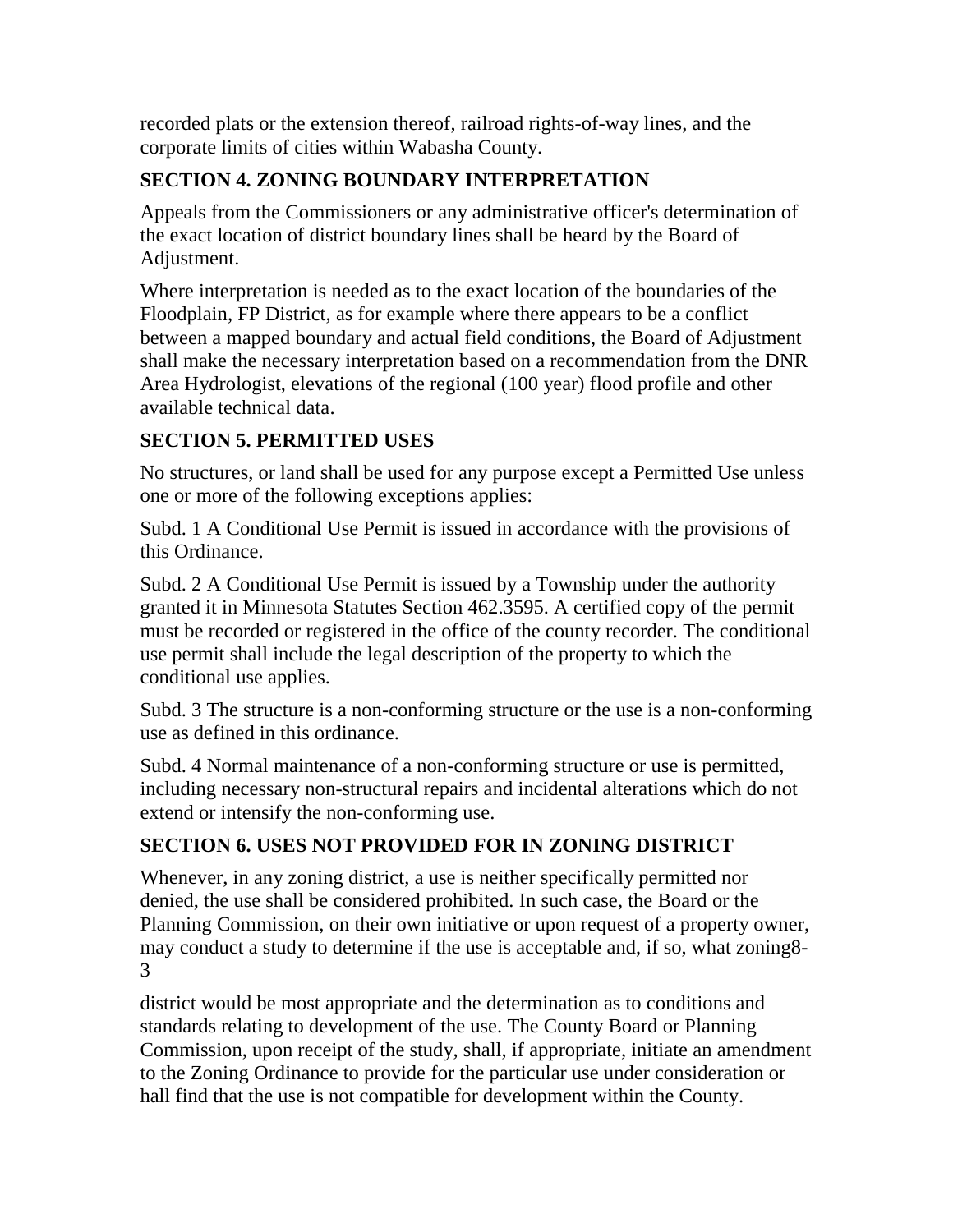## **ARTICLE 9**

# **A-1, AGRICULTURAL PROTECTION DISTRICT**

### **SECTION 1. PURPOSE**

The purpose of this district is to maintain, conserve and enhance agricultural lands that have been historically valuable for crop production, pastureland, and natural habitat for plant and animal life. This district is intended to encourage long-term agricultural uses; preserve prime or productive agricultural farmland, forest lands and natural resources; and stabilizing public expenditures for public services by restricting the location and density of non-farm dwellings and other non-farm land uses. Residential development may be allowed in this District at an overall density not to exceed 1 dwelling per 80 acres (or half quarter section).

#### **SECTION 2. PERMITTED USES**

The following are Permitted Uses in the A-1 District:

Subd. 1 Single-family farm and non-farm dwellings, in accordance with Section 4 of this Article.

Subd. 2 A maximum of one additional farm dwelling, which may be permanent or temporary, located in the farmyard to accommodate any of the following purposes; any temporary structure shall be removed when the need is terminated:

A. Full-time farm labor, individual or family

B. Property owner's family members

C. Property owner, retired from operation of farm

D. Person(s) that provides supportive care to the property owner due to health, age or infirmity.

The additional farm dwelling may not be split off and sold as a separate parcel, and the property owner shall record a deed restriction so indicating. The deed restriction may include language indicating that this requirement is "per Wabasha County Zoning Ordinance Article 9, Section 2, Subd. 2., and will be valid only as long as that subdivision is valid."

Subd. 3 Any agriculture operation including tree farms.

Subd. 4 Feedlots as regulated in Article 5 of this Ordinance.

Subd. 5 Any one temporary building for the sale of on-site farm produce provided that such building shall conform to Wabasha County Highway Setback Distances, as may be amended from time to time, and further provided that adequate offstreet parking shall be available.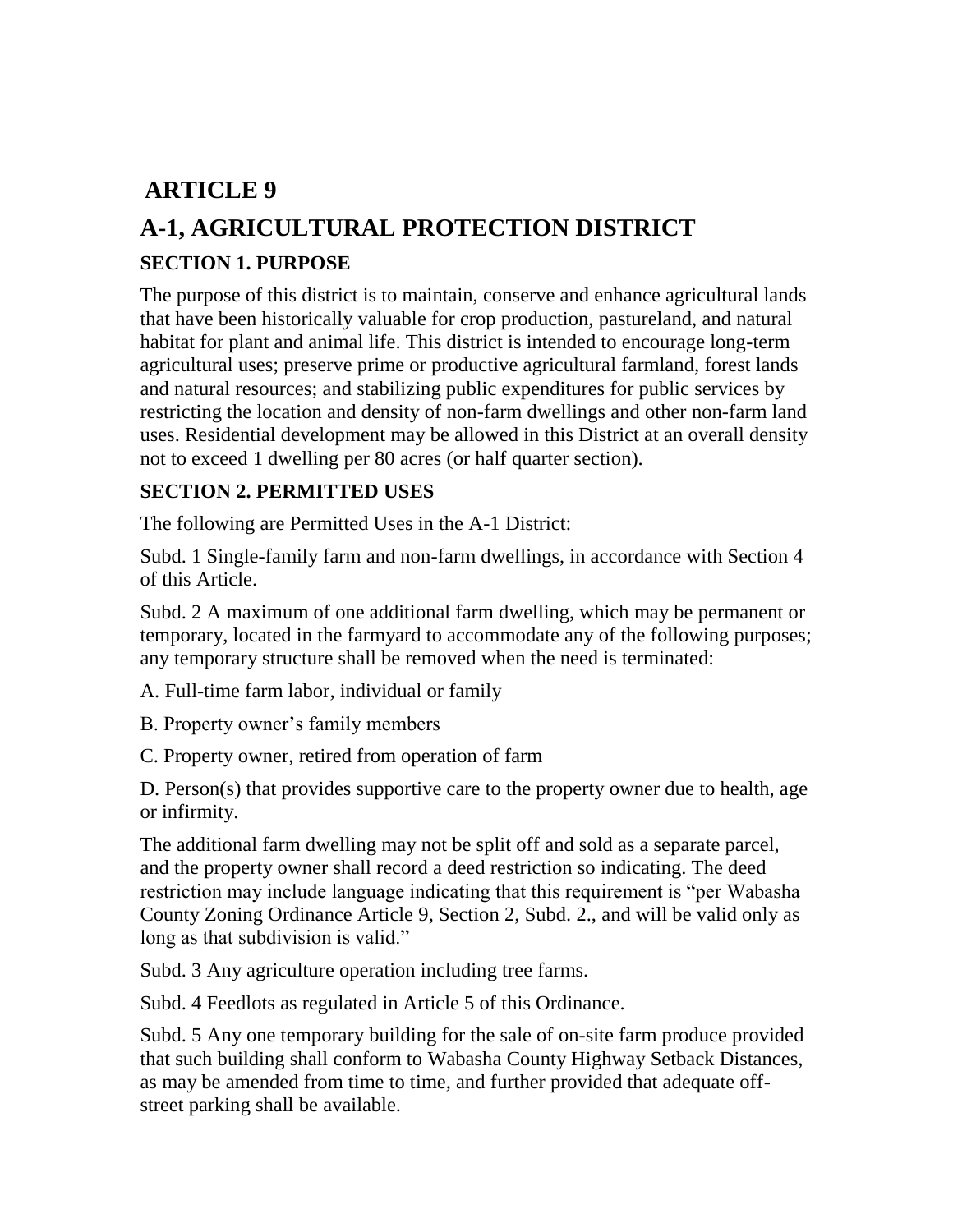Subd. 6 Plant nurseries and sales.

Subd. 7 Child Day Care Facility, in conformance with Minnesota State Statutes and Rules.

Subd. 8 Mining, quarrying, excavating, or filling of land existing prior to the adoption of this ordinance, subject to standards of Article 6 of this Ordinance.

Subd. 9 Accessory structures and uses customarily incidental to any of the above permitted uses when located on the same property.

### **SECTION 3. CONDITIONAL USES**

In the A-1, Agricultural Protection District, the following uses may be allowed subject to obtaining a conditional use permit in accordance with the provisions of Article 18 of this Ordinance.

Subd. 1 Non-Farm Dwellings that meet the following criteria:

A. Dwellings that do not have direct access onto a State, County, Township or other public road but do meet the lot access requirements of Section 4, Subd. 6 of this Article.

B. The development of two or more dwellings as a result of entitlement transfers as authorized through Section 5, Subd. 2 of this Article.

C. The development of two or more dwellings in accordance with Section 6 of this Article.

Subd. 2 Lodging Establishments in accordance with the Wabasha County Lodging Ordinance.

Subd. 3 Recreational Campground Areas in accordance with the Wabasha County Manufactured Home Park and Recreational Camp Area Ordinance.

Subd. 4 Recreational residence, hunting cabin, camping cabin or similar use.

Subd. 5 Any seasonal labor camp.

Subd. 6 Any park or recreational area operated by a governmental agency.

Subd. 7 Hunting club or shooting preserve.

Subd. 8 Any commercial indoor or outdoor recreation facilities including, but not limited to, golf courses, driving ranges, tennis courts, skiing, swimming pools, motocross, recreational trail and park facilities, in conformance with the provisions of Article 3 Section 12 of this Ordinance.

Subd. 9 Any community building, church, cemetery or memorial garden.

Subd. 10 Government buildings and structures.

Subd. 11 Any public or private school.

Subd. 12 Family restaurants without drive through facilities.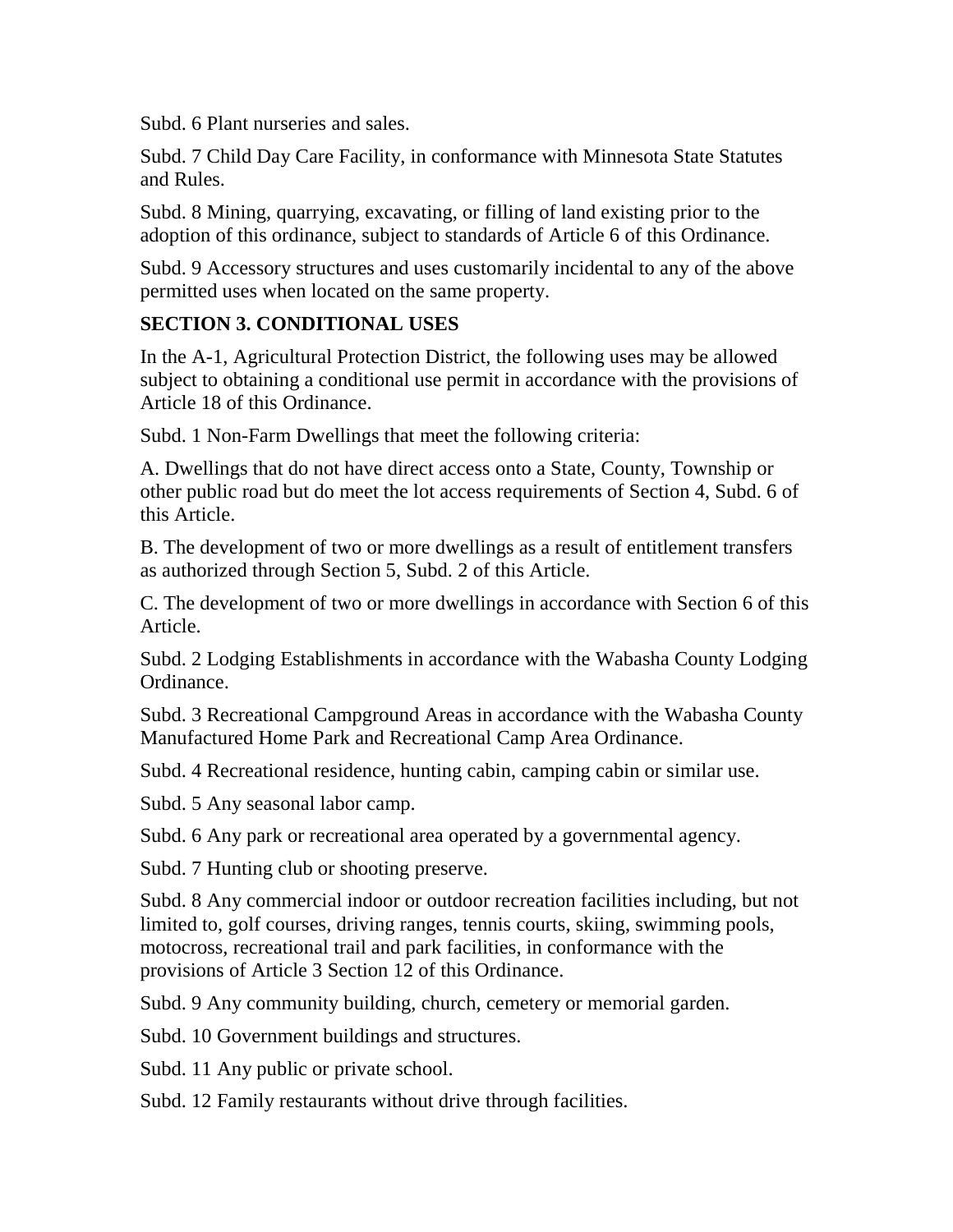Subd. 13 A private aircraft landing field and associated facilities.

Subd. 14 Any commercial radio and television towers and transmitters, in accordance with Article 3 Section 13 of this Ordinance.

Subd. 15 Any veterinary clinic, public stable, commercial kennel for the raising of fur bearing animals or commercial kennel.

Subd. 16 Any sanitary landfills and sewage disposal works including any nonagricultural lagoon provided that the operation is in accordance with Minnesota Pollution Control Agency regulations.

Subd. 17 Commercial and industrial uses primarily intended to serve the agricultural community, including the following and similar uses:

Commercial Fishing.

Contractors and Builders.

Farm implement Service, Supplies and Sales.

Fishing Service, Supplies and Sales.

Light Manufacturing.

Marine Service, Supplies and Sales, small scale.

Mini-Warehouse, Warehousing and Storage.

Vehicle Service, Supply and Sales, small scale.

Welders.

Subd. 18 Ethanol Plants.

Subd. 19 Junk/salvage reclamation yards in accordance with Article 3 Section 12 of this Ordinance.

Subd. 20 Any new mining, quarrying, excavating, or filling of land commencing on or after the adoption of this ordinance subject to the standards in Article 6 of this Ordinance.

Subd. 21 Temporary or seasonal off-site roadside produce stands.

Subd. 22 Advertising devices in accordance with Article 3 Section 17 of this Ordinance.

Subd. 23 Accessory structures and uses customarily incidental to any of the above conditional uses when located on the same property.

### **SECTION 4. GENERAL DISTRICT REGULATIONS**

Any lot in the A-1, Agricultural Protection District on which any permitted or conditionally permitted use is erected shall meet the following minimum standards: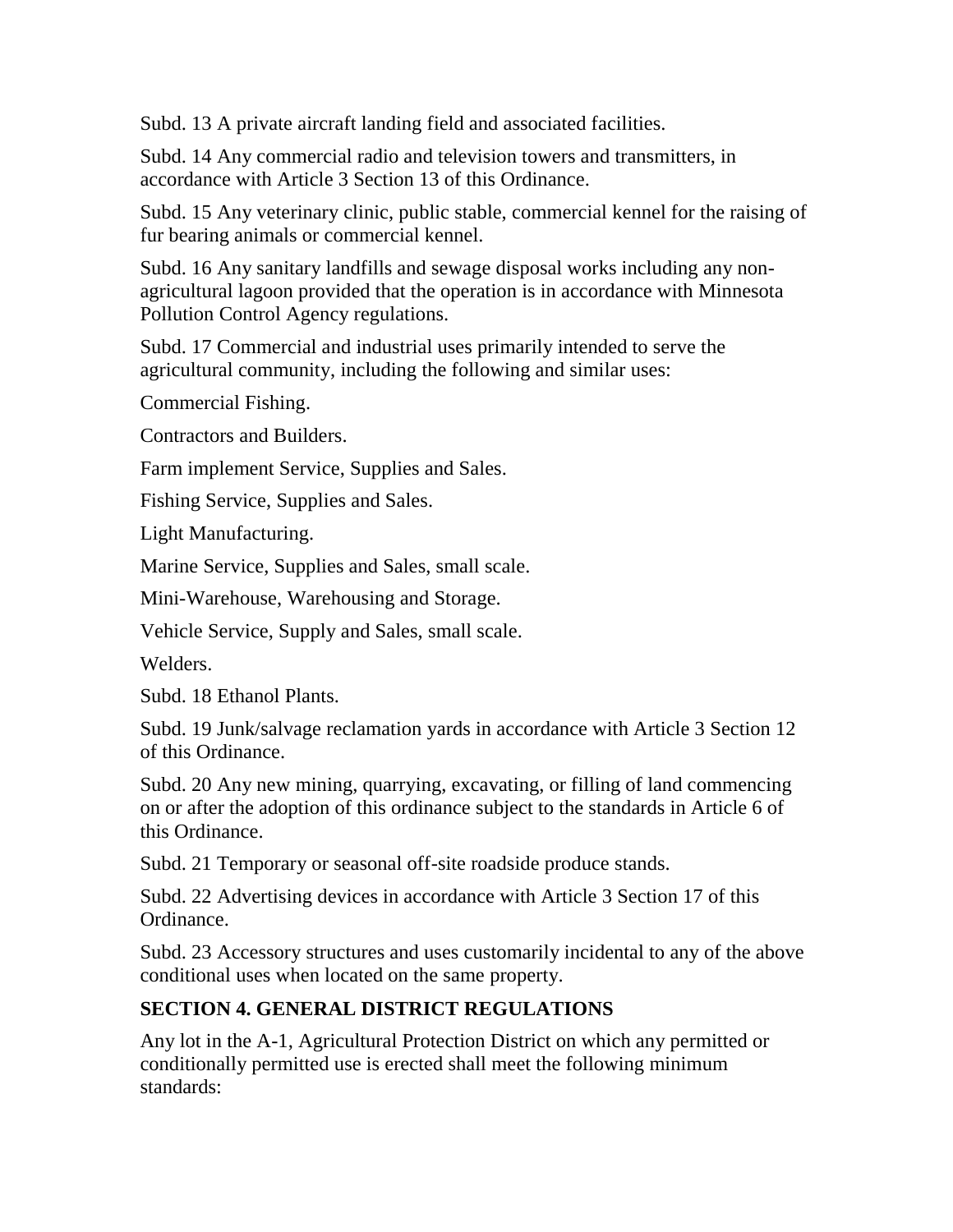Subd. 1 Density.

A. One dwelling unit per 80 acres (or half quarter section) unless a parcel meets the definition of Farm in Article 2 of this Ordinance and an additional dwelling is permitted by Section 3 of this Article.

B. Subdivisions to create lots for non-farm, single family dwellings shall be permitted subject to the following requirements:

1 The tract of land involved comprises at least eighty (80) contiguous acres, or one half quarter section, in common ownership.

2. The number of single family dwellings allowed shall be calculated as follows:

(a) The total acreage of the tract shall be calculated.

(b) Eighty (80) acres, or one half quarter section, shall be subtracted from this total for each existing dwelling unit.

(c) The result from (a) and (b) above shall be divided by eighty (80) acres, or the number of remaining half quarter sections on the tract. This shall be the number of dwellings allowed on the entire tract.

3. Lot Size: Each new dwelling is to be retained on a separate lot, configured as follows:

(a) The lot shall contain a minimum of two (2) dry, buildable acres.

(b) The lot is large enough and so situated as to meet the standards contained in Minnesota Rules Part 7080 (MPCA Individual Sewage Treatment Systems Standard).

C. If the lot is less than 80 acres the property owner(s) shall:

1. Sign and record a deed restriction to apply to the remainder of the tract from which the dwelling eligibility was derived. The restriction shall limit any further residences, divisions or non-agricultural development of the remainder of the tract,

### **OR**

2. Plat the entire tract. Each dwelling shall be placed on a separately subdivided lot. The remainder of the platted land shall be platted as an outlot or outlots and will not be eligible for further subdivision to create additional buildable parcels.

The purpose of these requirements is to ensure that land may only be used once for the purpose of determining residential density. Land already used to calculate allowable density may not be combined or reconfigured with any other land for additional residential development purposes.

D. Any subdivision resulting in a lot that is less than one half quarter section shall require a survey. The survey shall be filed with the Wabasha County Surveyor prior to recording the deed in the Wabasha County Recorder's Office.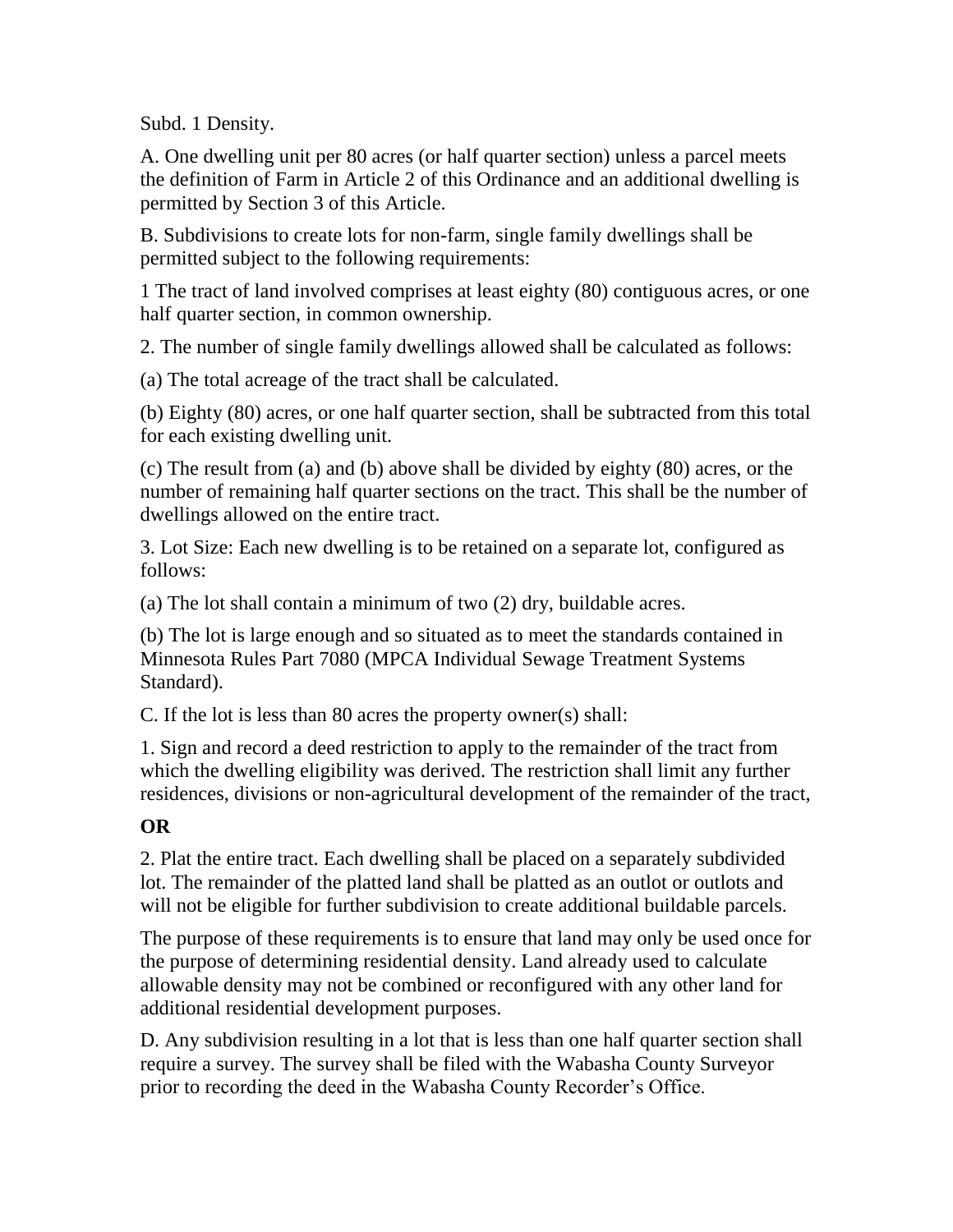Subd. 2 Yard and Setback Requirements. Every permitted, conditionally permitted dwelling, or accessory structure shall meet the following yard and/or setback requirements:

A. All yards and setbacks shall conform to the established setbacks of this Article and other County Ordinances for Wabasha County Roads, Township Roads, Public Easements, Shoreland Areas, Floodplain Areas, Bluffland Areas, Subdivisions and all other items for which setbacks are regulated.

B. Each lot shall have a minimum width of sixty six (66) feet at an existing public road right-of-way line. However, the County Board may allow a lot that does not abut right of way, provided that the Owner has presented the County with proof it has an easement right to access the road.

C. Front Yard of all Structures.

1. All setbacks shall conform to Wabasha County Highway Setback Distances, as may be amended from time to time.

2. In the event any building is located on a lot at the intersection of two (2) or more roads or highways, such lot shall have a front yard abutting each such road or highway.

D. Side and Rear Yard.

1. Side and rear yard setbacks shall be a minimum of fifty (50) feet.

E. Any building in which the keeping of livestock or fur bearing animals or any kennels (when such keeping results in the accumulation of animal wastes) is carried on shall maintain a separation of two hundred (200) feet from any dwelling on adjacent property.

F. New feedlots shall not be allowed within 1,000 feet from any existing residence (dwelling) other than the feedlot operator's, except farmyards that existed prior to the adoption of this ordinance.

G. In accordance with Minnesota State Statutes Section 394.25, Subd. 3C, Part d, new residences (dwellings) shall not be allowed within 1,000 feet from any existing feedlot, unless the new residence is built to replace an existing residence. A county may grant a variance from this requirement under Minnesota State Statutes Section 394.27, Subd. 7.

Subd. 3 Bluff Setback. For any use or structure in the A-1 District, the setback from the top and toe of bluff shall be no less than thirty (30) feet.

Subd. 4 Height Requirements. Every permitted, conditionally permitted or accessory building shall meet the following height requirements:

A. Agricultural buildings shall be exempt from the height requirements.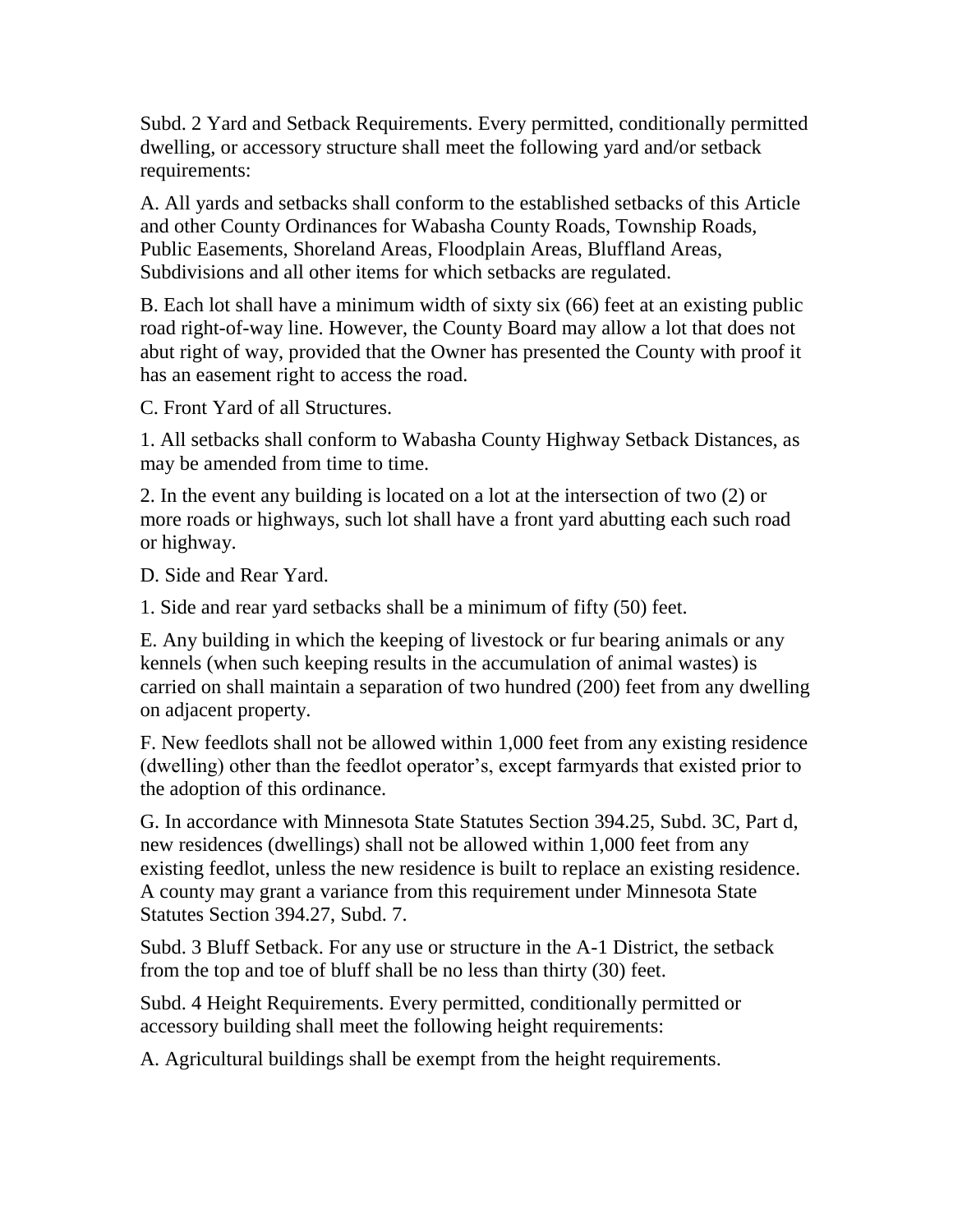B. Buildings other than agricultural buildings shall not exceed thirty-five (35) feet in height.

Subd. 5 Exceptions. Certain uses are exempted from meeting the lot size, yard and height requirements. These exceptions are listed in Article 3, Section 19.

Subd. 6 Lot Access Requirements. Every lot or plot of land on which a non-farm single family dwelling is constructed shall abut and have direct vehicular access to a State, County, Township or other public road. A private access strip no less than thirty three (33) feet wide abutting a public road may be approved by the Planning Commission, upon recommendation by the County Engineer, as a conditional use in lieu of the standard road frontage requirement, if the intent is to preserve active agricultural land or practices, forest land or other natural resources. If the access strip will serve or has the potential to serve three (3) or more dwellings, it shall be sixty six (66) feet in width and abut a public road as approved by the Planning Commission, upon recommendation by the County Engineer. The strip shall not be an easement, but owned in fee with the division. Maintenance shall be the complete responsibility of the property owner(s).

Subd. 7 Minimum Parcel Width. No parcel created after the adoption of this Ordinance shall be less than two hundred feet in width, except as allowed by the County Board.

Subd. 8 Dwellings on Separately Surveyed Parcels. Each dwelling shall be

sited on a separately surveyed or described parcel.

### **SECTION 5. FARM DENSITY ENTITLEMENTS**

Subd. 1 Property in the A-1 District may be subdivided into lots to contain nonfarm residences at an overall maximum density of 1 unit per 80 acres (or half quarter section). Such requirements include, but are not limited to, the platting of a parcel to contain the non-farm dwelling, the parcel having a certain minimum frontage on a public road, and the parcel meeting certain minimum lot access requirements. The non-farm dwelling may be allowed as a conditional use in accordance with the requirements of this Article if it does not meet the frontage and access requirements.

Subd. 2 Entitlements for residential density may be transferred to contiguous property under common ownership provided that any resulting residential development meets the minimum requirements of this Ordinance, the Subdivision Ordinance and all other applicable codes and ordinances. The purpose of allowing such transfers is to preserve productive farmlands, forest lands and other natural resources and to minimize the effects of residences on the environment and nearby farm operations. In no case shall the use of entitlement transfers be used to increase the residential density in the A-1 district. Any transfer that results in the development of two (2) or more residential lots from one parcel shall require the issuance of a Conditional Use Permit.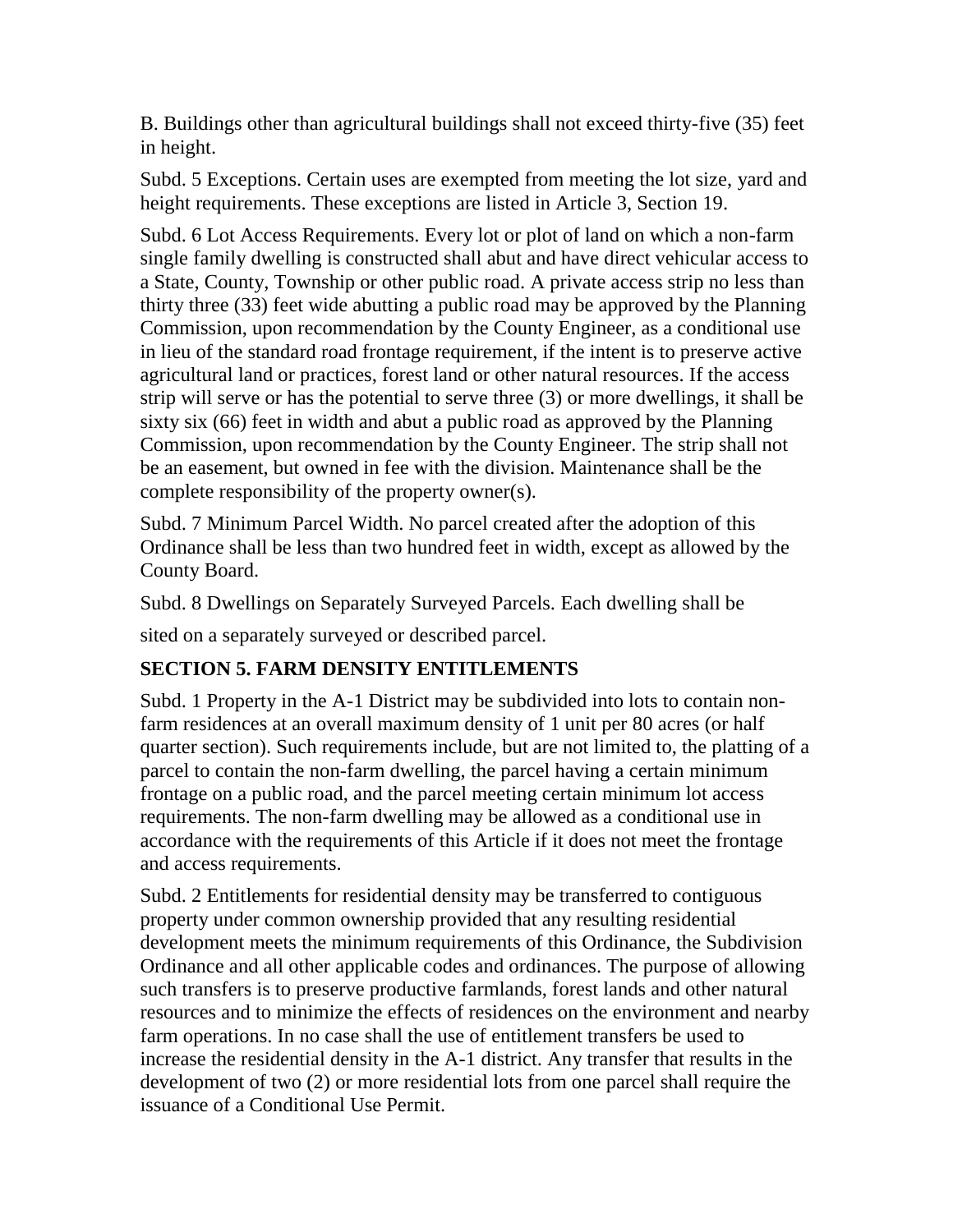Subd. 3 The owner(s) of the eligible parcel must sign and record a deed restriction or plat the entire tract, as described below, to apply to the remaining portion of the property that is not being used for residential development. The purpose of these requirements is to ensure that land may only be used once for the purpose of determining residential density. Land already used to calculate allowable density may not be combined or reconfigured with any other land for additional residential development purposes.

A. Sign and record a deed restriction to apply to the remainder of the tract from which the dwelling eligibility was derived. The restriction shall limit any further residences, divisions or non-agricultural development of the remainder of the tract,

### **OR**

B. Plat the entire tract. Each dwelling shall be placed on a separately subdivided lot. The remainder of the platted land shall be platted as an outlot or outlots and will not be eligible for further subdivision to create additional buildable parcels.

### **SECTION 6. CONDITIONAL USE - 2 OR MORE RESIDENTIAL LOTS**

Subd. 1 The approval of a conditional use by the Planning Commission shall consider the following criteria:

A. Whether there are portions of the land that are capable of supporting long-term agricultural activities or have a CER rating of 65 or greater as shown on a CER ratings map to be maintained by Wabasha County.

B. Whether the development is sited and designed not to impact adjacent agricultural uses, forestland, natural resources, or similar environmentally sensitive features, and so as to not impede the orderly development of incorporated areas or the expansion of existing unincorporated residential areas.

Subd. 2 Through the conditional use process, the County Board may authorize the following modifications from the requirements of this Ordinance:

A. Lot area of less than 2 acres dry buildable land, but in no instance less than the standards contained in Minnesota Rules Part 7080 (MPCA Individual Sewage Treatment Systems Standard).

B. Less than 200 ft. frontage on a State, County, Township, or Public Road.

C. A reduction in side or rear yard setbacks.

D. Other design standards determined to be applicable by the Planning Commission and that the Planning Commission would otherwise have the authority to vary in accordance with Article 19 of this Ordinance.

### **SECTION 7. NON-CONFORMING RESIDENCES**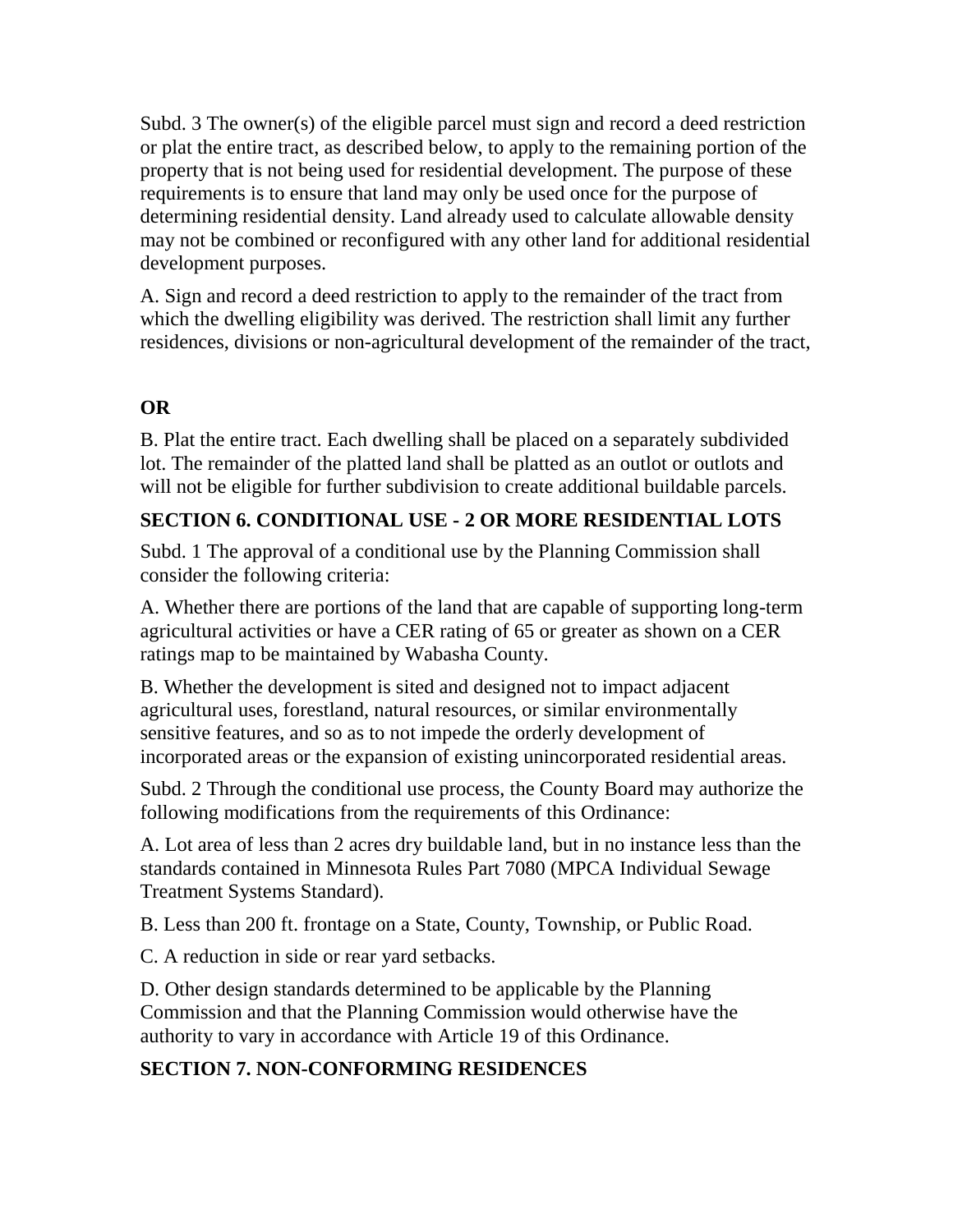Subd. 1 Residential structures that exist on lots of record outside the Shoreland District as of the adoption of this Ordinance, which do not meet the minimum district regulations of this Article, shall be allowed to be maintained or rebuilt in the event of fire or emergency.

Subd. 2 If any residential non-conforming use or structure is destroyed by floods to an extent of 50 percent or more of its market value at the time of destruction, it shall not be reconstructed except in conformity with the provisions of the Ordinance. The applicable provisions for establishing new uses or new structures in Article 14 will apply depending upon whether the use or structure is in the Floodway, Flood Fringe, or General Flood Plain District, respectively.

# **ARTICLE 10 A-2, AGRICULTURE/URBAN FRINGE DISTRICT SECTION 1. PURPOSE**

The intent of the A-2 District is to provide for agricultural use and urban expansion in close proximity to existing incorporated urban centers within Wabasha County by conserving agricultural land, forest lands and natural resources, and stabilizing public expenditures for public services, until such time as urban services may become available. It is not the intent of this district to promote more urban development, but rather to promote sustainable agriculture by closely coordinating the use of land between agricultural and urban land uses.

It is the intent that urban development be deferred in this District until an orderly transition from farm to urban uses can be achieved by either the annexation of areas adjacent to the incorporated limits of existing urban centers or the extension of public or other centralized sewage collection and treatment systems. Urban development should be directed to those areas not considered to be prime agricultural land.

It is intended that the status of all areas in this district be reviewed jointly by the appropriate planning bodies who shall determine whether there should be a transfer of all or any part of such area to some other appropriate land use, or to indicate any changes in the existing Land Use Plan for the particular political entity or change in the Capital Program of the community affecting this district.

### **SECTION 2. PERMITTED USES**

Subd. 1 Single family farm dwellings and non-farm dwellings in accordance with Section 4 of this Article.

Subd. 2 A maximum of one additional farm dwelling, which may be permanent or temporary, located in the farmyard to accommodate any of the following purposes: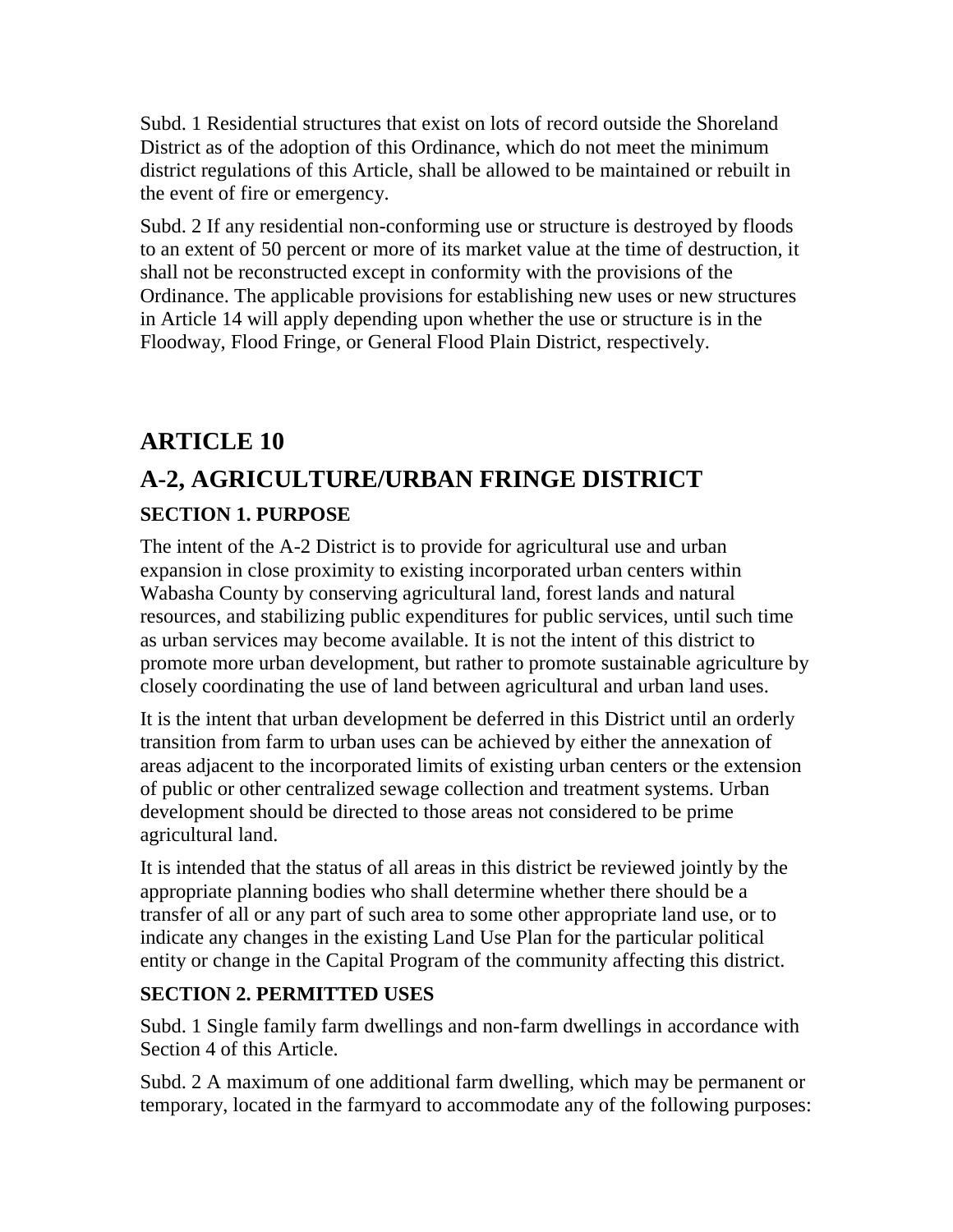A. Full-time farm labor, individual or family.

B. Property owner's family members.

C. Property owner, retired from operation of farm.

D. Person(s) that provides supportive care to the property owner due to health, age or infirmity.

The additional farm dwelling may not be split off and sold as a separate parcel, and the property owner shall record a deed restriction so indicating. The deed restriction may include language indicating that this requirement is "per Wabasha County zoning ordinance Article 10, Section 2, Subd. 2., and will be valid only as long as that subdivision is valid."

Any temporary structure shall be removed when the need is terminated.

Subd. 3 Any agriculture operation including tree farms.

Subd. 4 Feedlots as regulated in Article 5 of this Ordinance.

Sudd. 5 Any one temporary building for the sale of on-site farm produce provided that such building shall conform to Wabasha County Highway Setback Distances, as may be amended from time to time, and further provided that adequate offstreet parking shall be available.

Subd. 6 Plant nurseries and sales.

Subd. 7 Child day care facility, in conformance with Minnesota State Statutes and Rules.

Subd. 8 Mining, quarrying, excavating, or filling of land existing prior to the adoption of this ordinance, subject to standards of Article 6 of this Ordinance.

Subd. 9 Accessory structures and uses customarily incidental to any of the above permitted uses when located on the same property.

### **SECTION 3. CONDITIONAL USES**

In the A-2, Agriculture/Urban Fringe District, the following uses may be allowed subject to obtaining a conditional use permit in accordance with the provisions of Article 18 of this Ordinance.

Subd. 1 Non-Farm Dwellings that meet the following criteria:

A. Dwellings that do not have direct access onto a State, County, Township or other public road but do meet the lot access requirements of Section 4, Subd. 6 of this Article.

B. The development of two or more dwellings as a result of entitlement transfers as authorized through Section 6, Subd. 2 of this Article.

C. The development of two or more dwelling as a cluster development in accordance with Section 7 of this Article.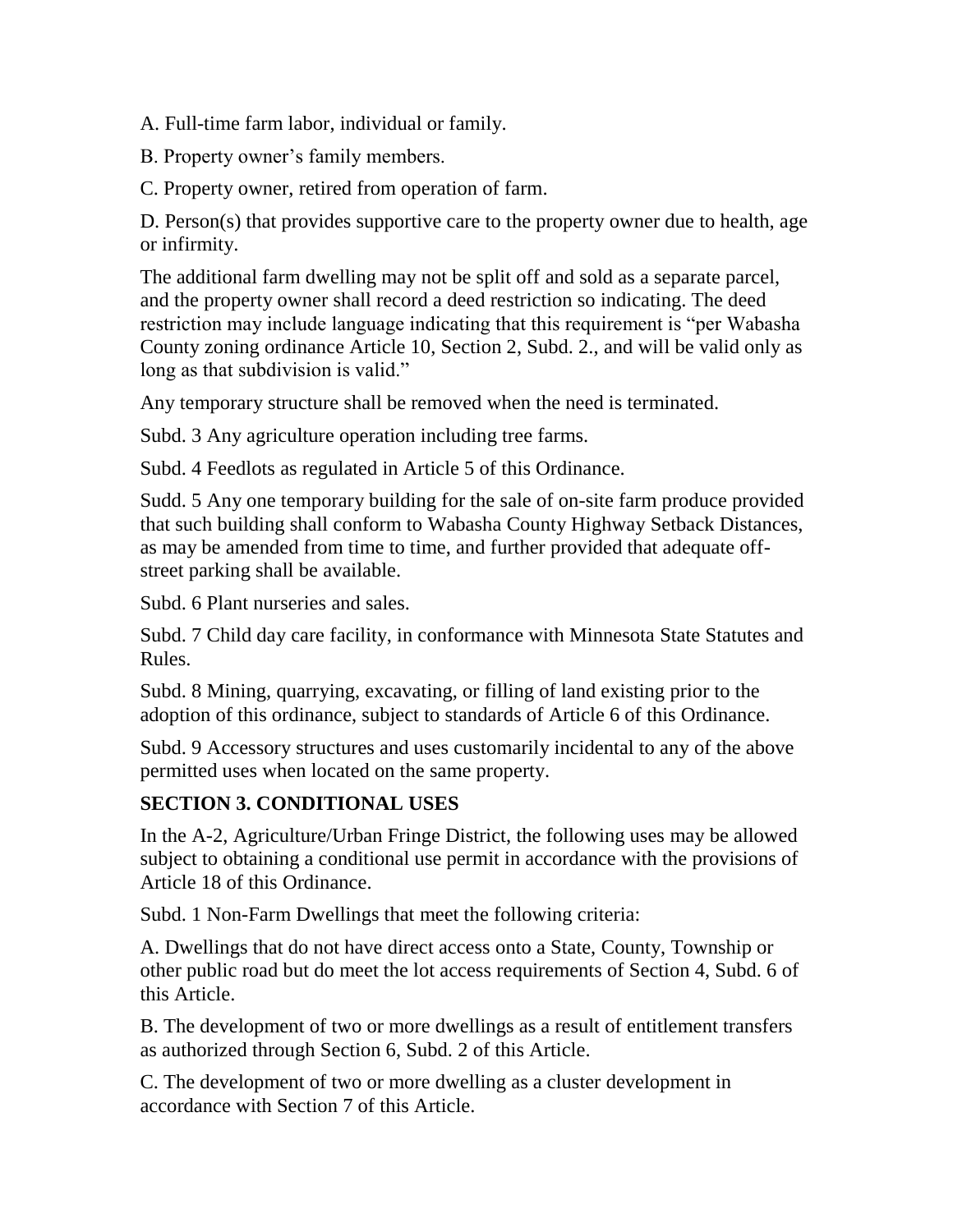Subd. 2 Lodging Establishments in accordance with the Wabasha County Lodging Ordinance.

Subd. 3 Recreational Residence, Hunting Cabin or Camping Cabin.

Subd. 4 Recreational Campground Areas in accordance with the Wabasha County Manufactured Home Park and Recreational Camp Area Ordinance.

Subd. 5 Any commercial indoor or outdoor recreation facilities including, but not limited to, golf courses, driving ranges, tennis courts, skiing, swimming pools, motocross, paintball, recreational trails and park facilities in accordance with Article 3 Section 13 of this Ordinance.

Subd. 6 Any new mining, quarrying, excavating, or filling of land commencing on or after the adoption of this Ordinance, subject to the standards in Article 6 of this Ordinance.

Subd. 7 Any community building, church, cemetery or memorial garden.

Subd. 8 Government buildings and structures.

Subd. 9 Any public or private school.

Subd. 10 Any veterinary clinic, public stable, commercial kennel for the raising of fur bearing animals or commercial kennel.

Subd. 11 Hospitals, sanitariums, convalescent homes, or homes for the aged.

Subd. 12 Family restaurants without drive through facilities.

Subd. 13 A private aircraft landing field and associated facilities.

Subd. 14 Any commercial radio and television towers and transmitters in accordance wit h Article 3 Section 13 of this Ordinance.

Subd. 15 Commercial and industrial uses primarily intended to serve the agricultural community, including the following and similar uses:

Commercial Fishing.

Contractors and Builders.

Farm implement Service, Supplies and Sales.

Fishing Service, Supplies and Sales.

Marine Service, Supplies and Sales, small scale.

Mini-Warehouse, Warehousing and Storage.

Light Manufacturing.

Vehicle Service, Supply and Sales, small scale.

Welders.

Subd. 16 Ethanol Plants.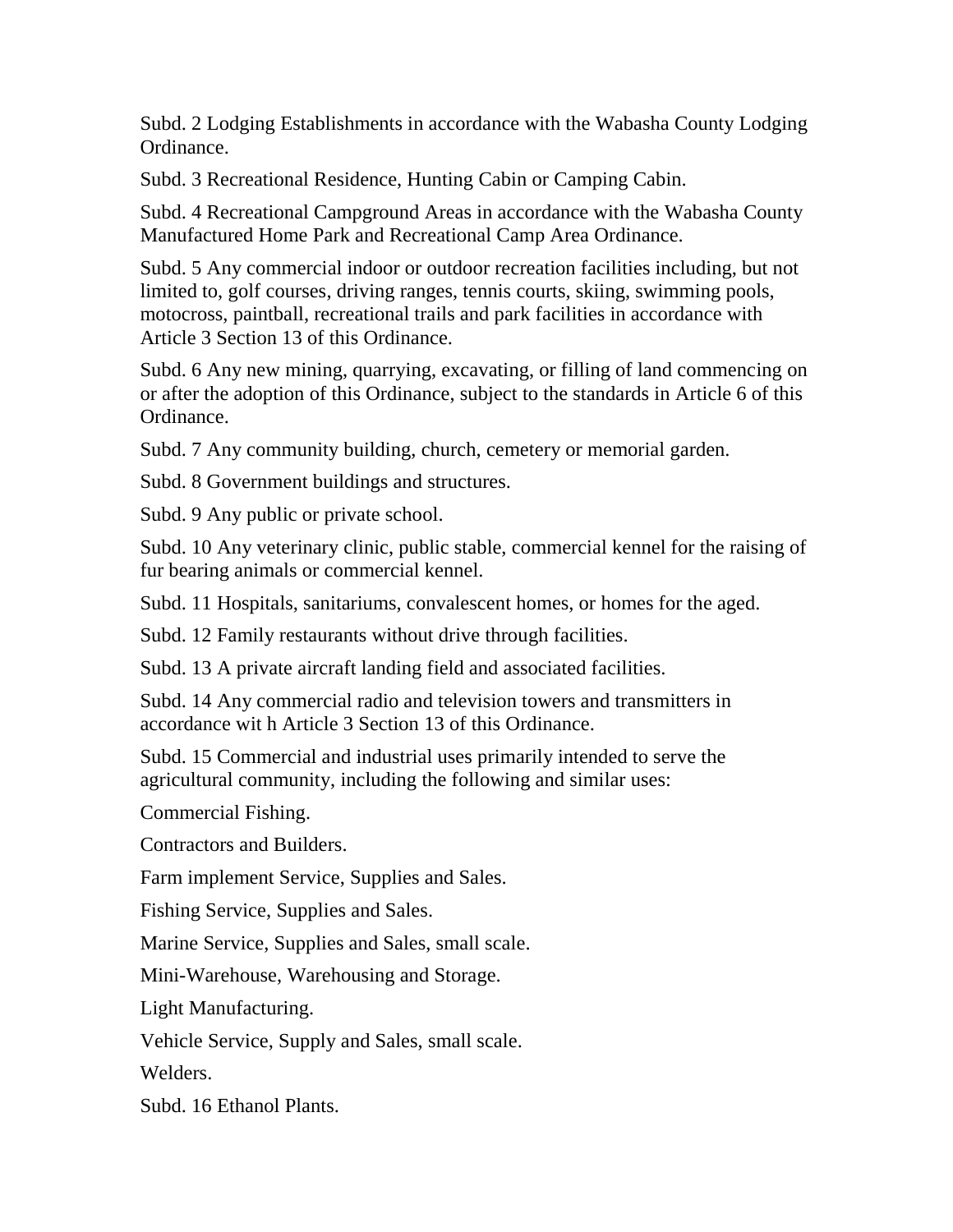Subd. 17 Temporary or seasonal off-site roadside produce stands.

Subd. 18 Advertising signs (billboards) in accordance with Article 3 Section 17 of this Ordinance.

Subd. 19 Accessory structures and uses customarily incidental to any of the above conditional uses when located on the same property.

#### **SECTION 4. GENERAL DISTRICT REGULATIONS**

Any lot in the A-2, Agriculture/Urban Fringe District on which any permitted or conditionally permitted use is erected shall meet the following minimum standards:

Subd. 1 Density.

A. One dwelling unit per 40 acres (or quarter quarter section) unless a parcel meets the definition of Farm in Article 2 of this Ordinance and an additional dwelling is permitted by Section 3 of this Article.

B. Subdivisions to create lots for non-farm, single family dwellings shall be permitted subject to the following requirements:

1. The tract of land involved comprises at least forty (40) contiguous acres, or one quarter quarter section, in common ownership.

2. The number of single family dwellings allowed shall be calculated as follows:

(a) The total acreage of the tract shall be calculated.

(b) Forty (40) acres, or one quarter quarter section, shall be subtracted from this total for each existing dwelling unit.

(c) The result from (a) and (b) above shall be divided by forty (40) acres, or the number of remaining quarter quarter sections on the tract. This shall be the number of dwellings allowed on the entire tract.

3. Lot Size: Each new dwelling is to be retained on a separate lot, configured as follows:

(a) The lot shall contain a minimum of two (2) dry, buildable acres.

(b) The lot is large enough and so situated as to meet the standards contained in Minnesota Rules Part 7080 (MPCA Individual Sewage Treatment Systems Standard).

C. If the lot is less than 40 acres the property owner(s) shall: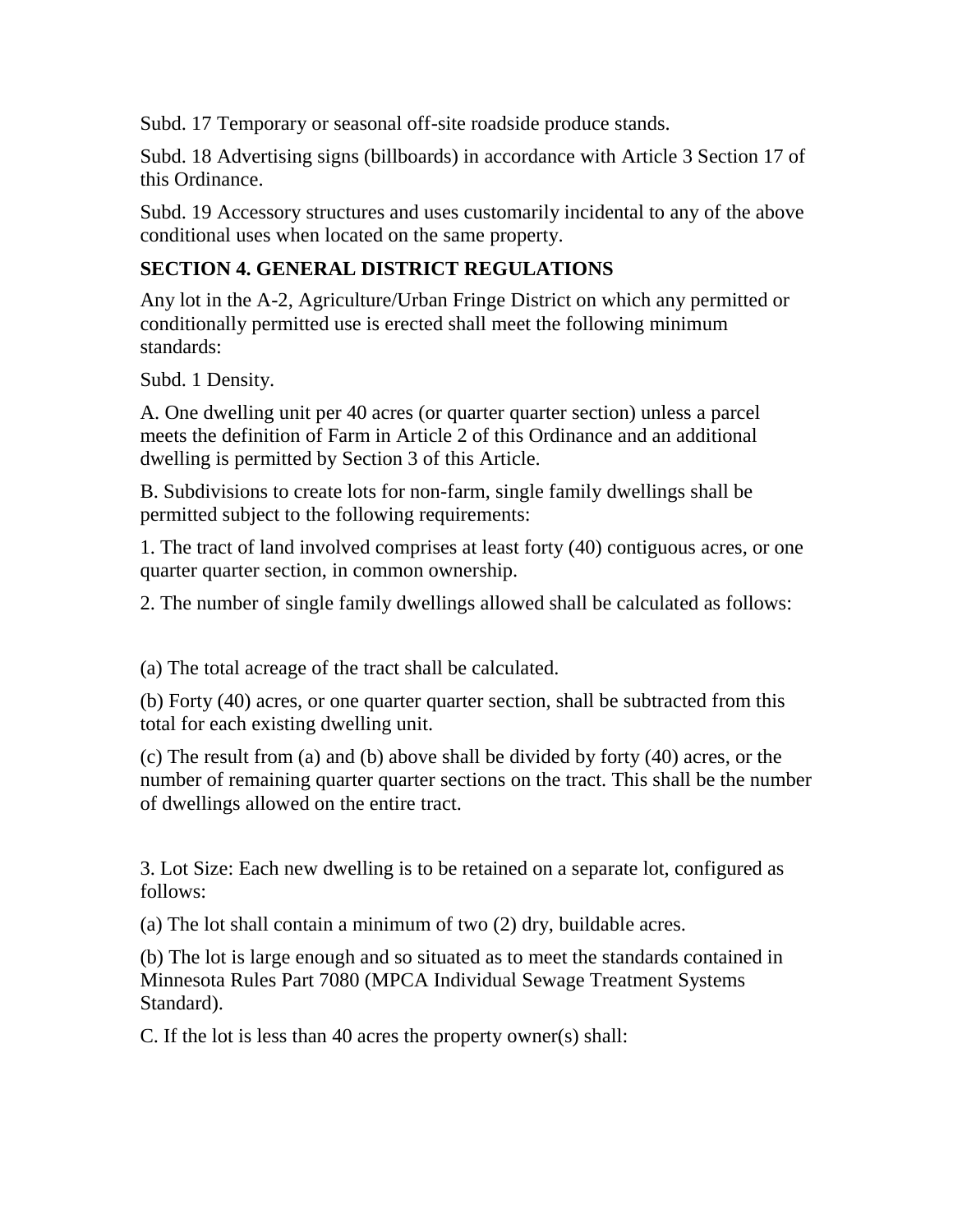1. Sign and record a deed restriction to apply to the remainder of the tract from which the dwelling eligibility was derived. The restriction shall limit any further residences, divisions or non-agricultural development of the remainder of the tract,

### **OR**

2. Plat the entire tract. Each dwelling shall be placed on a separately subdivided lot. The remainder of the platted land shall be platted as an outlot or outlots and shall not be eligible for further subdivision to create additional buildable parcels.

The purpose of these requirements is to ensure that the land shall only be used once for the purpose of determining residential density. Land already used to calculate allowable density may not be combined or reconfigured with any other land for additional residential development purposes.

D. Any subdivision resulting in a lot that is less than one **quarter** quarter section shall require a survey. The survey shall be filed with the Wabasha County Surveyor prior to recording the deed in the Wabasha County Recorder's Office.

Subd. 2 Yard and Setback Requirements. Every permitted dwelling, conditionally permitted dwelling, or accessory structure shall meet the following yard and/or setback requirements:

A. All yards and setbacks shall conform to the established setbacks of this Article and other County Ordinances for Wabasha County Roads, Township Roads, Public Easements, Shoreland Areas, Floodplain Areas, Bluffland Areas, Subdivisions and all other items for which setbacks are regulated.

B. Each lot shall have a minimum width of sixty-six (66) feet an existing public road right-of-way line. However, the County Board may allow a lot that does not abut right of way, provided that the Owner has presented the County with proof it has an easement right to access the road.

#### C. Front Yard.

1. All setbacks shall conform to Wabasha County Highway Setback Distances, as may be amended from time to time.

2. In the event any building is located on a lot at the intersection of two (2) or more roads or highways, such lot shall have a front yard abutting each such road or highway.

D. Side and Rear Yard.

1. Side and rear yard setbacks shall be a minimum of fifty (50) feet.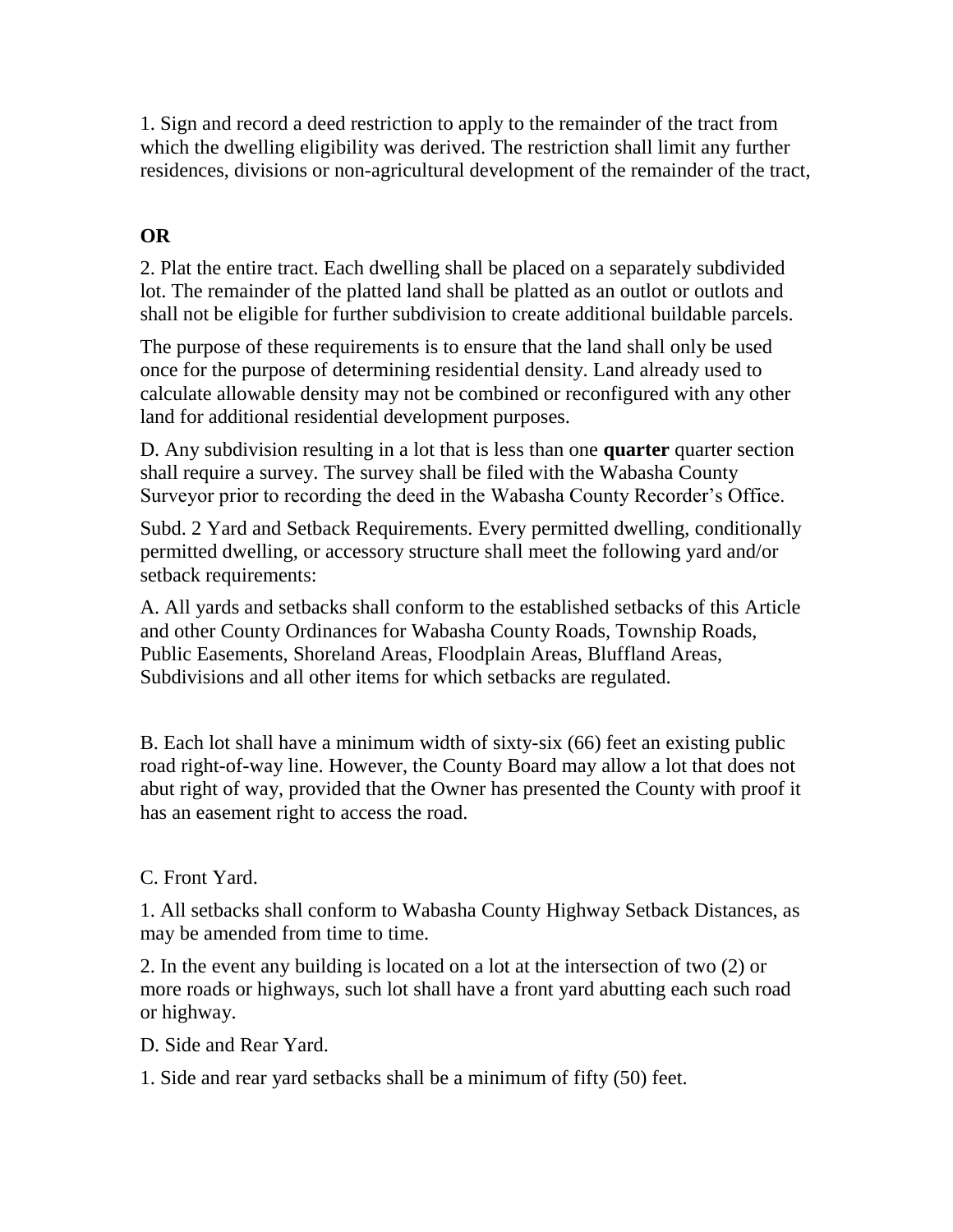E. Any building in which the keeping of livestock or fur bearing animals or any kennel (when such keeping results in the accumulation of animal wastes) is carried on shall maintain a separation of two hundred (200) feet from any dwelling on adjacent property.

F. New feedlots shall not be allowed within 1,000 feet from any existing residence (dwelling) other than the feedlot operator's, except farmyards that existed prior to the adoption of this ordinance.

G. In accordance with Minnesota State Statutes Section 394.25, Subd. 3C, Part d, new residences (dwellings) shall not be allowed within 1,000 feet from any existing feedlot, unless the new residence is built to replace an existing residence. A county may grant a variance from this requirement under Minnesota State Statutes Section 394.27, Subd. 7.

Subd. 3 Bluff Setback. For any use or structure in the A-2 District, the setback from the top and toe of bluff shall be no less than thirty (30) feet.

Subd. 4 Height Requirements. Every permitted, conditionally permitted or accessory building shall meet the following height requirements:

A. Agricultural buildings shall be exempt from the height requirements.

B. Buildings other than agricultural buildings shall not exceed thirty-five (35) feet in height.

Subd. 5 Exceptions. Certain uses are exempted from meeting the lot size, yard and height requirements. These exceptions are listed in Article 3, Section 19.

Subd. 6 Lot Access Requirements. Every lot or plot of land on which a second farm residence or non-farm single family dwelling is constructed shall abut and have direct vehicular access to a State, County, Township or other public road. A private access strip no less than thirty three (33) feet wide abutting a public road may be approved by the Planning Commission, upon recommendation by the County Engineer, in lieu of the standard road frontage requirement, if the intent is to preserve active agricultural land or practices, forest land or other natural resources. If the access strip will serve or has the potential to serve four (4) or more dwellings, it shall be sixty-six (66) feet in width and abut a public road as approved by the Planning Commission, upon recommendation by the County Engineer. The strip shall not be an easement, but owned in fee with the division. Maintenance shall be the complete responsibility of the property owner(s).

Subd. 7 Minimum Parcel Width. No parcel created after the adoption of this Ordinance shall be less than two hundred (200) feet in width, except as allowed by the County Board.

Subd. 8 Dwellings on Separately Surveyed Parcels. Each dwelling shall be sited on a separately surveyed or described parcel.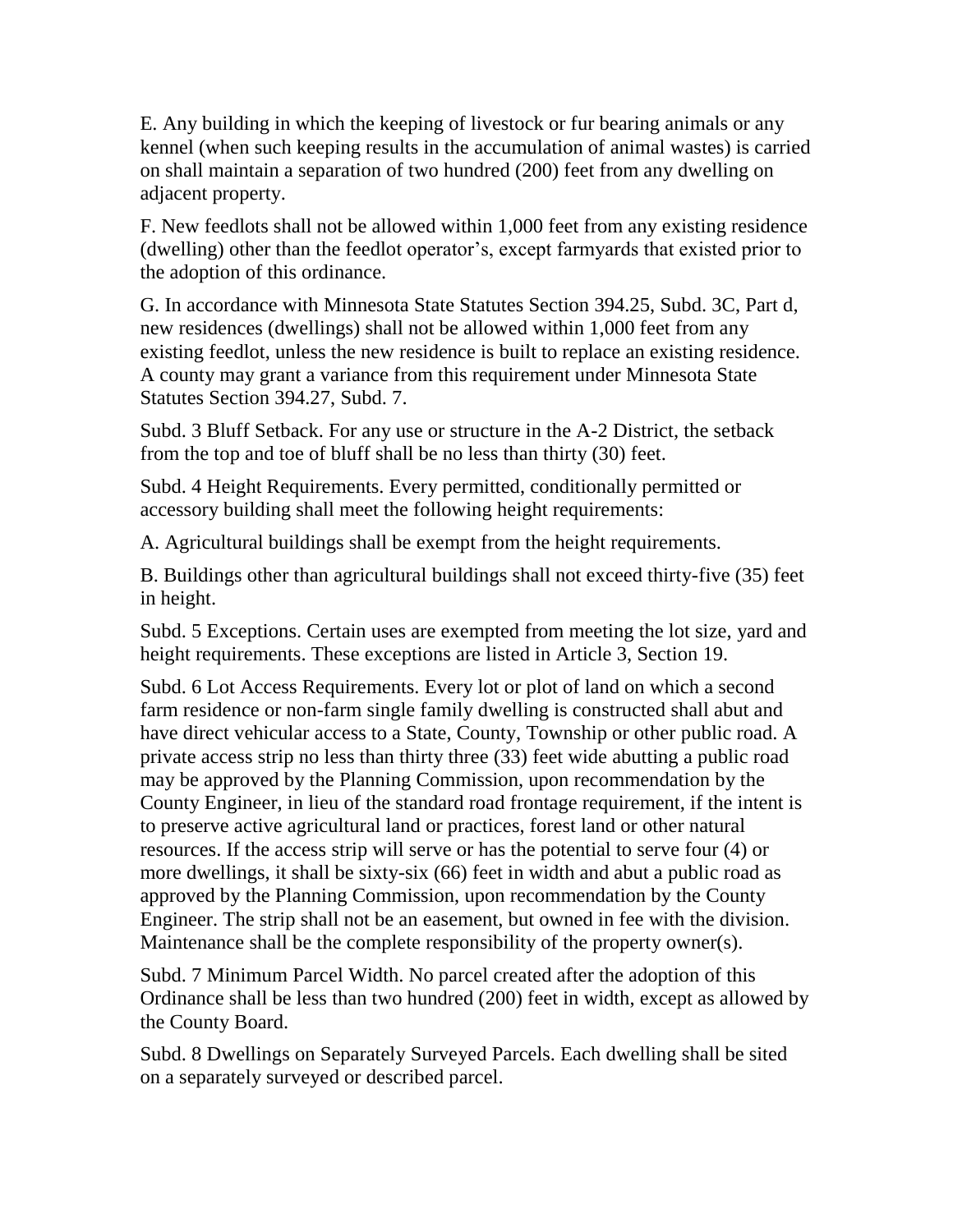### **SECTION 5. ORDERLY REDEVELOPMENT**

Subd. 1. All dwellings shall be so located on each lot as to permit re-subdivision or redevelopment, the orderly extension of streets and other infrastructure, and the efficient provision of public services if and when central sewer and water systems become available.

Subd. 2. The County may require, at its option, any subdivision within the A-2 Agriculture/Urban Fringe District to provide an urban overlay plat which shall show in concept the following:

A. How the land within the subdivision will be subdivided into urban lots in the future.

B. The layout of future streets or extensions.

C. Easements for the extension of municipal sewer and water, and drainage and utility easements.

### **SECTION 6. FARM DENSITY ENTITLEMENTS**

Subd. 1 Property in the A-2 District may be subdivided into lots to contain nonfarm residences at an overall maximum density of 1 unit per 40 acres (or quarter quarter section). Such requirements include, but are not limited to, the platting of a parcel to contain the non-farm dwelling, the parcel having a certain minimum frontage on a public road, and the parcel meeting certain minimum lot access requirements. The non-farm dwelling may be allowed as a conditional use in accordance with the requirements of this Article if it does not meet the frontage and access requirements.

Subd. 2 Entitlements for residential density may be transferred to contiguous property under common ownership provided that any resulting residential development meets the minimum requirements of this Ordinance, the Subdivision Ordinance and all other applicable codes and ordinances. The purpose of allowing such transfers is to preserve productive farmlands, forest lands and other natural resources and to minimize the effects of residences on the environment and nearby farm operations. In no case shall the use of entitlement transfers be used to increase the residential density in the A-2 district. Any transfer that results in the development of two (2) or more residential lots from one parcel shall require the issuance of a Conditional Use Permit and to the extent feasible be developed as a cluster development.

Subd. 3 The owner(s) of the eligible parcel shall sign and record a deed restriction or plat the entire tract, as described below, to apply to the remaining portion of the property that is not being used for residential development. The purpose of these requirements is to ensure that land shall only be used once for the purpose of determining residential density. Land already used to calculate allowable density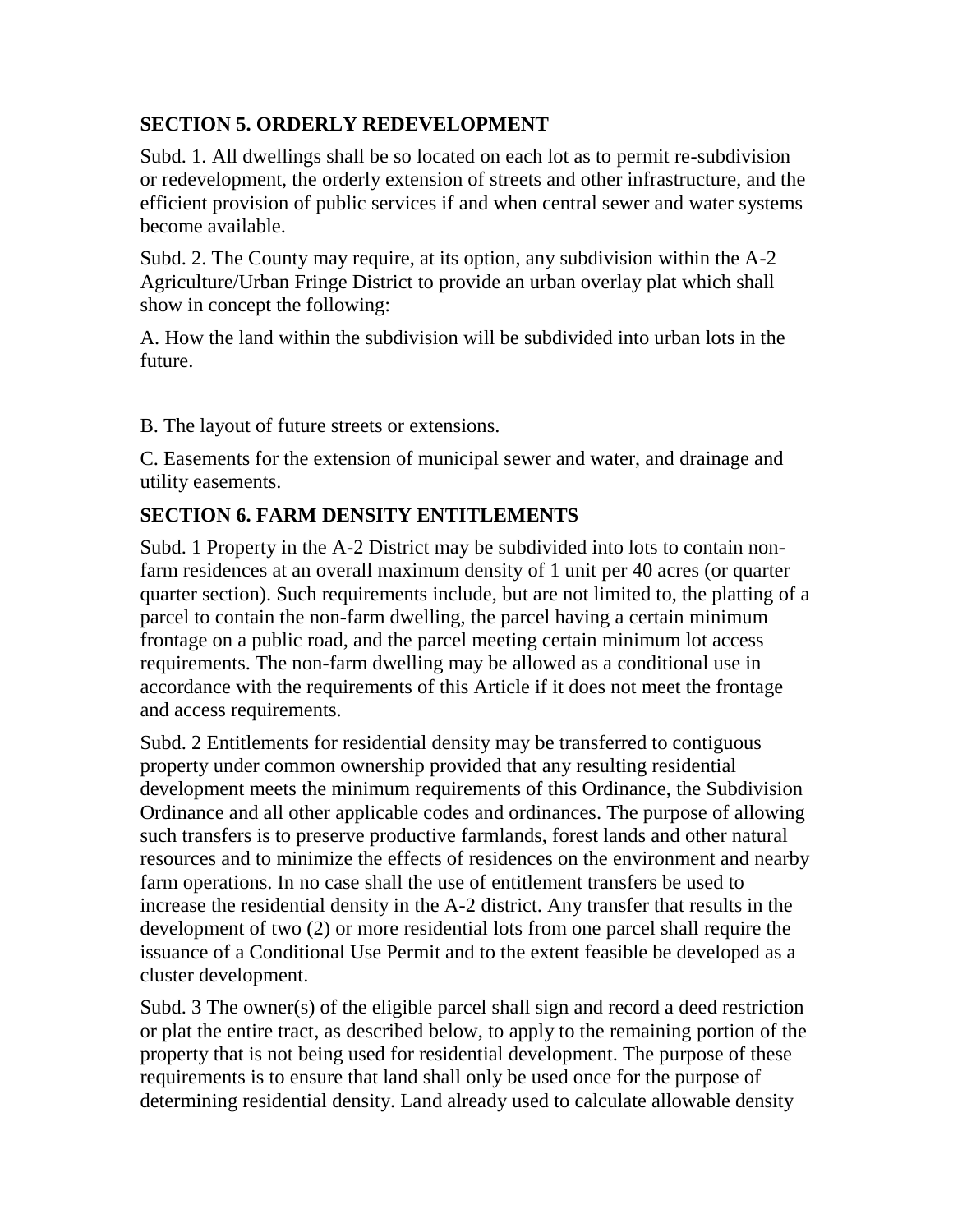may not be combined or reconfigured with any other land for a additional residential development purposes.

A. Sign and record a deed restriction to apply to the remainder of the tract from which the dwelling eligibility was derived. The restriction shall limit any further residences, divisions or non-agricultural development of the remainder of the tract;

### **OR**

B. Plat the entire tract. Each dwelling shall be placed on a separately subdivided lot. The remainder of the platted land shall be platted as an outlot or outlots and shall not be eligible for further subdivision to create additional buildable parcels.

### **SECTION 7. CONDITIONAL USE - CLUSTER DEVELOPMENTS**

Subd. 1 Any residential development that results in two or more dwelling units shall be developed in accordance with Sections 4 and 5 of this

Article and to the extent feasible, as a cluster development. All cluster developments shall require the approval of a conditional use by the Planning Commission, which shall consider the following criteria.

A. Whether there are portions of the land that are capable of supporting long-term agricultural activities or have a CER rating of 65 or greater, as shown on a CER ratings map to be maintained by Wabasha County.

B. Whether the development is sited and designed to not impact adjacent agricultural uses, forestland, natural resources, or similar environmentally sensitive features, and so as to not impede the orderly development of incorporated areas or the expansion of existing unincorporated residential areas.

C. A cluster development shall be considered infeasible if it cannot meet the requirements of Sections 4 and 5 of this Article to ensure orderly re-subdivision and redevelopment if and when central sewer and water systems become available.

Subd. 2 Through the conditional use process, the Planning Commission may authorize the following modifications from the requirements of this Ordinance:

A. Lot area of less than 2 acres dry buildable land, but in no instance less than the standards contained in Minnesota Rules Part 7080 (MPCA Individual Sewage Treatment Systems Standard).

B. Less than 200 ft. frontage on a State, County, Township, or Public Road.

C. A reduction in side or rear yard setbacks.

D. Other design standards determined to be applicable by the Planning Commission and that the Planning Commission would otherwise have the authority to vary in accordance with Article 18 of this Ordinance.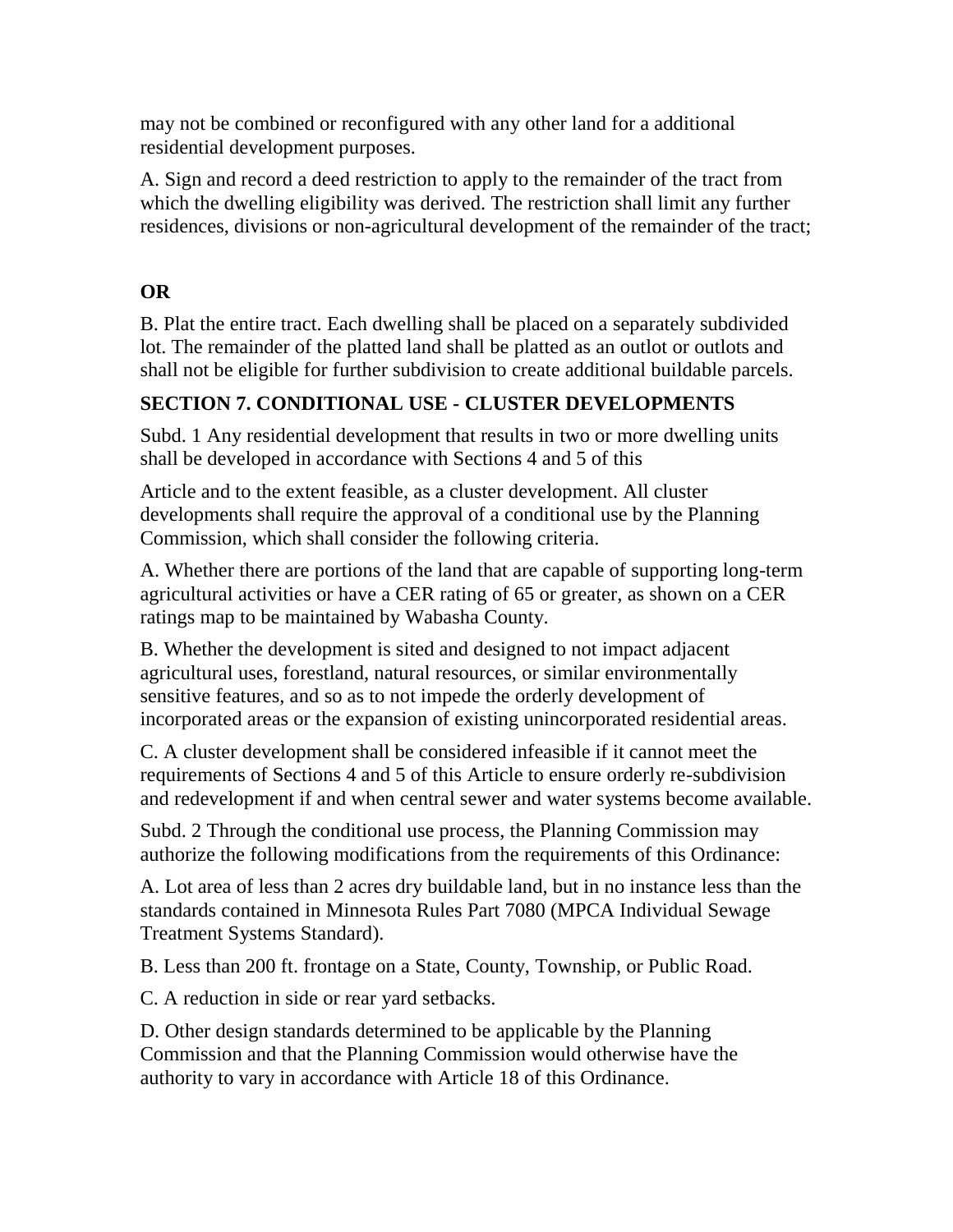### **SECTION 8. JOINT REVIEW BY AFFECTED PUBLIC ENTITIES**

All proposed Subdivisions, variances, or conditional uses within this district shall be submitted to the incorporated community and appropriate township for review and comment. The proposal shall be submitted to the affected public entity at least ten (10) days prior to the scheduled appearance before the Planning Commission. All review and comments by the affected entity shall be submitted in writing to the Wabasha County Planning Commission.

### **SECTION 9. NON-CONFORMING RESIDENCES**

Subd. 1 Residential structures that exist on lots of record outside of the Shoreland District as of the adoption of this Ordinance, which do not meet the minimum district regulations of this Article, shall be allowed to be maintained or rebuilt in the event of fire or emergency.

Subd. 2 If any residential non-conforming use or structure is destroyed by floods to an extent of 50 percent or more of its market value at the time of destruction, it shall not be reconstructed except in conformity with the provisions of the Ordinance. The applicable provisions for establishing new uses or new structures in Article 14 will apply depending upon whether the use or structure is in the Floodway, Flood Fringe, or General Flood Plain District, respectively

-1

## **ARTICLE 11**

## **A-3 AGRICULTURE/LOW DENSITY DISTRICT SECTION 1. PURPOSE**

The intent of the A-3 District is to provide for agricultural use and low density residential in areas where there is less prime agricultural land and where large farms and feedlot operations are more scattered than in the A-1 or A-2 Districts, while maintaining the rural character of the County. Urban development should be directed to those areas not considered to be prime agricultural land or forest land areas nor is it meant to increase public expenditures for public services. Any land zoned as the A-3 Agriculture/Low Density District shall currently have access to public roads, infrastructure and other such services as are necessary to support residential lots.

### **SECTION 2. PERMITTED USES**

Subd.1 Single family farm dwellings and non-farm dwellings in accordance with Section 4 of this Article.

Subd. 2 A maximum of one additional farm dwelling, which may be permanent or temporary, located in the farmyard to accommodate any of the following purposes: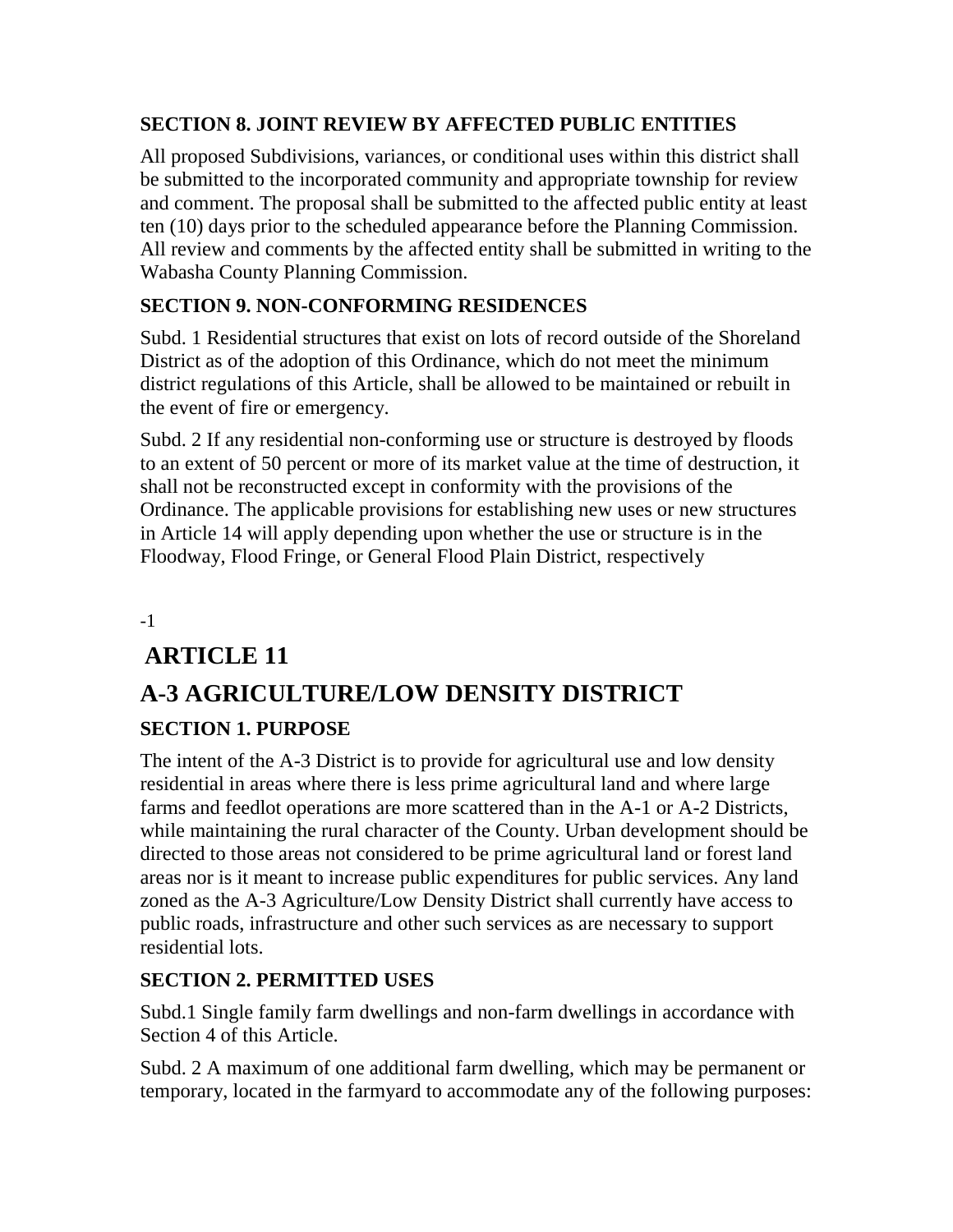A. Full-time farm labor, individual or family.

B. Property owner's family members.

C. Property owner, retired from operation of farm.

D. Person(s) that provides supportive care to the property owner due to health, age or infirmity.

The additional farm dwelling may not be split off and sold as a separate parcel, and the property owner shall record a deed restriction so indicating. The deed restriction may include language indicating that this requirement is "per Wabasha County zoning ordinance Article 11, Section 2, Subd. 2., and will be valid only as long as that subdivision is valid."

Any temporary structure shall be removed when the need is terminated.

Subd. 3 Any agriculture operation including tree farms.

Subd. 4 Feedlots as regulated in Article 5 of this Ordinance.

Subd. 5 Any one temporary building for the sale of on-site farm produce provided that such building shall conform to Wabasha County Highway Setback Distances, as may be amended from time to time, and further provided that adequate offstreet parking shall be available.

Subd. 6 Plant nurseries and sales.

Subd. 7 Child day care facility, in conformance with Minnesota State Statutes and Rules.

Subd. 8 Mining, quarrying, excavating or filling of land existing prior to adoption of this ordinance, subject to standards of Article 6 of this Ordinance.

Subd. 9 Accessory structures and uses customarily incidental to any of the above permitted uses when located on the same property.

### **SECTION 3. CONDITIONAL USES**

In the A-3 Agriculture/Low Density Residential Zoning District, the following uses may be allowed subject to obtaining a conditional use permit in accordance with the provisions of Article 18 of this Ordinance.

Subd. 1 Non-Farm Dwellings that meet the following criteria:

A. Dwellings that do not have direct access onto a State, County, Township or other public road but do meet the lot access requirements of Section 4, Subd. 7 of this Article.

B. The development of two or more dwellings as a result of entitlement transfers as authorized through Section 6, Subd. 2 of this Article.

C. The development of two or more dwelling as a cluster development in accordance with Section 7 of this Article.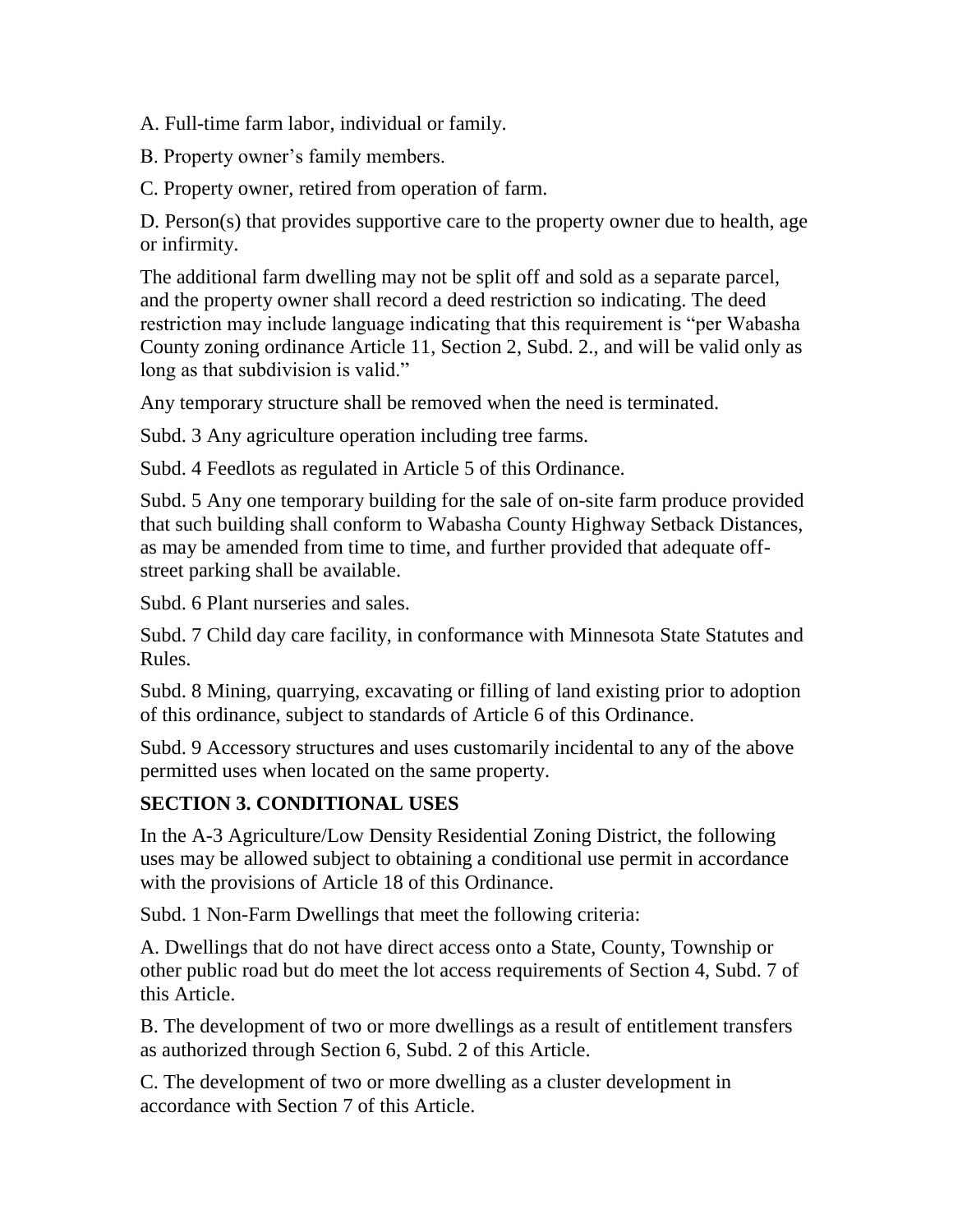Subd. 2 Lodging Establishments in accordance with the Wabasha County Lodging Ordinance.

Subd. 3 Recreational Campground Areas in accordance with the Wabasha County Manufactured Home Park and Recreational Camp Area Ordinance.

Subd. 4 Recreational Residence, Hunting Cabin or Camping Cabin.

Subd. 5 Any commercial indoor or outdoor recreation facilities including, but not limited to, golf courses, driving ranges, tennis courts, skiing, swimming pools, motocross, paintball, recreational trails and park facilities in accordance with Article 3 Section 12 of this Ordinance.

Subd. 6 Any new mining, quarrying, excavating, or filling of land commencing on or after the adoption of this ordinance, subject to the standards in Article 6 of this Ordinance.

Subd. 7 Any community building, church, cemetery or memorial garden.

Subd. 8 Government buildings and structures.

Subd. 9 Any public or private school.

Subd. 10 Any veterinary clinic, public stable, commercial kennel for the raising of fur bearing animals or commercial kennel.

Subd. 11 Hospitals, sanitariums, convalescent homes, or homes for the aged.

Subd. 12 Family restaurants without drive through facilities.

Subd. 13 A private aircraft landing field and associated facilities.

Subd. 14 Any commercial radio and television towers and transmitters in accordance with Article 3 Section 13 of this Ordinance.

Subd. 15 Commercial and industrial uses primarily intended to serve the agricultural community, including the following and similar uses:

Commercial Fishing.

Contractors and Builders.

Farm implement Service, Supplies and Sales.

Fishing Service, Supplies and Sales.

Marine Service, Supplies and Sales, small scale.

Mini-Warehouse, Warehousing and Storage.

Light Manufacturing.

Vehicle Service, Supply and Sales, small scale.

Welders.

Subd. 16 Temporary or seasonal off-site roadside produce stands.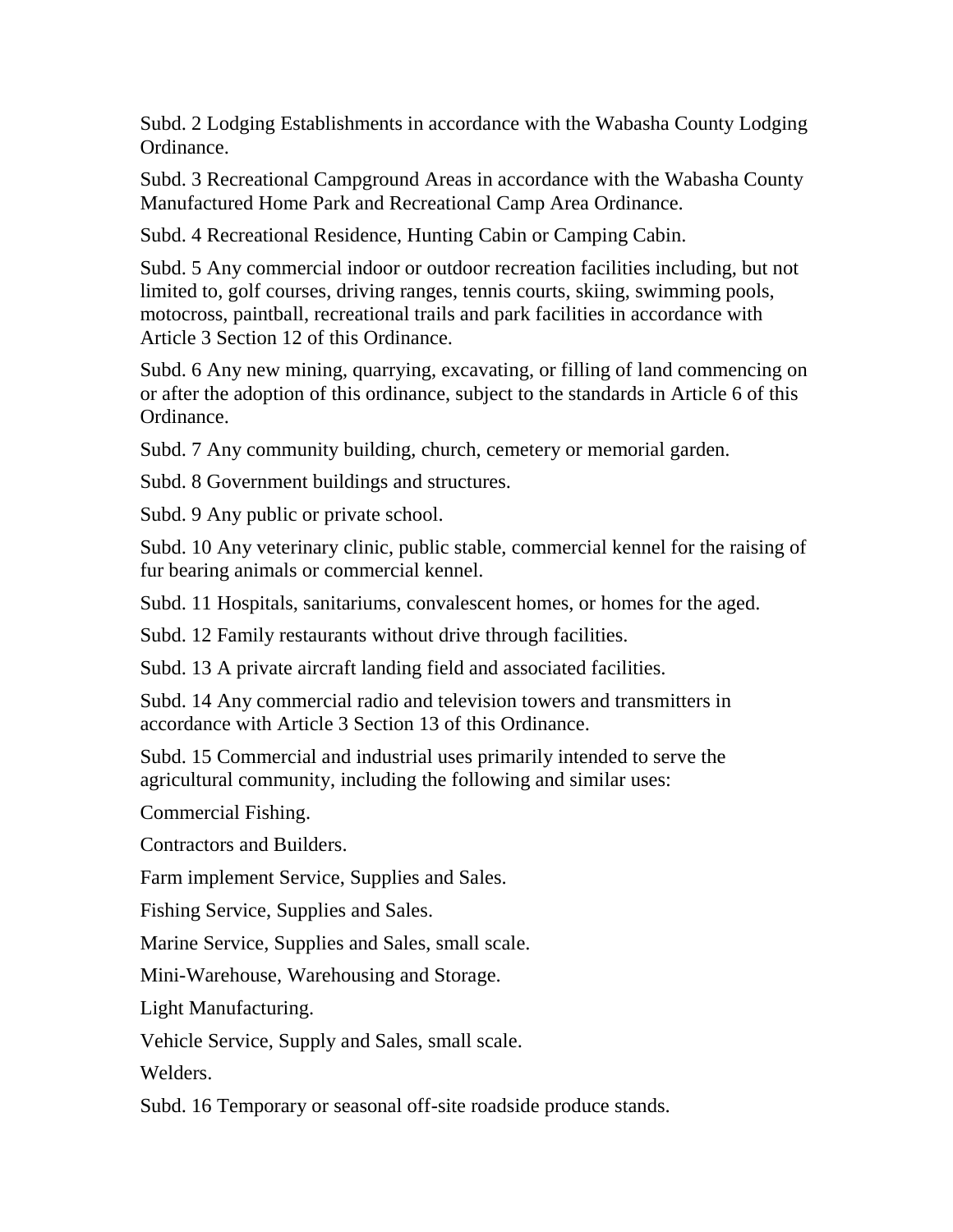Subd. 17 Advertising signs (billboards) in accordance with Article 3 Section 17 of this Ordinance.

Subd. 18 Accessory structures and uses customarily incidental to any of the above conditional uses when located on the same property.

### **SECTION 4. GENERAL DISTRICT REGULATIONS**

Any lot in the A-3 Agriculture/Low Density Residential Zoning District on which any permitted or conditionally permitted use is erected shall meet the following minimum standards:

Subd. 1 Density.

A. One dwelling unit per 10 acres unless a parcel meets the definition of Farm in Article 2 of this Ordinance and an additional dwelling is permitted by Section 3 of this Article.

B. Subdivisions to create lots for non-farm, single family dwellings shall be permitted subject to the following requirements:

1. The tract of land involved comprises at least ten (10) contiguous acres, as defined in this ordinance, in common ownership.

2. The number of single family dwellings allowed shall be calculated as follows:

(a) The total acreage of the tract shall be calculated.

(b) Ten (10) acres shall be subtracted from this total for each existing dwelling unit.

(c) The result from (a) and (b) above shall be divided by ten (10) acres. This shall be the number of dwellings allowed on the entire tract.

3. Lot Size: Each new dwelling is to be retained on a separate lot, configured as follows:

(a) The lot shall contain a minimum of two (2) dry, buildable acres.

(b) The lot is large enough and so situated as to meet the standards contained in Minnesota Rules Part 7080 (MPCA Individual Sewage Treatment Systems Standard).

C. If the lot is less than 10 acres the property owner(s) shall:

1. Sign and record a deed restriction to apply to the remainder of the tract from which the dwelling eligibility was derived. The restriction shall limit any further residences, divisions or non-agricultural development of the remainder of the tract,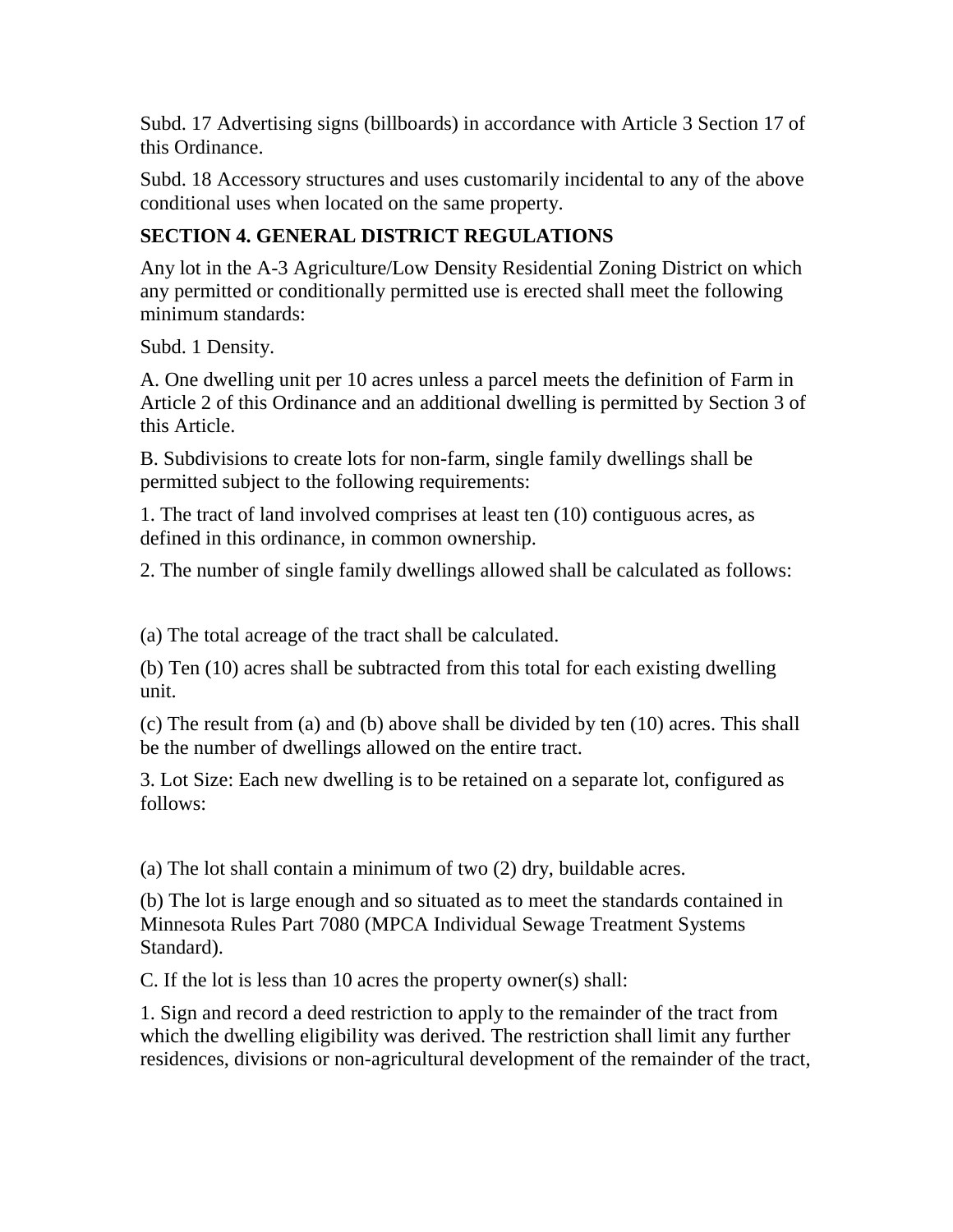#### 2. Plat the entire tract. Each dwelling shall be placed on a separately subdivided lot. The remainder of the platted land shall be platted as an outlot or outlots and shall not be eligible for further subdivision to create additional buildable parcels.

The purpose of these requirements is to ensure that the land shall only be used once for the purpose of determining residential density. Land already used to calculate allowable density may not be combined or reconfigured with any other land for additional residential development purposes.

D. Any subdivision resulting in a lot that is less than ten acres shall require a survey. The survey shall be filed with the Wabasha County Surveyor prior to recording the deed in the Wabasha County Recorder's Office.

Subd. 2 Yard and Setback Requirements.

Every permitted, conditionally permitted dwelling, or accessory structure shall meet the following yard and/or setback requirements:

A. All yards and setbacks shall conform to the established setbacks of this Article and other County Ordinances for Wabasha County Roads, Township Roads, Public Easements, Shoreland Areas, Floodplain Areas, Bluffland Areas, Subdivisions and all other items for which setbacks are regulated.

B. Each lot shall have a minimum width of sixty-six (66) feet at an existing public road right-of-way line. However, the County Board may allow a lot that does not abut right of way, provided that the Owner has presented the County with proof it has an easement right to access the road.

C. Front Yard of all Structures.

1. All setbacks shall conform to Wabasha County Highway Setback Distances, as may be amended from time to time.

2. In the event any building is located on a lot at the intersection of two (2) or more roads or highways, such lot shall have a front yard abutting each such road or highway.

D. Side and Rear Yard.

1. Side and rear yard setbacks shall be a minimum of 20 feet.

E. Any building in which the keeping of livestock or fur bearing animals or any kennel (when such keeping results in the accumulation of animal wastes) is carried on shall maintain a separation of two hundred (200) feet from any dwelling on adjacent property.

F. New feedlots shall not be allowed within 1,000 feet from any existing residence (dwelling) other than the feedlot operator's, except farmyards that existed prior to the adoption of this ordinance.

### **OR**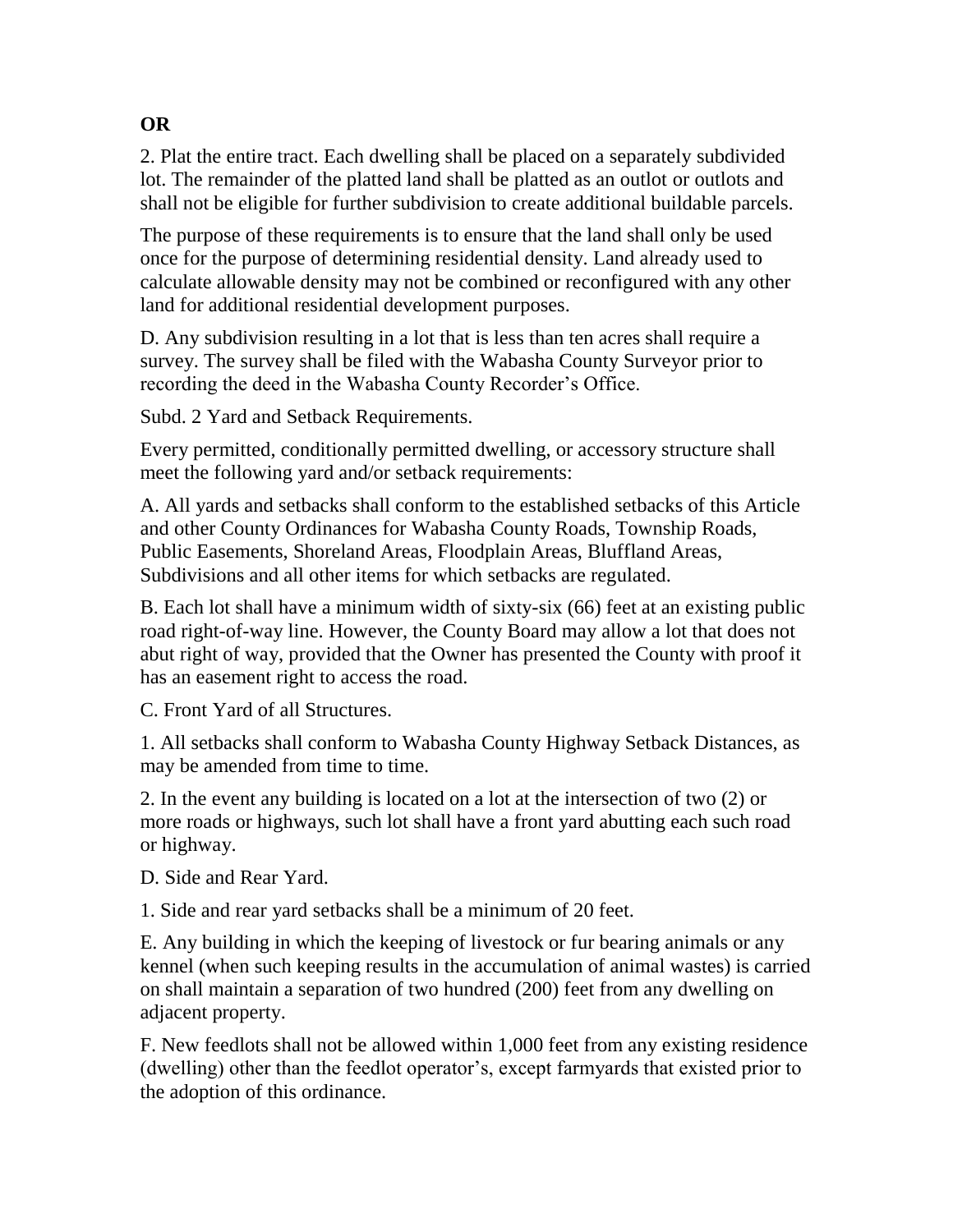G. In accordance with Minnesota State Statutes Section 394.25, Subd. 3C, Part d, new residences (dwellings) shall not be allowed within 1,000 feet from any existing feedlot, unless the new residence is built to replace an existing residence. A county may grant a variance from this requirement under Minnesota State Statutes Section 394.27, Subd.

Subd. 3 Bluff Setback.

For any use or structure in the A-3 District, the setback from the top and toe of bluff shall be no less than thirty (30) feet.

Subd. 4 Height Requirements.

Every permitted, conditionally permitted or accessory building shall meet the following height requirements:

A. Agricultural buildings shall be exempt from the height requirements.

B. Buildings other than agricultural buildings shall not exceed thirty-five (35) feet in height.

Subd. 5 Exceptions.

Certain uses are exempted from meeting the lot size, yard and height requirements. These exceptions are listed in Article 3, Section 19.

Subd. 6 Lot Access Requirements.

Every lot or plot of land on which a second farm residence or non-farm single family dwelling is constructed shall abut and have direct vehicular access to a State, County, Township or other public road. A private access strip no less than thirty three (33) feet wide abutting a public road may be approved by the Planning Commission, upon recommendation by the County Engineer, in lieu of the standard road frontage requirement, if the intent is to preserve active agricultural land or practices, forest land or other natural resources. If the access strip will serve or has the potential to serve four (4) or more dwellings, it shall be sixty-six (66) feet in width and abut a public road as approved by the Planning Commission, upon recommendation by the County Engineer. The strip shall not be an easement, but owned in fee with the division. Maintenance shall be the complete responsibility of the property owner(s).

Subd. 7 Minimum Parcel Width.

No parcel created after the adoption of this Ordinance shall be less than two hundred (200) feet in width, except as allowed by the County Board.

Subd. 8 Dwellings on Separately Surveyed Parcels.

Each dwelling shall be sited on a separately surveyed or described parcel.

### **SECTION 5. MINIMUM CRITERIA AND FINDINGS FOR REZONING LAND TO THE A-3 DISTRICT**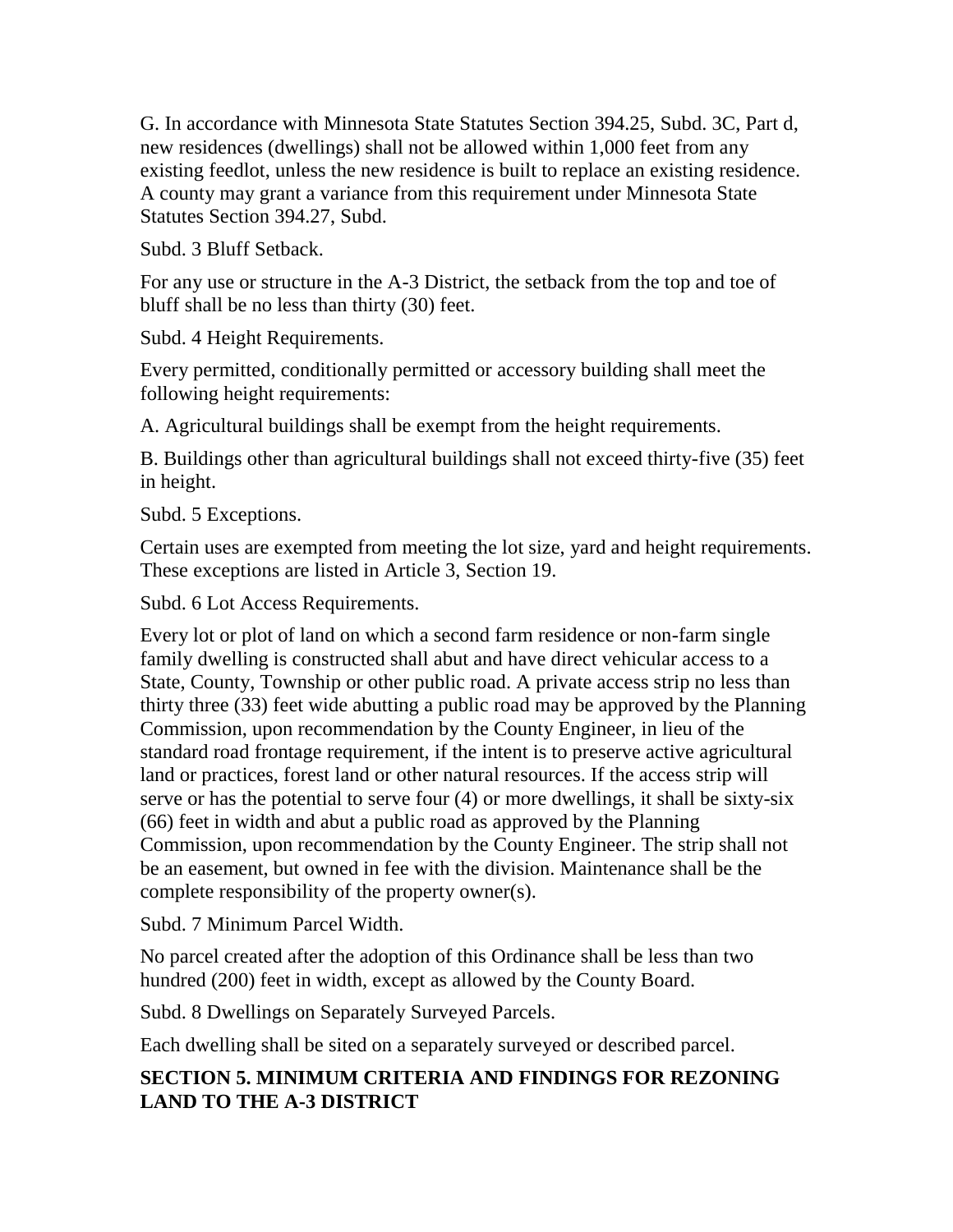Subd. 1 Land for which an application is made for a rezoning to the A-3 Agriculture/Low Density Residential Zoning District shall be found by the Planning Commission to have a CER rating of less than 65 as shown on a CER ratings map to be maintained by Wabasha County.

Subd. 2 Land for which an application is made for a rezoning to the A-3 Agriculture/Low Density Residential Zoning District shall be found by the Planning Commission to be able to support the proposed low residential density. The applicant must provide the following information as part of the rezoning application:

A. An explanation of soil erosion and sedimentation control measures, that are consistent with the Wabasha County Soil Conservation District guidelines or other applicable technical materials.

B. An explanation of how sewage facilities will conform to the Wabasha County Individual Sewage Treatment Ordinance.

C. An explanation of how the provision of water will conform to the Wabasha County Water Quality Ordinance.

D. Acknowledgement that utility permits for essential services must be approved in accordance with Article 7 Essential Services.

Subd. 3 Land for which an application is made for a rezoning to the A-3 Agriculture/Low Density Residential Zoning District shall be found by the Planning Commission to be sited and designed so as not to conflict with adjacent agricultural uses, the orderly development of incorporated areas, or the expansion of existing unincorporated residential areas, and so that it may efficiently receive county or municipal services.

Subd. 4 Any application for a rezoning of land to the A-3 Agriculture/Low Density Residential Zoning District shall be accompanied by an application for preliminary plat so that the Planning Commission may determine that the development of the land for which rezoning is being considered would conform with the regulations set forth for the A-3 District in this Ordinance.

### **SECTION 6. FARM DENSITY ENTITLEMENTS**

Subd. 1 Property in the A-3 District may be subdivided into lots to contain nonfarm residences at an overall maximum density of 1 unit per 10 acres. Such requirements include, but are not limited to, the platting of a parcel to contain the non-farm dwelling, the parcel having a certain minimum frontage on a public road, and the parcel meeting certain minimum lot access requirements. The non-farm dwelling may be allowed as a conditional use in accordance with the requirements of this Article if it does not meet the frontage and access requirements.

Subd. 2 Entitlements for residential density may be transferred to contiguous property under common ownership provided that any resulting residential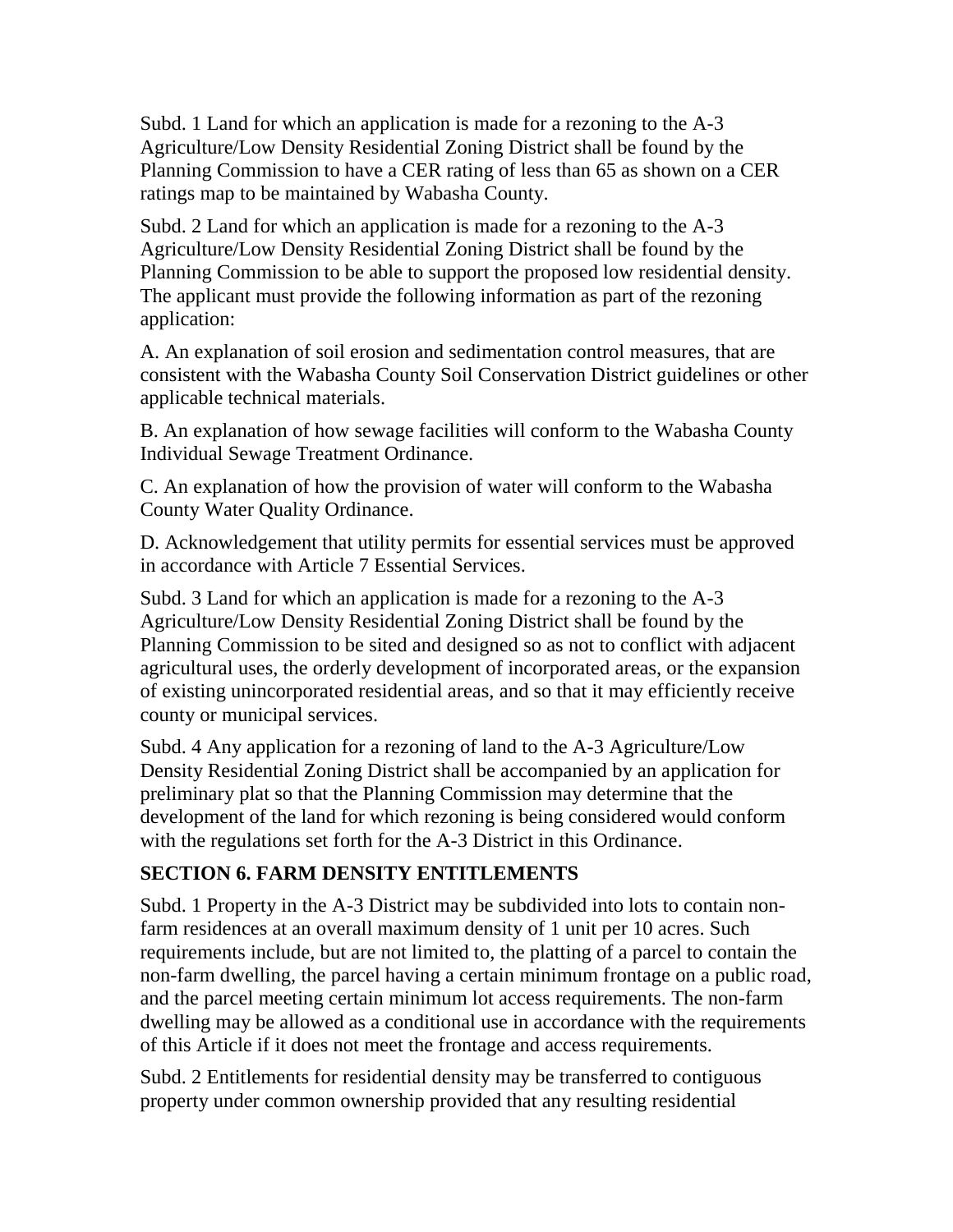development meets the minimum requirements of this Ordinance, the Subdivision Ordinance and all other applicable codes and ordinances. The purpose of allowing such transfers is to preserve productive farmlands, forest lands and other natural resources and to minimize the effects of residences on the environment and nearby farm operations. In no case shall the use of entitlement transfers be used to increase the residential density in the A-3 district. Any transfer that results in the development of two (2) or more residential lots from one parcel shall require the issuance of a Conditional Use Permit and to the extent feasible be developed as a cluster development.

Subd. 3 The owner(s) of the eligible parcel shall sign and record a deed restriction or plat the entire tract, as described below, to apply to the remaining portion of the property that is not being used for residential development. The purpose of these requirements is to ensure that land shall only be used once for the purpose of determining residential density. Land already used to calculate allowable density may not be combined or reconfigured with any other land for a additional residential development purposes.

A. Sign and record a deed restriction to apply to the remainder of the tract from which the dwelling eligibility was derived. The restriction shall limit any further residences, divisions or non-agricultural development of the remainder of the tract, **OR** 

B. Plat the entire tract. Each dwelling shall be placed on a separately subdivided lot. The remainder of the platted land shall be platted as an outlot or outlots and shall not be eligible for further subdivision to create additional buildable parcels.

### **SECTION 7. CONDITIONAL USE - CLUSTER DEVELOPMENTS**

Subd. 1 Any residential development that results in two or more dwelling units shall be developed in accordance with Section 4 of this Article and to the extent feasible, as a cluster development. All cluster developments shall require the approval of a conditional use by the Planning Commission, which shall consider the following criteria.

A. Whether there are portions of the land that are capable of supporting long-term agricultural activities or have a CER rating of 65 or greater, as shown on a CER ratings map to be maintained by Wabasha County.

B. Whether the development is sited and designed to not impact adjacent agricultural uses, forestland, natural resources, or similar environmentally sensitive features, and so as to not impede the orderly development of incorporated areas or the expansion of existing unincorporated residential areas.

Subd. 2 Through the conditional use process, the Planning Commission may authorize the following modifications from the requirements of this Ordinance: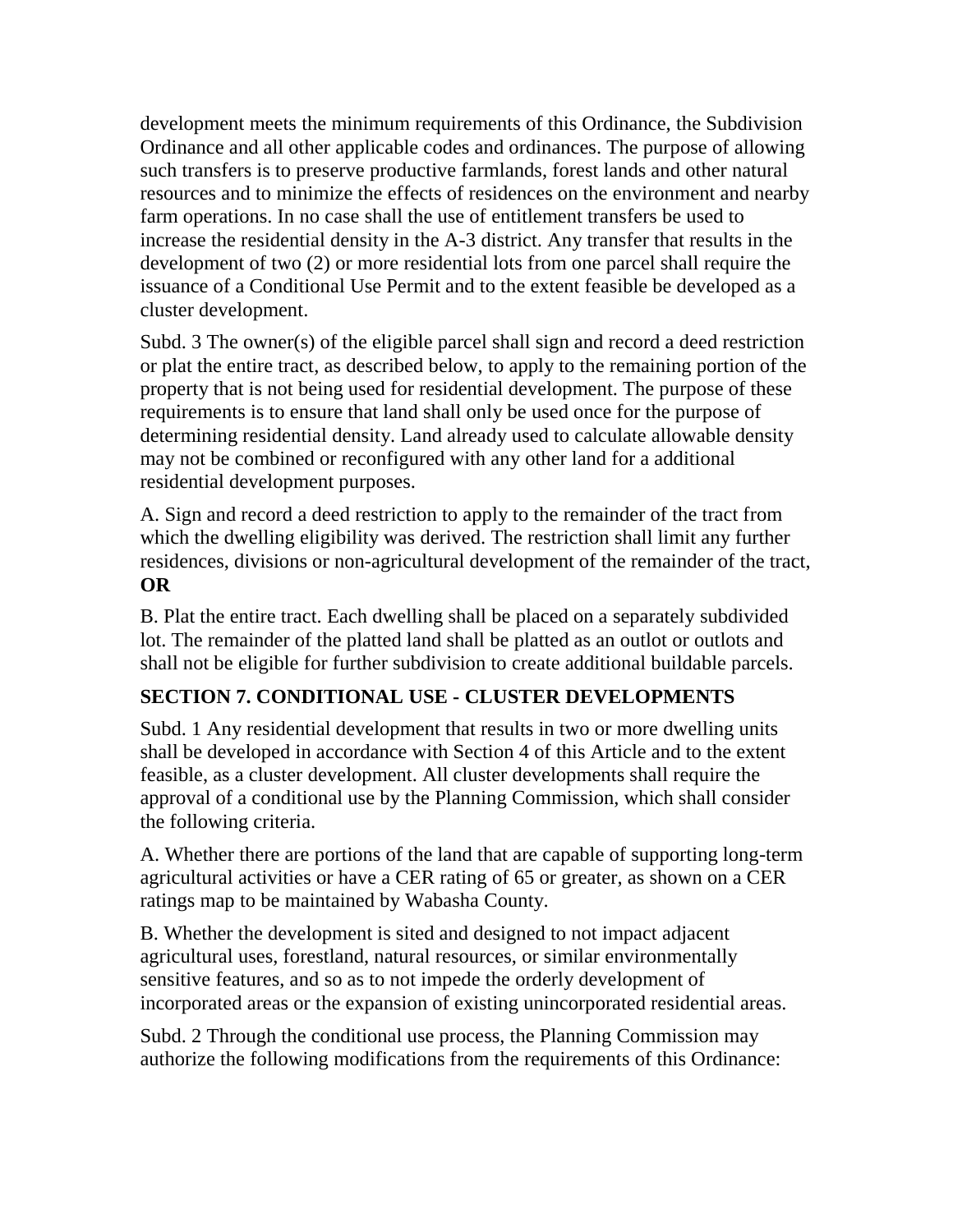A. Lot area of less than 2 acres dry buildable land, but in no instance less than the standards contained in Minnesota Rules Part 7080 (MPCA Individual Sewage Treatment Systems Standard).

B. Less than 200 ft. frontage on a State, County, Township, or Public Road.

C. A reduction in side or rear yard setbacks.

D. Other design standards determined to be applicable by the Planning Commission and that the Planning Commission would otherwise have the authority to vary in accordance with Article 19 of this Ordinance.

### **SECTION 8. NON-CONFORMING RESIDENCES**

Subd. 1 Residential structures that exist on lots of record outside of the Shoreland District as of the adoption of this Ordinance, which do not meet the minimum district regulations of this Article, shall be allowed to be maintained or rebuilt in the event of fire or emergency.

Subd. 2 If any residential non-conforming use or structure is destroyed by floods to an extent of 50 percent or more of its market value at the time of destruction, it shall not be reconstructed except in conformity with the provisions of the Ordinance. The applicable provisions for establishing new uses or new structures in Article 14 will apply depending upon whether the use or structure is in the Floodway, Flood ringe, or General Flood Plain District, respectively.

## **ARTICLE 18**

## **CONDITIONAL USES**

### **SECTION 1. CONDITIONAL USES**

Within the unincorporated area of the County, all uses designated under this Ordinance as conditional uses shall be required to obtain a conditional use permit approved by the Board of County Commissioners.

### **SECTION 2. APPLICATION**

Applications for conditional use permits shall be made to the Zoning Administrator. In order to be considered a complete application, the applicable fee shall be paid and the application shall be accompanied by a site plan showing such information as is necessary to show compliance with this Ordinance, including but not limited to:

Subd. 1 Legal description of the property.

Subd. 2 Site plan showing parcel and building dimensions.

Subd. 3 Location of all buildings and their square footage.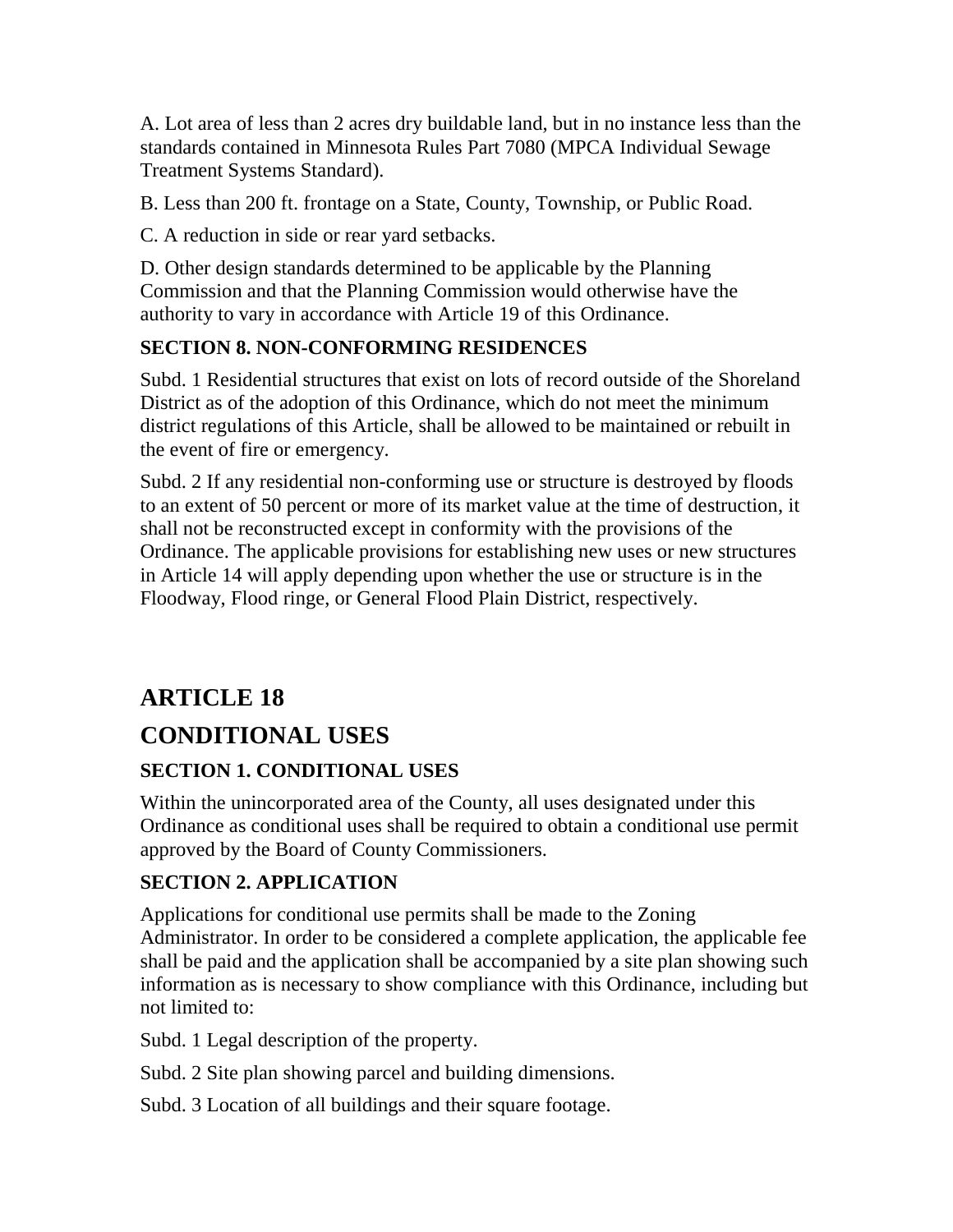Subd. 4 Curb cuts, driveways, access roads, parking spaces, off-street loading areas, sidewalks and utilities.

Subd. 5 Landscaping and screening plans.

Subd. 6 Drainage plan.

Subd. 7 Sanitary sewer and water plan with estimated use per day.

Subd. 8 Soil type.

Subd. 9 The applicant shall have obtained all necessary township, county, state and federal permits and provide such other information as necessary and reasonable to adequately review the requests.18-2

### **SECTION 3. NOTIFICATION AND PUBLIC HEARING**

Subd. 1 Upon receipt in proper form of the application and other required material, and the applicable fee, the Planning Commission shall hold at least one (1) public hearing in a location to be prescribed by the Planning Commission. Such public hearing may be continued from time to time and additional hearings may be held.

Subd. 2 Notice of the time, place and purpose of any public hearing shall be given by publication in a newspaper of general circulation in the town, municipality or other area concerned and in the official newspaper of the County at least ten (10) days before the hearing.

Subd. 3 Written notice of the meeting will be sent to all property owners of record within one-quarter  $(1/4)$  mile of the affected property or to the ten  $(10)$  properties nearest to the affected property, whichever would provide notice to the greatest number of owners. Written notice shall also be given to the affected Board of Town Supervisors and the Council of any municipality within two miles of the affected property.

### **SECTION 4. APPROVAL, DISAPPROVAL OR MODIFICATION**

The County Planning Commission shall make its decision upon the application and forward its recommendations to the Board of County Commissioners. In reporting its recommendations to the Board of County Commissioners, the County Planning Commission shall report its findings with respect thereto and all facts in connection therewith, and may designate conditions and require guarantees deemed necessary for the protection of the public interest. Upon receipt of the report of the Planning Commission, the Board of County Commissioners shall make a decision upon the application for a conditional use permit.

### **SECTION 5. FINDINGS**

In considering a conditional use permit application, the Planning Commission shall apply the following standards: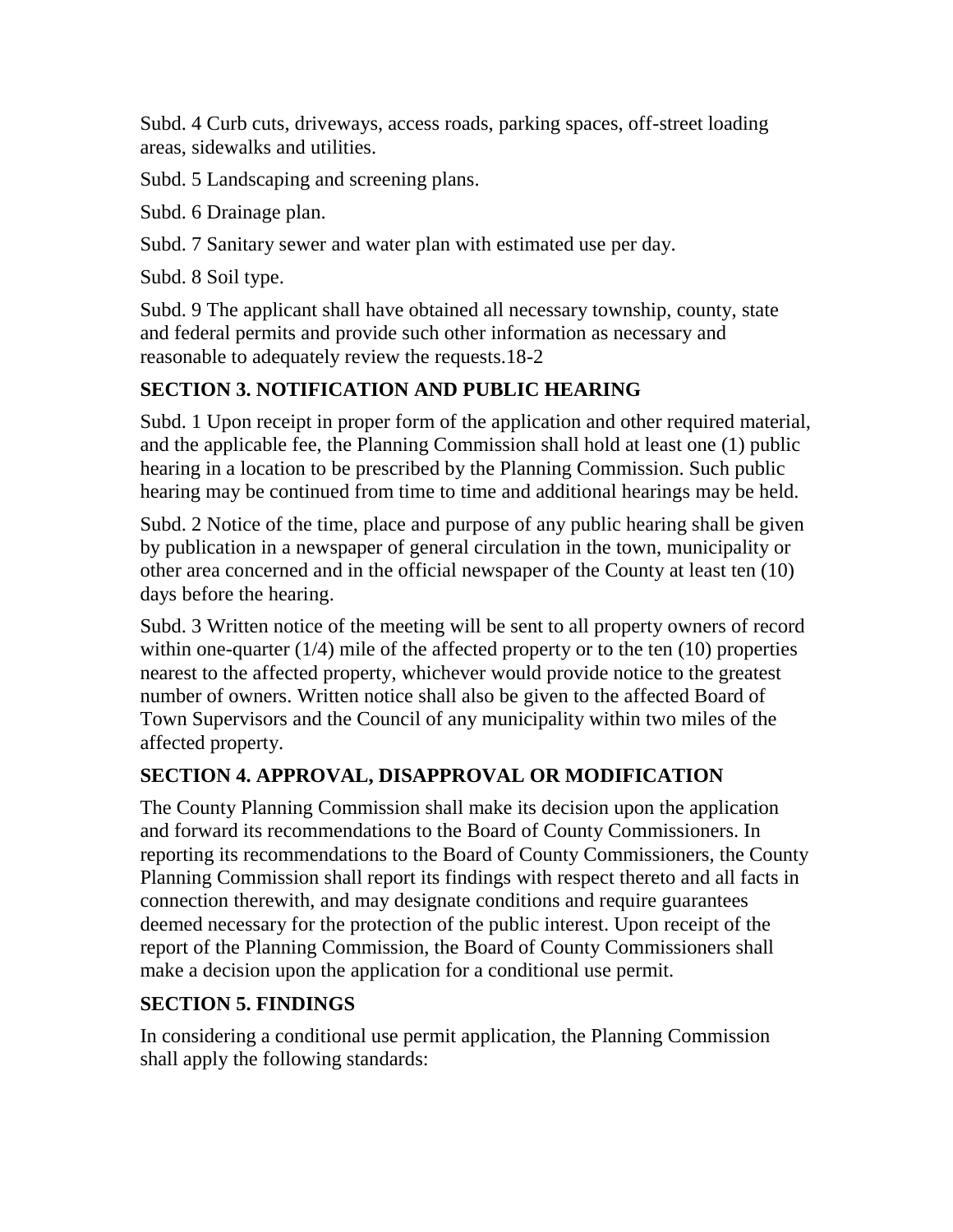Subd. 1 Whether the conditional use will be injurious to the use and enjoyment of other property in the immediate vicinity for the purposes already permitted, or would substantially diminish and impair property values within the immediate vicinity.

Subd. 2 Whether the conditional use would impede the normal and orderly development and improvement of surrounding vacant property for uses predominant to the area.

Subd. 3 Whether adequate utilities, access roads, drainage, soil erosion control measures and other necessary facilities have been or are being provided.

Subd. 4 Whether adequate measures have been or will be taken to provide sufficient off-street parking and loading space to serve the proposed use.

Subd. 5 Whether adequate measures have been or will be taken to prevent or control offensive odor, fumes, dust, noise and vibration, so that none of these would constitute a nuisance, and to control lighted signs and other lights in such a manner that no disturbance to neighboring properties will result.

Subd. 6 Whether other factors bearing on the public health, safety and welfare would dictate either approval or grant of the conditional use permit.

## **SECTION 6. CONDITIONAL USE PERMITS WITHIN FLOODPLAINS AND SHORELAND AREAS**

Subd. 1 A copy of an application for a conditional use permit within any designated Floodplain or Shoreland district shall be forwarded to the Minnesota Department of Natural Resources by the Zoning Administrator sufficiently in advance so that the Commissioner of the Department of Natural Resources will receive it at least ten (10) days prior to the required hearing.

Subd. 2 A copy of all decisions granting any conditional use permit within any designated floodplain or shoreland district shall be forwarded to the Department of Natural Resources within ten (10) days after such decision.

Subd. 3 Procedures to be followed by the Planning Commission in passing on conditional use permit applications within all Floodplain Districts shall be as follows:

A. The applicant shall be required to furnish each of the following information and such additional information as deemed necessary by the Planning Commission for determining the suitability of the particular site for the proposed use:

1. Plans in triplicate drawn to scale showing the nature, location, dimensions, and elevation of the lot, existing or proposed structures, fill, storage of materials, flood-proofing measures*,* and the relationship of the above to the location of the stream channel.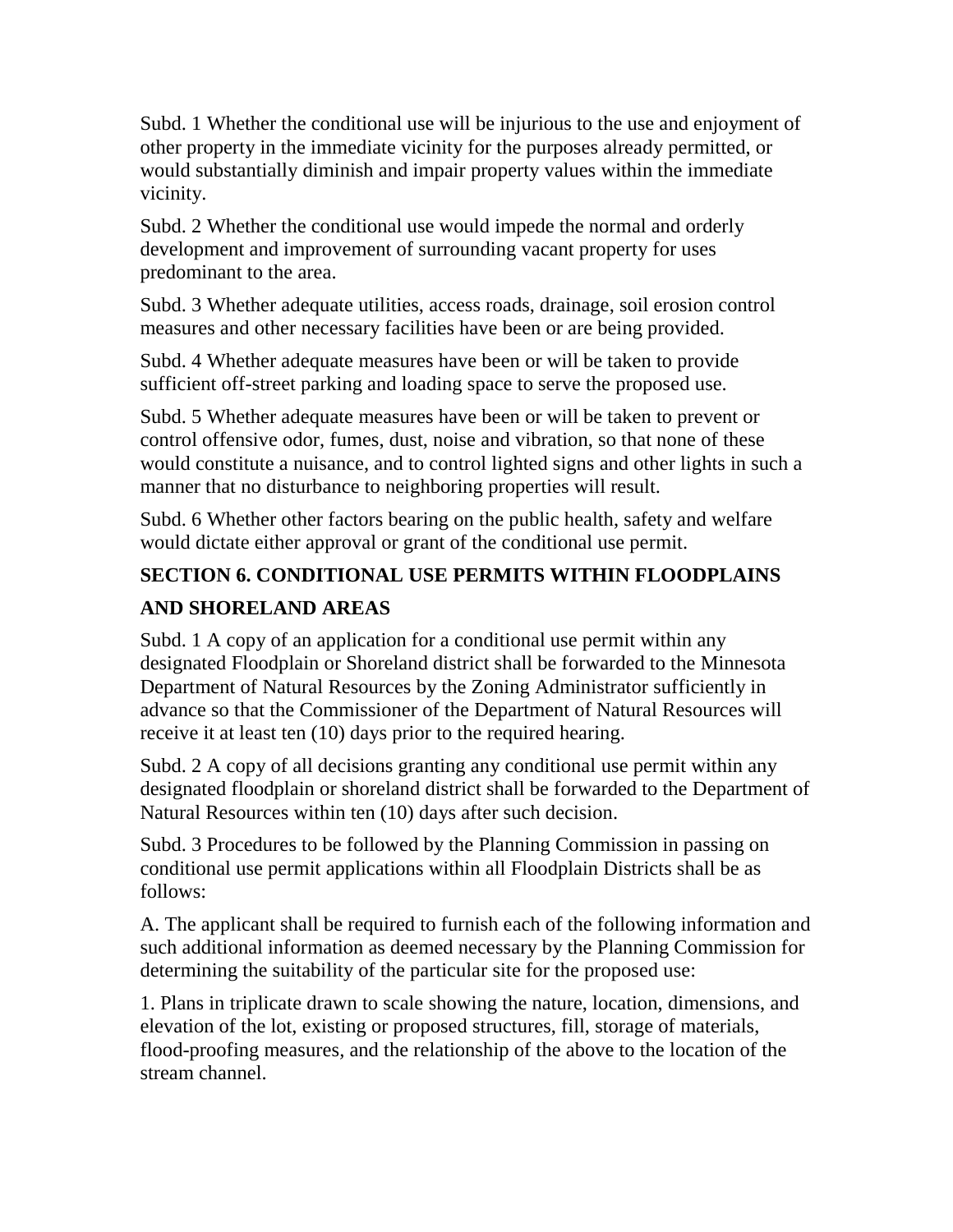2. Specifications for building construction and materials, flood-proofing, filling, dredging, grading, channel improvement, storage of materials, water supply and sanitary facilities.

B. The information described in Section 6 Subd. 1 shall be transmitted to a designated engineer or other expert person or agency for technical assistance, where necessary, in evaluating the proposed project in relation to flood heights and velocities, the seriousness of flood damage to the use, the adequacy of the plans for protection, and other technical matters.

C. Based upon the technical evaluation of the designated engineer or expert, the Planning Commission shall determine the specific flood hazard at the site and evaluate the suitability of the proposed use in relation to the flood hazard.

Subd. 4 In passing on conditional use permit applications for projects in a Floodplain or Shoreland district, the Planning Commission shall consider all relevant factors specified in other sections of this Ordinance, as well as the following additional factors:

A. The danger to life and property due to increased flood height or velocities caused by encroachments.

B. The danger that materials may be swept onto other lands or downstream to the injury of others or in a fashion that may block bridges, culverts or other hydraulic structures.

C. The proposed water supply and sanitation systems and the ability of these systems to prevent disease, contamination, and unsanitary conditions.

D. The susceptibility of the proposed facility and its contents to flood damage and the effect of such damage on the individual owner.

E. The importance of the services provided by the proposed facility to the County.

F. The requirements of the facility for the specific location in the Floodplain or shoreland area as proposed by the Applicant.

G. The availability of alternative locations not subject to potential flooding for the proposed use.

H. The compatibility of the proposed use with existing adjacent development and development anticipated in the foreseeable future.

I. The relationship of the proposed use to the Comprehensive Land Use Plan and Floodplain Management Program for the area.

J. The safety of access to the property in times of flood for ordinary and emergency vehicles.

K. The expected heights, velocity, duration, rate of rise, and sediment transport of the flood waters expected at the site.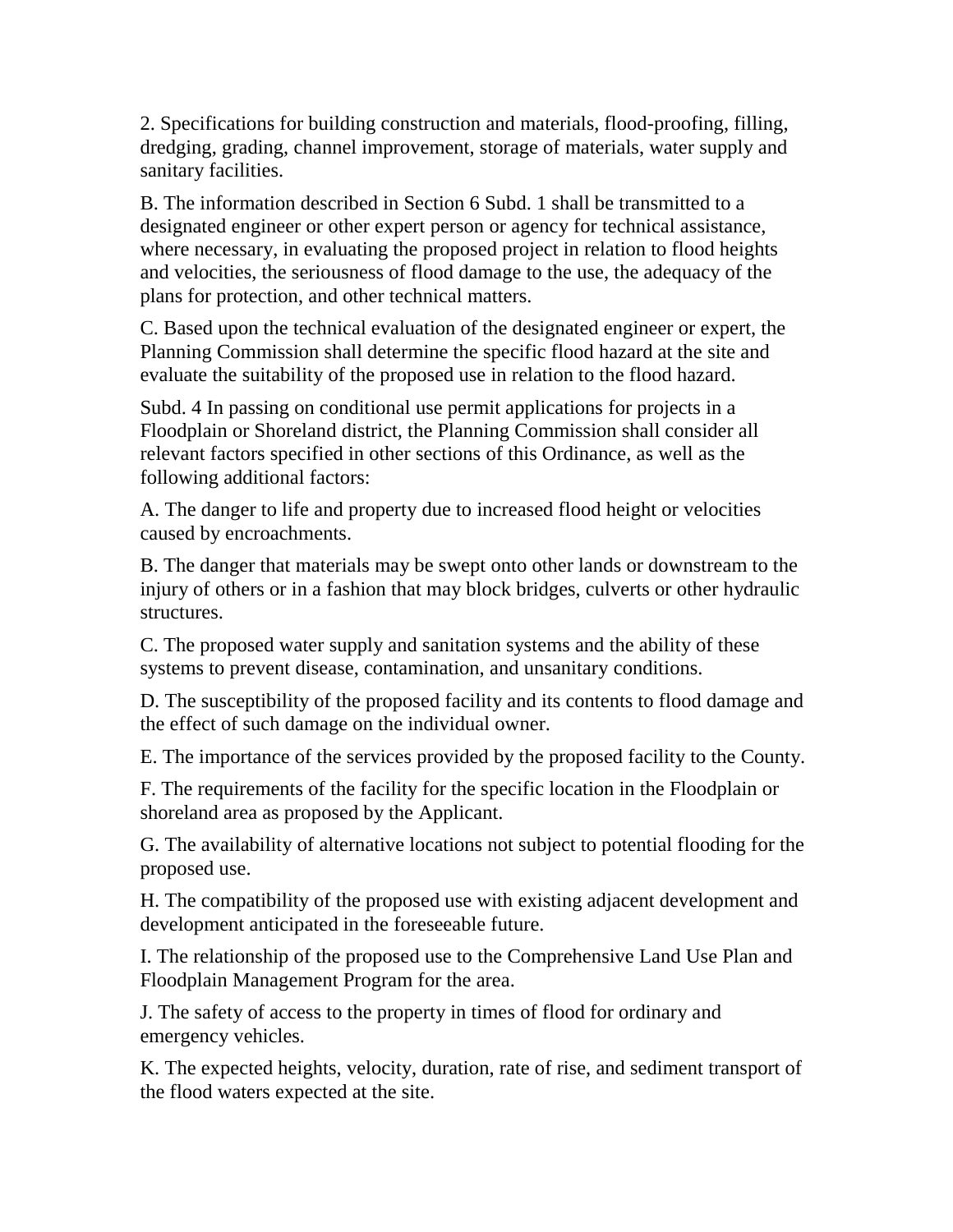L. Such other factors which are relevant to the purposes of this Ordinance.

Subd. 5 Procedures to be followed by the Planning Commission in passing on conditional use permit applications for the replacement of wetlands in addition to other factors in this Ordinance, shall include:

A. The applicant shall be required to furnish the following information and additional information necessary to determine the suitability of the particular project:

1. Three (3) copies of the replacement plan to the Department of Environmental Services. The replacement plan shall contain all plan sheets, drawn to scale; wetland designation; wetland acreage; acreage to be destroyed or diminished; activity description; location of replacement wetland; the acreage of replaced wetland; and a time schedule for completion.

2. Specifications for construction of the wetland replacement project.

3. Items required in Subdivision 3, Item A.

Subd. 6 In passing on a conditional use permit application that involves the replacement of a wetland, the Planning Commission shall consider all relevant factors specified in this Ordinance as well as the following additional factors:

A. The ratio of replaced wetland acreage to wetland acreage destroyed or diminished.

B. The location of the destroyed or diminished wetland and the replaced wetland.

C. The value and type of the destroyed or diminished wetland and the replaced wetland.

D. The replacement schedule for the constructed wetland.

E. The availability of alternatives that would avoid or minimize the impact on the wetland to be replaced.

F. The consistency of the replacement plan with the Wabasha County Comprehensive Local Water Plan.

G. The replacement plan follows the principles listed below in order of priority:

1. Avoid direct or indirect impacts that may destroy or diminish the wetland. Limit the degree or magnitude of the wetland activity and its implementation.

3. Rectify impacts by replacement.

4. Reduce or eliminate long-term impact.

H. The replacement activities will be conducted consistent with the ecology of the affected landscaped area.

I. An inspection schedule exists to monitor the success of the replacement plan and correct any inadequacies.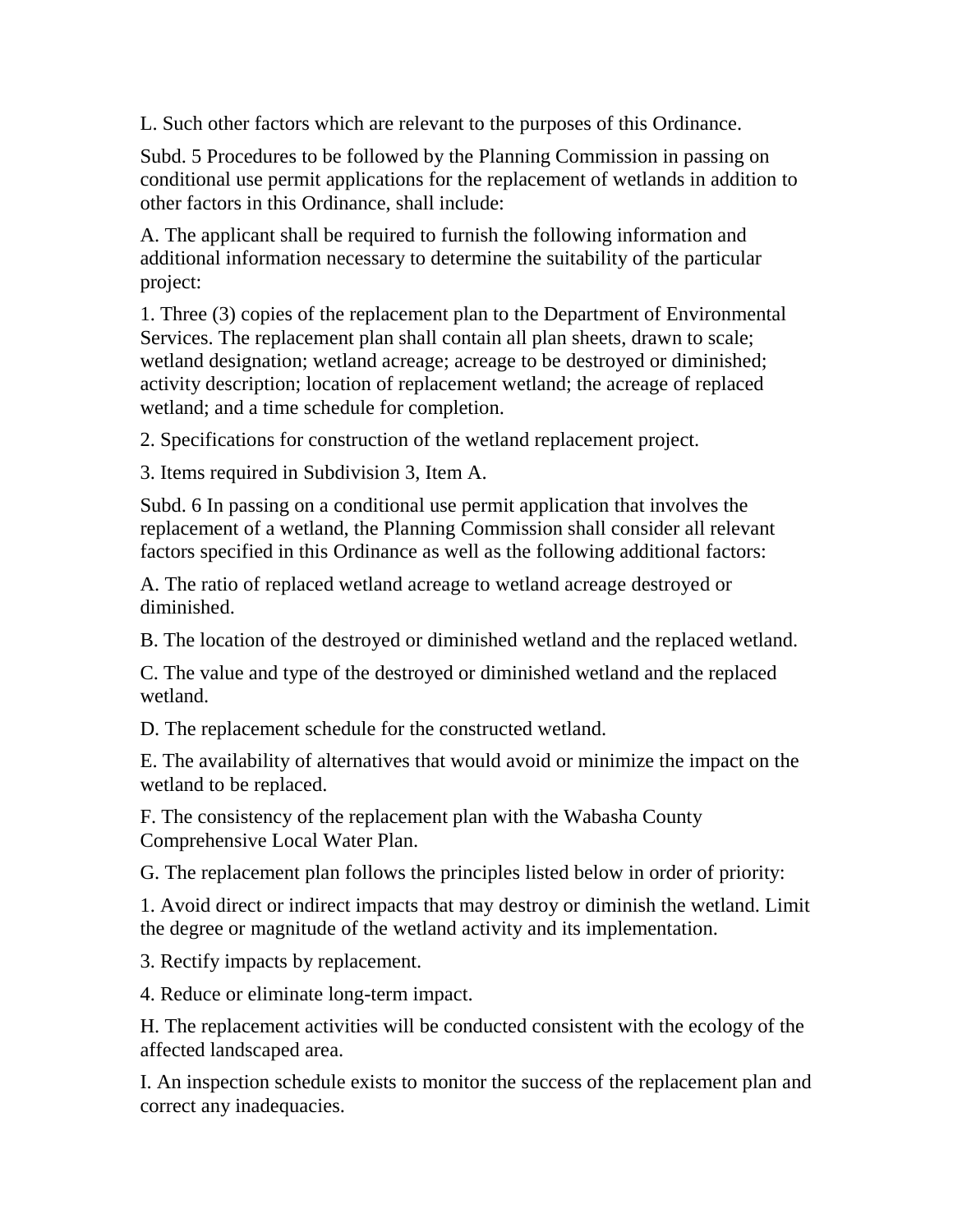Subd. 7 Upon consideration of the factors listed above and the purpose of this Ordinance, the Planning Commission shall attach such conditions to the granting of conditional use permits as it deems necessary to fulfill the purposes of this Ordinance and/or preserve and protect the public health, safety and welfare. Such conditions may include, but are not limited to, the following:

A. Modification of waste treatment and water supply facilities.

B. Limitations on period of use, occupancy, and operation.

C. Imposition of operational controls, sureties, and deed restrictions.

D. Requirements for construction of channel modifications, compensatory storage, dikes, levees, and other protective measures.

E. Flood-proofing measures, in accordance with the State Building Code and this Ordinance. The applicant shall submit a plan or document certified by a registered professional engineer or architect that the flood-proofing measures are consistent with the Regulatory Flood Protection Elevation and associated flood factors for the particular area.

### **SECTION 7. COMPLIANCE**

Any use permitted under the terms of any conditional use permit shall be established and conducted in conformity with the terms of such permit.

### **SECTION 8. REVIEW**

A periodic review of the permit and its conditions shall be maintained. The permit shall be issued for a particular use on a specific parcel and not for a particular person or firm.

### **SECTION 9. REVOCATION**

A violation of any condition set forth in a conditional use permit shall be a violation of this Ordinance and such permit shall be subject to revocation by the County Board.

### **SECTION 10. DISCONTINUANCE**

A conditional use permit shall become void if the property is not utilized for the purpose intended by the permit within one year after being granted by the Board, or if the use allowed by the conditional use permit is discontinued for a period of ninety (90) days.

### **SECTION 11. RECORDING**

Subd. 1 A certified copy of any conditional use permit shall be filed with the County Recorder for record. The conditional use permit shall include the legal description of the property involved.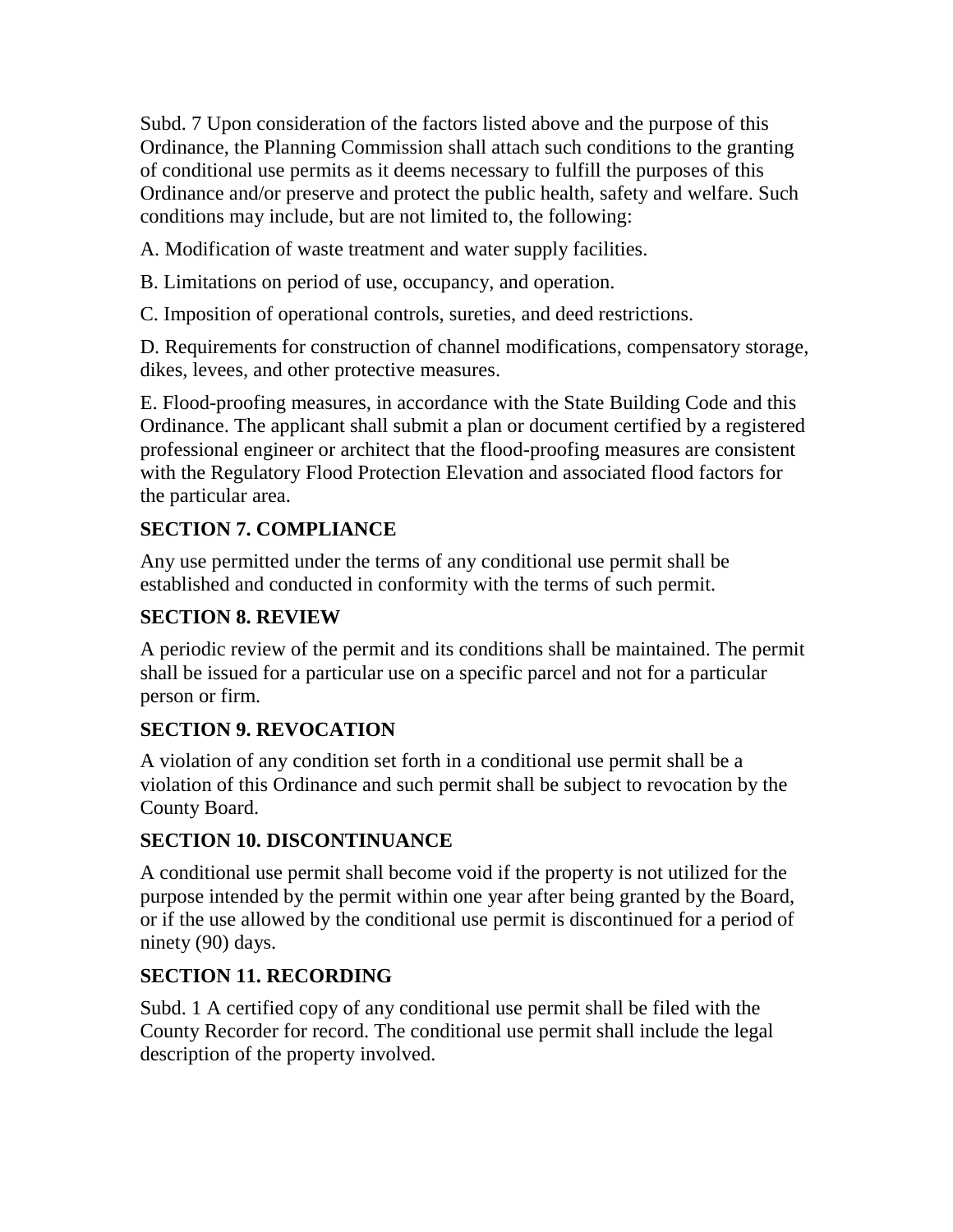Subd. 2 The Zoning Administrator shall be responsible for recording with the County Recorder any conditional use permit issued by the Board.

Subd. 3 The Zoning Administrator shall provide to the applicant a copy of the order issued by the Board of Commissioners stating that it has been filed with the County Recorder's Office.

#### **SECTION 12. REAPPLICATION**

Subd. 1 No application for a conditional use permit which has been denied in whole or in part shall be resubmitted for a period of six (6) months from the date of said order of denial.

## **CHAPTER 24**

## **NONMETALLIC MINING RECLAMATION**

**24.01 Purpose.** The purpose of this chapter is to ensure the effective reclamation of nonmetallic mining sites on which nonmetallic mining takes place and to ensure the end use of a nonmetallic mine is consistent with the Comprehensive Plan for Wabasha County.

**24.02 Severability.** Should any portion of this chapter be declared unconstitutional or invalid by a court of competent jurisdiction, the remainder of this chapter shall not be affected.

**24.03 Definitions.** In this chapter:

(1) Board of Adjustment. A Board established pursuant to Chapter 394.27 Minn. Stats.

(2) Department. The County Planning and Zoning Department.

(3) Enlargement. Any vertical or horizontal increase beyond dimensions of the original application for the project site.

(4) Environmental Pollution. The contaminating or rendering unclean or impure the air, land, or waters of the State or making the same injurious to public health, harmful for commercial or recreational use or deleterious to animal or plant life.

(5) Highwall. A vertical or nearly vertical face in solid rock or a slope of consolidated or unconsolidated material that exceeds 3:1.

(6) Licensed Professional Geoscientist. A person who is qualified by licensure or certification under Chapter 326.02 to Chapter 326.15 Min. Stats to practice professional geoscience.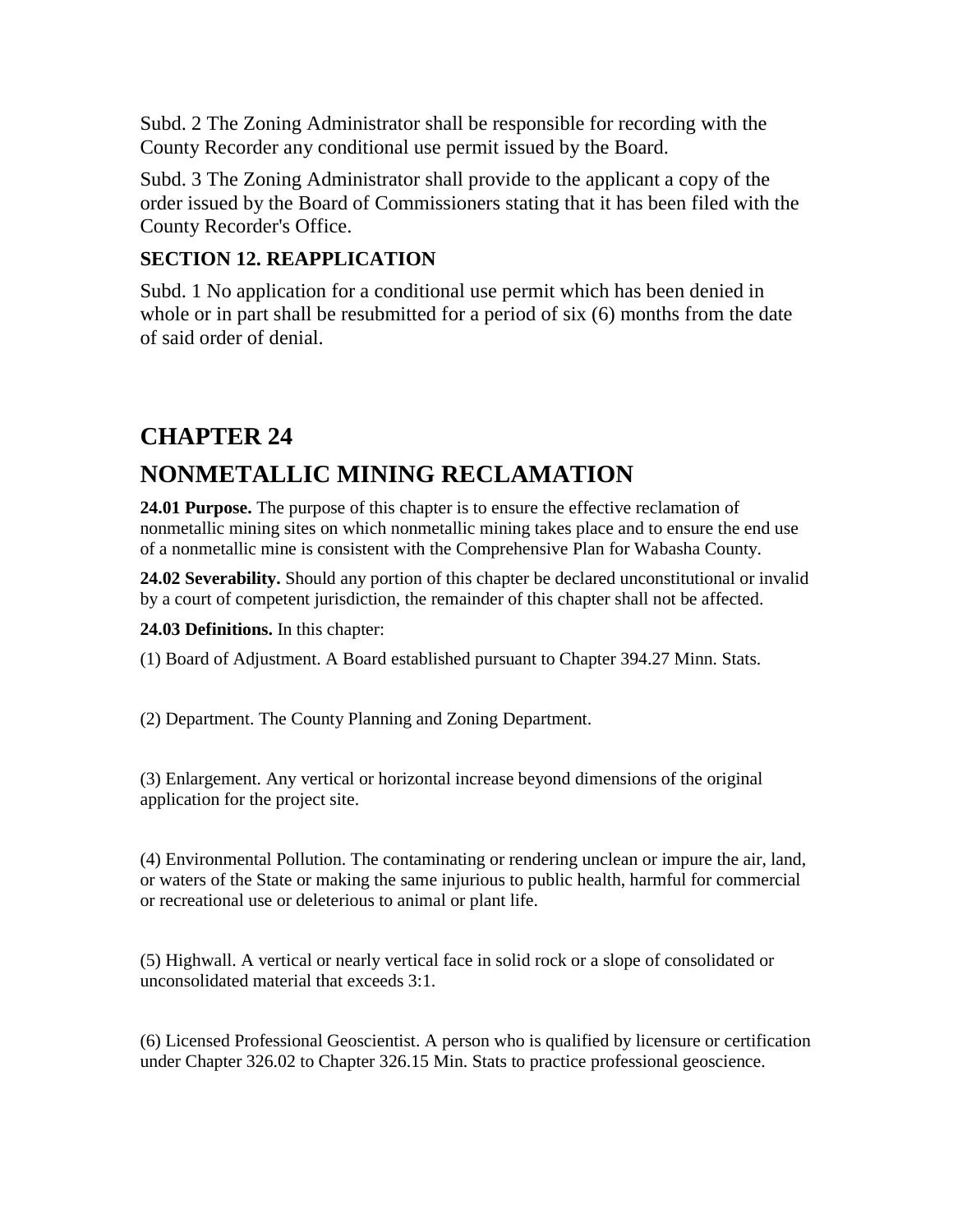(7) Modification. Any vertical or horizontal decrease within the dimensions of the original application for the project site.

(8) Nonmetallic Mineral. A product, commodity or material consisting principally of naturally occurring, organic or inorganic, nonmetallic, nonrenewable material. Nonmetallic minerals include, but are not limited to, stone, sand, gravel, asbestos, beryl, diamond, clay, coal, feldspar, peat, talc and topsoil.

(9) Nonmetallic Mining. Operations or activities for the extraction from the earth of mineral aggregates and nonmetallic minerals, and related operations or activities, including but not limited to excavation, grading, or dredging if the purpose of those operations or activities is the extraction of mineral aggregates and nonmetallic minerals and related processes, including but not limited to stockpiling, crushing, screening, scalping, dewatering, and blending.

(10) Nonmetallic Mining Reclamation or Reclamation. The rehabilitation of a nonmetallic mining site to achieve a land use specified in an approved nonmetallic mining reclamation plan, including removal or reuse of nonmetallic mine refuse, grading of the nonmetallic mine site, removal, storage and replacement of topsoil, stabilization of soil conditions, reestablishment of vegetative cover, control of surface water and groundwater, prevention of environmental pollution and if practicable the restoration of plant, fish and wildlife habitat.

(11) Nonmetallic Mining Refuse. Waste soil, rock, mineral, liquid, vegetation and other waste material resulting from a nonmetallic mine operation. This term does not include merchantable by-products resulting directly from or displaced by the nonmetallic mine operation that are to be removed from the nonmetallic mine prior to completion of the reclamation of the mine or incorporated into the post mine land use specified in the approved reclamation plan.

(12) Nonmetallic Mining Site, Project Site, or Site. The location where a nonmetallic mining operation is proposed or conducted including all surface areas from which minerals are removed, related storage and processing areas, areas where nonmetallic mining refuse is deposited and areas disturbed by the nonmetallic mining operation and by activities including, but not limited to, the construction or improvement of roads or haulage ways.

(13) Operator. Any person or business entity engaged in nonmetallic mining who/which applies for or holds a nonmetallic mine reclamation permit issued under a nonmetallic mine reclamation ordinance whether individually, jointly, or through subsidiaries, agents, employees, contractors, or subcontractors.

(14) Permit. Any permit which may be required under this chapter of an operator as a condition precedent to commencing or continuing nonmetallic mining at a project site.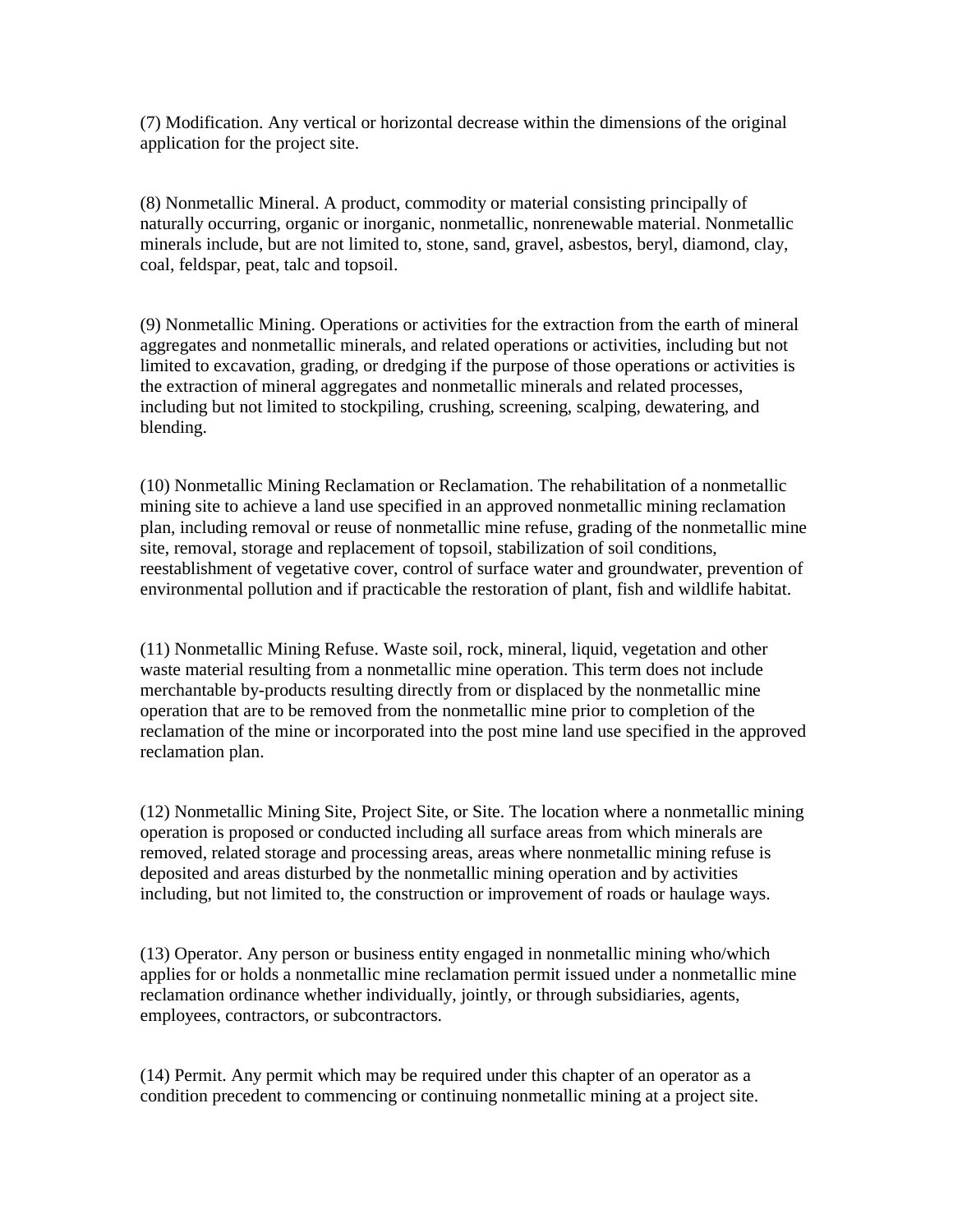(15) Person. An individual operator, corporation, limited liability company, partnership, association, municipality, interstate agency, state agency or federal agency.

(16) Planning Commission. The Wabasha County Planning Commission.

(17) Professional Engineer. A person who is qualified by licensure or certification under Chapter 326.02 to Chapter 326.15 Min. Stats to practice professional engineering.

(18) Qualified Natural Resources Professional. A person who by training and experience can make natural resources recommendations. Examples include foresters, soil scientists, hydrologists, forest engineers, ecologists, fishery and wildlife biologists, or technically trained specialists in such fields.

(19) Replacement of Topsoil. The replacement or redistribution of topsoil or topsoil substitute material to all areas where topsoil was actually removed or affected by nonmetallic mining conducted under this chapter, unless the reclamation plan, approved pursuant to this chapter, provides otherwise, for the purposes of providing adequate vegetative cover and stabilization of soil conditions needed to achieve the approved post mining land use and as required by the reclamation plan.

(20) Topsoil. That material (normally the A and upper part of the B horizon) which, based upon the official national cooperative soil survey, is acceptable for respreading on the surface of regraded areas to provide a medium which sustains a dense plant growth and soil stability needed to achieve the approved post mining land use specified in the reclamation plan approved under this chapter.

(21) Topsoil Substitute. Soil or other unconsolidated material either used alone or mixed with other beneficial materials and which can provide the plant growth, site stability and other attributes necessary to meet the success standards approved in the reclamation plan.

(22) Unreclaimed Acre or Unreclaimed Acres. Those unreclaimed areas in which nonmetallic mining has occurred after issuance of a reclamation permit per this chapter and are not yet certified as reclaimed under 24.10(1)(c).

## **24.04 Applicability.**

(1) This chapter is applicable in the unincorporated areas of the County for any new nonmetallic mine, the expansion of a previously permitted nonmetallic mine, or a nonconforming nonmetallic mine required to comply with the provisions of the Wabasha County Zoning Ordinance.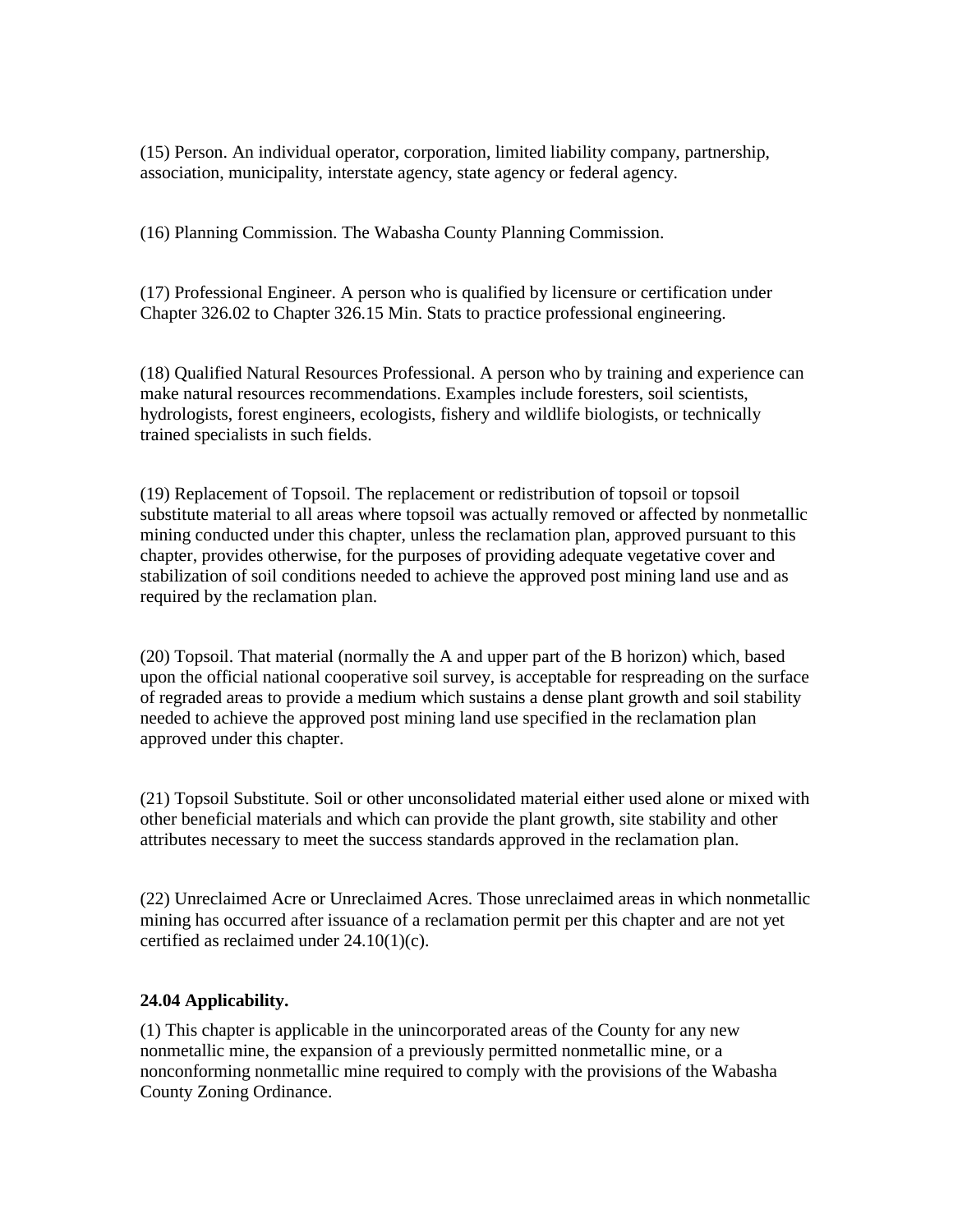(2) It is the responsibility of the operator to obtain all applicable local, state, and federal permits or approvals.

**24.05 Exempt Activities**. This chapter does not apply to the following activities:

(1) Excavations or grading by a person solely for domestic use at his residence or farm.

(2) Excavation or grading conducted for highway construction purposes within the highway or railroad right-of-way, excavation or grading done for highway safety.

(3) Preparing a construction site for a project which has been issued a building or zoning permit and/or is consistent with applicable zoning ordinances or restoring land following a flood or natural disaster.

(4) Excavations for building construction purposes on the construction site for a project which has been issued a building and/or zoning permit.

(5) Any activities conducted at a solid or hazardous waste disposal site required to prepare, operate or close a solid waste disposal facility.

**24.06 Permits**. Upon the effective date of this chapter, no new nonmetallic mine, the expansion of a previously permitted nonmetallic mine, or the expansion of a nonconforming nonmetallic mine shall commence prior to obtaining a nonmetallic mining reclamation permit.

(1) The application for a permit shall be submitted to the department on forms provided by the department. The application for a mining reclamation permit shall be signed and dated by the applicant and shall be accompanied by information which shall include, but not be limited to, the following:

(a) The name and address of the operator.

(b) A signed copy of the lease or a letter signed by the owner(s) of record which authorizes the operator to enter upon the lessor's land for the purpose of mining as defined in this chapter. The expiration date of the lease or agreement shall clearly be indicated thereon.

(c) A legal description and general location map of the tracts of land to be involved and affected by the proposed operation and the approximate total number of acres involved.

(d) A description of the nature of the deposit and the mining methods that will be used to extract and process the material.

(e) The elevation of observed or estimated groundwater as determined by existing hydrogeological information, in relation to the site elevation reference point. In specific instances where the existing hydrogeologic information is insufficient for purposes of the reclamation plan, the applicant may supplement such information with the opinion from a professional hydrologist.

(f) The mine operator shall have a survey performed by a qualified natural resources professional for the biological resources, cultural resources, plant communities and wildlife use at and adjacent to the proposed or operating mine site.

(g) A general map which shall be drawn at a scale of no less than 1 inch equals 200 feet and shall include the following: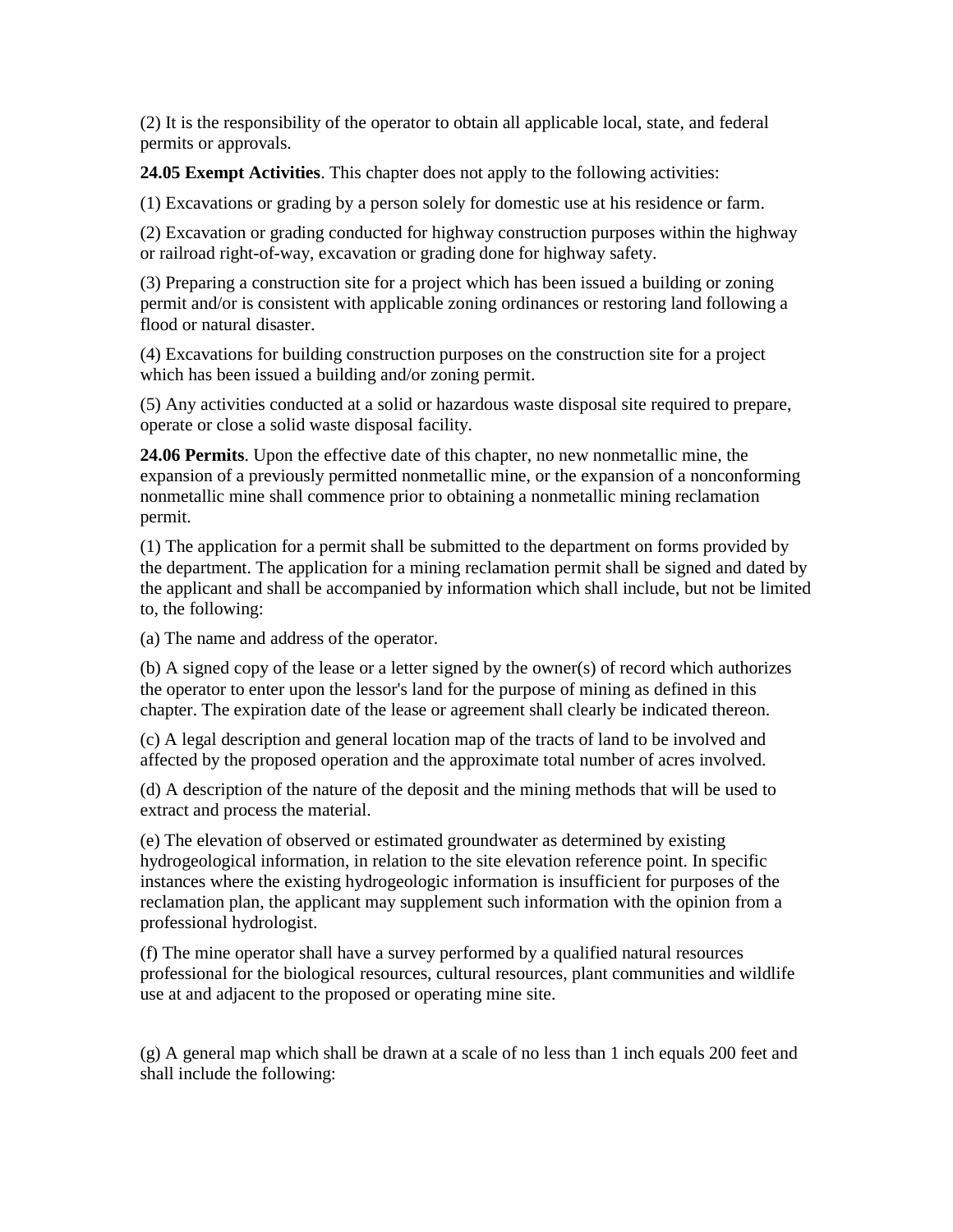1. The extent of the deposit and the property boundaries of the operator's owned or leased land and the location of other owners' property boundaries at the point where they abut the boundary of the project site.

2. Topography of affected lands at contour intervals no wider than ten (10) feet.

3. Location and names of all streams, lakes, other water features and roads on or within 300 feet of the project site.

4. Location of all man made features on or adjacent to the site and the purpose for which each man made feature and the adjoining land is used.

5. Boundaries of previous excavations, stockpiles, sediment basins, wash plants or other land previously affected by nonmetallic mining on the site.

6. Location and description of mining site boundary stakes which delineate the permit area and a permanent reference point.

7. Location of phase boundary stakes if the site will be mined in phases.

(h) A reclamation plan, which shall be drafted by a qualified natural resources professional (as defined in this ordinance), shall have all horizontal and vertical measurements referenced to a permanent reference point. The reclamation plan, including maps, information about the site, a description of the proposed reclamation and post mine land use including methods and procedures to be used and a proposed timetable for completion of various stages of reclamation of the nonmetallic mining site, including provisions for interim reclamation, shall be provided as follows:

1. Five copies of a plan of the proposed reclamation, including erosion control practices necessary during reclamation, final slope angles, high wall reduction, benching, terracing and other structural slope stabilization measures including a description of anticipated topography, water impoundments, artificial lakes and anticipated post mining land use. Site specific engineering analysis performed by a professional engineer shall be required for slopes steeper than 3 foot horizontal:1 foot vertical.

2. Description of the volume of topsoil or topsoil substitute and other earth materials that will be necessary to complete the proposed reclamation, and the methods for stripping, storage, stabilization, reapplication and conservation methods that will be used during replacement. If off-site material will be used in site reclamation, a description of the source, nature and volume of material.

3. Description of plans for disposition of man made features and related facilities after cessation of mining unless they serve to support the post mine land use.

4. The estimated cost of reclamation for each stage of the project or the entire site if staging is not planned.

5. A seeding plan which shall include methods of seed bed preparation, seeding rates, mulching, netting and/or other techniques needed to accomplish soil and slope stabilization.

6. A timetable of the commencement, duration, and cessation of reclamation activities.

7. Quantifiable standards for revegetation adequate to show that a suitable stand of vegetation has been established which will support the post mine land use. Standards for revegetation may be based on the percent of vegetative cover, productivity, plant density, diversity or other applicable measures.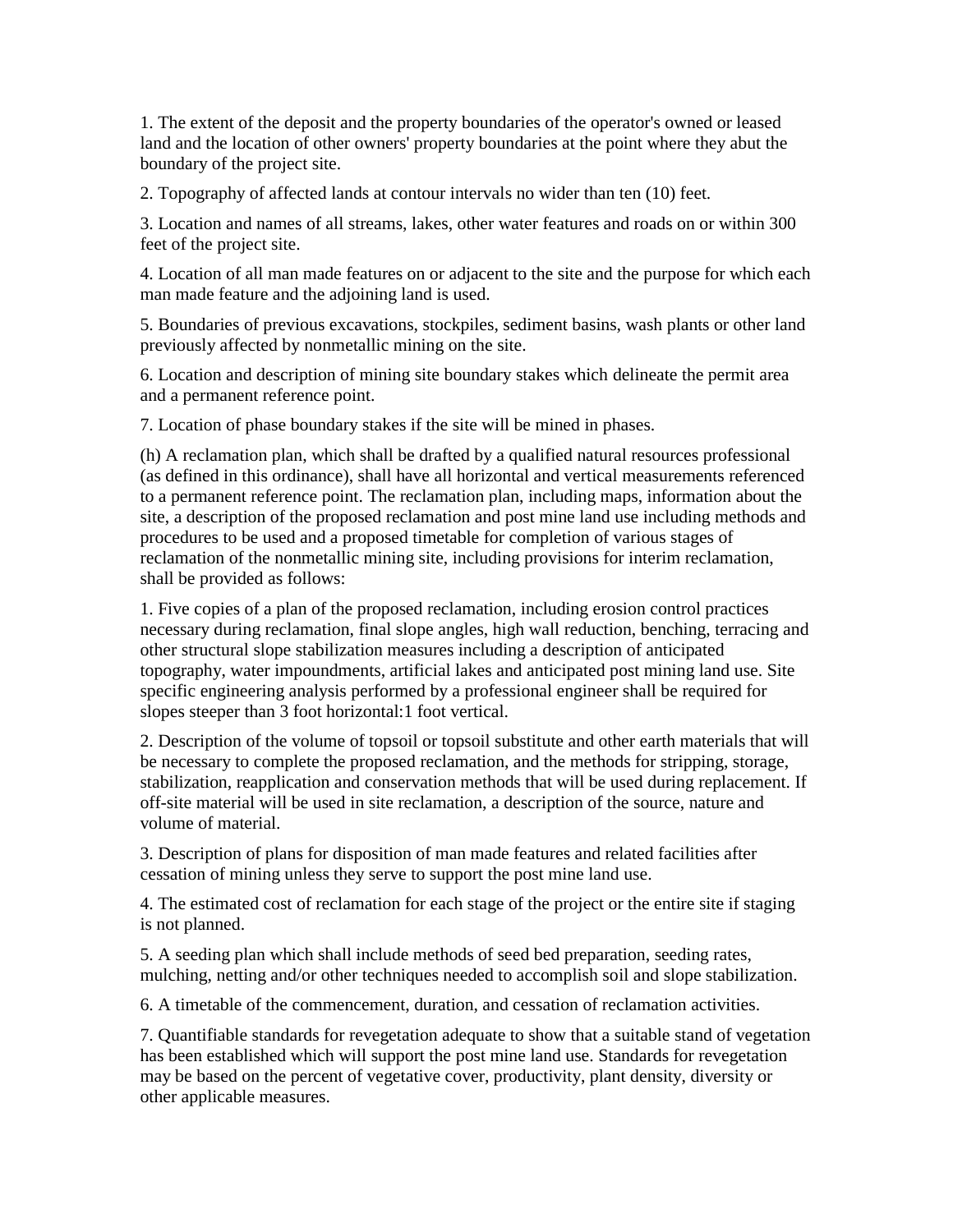8. A description of how the reclamation plan addresses the long-term safety of the reclaimed mining site. The description shall include a discussion of site-specific safety measures to be implemented at the site and include measures that address pubic safety with regard to adjacent land uses.

(i) Certification of Reclamation Plan. The operator shall provide a signed certification that reclamation will be carried out in accordance with the reclamation plan. The landowner or lessor, if different from the operator, shall also provide signed certification that they concur with the reclamation plan and will allow its implementation.

(j) Other Information. The County may require the submittal of such other information as may be necessary to determine the feasibility of the proposed reclamation.

(2) All nonmetallic mining sites subject to this chapter shall be reclaimed in conformance with the standards contained below:

(a) General Standards.

1. Nonmetallic mining refuse shall be reused in accordance with a reclamation plan. Other solid waste shall be disposed of in accordance with applicable rules of the Wabasha County Solid Waste Ordinance.

2. Nonmetallic mining reclamation shall be conducted, to the extent practicable, to minimize the area disturbed by nonmetallic mining and to provide for reclamation of portions of the site while nonmetallic mining continues on other portions of the site.

3. All nonmetallic mining sites shall be reclaimed in a manner so as to comply with federal, state and local regulations governing public health safety and welfare.

4. When the land use required by the reclamation plan approved pursuant to this chapter requires plant, fish or wildlife habitat, it shall be restored, to the extent practicable, to a condition at least as suitable as that which existed before the lands were affected by nonmetallic mining operations.

5. Reclamation of nonmetallic mining sites shall comply with any other applicable federal, state and local laws including those related to environmental protection, zoning or land use control.

(b) Before disturbing the surface of a nonmetallic mining site and removal of topsoil, all necessary measures for diversion and drainage of runoff from the site to prevent pollution of waters of the state shall be installed in accordance with the reclamation plans approved pursuant to this chapter. Diverted or channelized runoff resulting from reclamation may not adversely affect neighboring properties.

(c) Groundwater Protection.

1. A nonmetallic mining site shall be reclaimed in a manner to protect ground quantity so as to not cause a permanent lowering of the water table that could adversely impact area hydrology, springs, or any karst formations.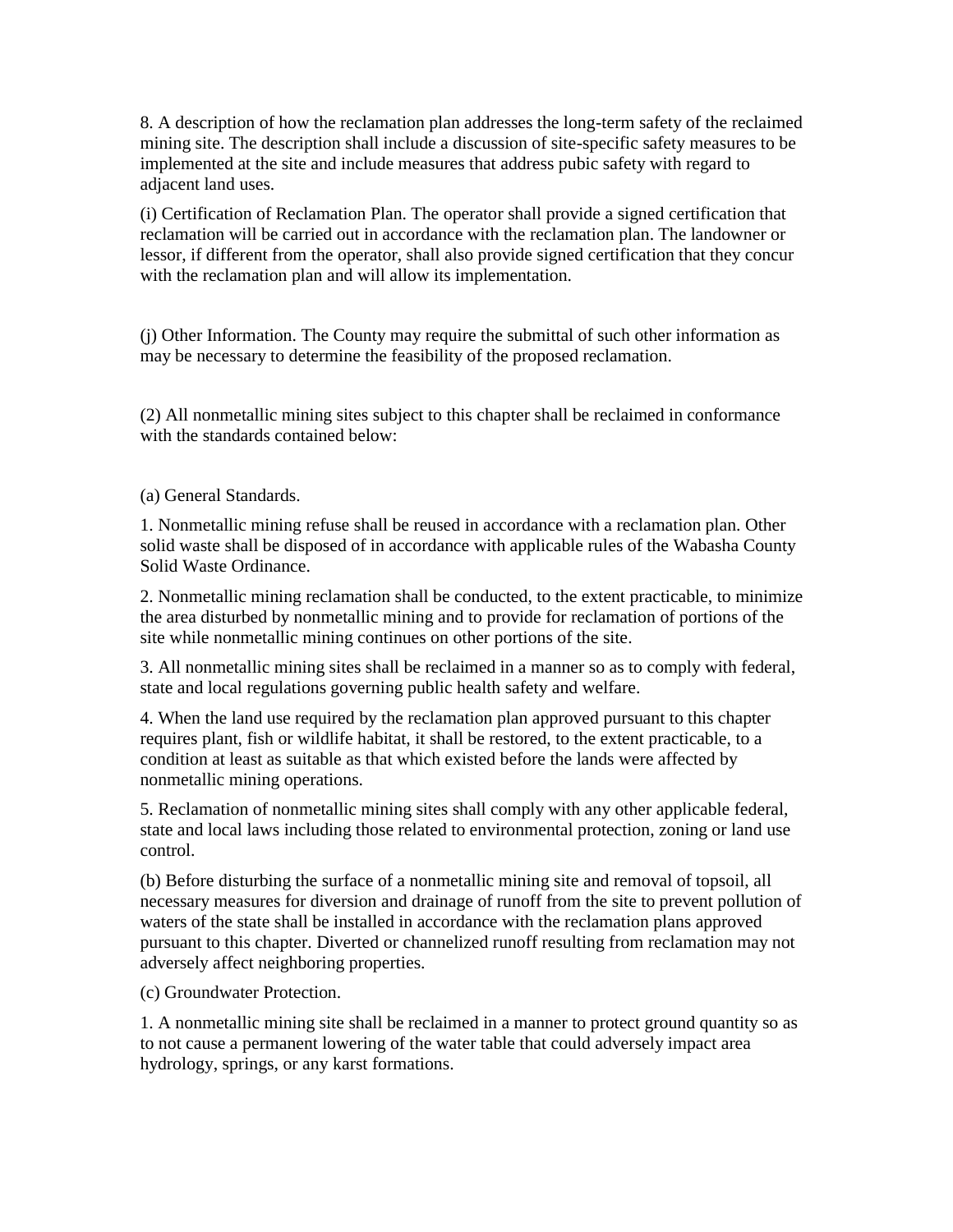2. Nonmetallic mining reclamation shall be conducted in a manner which does not cause groundwater quality standards for the state of Minnesota to be exceeded at the point of standards application.

(d)Topsoil Management

1. Removal. Topsoil and topsoil substitute shall be provided as specified in the reclamation plan approved pursuant to this chapter in order to achieve reclamation to the approved post mining land use. Removal of on-site topsoil and topsoil substitute material, when specified in the reclamation plan, shall be performed prior to any mining activity associated with any specific phase of the mining operation. Topsoil and overburden must remain at the project site in order to be used for reclamation.

2. Volume. The operator shall obtain the volume required to perform final reclamation by removal of onsite topsoil or topsoil substitute material or by obtaining topsoil or substitute material as needed to make up the volume of topsoil as specified in the reclamation plan approved pursuant to this chapter.

3. Storage. Once removed, topsoil or topsoil substitute material shall, as required by the reclamation plan approved pursuant to this chapter, either be used in contemporaneous reclamation or stored in an environmentally acceptable manner. The location of stockpiled topsoil or topsoil substitute material shall be chosen to protect the material from erosion or further disturbances or contamination. Runoff water shall be diverted around all locations in which topsoil or topsoil substitute material is stockpiled.

(e) Final Grading and Slopes.

1. All areas affected by mining shall be addressed in the reclamation plan approved pursuant to this chapter to provide that a stable and safe condition consistent with the post mining land use is achieved. The reclamation plan may:

a. Designate highwalls or other un-mined and undisturbed natural solid bedrock as stable and safe and not in need of reclamation or

b. Designate other areas affected by mining including slopes comprised of unconsolidated materials that exceed a 3:1 slope, whether or not graded, as stable and safe.

c. For slopes designated under b. the regulatory authority shall require that either a site specific engineering analysis preformed by a registered professional engineer to demonstrate that an acceptable slope stability factor is attainable at a steeper slope.

2. Final reclaimed slopes covered by topsoil or topsoil substitute material may not be steeper than a 3:1 horizontal to vertical incline unless stable slopes can be demonstrated based on site-specific engineering analysis performed by a registered professional engineer. All areas in the nonmetallic mine site where topsoil or topsoil substitute is to be reapplied shall be graded or otherwise prepared prior to topsoil or topsoil substitute material redistribution to provide the optimum adherence between the topsoil or topsoil substitute material and the underlying material.

3. When the approved post-mining land use includes a body of water, the approved final grade at the edge of a body of water shall extend vertically 6 feet below the lowest seasonal water level. A slope no steeper than 3:1 shall be created at a designated location or locations, depending on the size of the water body to allow for a safe exit.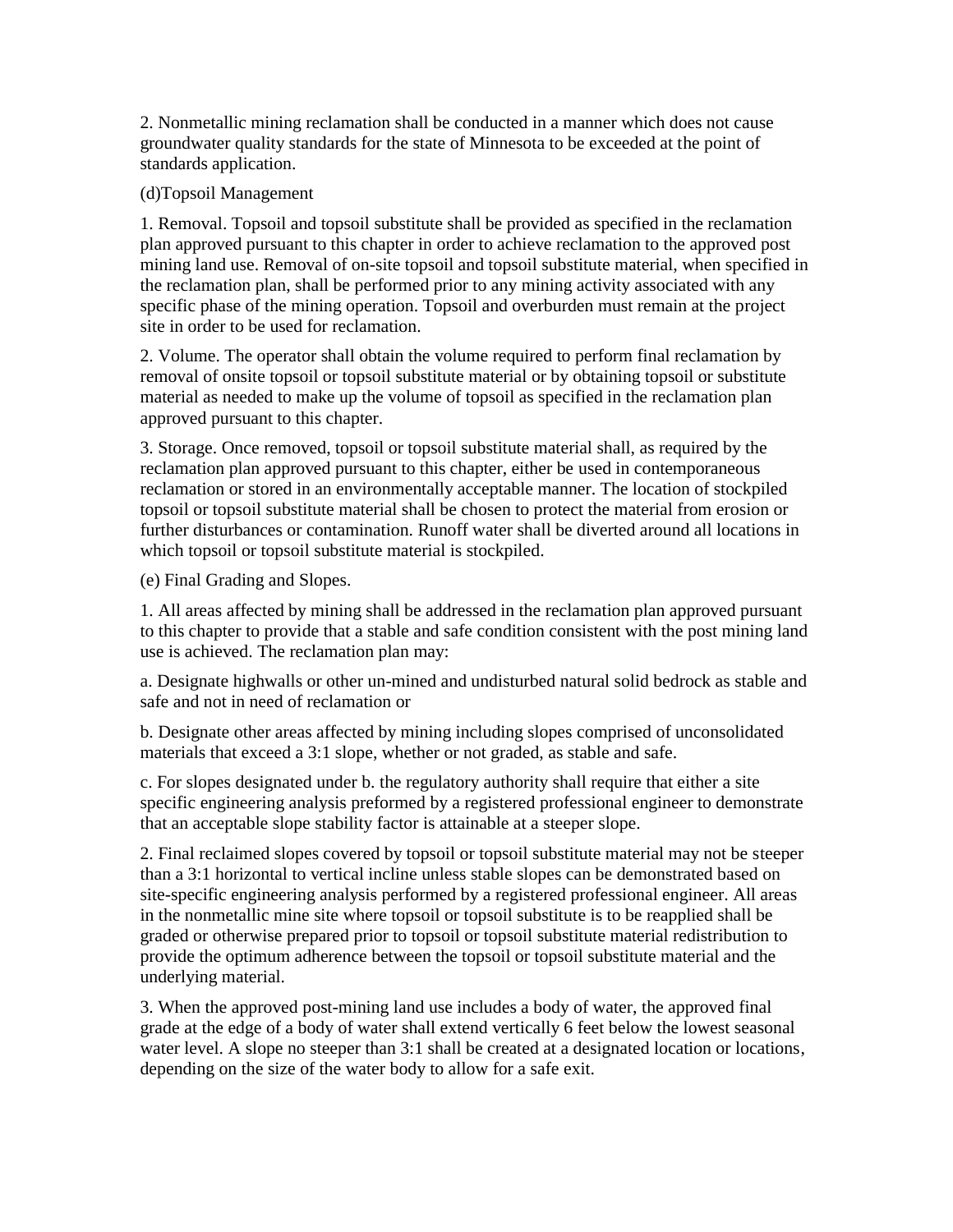(f) Topsoil or topsoil substitute material shall be redistributed in accordance with the reclamation plan approved pursuant to this chapter in a manner which minimizes compaction and prevents erosion. Topsoil or topsoil substitute material shall be uniformly redistributed except where uniform redistribution is undesirable. Topsoil or topsoil substitute material redistribution may not be performed during or immediately after a precipitation event until the soils have sufficiently dried.

(g) Except for permanent roads or similar surfaces identified in the reclamation plan approved pursuant to this chapter, all surfaces affected by nonmetallic mining shall be reclaimed and stabilized by revegetation or other means. Revegetation and site stabilization shall be in accordance with the approved reclamation plan and shall be performed as soon as practicable after mining activity has permanently ceased in any part of the mine site.

(i) Assessing Completion of Successful Reclamation.

1. The criteria for assessing when reclamation is complete and, therefore, when the financial assurance may be released shall be specified in the reclamation plan approved pursuant to this chapter. Criteria to evaluate reclamation success shall be quantifiable.

2. Compliance with the revegetation success standards in the approved reclamation plan shall be determined by:

a. On-site inspections by department staff.

b. Reports presenting results obtained during reclamation evaluations including summarized data on revegetation, photo documentation or other evidence that the criteria approved in the reclamation plan to ascertain success have been met.

c. A combination of inspections or reports.

3. In those cases where the post mining land use specified in the reclamation plan requires a return of the mining site to a pre-mining condition, the operator shall obtain baseline data on the existing plant community for use in the evaluation of reclamation success pursuant to this section.

4. Revegetation success may be determined by:

a. Comparison to an appropriate reference area.

b. Comparison to baseline data acquired at the mining site prior to its being affected by mining.

c. Comparison to an approved alternate technical standard.

(j) Intermittent mining may be conducted provided that the possibility of intermittent cessation of operations is addressed in an operator's reclamation permit, no environmental pollution or erosion of sediments is occurring, and financial assurance for reclamation pursuant to this chapter is maintained covering all remaining portions of the site that have been affected by nonmetallic mining and that have not been reclaimed.

(k) During the period of site reclamation, after the operator has stated that reclamation is complete, but prior to release of financial assurance, the operator shall perform any maintenance necessary to prevent erosion, sedimentation or environmental pollution, comply with the standards of this subchapter, or to meet the goals specified in the reclamation plan approved pursuant to this chapter.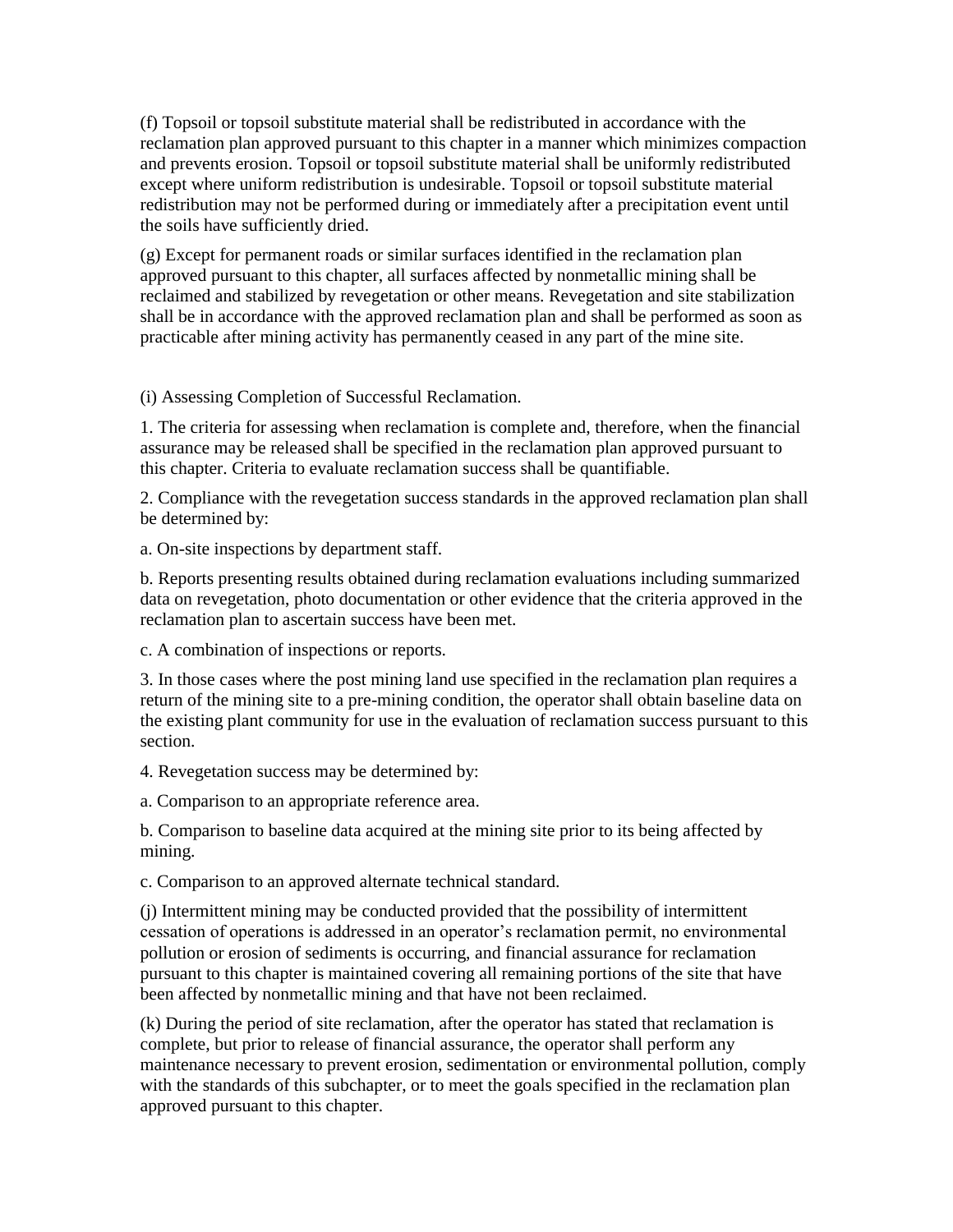(3) Standards Applied to All Permits.

(a) The filing of an application shall grant the department the right of access onto the site and contiguous lands owned or leased by the applicant for any purposes relative to this chapter.

(b) All excavation and phase boundaries shall be staked or otherwise marked and the operator shall notify the department that the site is staked at least 2 workdays prior to commencing operations on a site. Stakes shall be made of steel, fiberglass or other material acceptable to the department. Stakes may be removed after reclamation is completed and accepted. Painted wood lath may be used for operations of six months or less. Staking may be waived with department approval if an operation boundary is the same as an existing fence line or other easily identifiable feature.

(c) The operator shall comply with contemporaneous and final reclamation plans for the site.

(d) The operator shall notify the department in writing that interim or final reclamation has been completed. The notice may include documentation that the quantifiable standard for revegetation contained in the reclamation plan has been met. All stages within a site shall also comply with the notification requirements above. When a stage is complete, the operator shall notify the department for approval of the reclamation before entering the next stage.

(e) Unless permitted under State and/or Federal authority, no solid or hazardous waste shall be stored, buried, or deposited in or on any nonmetallic mining site.

(f) The County Board of Commissioners may apply such other requirements as are reasonably necessary to ensure progressive and final reclamation in a manner consistent with this chapter and to limit environmental pollution including but not limited to the financial assurance provisions of this chapter.

## (4) Public Notice and Right of Hearing

(a) Public Notice

1. The department shall publish a public notice of application as soon as reasonable upon the receipt of a complete application for a nonmetallic mine reclamation permit.

2. The notice shall be published in a newspaper of general circulation in the area concerned and in the official newspaper of the County at least ten days before a scheduled hearing. The notice shall contain the following:

a. The reason for the public hearing.

b. The opportunity for a public hearing pursuant to this section.

c. The location at which the public may review the application.

3. Copies of the notice shall be forwarded by the department to the clerk of the municipality in which the proposed site is located and owners of land within ¼ mile of the boundaries of the parcel or parcels of land on which the proposed site is located.

(5) The Planning Commission will consider complete applications and the County Board shall have final authority to approve, disapprove, or modify.

(a) In considering a reclamation permit, the Planning Commission shall apply the following: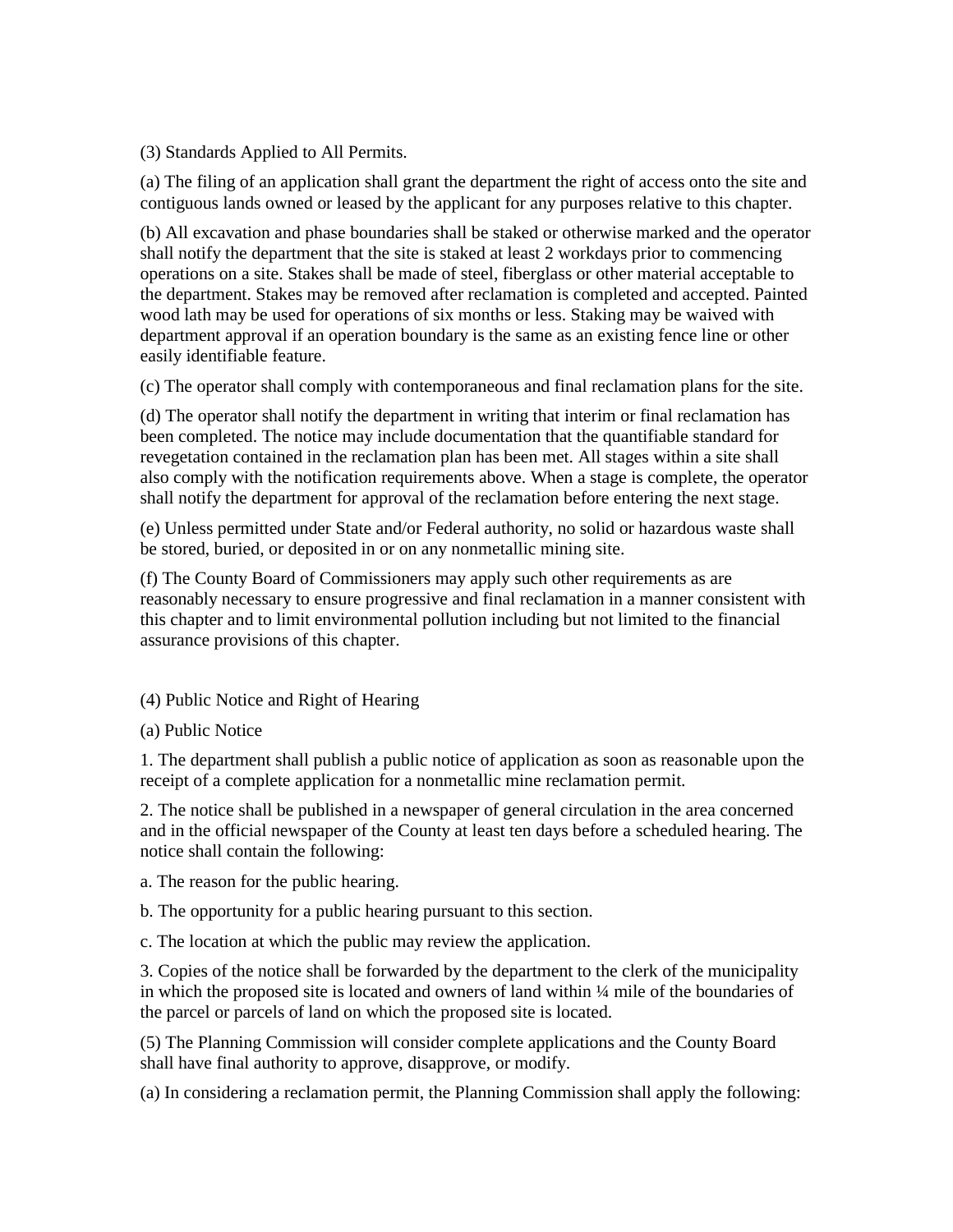1. Whether the end use will be consistent with the Wabasha County Comprehensive Plan.

2. Whether the end use will be injurious to the use and enjoyment of other property owners or would diminish and impair property values in the immediate vicinity.

3. Whether adequate soil erosion control measures are being provided.

4. Whether groundwater quality and quantity will be adversely affected in the immediate vicinity.

5. Whether other factors bearing on the public health, safety, and general welfare would arise from the granting of the permit.

#### (b)Permit Duration

1. A nonmetallic mine reclamation permit issued under this chapter shall last through the operation and reclamation of the mining site, unless suspended or revoked pursuant to this chapter.

2. If the mine operator is not the landowner, the reclamation permit duration shall not exceed the duration of the mine lease unless the lease is renewed or the permit is transferred to a subsequent lessee pursuant to this chapter.

(c) When all final reclamation required by a reclamation plan conforming to this chapter is certified as complete per the Wabasha County Board of Commissioners, the department shall issue a written statement to the operator of the nonmetallic mining site, thereby terminating the reclamation permit.

## **24.07 Project Site Modification or Enlargement and Transfer of Permit.**

(1) Permit Modification.

(a) If the department finds that, because of changing conditions, the nonmetallic mining site no longer is in compliance with this chapter it shall issue an order to modify the permit. This modifying order may require the operator to amend or submit new application information, financial assurance or other information to ensure compliance with this chapter.

(b) If an operator wishes to modify a permit or application, the operator shall submit a written request for a permit modification and supporting information which documents that the modification will comply with this chapter.

(c) The operator of a nonmetallic mine that holds a reclamation permit issued under this chapter shall request a modification of such permit if changes occur to the area to be mined, the nature of the planned reclamation, or other aspects of mining required by the reclamation plan approved pursuant to this chapter. Such application for permit modification shall be acted on using the standards and procedures of this chapter.

(2) Transfer of Permit. When one operator succeeds to the interest of another in an uncompleted site, the Wabasha County Board of Commissioners shall release the first operator of the responsibilities imposed by the permit only if:

(a) Both operators are in compliance with the requirements and standards of this chapter.

(b) The new operator assumes the responsibility of the former operator to complete the reclamation of the entire project site by a written, witnessed document.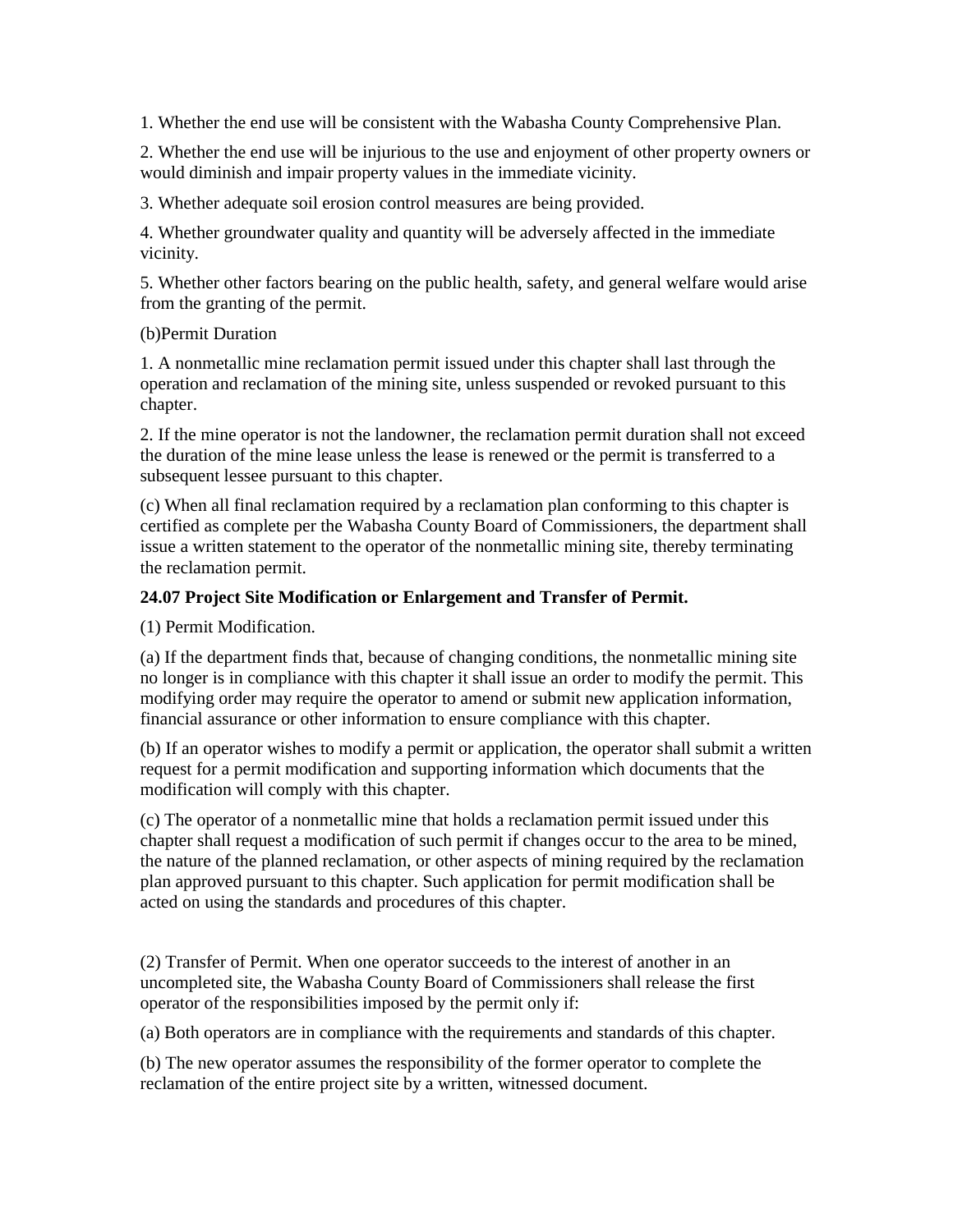(c) The new operator posts financial assurance pursuant to this chapter.

(3) Site Enlargement. Any proposed enlargement shall be considered by the Planning Commission, subject to the standards and procedures of this chapter.

## **24.08 Fees.**11

(1) Application and Annual Extension Fee.

(a) An application for a permit shall be accompanied by a fee established by the Wabasha County Board. Each successive year, on or before January 31st, a fee established by the Wabasha County Board of Commissioners shall be submitted for each unreclaimed acre rounded to the nearest whole acre not released pursuant to this chapter.

## **24.09 Financial Assurance.**

(1) The County Board shall determine the initial required financial assurance level of the project site. Following approval of the permit, and as a condition of the permit, except for governmental units, the County shall require financial assurance to be filed with the County Treasurer equal to 110% of the estimated cost of fulfilling reclamation. Upon notification of the required financial assurance levels by the County Board, but prior to commencing nonmetallic mining, the operator shall file with Wabasha County said financial assurance conditioned on faithful performance of all requirements of this chapter, and the permit. Upon notification by the Wabasha County Environmental Services Department of financial assurance or deposit approval and conformance with permit conditions, the operator may commence nonmetallic mining and reclamation operations.

(2) Cash and Bond Requirements.

(a) An operator shall post a bond, cash deposits, irrevocable letters of credit or other security, in such form and sum as the County Board may require covering the cost of reclamation of the property.

(b) Bonds shall be issued by a surety company licensed to do business in this state.

(c) Each bond shall provide that the bond shall not be canceled by the surety, except after not less than 90 days notice to the department, in writing, by registered or certified mail. Not less than 30 days prior to the expiration of the 90 day notice of cancellation, the operator must deliver to Wabasha County a replacement bond or approved alternate financial assurance in absence of which all nonmetallic mining shall cease.

(d) The bond shall be payable to "Wabasha County, Minnesota".

(e) Bonds may be provided to Wabasha County for stages of phases of a site, but in no instance shall the bond be for an area less than 1 acre. Nonmetallic mining shall be limited to the phases which have bonds approved for them.

(3) Financial Assurance Re-evaluation.

(a) The County Board may reevaluate and adjust accordingly the amount of the project financial assurance. Reclaimed areas may be released from the financial assurance and the amount of the financial assurance may be lowered proportionately.

(b) The operator shall notify the department in writing at the time he or she determines that reclamation of a portion of the site or the entire site is complete.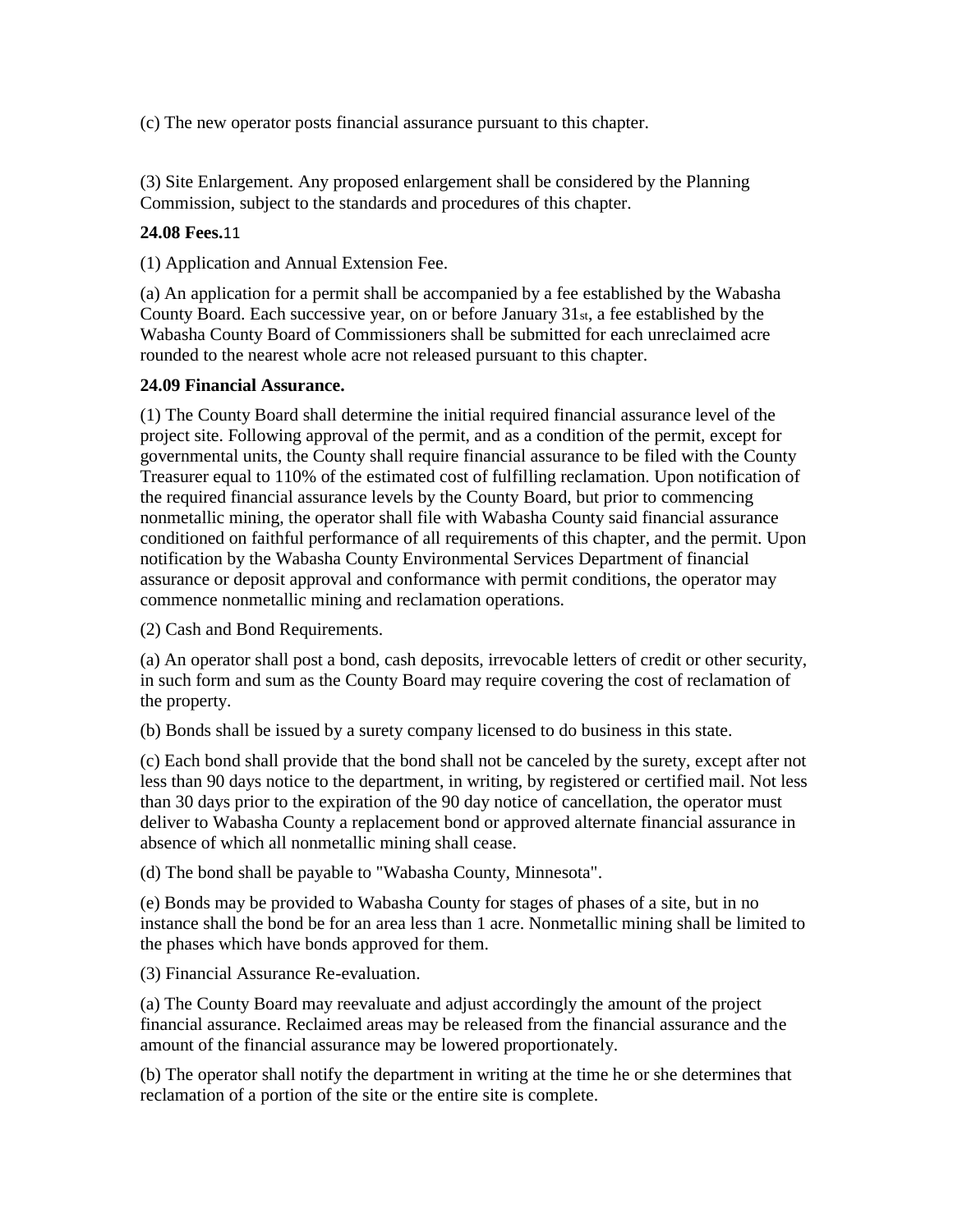(c) The department shall notify the operator in writing within 60 days of receipt of the notification whether or not the reclamation is complete as determined by the County Board for all or part of the mine or if weather conditions or snow cover make a determination impractical.

(4) Financial Assurance Release. The County Board shall release the operator's financial assurance if it finds, after inspection of the project site and review of documentation provided by the operator, that the operator has fully carried out and completed reclamation of the project site in accordance with the reclamation plan, and has otherwise complied with this chapter. Completion of reclamation shall be determined pursuant to the procedures listed in this chapter.

(5) Financial assurance shall provide that it may not be canceled by the surety or other holder or issuer except after not less than a 90 day notice to Wabasha County in writing by registered or certified mail. Not less than 30 days prior to the expiration of the 90 day notice of cancellation, the operator shall deliver to Wabasha County a replacement financial assurance. In the absence of this replacement financial assurance, all mining shall cease until the time it is delivered and in effect.

(6) The operator of a nonmetallic mining site shall notify Wabasha County by certified mail of the commencement of voluntary or involuntary proceedings under bankruptcy code, 11USC, et seq., naming the operator as a debtor, within 10 days of commencement of the proceeding.

## **24.10 Administrator and Enforcement.**

(1) Inspections

(a) The department administrator or designee may enter the premises of a nonmetallic mining site in the performance of their official duties or pursuant to a special inspection warrant in order to inspect those premises and to ascertain compliance with this chapter and permit or to investigate an alleged violation.

(b) Each active project site shall be inspected by department personnel at least once annually to ensure that the site is in conformance with the operator's permit and shall make a report of the inspection. The report of the inspection may contain a map or diagram which illustrates the area that has been affected by nonmetallic mining, the area that has been reclaimed and the unreclaimed area and shall document any activity that is inconsistent with the terms of the permit for the site. The operator shall be provided a copy of the information obtained during the inspection. The department may, at its discretion, substitute the information obtained in this inspection for the annual operator reporting requirement contained in 24.11 provided the operator submits the certification specified in  $24.11(1)(g)$  to the department within 30 days of receipt of the inspection report.

(c) The department shall inspect a nonmetallic mining site for which an operator has submitted a report under 24.06(3)(e) of the completion of reclamation or interim reclamation within 60 days of receipt of the report and make a determination in writing. If it is determined that interim or final reclamation is complete, including revegetation meeting the quantifiable standard as specified in the reclamation plan approved under  $24.06(1)(h)$ , Wabasha County shall issue the mine operator a written certification of completion.

#### (2) Enforcement.

(a) The County Board of Commissioners may issue orders to enforce this chapter.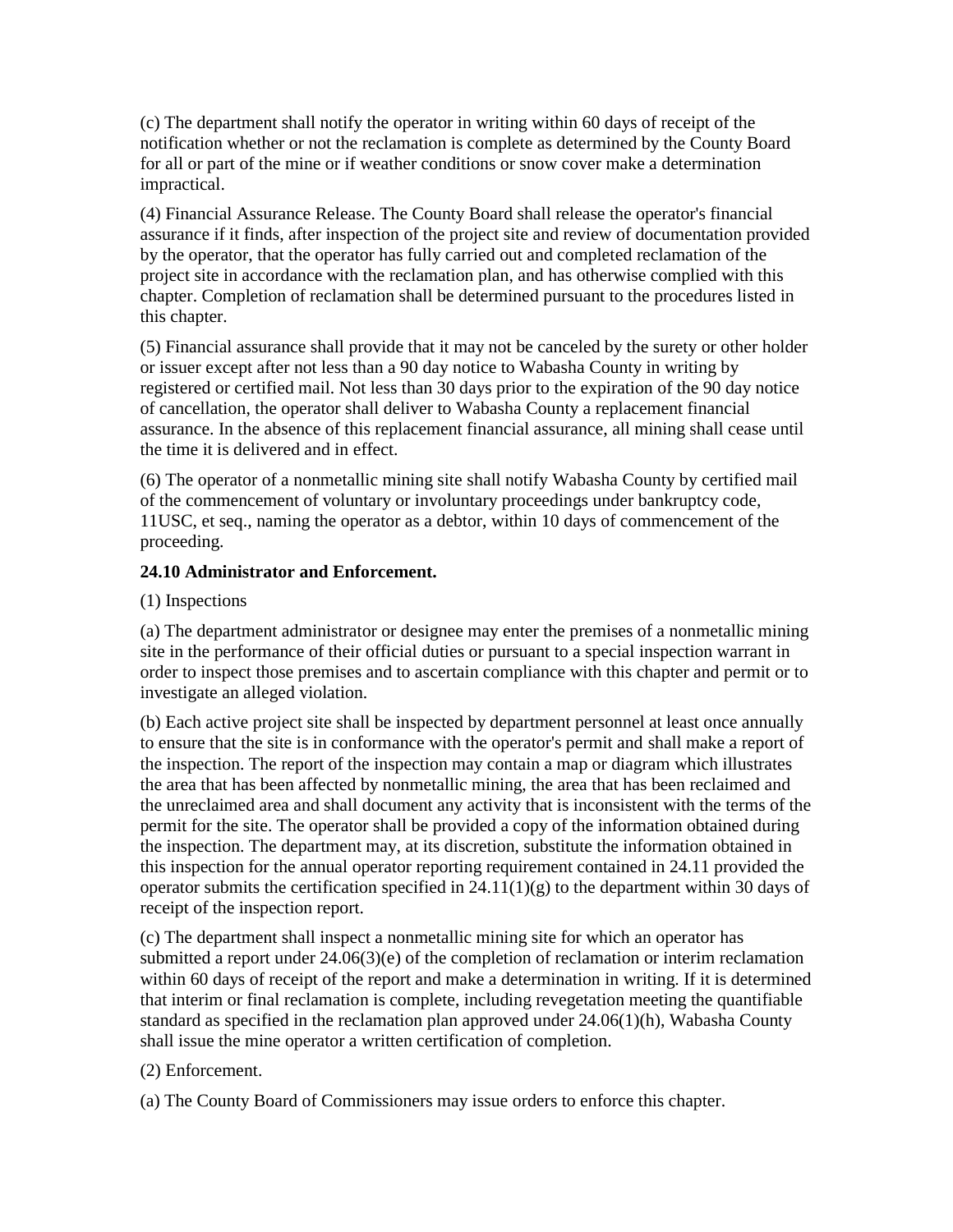(3) Waiver of Liability.

(a) In carrying out any of the provisions of this chapter or in exercising any power or authority granted to them thereby, there shall be no personal liability upon the department, its agents and employees.

(b) In such matters, it is understood that they act as agents and representatives of the County.

(c) In performing their duties, department staff, in so far as practical, shall conform to safety rules governing mining sites.

**24.11 Annual Operator Reporting.** Annual operating reports that satisfy the requirements of this section shall be submitted to the Wabasha County Planning and Zoning Department by the operator of nonmetallic mining sites.

(1) Contents. The annual report shall include the following:

(a) The name and address of the operator.

(b) The parcel identification number.

(c) The Nonmetallic Mine Reclamation Permit number.

(d) The acreage currently affected by nonmetallic mining and not yet reclaimed.

(e) The amount of acreage that has been reclaimed to date, on a permanent basis and the amount reclaimed on an interim basis.

(f) A plan, map or diagram, drawn to scale, accurately showing the acreage described in pars. (d) and (e).

(g) The following certification signed by the operator: "I certify that this information is true and accurate, and that the nonmetallic mining site described herein complies with all conditions of the applicable nonmetallic mine reclamation permit."

(2) Deadline. The annual report shall cover the activities for a calendar year and be submitted by January 31st for the year prior.

(3) When Reporting May End. Annual reports shall be submitted by an operator for all active and intermittent mining sites to the department for each calendar year until the nonmetallic mine reclamation is complete and a notice as specified in 24.06(3)(e) is filed with the department.

# **TYPE II REVIEW PROCESS**

## **SECTION 1.**

Applications for requiring a Type II Review Process shall be made to the Zoning Administrator. In order to be considered a complete application, the applicable fee shall be paid and the completed application shall be accompanied by a site plan showing such information as is necessary to show compliance with this Ordinance, including but not limited to:

Subd. 1 Legal description of the property.

Subd. 2 Site plan showing parcel, building dimensions and distance from

property lines, road right of ways, streams, lakes, rivers.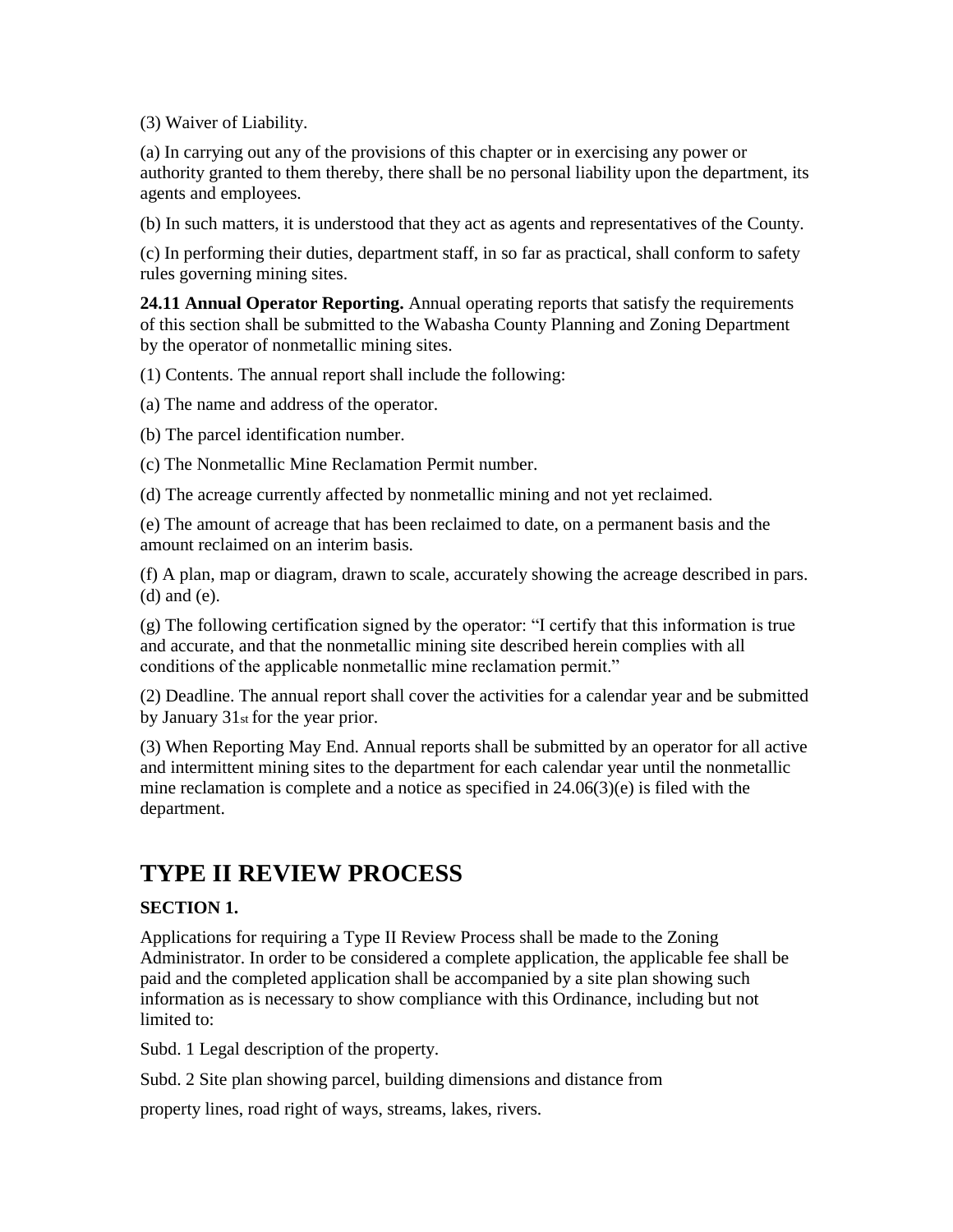Subd. 3 Location of all buildings and their square footage.

Subd. 4 Driveways, access roads, parking, sidewalks (as applicable) and utilities.

Subd. 5 Landscaping and screening plans.

Subd. 6 Drainage plan.

Subd. 7 Sanitary sewer and water plan with estimated use per day, septic

compliance, well compliance and 2nd septic site location

Subd. 8 Soil type.

Subd. 9 The applicant shall have coordinated with County employees to obtain all necessary township, county, state and federal permits and shall provide such other information as necessary and reasonable to adequately review the requests.

Subd. 10 Evaluation report and recommendations from a certified, licensed geo-technical engineer or qualified geotechnical engineer assessing the property and proposed expansion plan identifying the following:

The site plan/evaluation will include at a minimum the following:

A. Slopes in classes of 0-14.9%, 15-24.9% and greater than 25% based on two foot (2') contour within 100 feet of any site disturbance.

B. Location of all water bodies including but not limited to streams, lakes and wetlands within 1000 ft

C. Existing natural and topographic features.

D. Location of all proposed and existing buildings and driveway features.

E. Location of all existing vegetation including meadow, forest and scrub lands broken down by those areas of vegetation which will be removed as well as vegetation to be preserved; specifications for revegetation shall also be included.

F. Specific methods which will be utilized to control soil erosion and sedimentation, soil loss and excessive storm water runoff both during and after construction.

G. A statement and description of the stability of the soils on site and the appropriateness of the construction method proposed.

H. Hydrology, drainage and flooding analysis to include a statement on the effect of the proposed development upon water bodies or wetlands in the vicinity of the project.

I. A statement describing the underlying geology attesting to the stability of the site.

J. Calculations of the area of proposed disturbance of each slope class on each proposed lot as well as within any proposed road right-of-way.

K. Grading plan for the construction site and all access routes.

L. Testing for fissures in the rock formations in reference to potential ground water contamination.

## **SECTION 2. NOTIFICATION AND PUBLIC HEARING**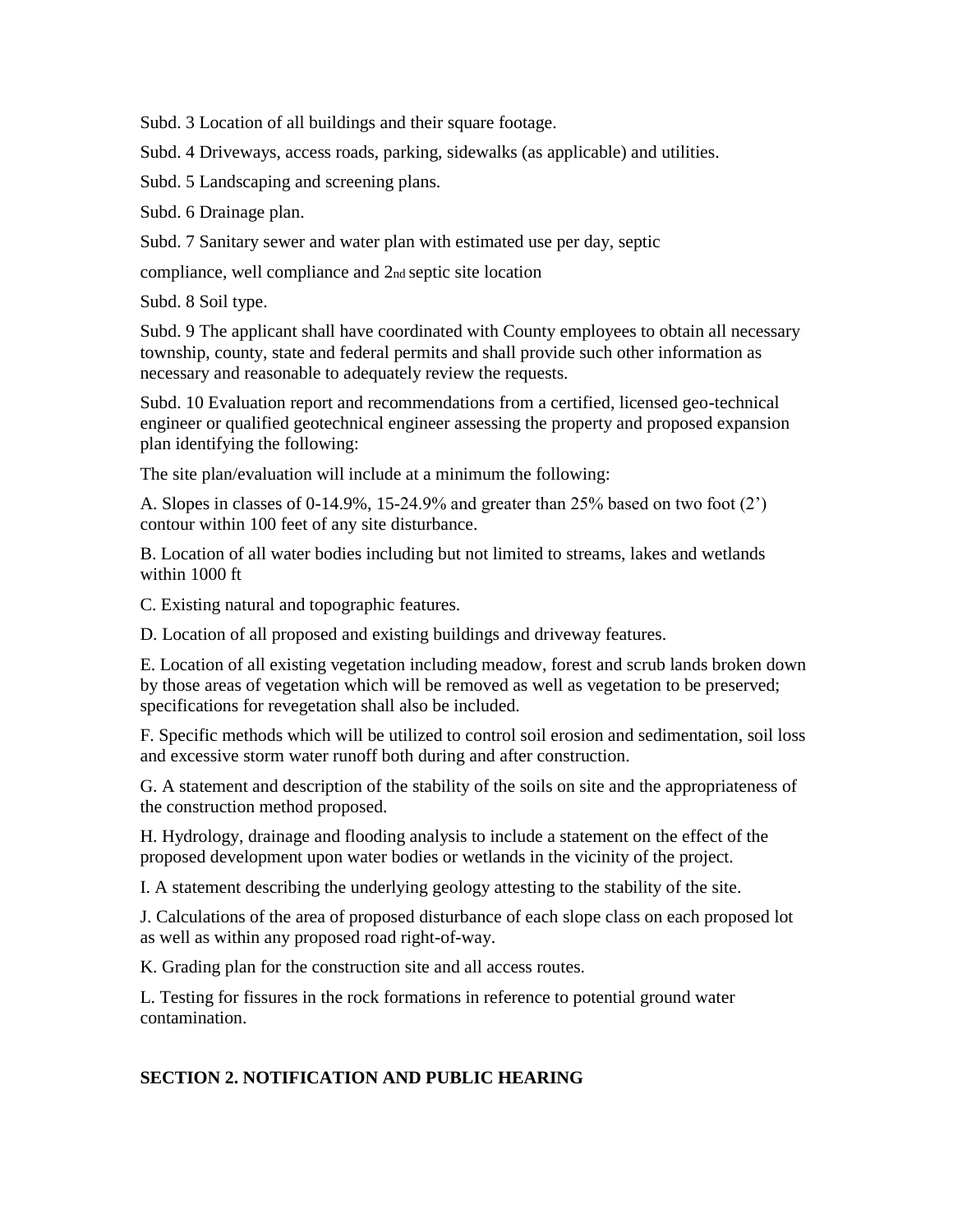Subd. 1 Upon receipt in proper form of the application and other required material, and the applicable fee, the Zoning Administrator shall review the application for completeness. Upon determining that the application is complete, the Zoning Administrator shall forward the entire application and supporting documents to the Planning Commission. Where necessary, the Zoning Administrator shall make comments and recommendations regarding the application.

Subd. 2 The Planning Commission shall hold at least one (1) public hearing in a location to be prescribed by the Planning Commission. Such public hearing may be continued as allowed by law and additional hearings may be held.

Subd. 3 Notice of the time, place and purpose of any public hearing shall be given by publication in a newspaper of general circulation in the town, municipality or other area concerned and in the official newspaper of the County at least ten (10) days before the hearing.

Subd. 4 Written notice of the meeting will be sent to all property owners of record within one-quarter  $(1/4)$  mile of the affected property or to the ten  $(10)$  properties nearest to the affected property, whichever would provide notice to the greatest number of owners. Written notice shall also be given to the affected Board of Town Supervisors and the Council of any municipality within two miles of the affected property.

# **SECTION 3. APPROVAL, APPROVAL WITH CONDITIONS OR DENIAL**

The County Planning Commission shall make its decision upon field review and public hearing process and forward its recommendations to the Board of County Commissioners. In reporting its recommendations to the Board of County Commissioners, the County Planning Commission shall report its findings and all facts in connection with the application, and may suggest conditions and guarantees deemed necessary for the protection of the public interest. Upon receipt of the report of the Planning Commission, the Board of County Commissioners shall make a decision upon the application. (60-day rule applies)

## **SECTION 4. FINDINGS**

In considering a request for a variance requiring a Type II Review Process, the Planning Commission shall apply the following standards:

In considering a request for a variance requiring a Type II Review Process, the Planning Commission shall apply the following standards:

Subd. 1 Whether the proposed replacement/expansion will contribute to the hillside character in a positive manner protecting the natural environment, ecosystems integrity and biodiversity that would protect wildlife and environmentally sensitive areas and special natural features of the site such as landforms, rock outcropping, mature trees and vegetation, drainage courses, hilltops and ridgelines.

Subd. 2 Whether the proposed replacement/expansion will implement methods for collection, conveyance, control and treatment of storm water, mitigate potential impacts on and downstream watercourse systems.

Subd. 3 Whether the proposed replacement/expansion provides safe access for residents, visitors and emergency service providers as to avoid unstable or hazardous portions of the site and protect lives and property from hazardous conditions such as landslides, erosion etc.